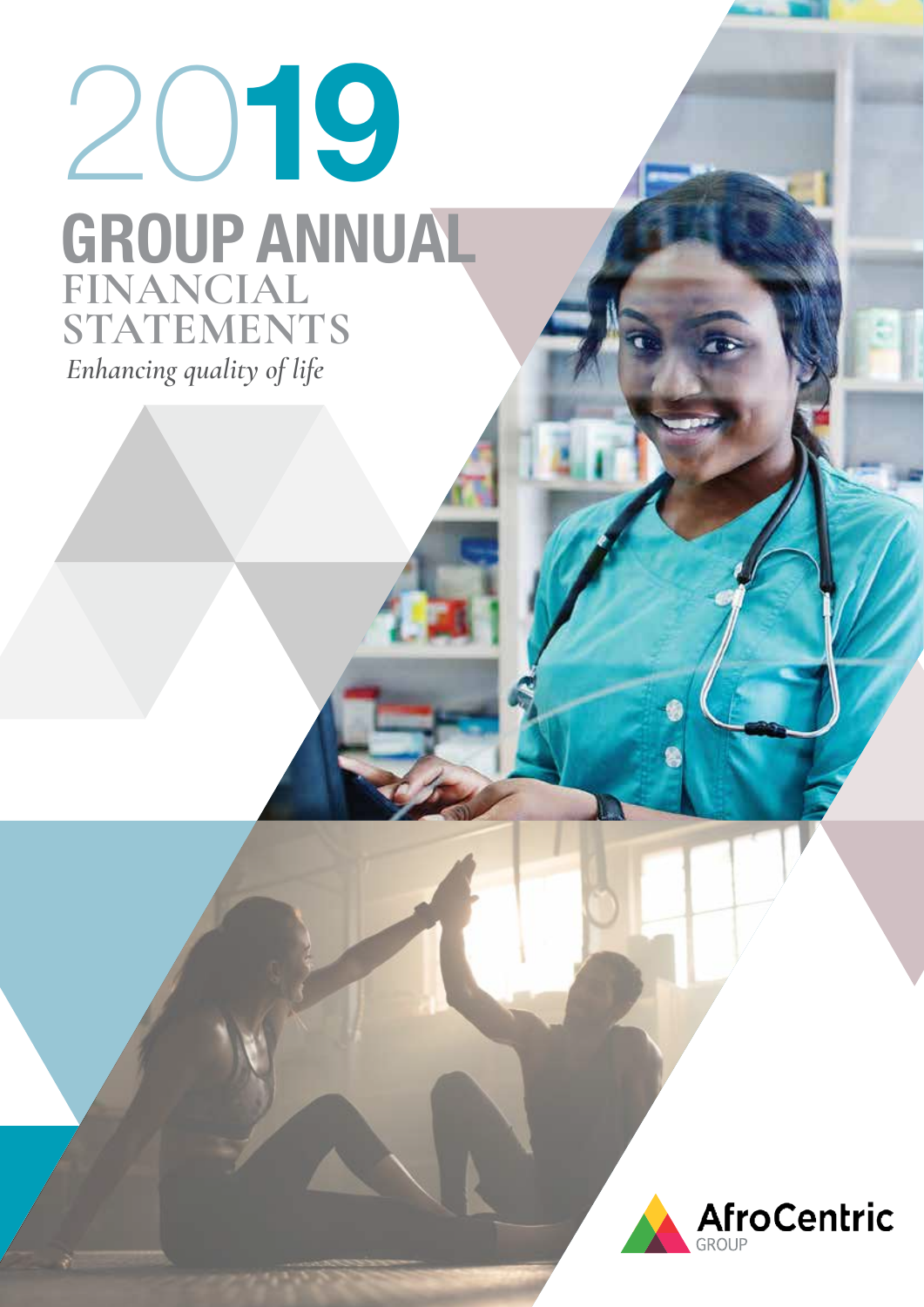# **CONTENTS**

| Directors' responsibility statement                          |                     |
|--------------------------------------------------------------|---------------------|
| Declaration by Group Company Secretary                       |                     |
| Audit and Risk Committee report                              | $2$ to 4            |
| Directors' report                                            | 5 to 10             |
| Shareholders' analysis                                       | 11 and 12           |
| Report of the Independent Auditor                            | 13 <sub>to</sub> 19 |
| Consolidated and Separate Statements of Financial Position   | 20                  |
| Consolidated and Separate Statements of Comprehensive Income | 21                  |
| Consolidated and Separate Statements of Changes in Equity    | 22                  |
| Consolidated and Separate Statements of Cash Flows           | 23                  |
| Notes to the Group Annual Financial Statements               | 24 to 102           |

# *Preparation of the Annual Financial Statements*

The Group Annual Financial Statements of AfroCentric Investment Corporation Limited (AfroCentric) for the year ended 30 June 2019 were prepared by Bongiwe Ncube CA(SA), General Manager: Group Finance, AfroCentric Investment Corporation Limited and were reviewed by Hannes Boonzaaier CA(SA), Chief Financial Officer of AfroCentric Investment Corporation Limited.

# COMPANY INFORMATION

# *Registration number*

1988/000570/06

# *Registered address*

37 Conrad Road Florida North Roodepoort 1709

# *Postal address*

Private Bag X34 Benmore 2010

# *Auditor*

PricewaterhouseCoopers Inc. Johannesburg

# *Group Company Secretary*

Billy Mokale Tel: +27 11 671 4725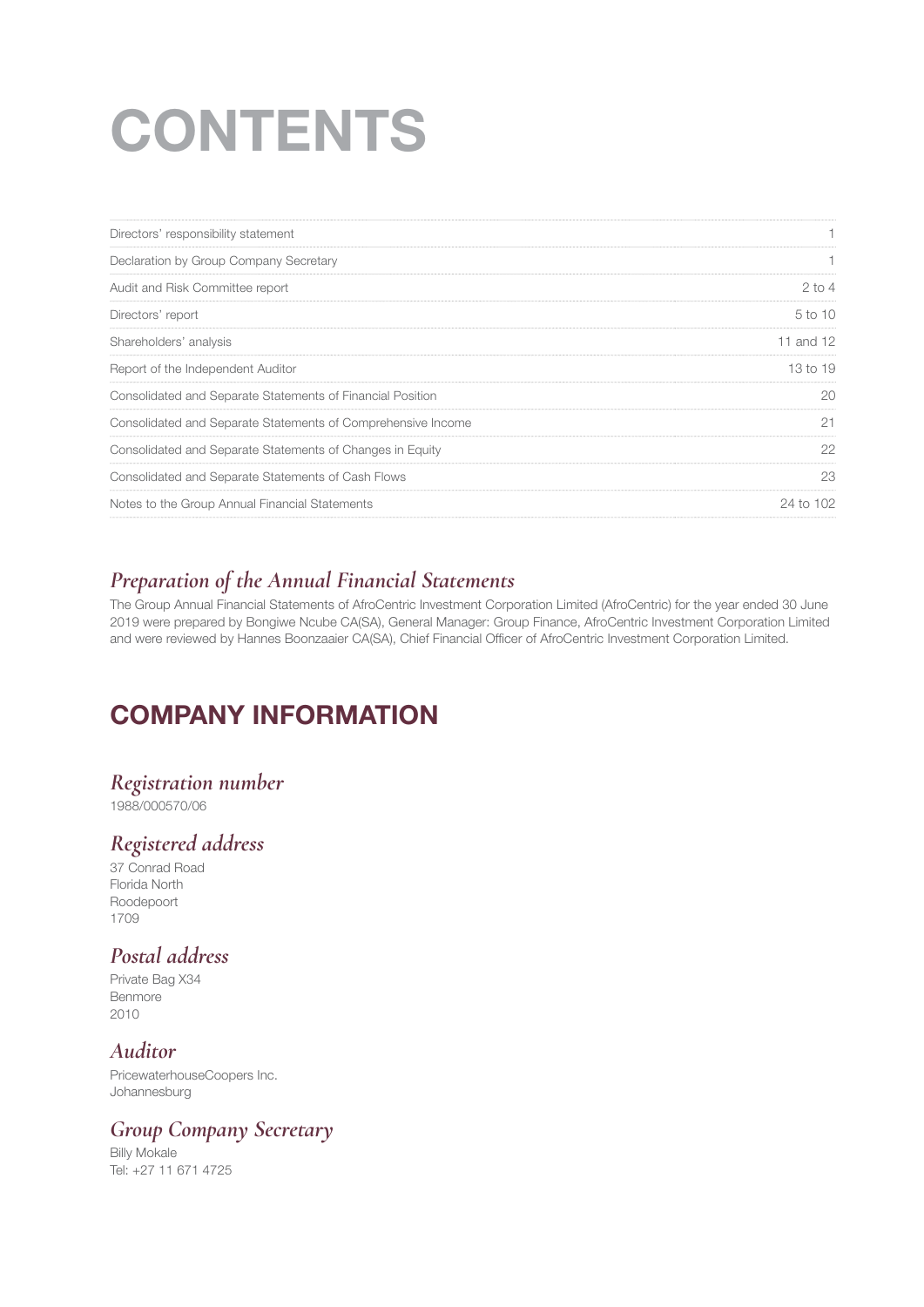# DIRECTORS' RESPONSIBILITY STATEMENT

FOR THE YEAR ENDED 30 JUNE 2019

The directors are responsible for the preparation, integrity and fair presentation of the Annual Financial Statements of the Group as presented on pages 24 to 102. These Annual Financial Statements have been prepared in accordance with International Financial Reporting Standards (IFRS), the Companies Act 71 of 2008, as amended (the Companies Act) and the JSE Limited Listings Requirements; and include amounts based on judgements and estimates made by management.

The directors are also responsible for the Group's system of internal financial controls. These controls are designed to provide reasonable, but not absolute, assurance as to the reliability of the Annual Financial Statements, and to adequately safeguard, verify and maintain accountability of the assets and to prevent and detect misstatement and loss.

Based on results of the reviews of the internal financial controls conducted by the internal audit function during the 2019 financial year and considering the information and explanations provided by management and discussions with the external auditor on the results of the audit, and assessed by the Audit and Risk Committee, nothing has come to the attention of the directors to indicate that any material breakdown in the functioning of the overall system of controls has occurred during the period under review.

The going concern basis has been adopted in preparing the Annual Financial Statements. The directors have no reason to believe that the Group will not be a going concern in the foreseeable future based on review of forecasts and budgets and available cash resources. The Annual Financial Statements support the viability of the Company and the Group. Furthermore the Group has adequate cash resources which are in excess of the Groups funding requirements for the foreseeable future.

The financial statements have been audited by PricewaterhouseCoopers Inc. (PwC) which is an independent auditing firm, which was given unrestricted access to all financial records and related data, including minutes of all meetings of the shareholders, the Board of Directors and committees of the Board. The directors believe that all representations made to the auditor during the audit were valid and appropriate.

The audit opinion of PwC appears on pages 13 to 19.

The Board acknowledges its responsibility to ensure the integrity of the Annual Financial Statements. The directors confirm that they have collectively reviewed the content of this report and believe it addresses material issues and is a fair presentation of the performance of the Group.

The Annual Financial Statements have been approved by the Board of Directors and signed on 12 September 2019.

Dr Anna Mokgokong **Hannes Boonzaaier** Ahmed Banderker

Chairman **Group Chief Financial Officer** Group Chief Executive Officer Chairman

# DECLARATION BY GROUP COMPANY SECRETARY

In terms of section 88(2)(e) of the Companies Act, I declare that to the best of my knowledge and belief, the Company has lodged with the Registrar of Companies all such returns as are required of a public company in terms of the Companies Act and that all such returns are true, correct and up to date.

Billy Mokale Group Company Secretary 12 September 2019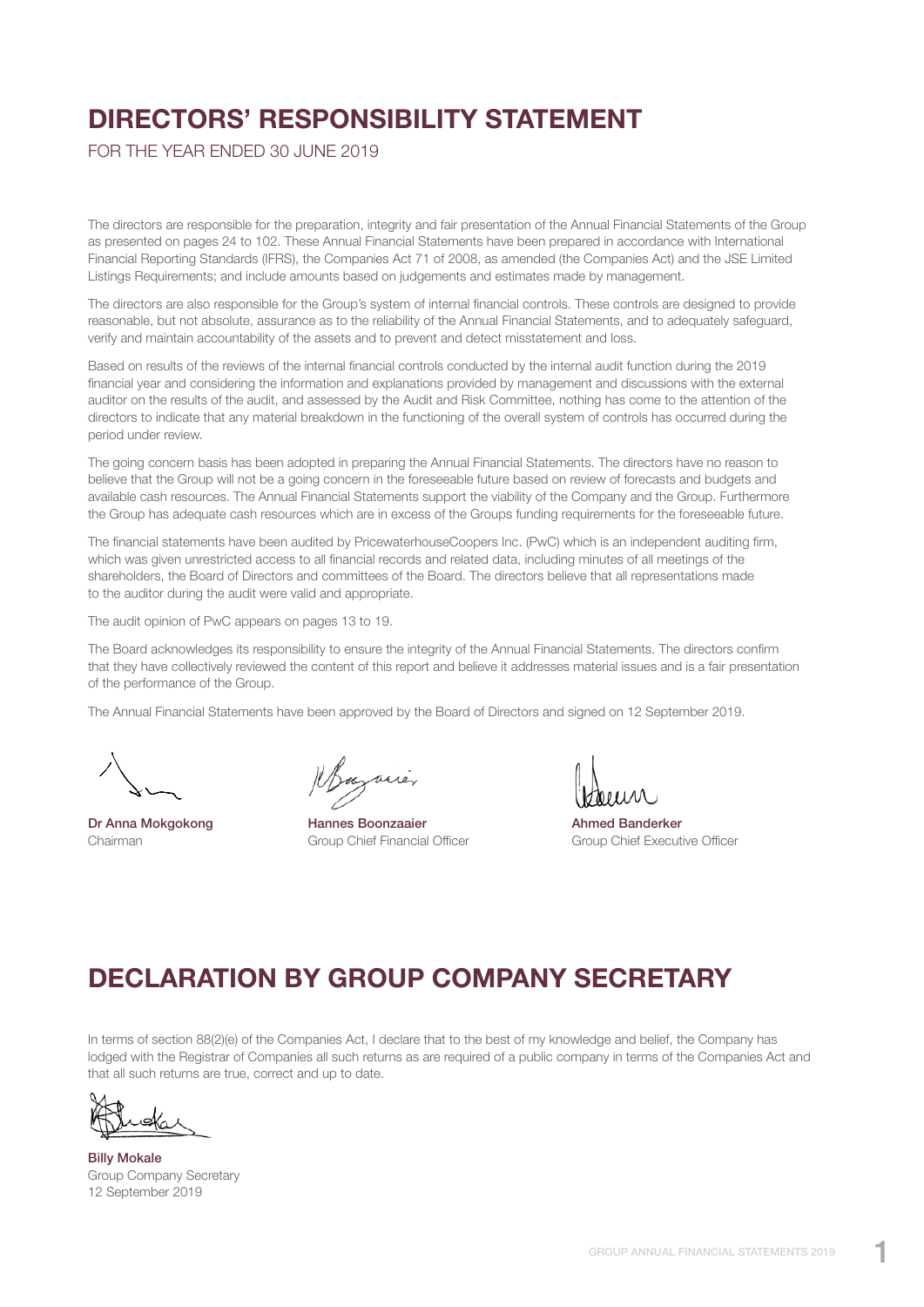# AUDIT AND RISK COMMITTEE REPORT

FOR THE YEAR ENDED 30 JUNE 2019

# *Audit and Risk Committee report in terms of section 94(7)(f) of the Companies Act*

The AfroCentric Investment Corporation Limited Audit and Risk Committee (herein referred to as the committee) is constituted in terms of section 94 of the Companies Act. The committee has documented approved terms of reference under which it operates and execute its oversight responsibilities. This report is presented to shareholders in compliance with the requirements of the Companies Act, the JSE Listings Requirements and the King Report on Corporate Governance™ for South Africa, 2016  $(King IV)^1$ .

# **Composition**

The committee consists of three suitably qualified Independent Non-executive Directors. The following Independent Non-executive Directors served on the committee during the financial year under review:

- Lindani Lorna Dhlamini
- Hlokammoni Grathel Motau
- Jose' Bruno Fernandes

# Meetings and duties

The Audit and Risk Committee held six meetings during the year under review which is inclusive of two special meetings to approve the Annual Financial Statements and the Integrated Report. The Executive Directors, external auditors, internal auditors and senior management have a standing invitation to attend meetings of the committee. At these meetings, the committee received and considered reports from external audit, internal audit, Group finance and the Group legal, governance, risk and compliance departments.

At each Annual General Meeting (AGM), the Board of Directors shall present the shareholders with at least three suitable candidates from among the Independent Non-executive Directors, on recommendations by the Nomination Committee, for election as committee members. The Board of Directors shall have the power at all times to appoint, remove and replace any member from the committee.

# Roles and responsibilities of the committee

The committee has the following specific responsibilities:

### Integrated reporting

The committee oversees integrated reporting, and in particular the committee must:

- have regard to all factors and risks that may impact the integrity of the Integrated Report;
- ensure that appropriate financial reporting procedures exist and are working;
- review the Annual Financial Statements, interim reports, preliminary or provisional result announcements, summarised integrated information, any other intended release of price-sensitive information and trading statements;
- comment in the Annual Financial Statements on the financial statements, the accounting practices and the effectiveness of the internal financial controls of the Company;
- consider the frequency for issuing interim results and whether the external auditors should perform assurance procedures on the interim results:
- review the disclosure of sustainability issues in the Integrated Report to ensure that it is reliable and does not conflict with the financial information;
- confirm responsibilities to review information obtained from the auditors in terms of paragraph 22.15(h) of the JSE Listings Requirements:
- recommend to the Board the engagement of an external assurance provider on material sustainability issues;
- recommend the Integrated Report for approval by the Board; and
- oversight of IT governance.

### Combined assurance

The committee ensures that a combined assurance model is applied to provide a coordinated approach to all assurance activities, and in particular the committee should:

- ensure that the combined assurance received is appropriate to address all the significant risks facing the Company via suitable mitigating controls;
- provide an effective counterbalance to executive management, thereby upholding the independence of internal and external assurance providers, to enhance effectiveness; and
- monitor the relationship between the external assurance providers and the Company.
- *<sup>1</sup> Copyright and trademarks are owned by the Institute of Directors in South Africa NPC and all of its rights are reserved.*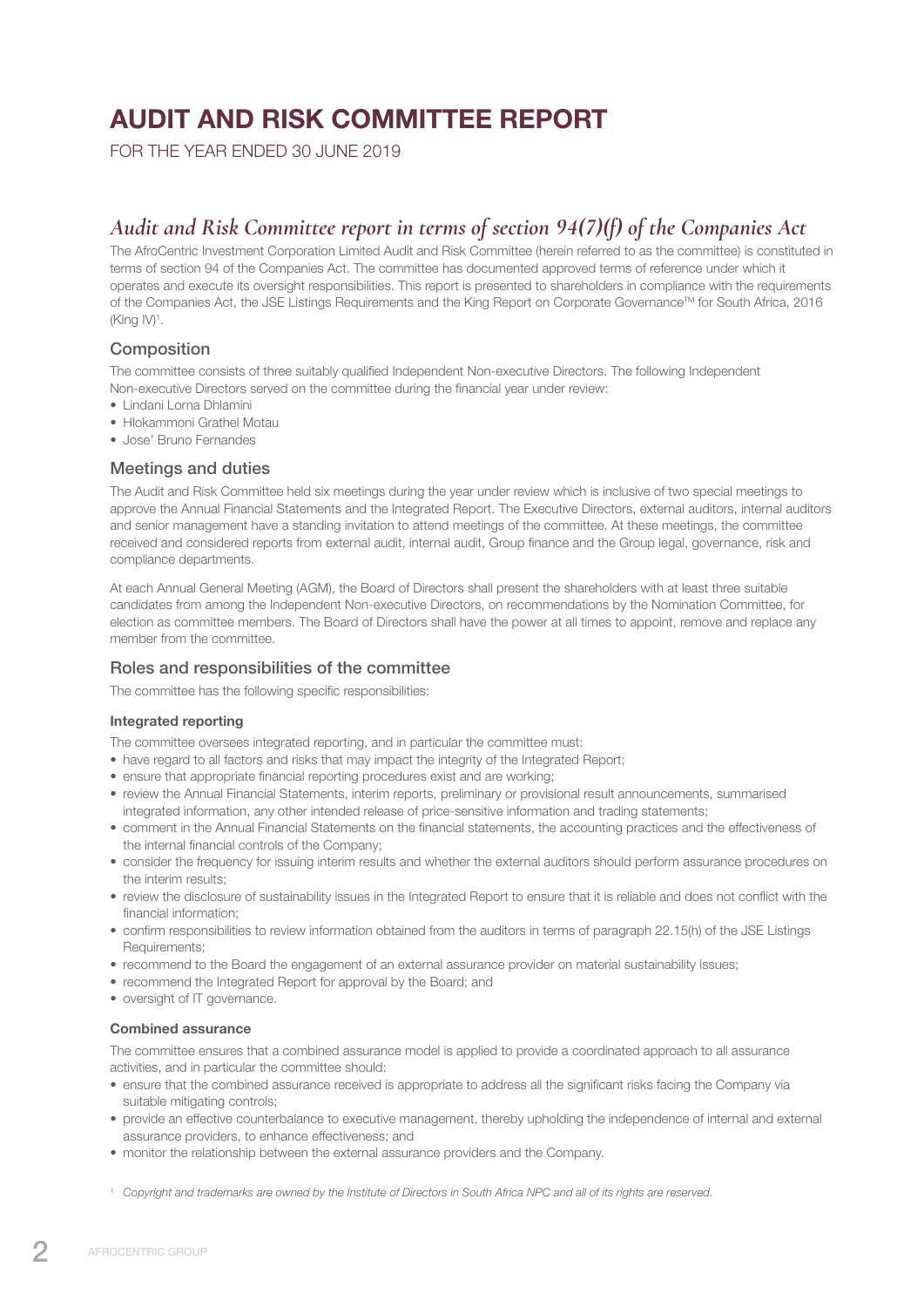### Chief Financial Officer and finance function

The committee:

- reviews the expertise, resources and experience of the Company's finance function, and discloses the results of the review in the Integrated Report; and
- considers and satisfies itself as to the suitability of the expertise and experience of the Chief Financial Officer every year and confirms this in the Integrated Report.

### External audit

The committee is responsible for recommending the appointment of the external auditor and to oversee the external audit process and in this regard:

- nominates the external auditor who in the opinion of the committee is independent of the Company, for the appointment by the shareholders;
- approves the terms of engagement and remuneration for external audit engagement;
- monitors and reports on the independence of the external auditor in the Annual Financial Statements;
- ensures that the appointment of the auditor complies with the provision of the Companies Act, paragraph 22.15 of the JSE Listings Requirements and any other legislation relating to the appointment of the auditors;
- defines a policy for non-audit services;
- ensures that there is a process for the committee to be informed of any issues identified and reported by the external auditor; and
- reviews the quality and effectiveness of the external audit process.

PwC were appointed as external auditors of the Company and the Group. The committee has satisfied itself that the external auditors are independent of the Group, as set out in the Companies, which includes a consideration of conflicts of interests as prescribed by the Public Audit Act 25 of 2004 (PAA).

### Internal audit

The committee is responsible for overseeing the internal audit function, and in particular the committee:

- is responsible for the appointment, performance assessment and/or dismissal of the Chief Audit Executive;
- annually reviews and approves the internal audit plan and charter;
- annually reviews and confirms the independence of the internal audit function; and
- ensures that the internal audit function is subject to an independent quality review, as and when the committee determines it appropriate.

### Risk management

The committee is an integral component of the risk management process and specifically the committee must oversee financial reporting risks; internal financial controls; fraud risks as it relates to financial reporting; and information technology (IT) risks as it relates to financial reporting. The committee performed all the functions necessary to fulfil its risk management role including the following:

- ensuring the establishment of an independent risk and compliance function at a Group level;
- overseeing the development, annual review of a policy and plan risk management to recommend for approval to the Board; • monitoring implementation of the policy and plan for risk management taking place by means of risk management systems and processes;
- making recommendations to the Board concerning the levels of tolerance and appetite, and monitoring that risks are managed within the levels of tolerance and appetite as approved by the Board;
- ensures that risk management assessments are performed on a continuous basis and at least once a year;
- ensures that management considers and implements appropriate risk responses;
- ensures that continuous risk monitoring by management takes place;
- expresses the committee's formal opinion to the Board on the effectiveness of the system and process of risk management; and
- reviews reports concerning risk management that is to be included in the Integrated Report, these reports being timely, comprehensive and relevant.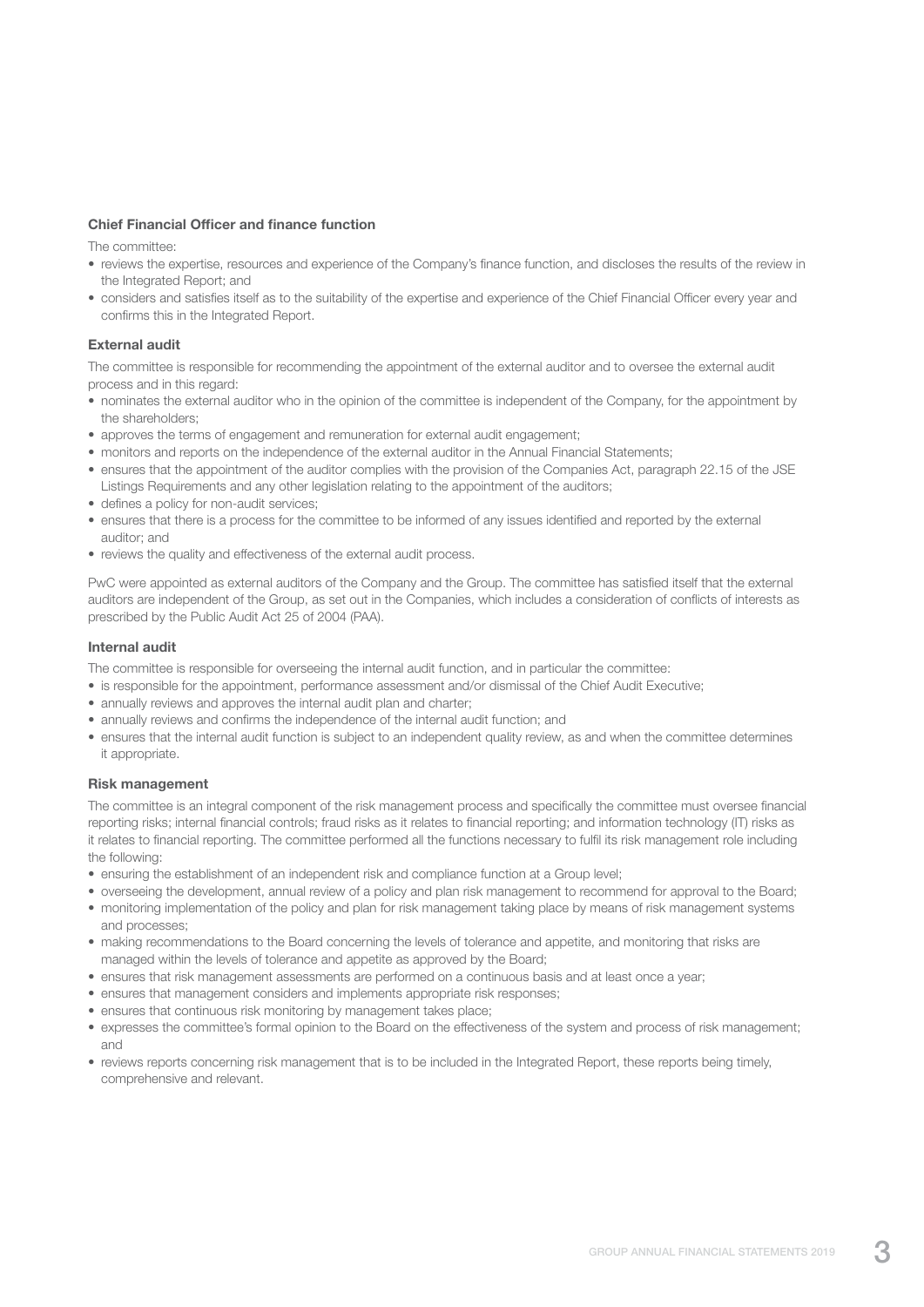# AUDIT AND RISK COMMITTEE REPORT CONTINUED

### Financial reporting and financial control

The committee has:

- evaluated the adequacy and effectiveness of the accounting policies adopted by the Company in terms of IFRS, JSE Listings Requirements and other legal requirements;
- considered the adequacy and clarity of disclosures in the financial statements;
- reviewed the basis on which the Company has been determined a going concern and made a recommendation to the Board;
- reviewed the effectiveness of financial management and the quality of internal accounting control systems and reports produced by financial management;
- reviewed the impact of new financial systems, tax and litigation matters on financial reporting; and
- reviewed compliance with laws and regulations.

### Effectiveness of internal controls

After consideration of all of the findings reported by internal audit covering those areas included in their annual work plan, explanations given by management and discussions with the external auditor on the results of the audit, the committee concluded that there had been no material breakdown in the Company's overall control system and the internal financial controls form a reasonable basis for the preparation of reliable annual financial statements.

### Group Annual Financial Statements

The committee is satisfied that the Group Annual Financial Statements are based on appropriate accounting policies supported by reasonable and prudent judgements and estimates. The committee is of the view that, in all material respects, the Annual Financial Statement complies with the relevant provisions of the Companies Act, JSE Listings Requirements and IFRS, and fairly presents the financial position and the results of its operations and cash flows for the year ended 30 June 2019. Having achieved its objective for the financial year, the Audit and Risk Committee recommended the audited Annual Financial Statements for the year ended 30 June 2019 for approval to the Board.

### Independence of external auditors

The committee appraised the independence, quality and effectiveness of the external audit function. Part of this process was to obtain confirmation from the external auditors that the firm, partner and staff responsible for the audit comply with all legal and professional requirements in regard to independence. The committee also approved the fees paid to the external auditors. The committee approved the policy related to the audit and permissible non-audit services that PwC provides. Fees paid to the external auditor for the year were considered reasonable when compared to non-audit services and assessed that PwC was independent.

The committee confirmed its satisfaction with the independence and level of service rendered by the external auditor, PwC, for the 2019 financial year.

### Key audit matters

The committee has considered the key audit matters, firstly goodwill impairment assessment and secondly capitalisation, impairment assessment and derecognition on internally generated software, noted in the independent auditor's report and is satisfied that this has been adequately addressed by the external auditors.

### Responsibility statement

The Audit and Risk Committee acknowledges its responsibility on behalf of the Board of Directors to ensure the integrity of these Annual Financial Statements. The committee has accordingly applied its mind to the report and believes that it appropriately and sufficiently addresses all material issues, and fairly presents the performance of AfroCentric and its subsidiaries and associates for the year. The Audit and Risk Committee recommends these Annual Financial Statements to the Board of Directors for approval.

Mau<sub>r</sub>

Lindani L Dhlamini Chairman of the Audit and Risk Committee 12 September 2019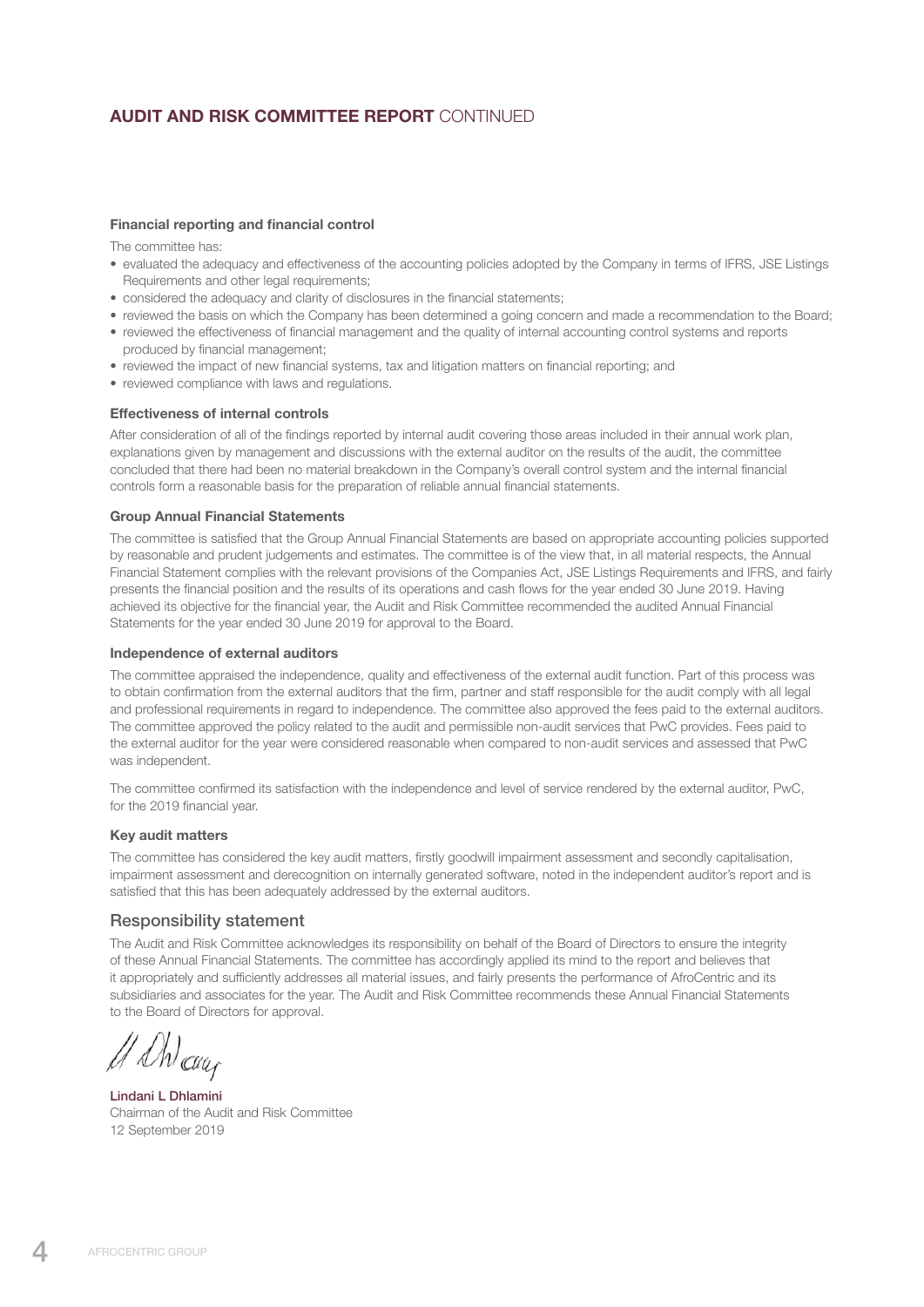# DIRECTORS' REPORT

FOR THE YEAR ENDED 30 JUNE 2019

The AfroCentric Board of Directors has pleasure in presenting its report on the activities of AfroCentric Investment Corporation Limited for the year ended 30 June 2019, and can confirm that we continue to create value through our diversified portfolio of services and offerings to all of our stakeholders.

# *Nature of business*

AfroCentric is a black-owned, diversified investment company within the healthcare sector with its head office in Johannesburg, South Africa. We also have operations across a number of selected African markets, which remain invaluable avenues in increasing our brand proposition.

Our integrated service offerings enable us to optimise the healthcare value chain in empowering access to sustainable quality healthcare while at the same time we continue to create shared value for our key stakeholders.

# *AfroCentric shared value*

The Group's operating subsidiaries provide a range of complementary services to its traditional medical scheme clients and a portfolio of healthcare-related enterprises. We have expanded our offerings' value-add services to corporates through our integrated corporate solutions such as occupational health. Through this we can confirm that we continue to preserve shareholder value through the success of our integrated business optimisation strategy. This is also evident in our choice of acquisitions; our clientele retention and the skill force that executes our strategy.

AfroCentric contributes to South Africa's sustainable health and welfare by investing in healthcare-related businesses that grow its portfolio and diversify its revenue sources.

# *Developments*

We are excited to announce that, to further diversify our service offering, we have launched a new division, AfroCentric Integrated Corporate Solutions (AICS) which will cater for the health and wellness needs of corporate and institutional clients. This division comprises a number of business entities which provide the following interfacing components:

- Medical Scheme, GAP Cover and Primary Health Insurance solutions
- Occupational Health services and clinics
- Primary Health Care services and clinics
- Employee Wellbeing programme

To further strengthen our capabilities and service offering for the institutional market, during the year under review, we acquired Private Health Administrators (PHA) and successfully concluded the Sanlam Health transaction, increased our shareholding in AFA Botswana to 49% and fully acquired the outstanding 74% shares of Activo Health to consolidate our pharma chain. Additionally, several key individuals have been recruited for their good experience and sound client relationships within the Occupational Health market.

Our strategy is to optimise our Group's products and services to offer organisations and members a seamless service. The alignment of our strategies, culture and goals aim to deliver solutions to clients, customers and suppliers in a manner that will benefit all parties and communities. Partners stand to benefit from an experienced team with knowledge and know-how in this field. Businesses will benefit from improved employee productivity, reduced absenteeism, healthcare cost savings and greater employee satisfaction.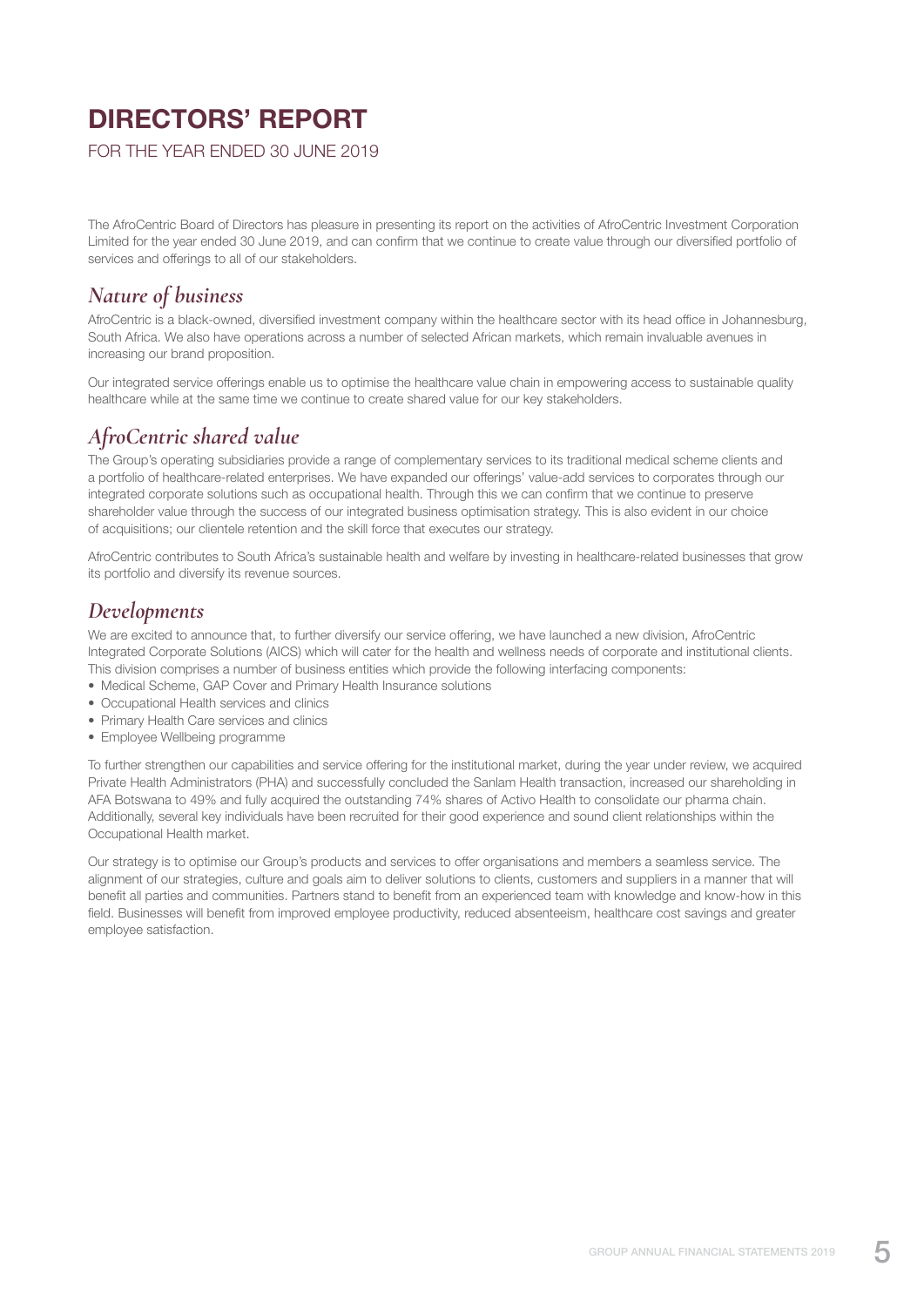# DIRECTORS' REPORT CONTINUED

# *Financial review*

Group consolidated revenue increased by 25.7% to R5 296 billion (2018: R4 213 billion).

Group headline earnings increased by 1.7% to R265.3 million compared to R260.9 million in the prior year. During the 2018 financial year a non-IFRS earnings measure model was adopted given the material non-cash, non-trading and non-recurring deductions which have a significant adverse impact on the earnings. The Group's normalised headline earnings is R275.6 million compared to R264.1 million in the prior year. This represents an increase of 4.4%. Normalised headline earnings are earnings after adjustments are made to remove seasonality, revenue and expenses that are unusual or time influences. Profit before tax decreased by 1.8% for the period under review amounting to R528.5 million (2018: R538.4 million). Profit after tax (PAT) decreased by 0.1% compared to prior financial period.

# *Going concern*

The Group Annual Financial Statements have been prepared on the going concern basis. The Board of Directors has performed a review of the Group's ability to continue as a going concern in the foreseeable future and therefore, based on this review, consider the preparation of the Annual Financial Statements on this basis to be appropriate.

# *Dividends*

The Company declared an interim dividend of 17 cents per ordinary share for the six months ended 31 December 2018. The Company further declared a final dividend of 17 cents per ordinary share for the year ended 30 June 2019. This was declared on 12 September 2019. These dividends are subject to the dividends withholding tax in terms of the Income Tax Act 58 of 1962 amended for which shareholders are liable. The solvency and liquidity requirements were satisfied at passing of the resolution in accordance with section 46 of the Companies Act.

In accordance with the JSE Limited Listings Requirements, the following additional information is disclosed:

- The dividends have been declared out of profits available for distribution;
- The local dividends withholding tax rate is 20%;
- The gross dividend amount for both declarations in 2019 is 34 cents per ordinary share (17 cents in interim and 17 cents in final);
- For purposes of the final distribution 574 241 248 ordinary shares will be deemed to be in issue on the dividend record date;
- The Company has 574 241 248 ordinary shares in issue on declaration date; and
- The Company's income tax reference number is 9600/148/71/3.

# *Share capital*

The Company's share capital increased from 554 377 328 to 574 241 248 ordinary shares in the financial year under review due to additional shares awarded to minority shareholders of Activo Health as per the agreed terms and conditions of the acquisition agreement. The details of the Company's share capital are set out in Note 13 of these Annual Financial Statements.

As per the Companies Act, section 38, the Board of Directors may resolve to issue shares of the Company at any time, but only within the classes, and to the extent, that the shares have been authorised by or in terms of the Company's Memorandum of Incorporation.

# *Share repurchases*

During the year, no share repurchases were made by the Company. AfroCentric Health Proprietary Limited holds 1 999 999 treasury shares.

# *Audit and Risk Committee*

The information relating to the Audit and Risk Committees is set out on pages 2 to 4.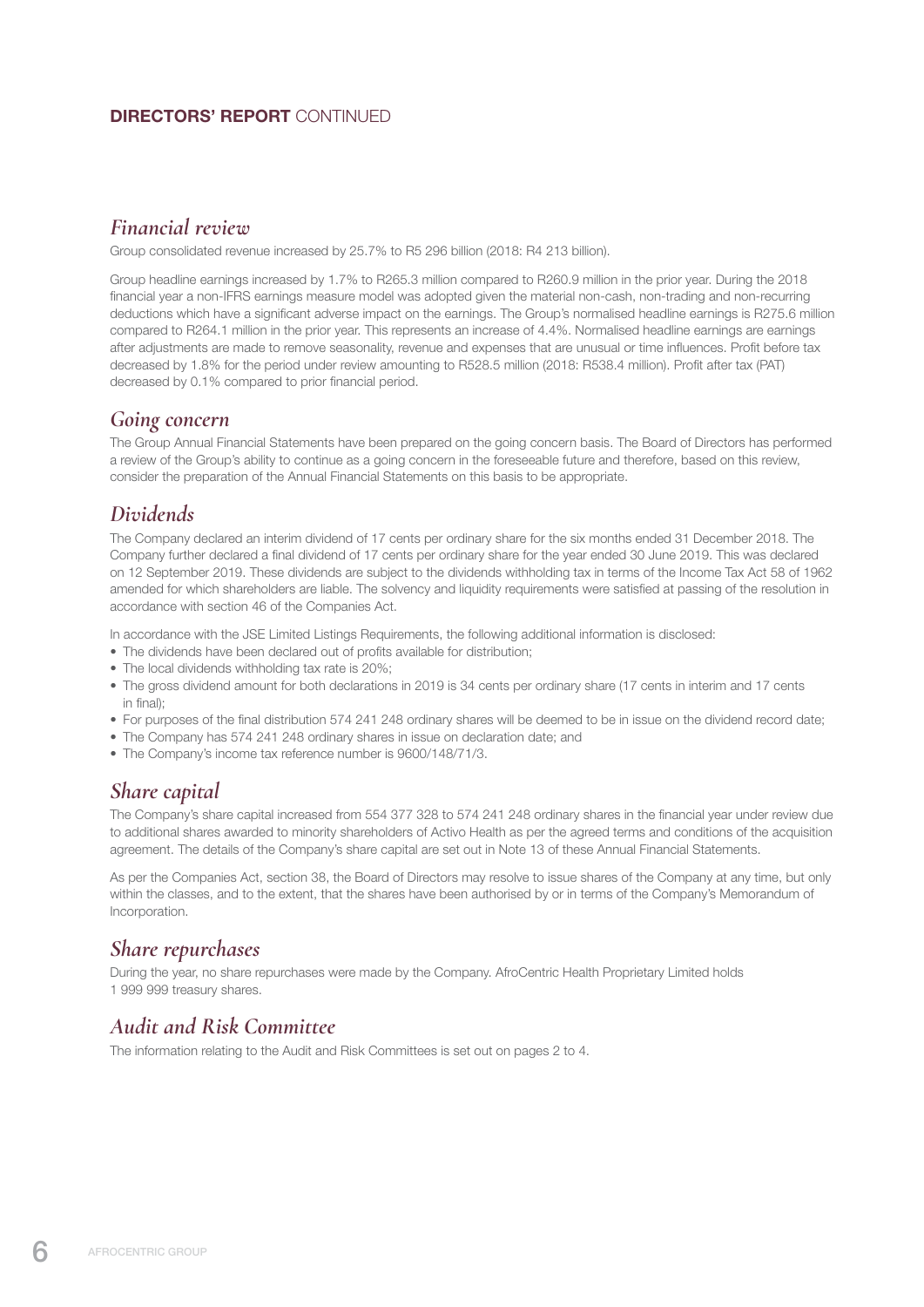### **Directors**

The table below illustrates the directors of AfroCentric for the year ended 30 June 2019.

| Director's name          | Date of appointment | <b>Designation</b>             |
|--------------------------|---------------------|--------------------------------|
| ATM Mokgokong (Chairman) | 10 June 2010        | Non-executive                  |
| MJ Madungandaba          | 10 June 2010        | Non-executive                  |
| <b>ND Munisi</b>         | 7 December 2015     | Non-executive                  |
| A Banderker              | 15 December 2015    | Executive - salaried           |
| IM Kirk                  | 15 December 2015    | Non-executive (resigned)       |
| <b>SE Mmakau</b>         | 30 November 2016    | Executive - salaried           |
| LL Dhlamini              | 2 December 2015     | Lead Independent Non-executive |
| <b>HG Motau</b>          | 15 May 2017         | Independent Non-executive      |
| AV van Buuren            | 16 March 2016       | Executive, salaried (retired)  |
| <b>JW Boonzaaier</b>     | 1 August 2015       | Executive, salaried            |
| <b>WH Britz</b>          | 1 August 2015       | Executive, salaried            |
| SA Zinn                  | 23 November 2018    | Independent Non-executive      |
| <b>JB</b> Fernandes      | 23 November 2018    | Independent Non-executive      |
| T Alsworth-Elvey         | 1 July 2019         | Non-executive                  |

# Directors ordinary shareholdings as at 30 June 2018

| <b>Director</b>          | <b>Direct</b><br>beneficial | Indirect<br>beneficial | Held by<br>associate | Total       | $\frac{0}{0}$ |
|--------------------------|-----------------------------|------------------------|----------------------|-------------|---------------|
| ATM Mokgokong (Chairman) | 1707926                     | 42 172 403             | 9 326 441            | 53 206 770  | 9.60          |
| MJ Madungandaba          |                             | 97 818 886             | 21 761 697           | 119 580 583 | 21.57         |
| JM Kahn                  | 18 535 608                  |                        |                      | 18 535 608  | 3.34          |
| MI Sacks                 | 17 579 938                  |                        |                      | 17 579 938  | 3.17          |
| AV van Buuren            |                             | 30 664 002             |                      | 30 664 002  | 5.53          |
| <b>JW Boonzaaier</b>     | 30 000                      |                        |                      | 30,000      | 0.00          |
| <b>WH Britz</b>          |                             | 30 664 002             |                      | 30 664 002  | 5.53          |
|                          | 37 853 472                  | 201 319 293            | 31 088 138           | 270 260 903 | 48.74         |

### Directors ordinary shareholdings as at 30 June 2019

| <b>Director</b>          | <b>Direct</b><br>beneficial | <b>Indirect</b><br>beneficial | Held by<br>associate | <b>Total</b> | $\%$  |
|--------------------------|-----------------------------|-------------------------------|----------------------|--------------|-------|
| ATM Mokgokong (Chairman) | 1707926                     | 42 172 403                    | 9 3 2 6 4 4 1        | 53 206 770   | 9.60  |
| MJ Madungandaba          |                             | 97 818 886                    | 21 761 697           | 119 580 583  | 21.57 |
| AV van Buuren            |                             | 45 972 571                    |                      | 45 972 571   | 8.2   |
| <b>JW Boonzaaier</b>     | 30 000                      |                               |                      | 30 000       | 0.00  |
| <b>WH Britz</b>          |                             | 45 972 571                    |                      | 45 972 571   | 8.2   |
| <b>ND Munisi</b>         |                             | 69 084 752                    |                      | 69 084 752   | 12.46 |
| JM Kahn                  |                             | 18 535 608                    |                      | 18 535 608   | 3.23  |
| MI Sacks                 |                             | 17 729 938                    |                      | 17 729 938   | 3.09  |
|                          | 1 737 926                   | 337 286 729                   | 31 088 138           | 370 112 793  | 66.35 |

During the year under review, SE Mmakau became an Executive Director from 1 December 2018. AV van Buuren retired on 30 April 2019 and A Banderker was appointed Group CEO from 1 April 2019, henceforth taking up a role as Executive Director in the Board.

Prof SA Zinn and JB Fernandes were appointed Independent Non-executive Directors on 23 November 2018. Their appointment will be ratified at the 2019 AGM. Since the end of the financial year and up to the date of this report, the interests of directors have remained unchanged.

A further detailed analysis of shareholders including majority shareholding is available on pages 11 and 12.

During the year under review, no material contracts in which directors have an interest were entered into which significantly impacted the business of the Company.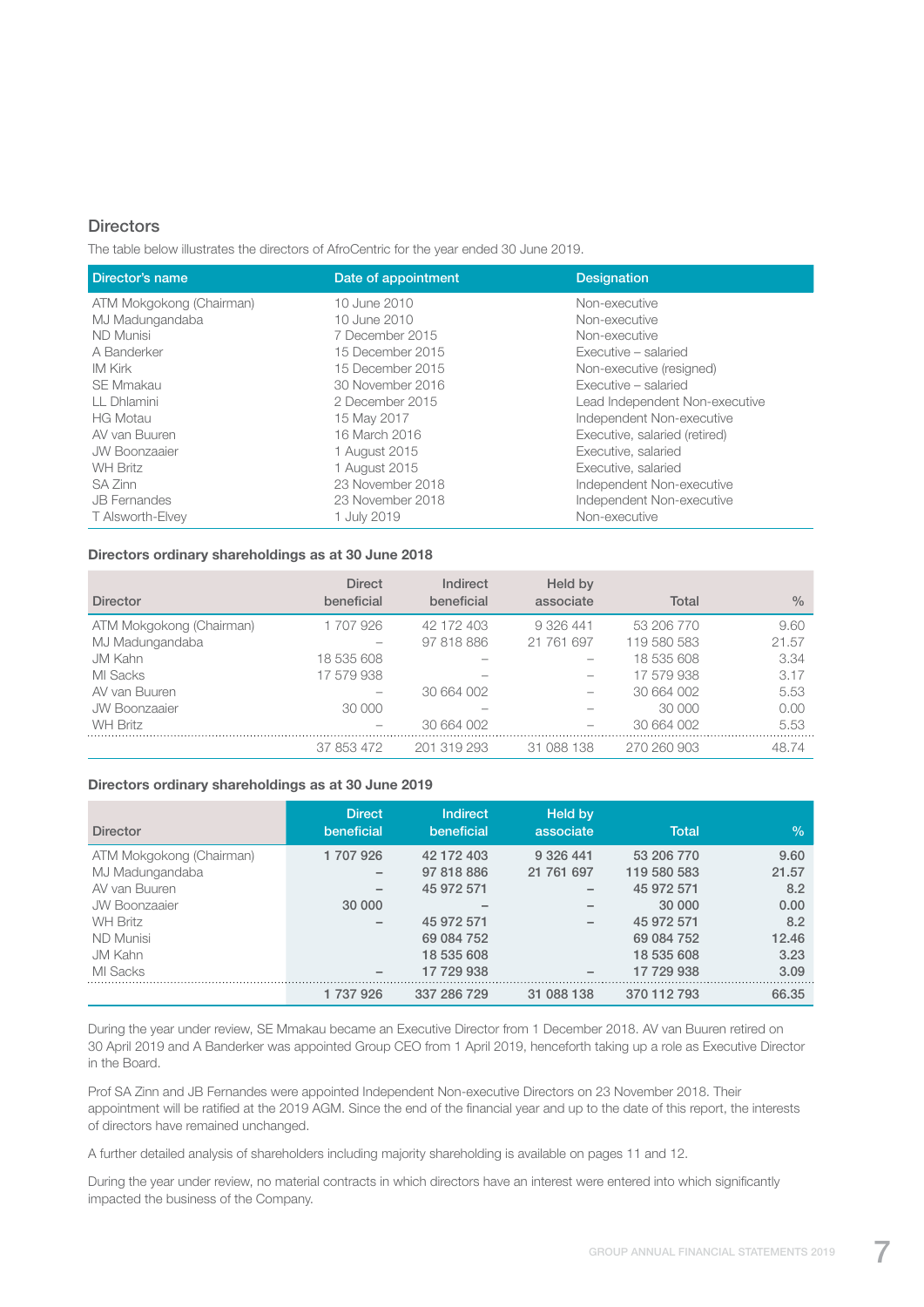# DIRECTORS' REPORT CONTINUED

# *Directors' remuneration*

# Remuneration of Non-executive Directors and Board committee members

Non-executive Directors received the following total remuneration in the year under review:

| <b>Director</b>          | <b>Fees</b><br>R'000 |
|--------------------------|----------------------|
| ATM Mokgokong (Chairman) | 1 463*               |
| MJ Madungandaba          | 647*                 |
| <b>ND Munisi</b>         | 356*                 |
| A Banderker              | $303*$               |
| <b>IM Kirk</b>           | $265*$               |
| <b>JM Kahn</b>           | #                    |
| <b>SE Mmakau</b>         | $222*$               |
| MI Sacks                 | #                    |
| LL Dhlamini              | 456*                 |
| <b>HG Motau</b>          | $434*$               |
| SA Zinn                  | $213*$               |
| <b>JB</b> Fernandes      | $233*$               |

*\* The directors' remuneration highlighted above reflects their total gross directors' fees received across various subsidiaries within the Group.*

*# Messrs Kahn and Sacks waived their rights to receive any directors' fees.*

### Remuneration of Executive and Non-executive Directors

Details of the remuneration are set out fully in Note 20 of the Group Annual Financial Statements.

### Remuneration of the four highest paid employees as at 30 June 2019 who are not directors of AfroCentric Investment Corporation Limited

| Employee            | Annual cost to<br>company and<br><i>incentives</i><br>$\mathsf{R}$ |
|---------------------|--------------------------------------------------------------------|
| <b>ABS Pederson</b> | 4 292 250                                                          |
| AA Mahmood          | 3 587 201                                                          |
| <b>AC Edwards</b>   | 3 538 493                                                          |
| <b>TTM Rametse</b>  | 3 358 926                                                          |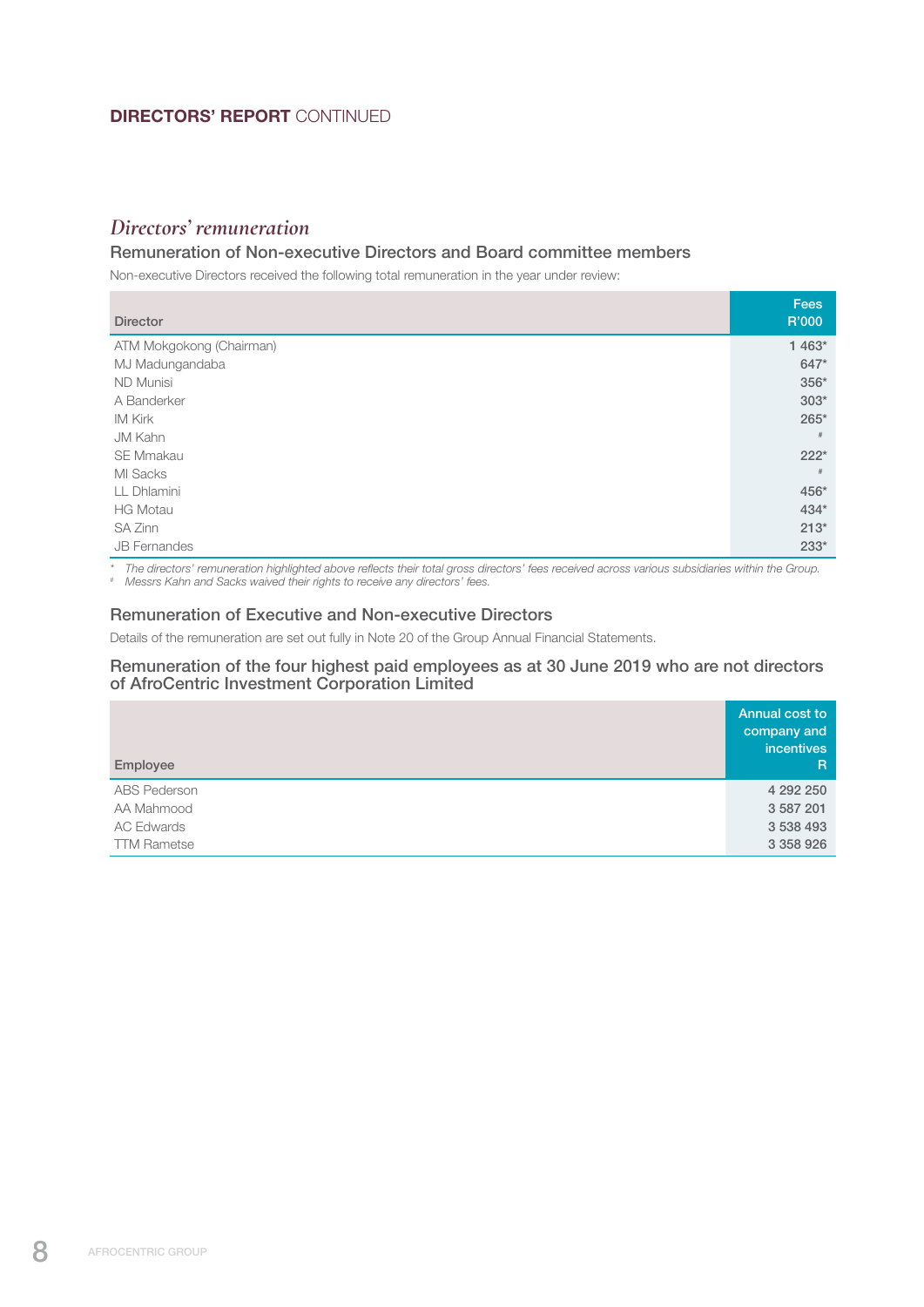# *Material resolutions*

In terms of the JSE Limited Listings Requirements the Company noted the material resolutions passed at the prior AGM and during the financial year under review:

- General approval to repurchase shares
- Inter-Company loans and other financial assistance
- Fees payable to Non-executive Directors
- Group Annual Financial Statements for the financial year ended 30 June 2019
- Audit report for the year ended 2019
- Reappointment of independent registered auditors
- Election and re-election of directors
- Appointment of members to the Audit and Risk Committee
- Approval to issue ordinary shares and to sell Treasury shares, for cash
- Endorsement of the remuneration policy
- Authority of directors

Details of these resolutions can be obtained via the Company's website or on request.

# *Litigation statement*

In terms of the JSE Limited Listings Requirements, the directors note that they are not aware of any legal or arbitration proceedings that are pending or threatened, that may have or have had in the recent past, being at least the previous 12 months, a material effect on the Group's financial position, apart from the matters per Note 28 of the Annual Financial Statements.

# *Borrowing powers*

In terms of the Memorandum of Incorporation, the borrowing powers of the Company are unlimited.

# *Insurance*

The Group protects itself and the directors against crime and professional indemnity by maintaining a comprehensive insurance programme.

# *Compliance*

No events or actions during the financial year have led to the Group being non-compliant with the required laws and regulations relevant to the individual business units.

# *Auditor*

PwC serves as auditor of the Company.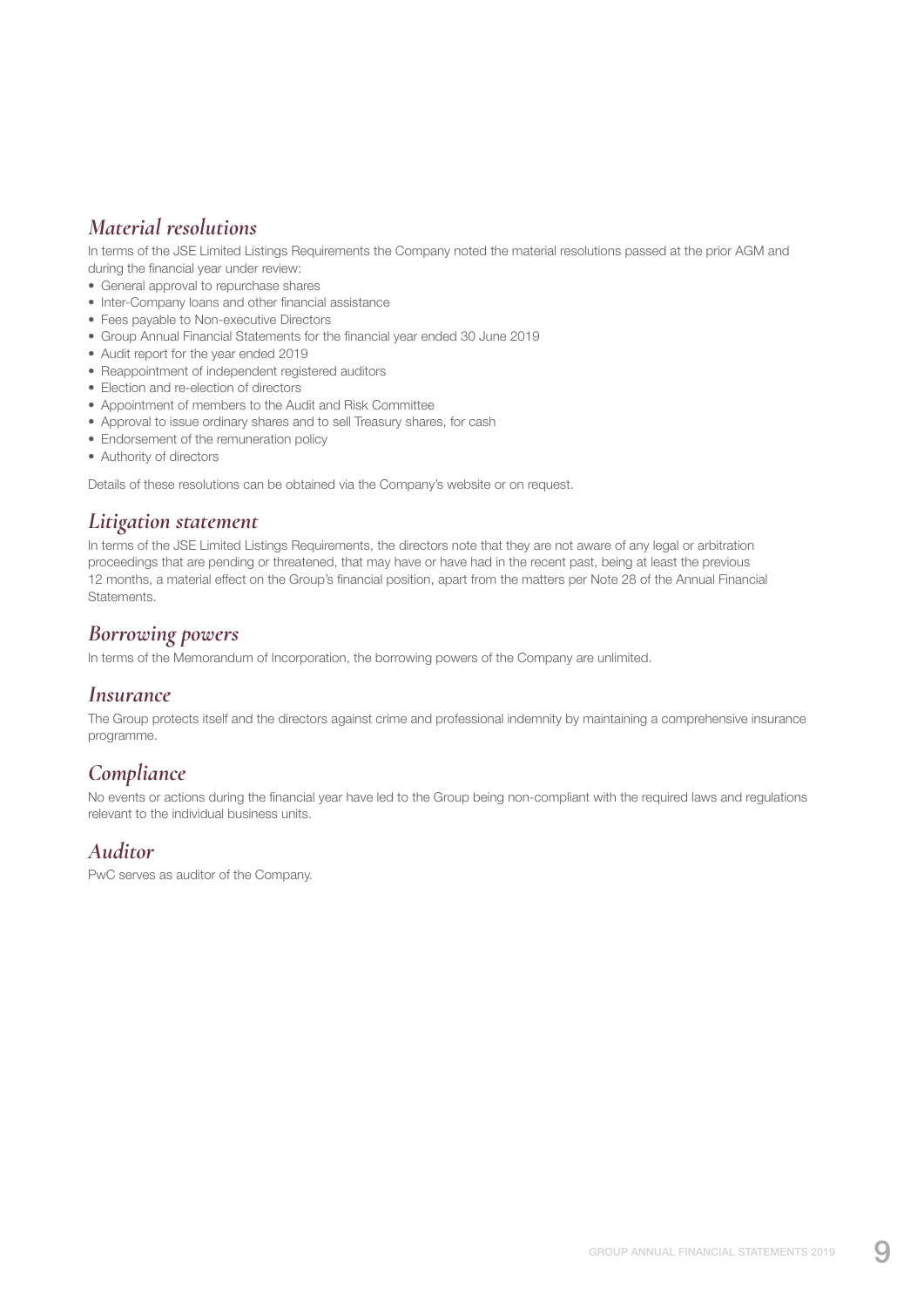# DIRECTORS' REPORT CONTINUED

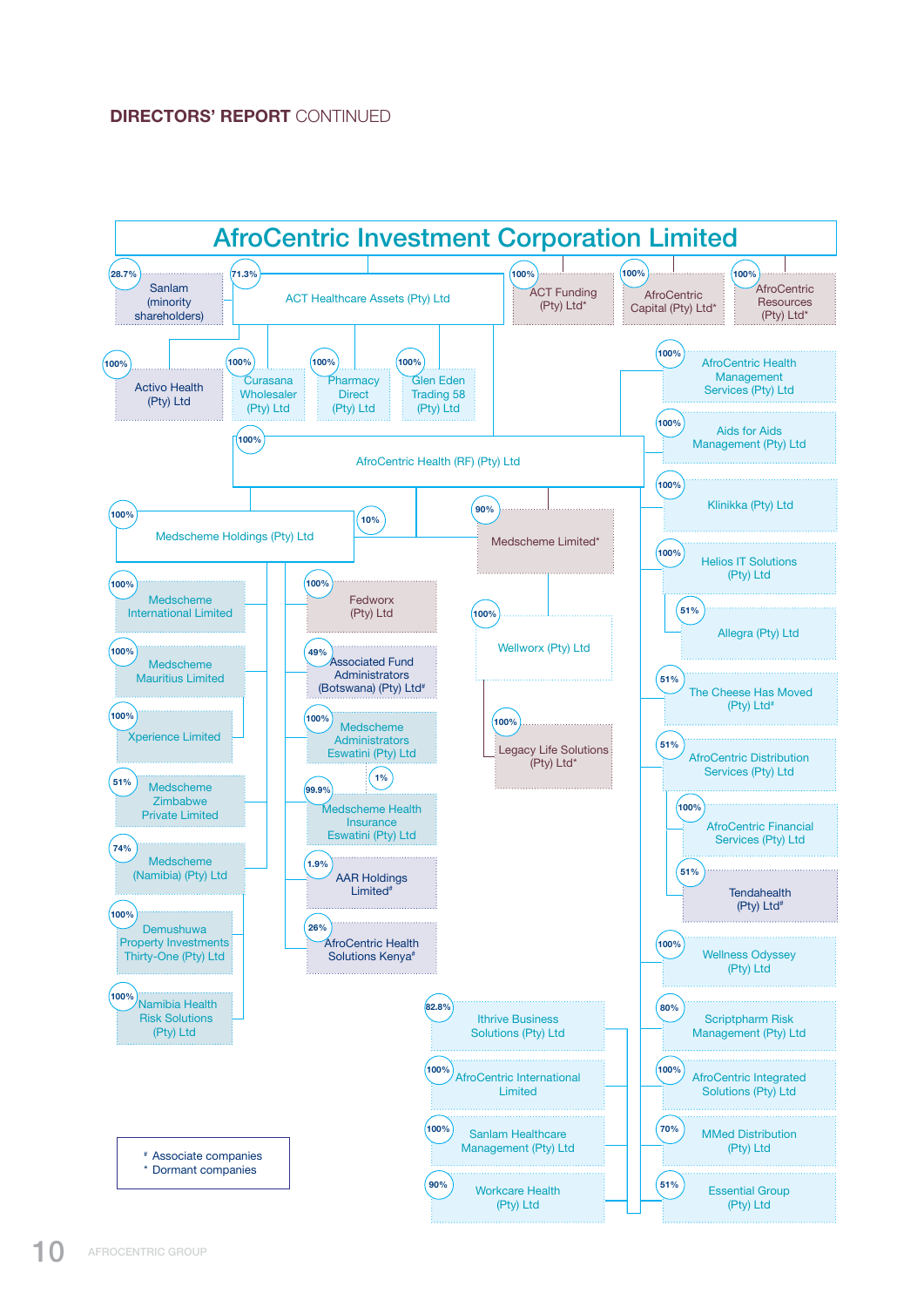# SHAREHOLDERS' ANALYSIS

FOR THE YEAR ENDED 30 JUNE 2019

# *Ordinary shareholders*

| Shareholder spread           | Number of<br>shareholders | $\%$ of total<br>shareholders | <b>Number</b><br>of shares | % of shares<br>in issue |
|------------------------------|---------------------------|-------------------------------|----------------------------|-------------------------|
| $1 - 1000$ shares            | 971                       | 24.60                         | 331 350                    | 0.06                    |
| $1001 - 10000$ Shares        | 1 7 3 6                   | 43.98                         | 8 630 349                  | 1.50                    |
| $10001 - 100000$ shares      | 1 0 4 4                   | 26.45                         | 30 018 988                 | 5.23                    |
| 100 001 $-$ 1 000 000 shares | 155                       | 3.93                          | 46 852 058                 | 8.16                    |
| Over 1 000 000 shares        | 41                        | 1.04                          | 488 408 503                | 85.05                   |
| <b>Total</b>                 | 3947                      | 100                           | 574 241 248                | 100                     |

| Distribution of shareholders | Number of<br>shareholders | % of total<br>shareholders | <b>Number</b><br>of shares | % of shares<br>in issue |
|------------------------------|---------------------------|----------------------------|----------------------------|-------------------------|
| Banks/brokers                | 21                        | 0.53                       | 25 698 693                 | 4.48                    |
| Close corporations           | 16                        | 0.40                       | 360 862                    | 0.07                    |
| Empowerment                  |                           | 0.03                       | 10 522 200                 | 1.83                    |
| Endowment funds              | 30                        | 0.76                       | 3 379 848                  | 0.59                    |
| Individuals                  | 3 4 9 5                   | 88.55                      | 106 490 047                | 18.54                   |
| Insurance companies          | 18                        | 0.46                       | 4 787 944                  | 0.83                    |
| Medical scheme               |                           | 0.03                       | 3 5 5 8                    | 0.00                    |
| Mutual funds                 | 41                        | 1.04                       | 18 058 458                 | 3.14                    |
| Other corporations           | 8                         | 0.20                       | 2 129 761                  | 0.37                    |
| Private companies            | 68                        | 1.72                       | 79 399 513                 | 13.83                   |
| Public companies             | $\overline{2}$            | 0.05                       | 220 002                    | 0.04                    |
| Retirement fund              | 45                        | 1.14                       | 25 210 622                 | 4.39                    |
| Strategic holders            | 7                         | 0.18                       | 281 869 053                | 49.09                   |
| Treasury shares              | $\overline{2}$            | 0.05                       | 927 548                    | 0.16                    |
| Trusts                       | 192                       | 4.86                       | 15 183 139                 | 2.64                    |
| <b>Total</b>                 | 3947                      | 100                        | 574 241 248                | 100                     |

| Public/non-public shareholder spread             | Number of<br>shareholders | % of total<br>shareholders | <b>Number</b><br>of shares | % of shares<br>in issue |
|--------------------------------------------------|---------------------------|----------------------------|----------------------------|-------------------------|
| 2019                                             |                           |                            |                            |                         |
| Non-public shareholders                          | 14                        | 0.35                       | 285 270 727                | 49.68                   |
| Directors and associates of the Company holdings |                           | 0.17                       | 156 822 506                | 27.31                   |
| Treasury shares                                  | $\mathfrak{D}$            | 0.05                       | 927 548                    | 0.16                    |
| Strategic holders (more than 10%)                | 5                         | 0.13                       | 127 520 673                | 22.21                   |
| <b>Public shareholders</b>                       | 3933                      | 99.65                      | 288 970 521                | 50.32                   |
| <b>Total</b>                                     | 3 9 4 7                   | 100                        | 574 241 248                | 100                     |

| Public/non-public shareholder spread             | Number of<br>shareholders | <b>Number</b><br>of shares | $%$ of shares<br>in issue |
|--------------------------------------------------|---------------------------|----------------------------|---------------------------|
| 2018                                             |                           |                            |                           |
| Non-public shareholders                          | 19                        | 284 688 102                | 51.35                     |
| Directors and associates of the Company holdings | 15                        | 270 260 903                | 48.75                     |
| Treasury and empowerment trusts                  | 4                         | 14 427 199                 | 2.60                      |
| <b>Public shareholders</b>                       | 4 1 8 5                   | 269 689 226                | 48.65                     |
| <b>Total</b>                                     | 4 204                     | 554 377 328                | 100                       |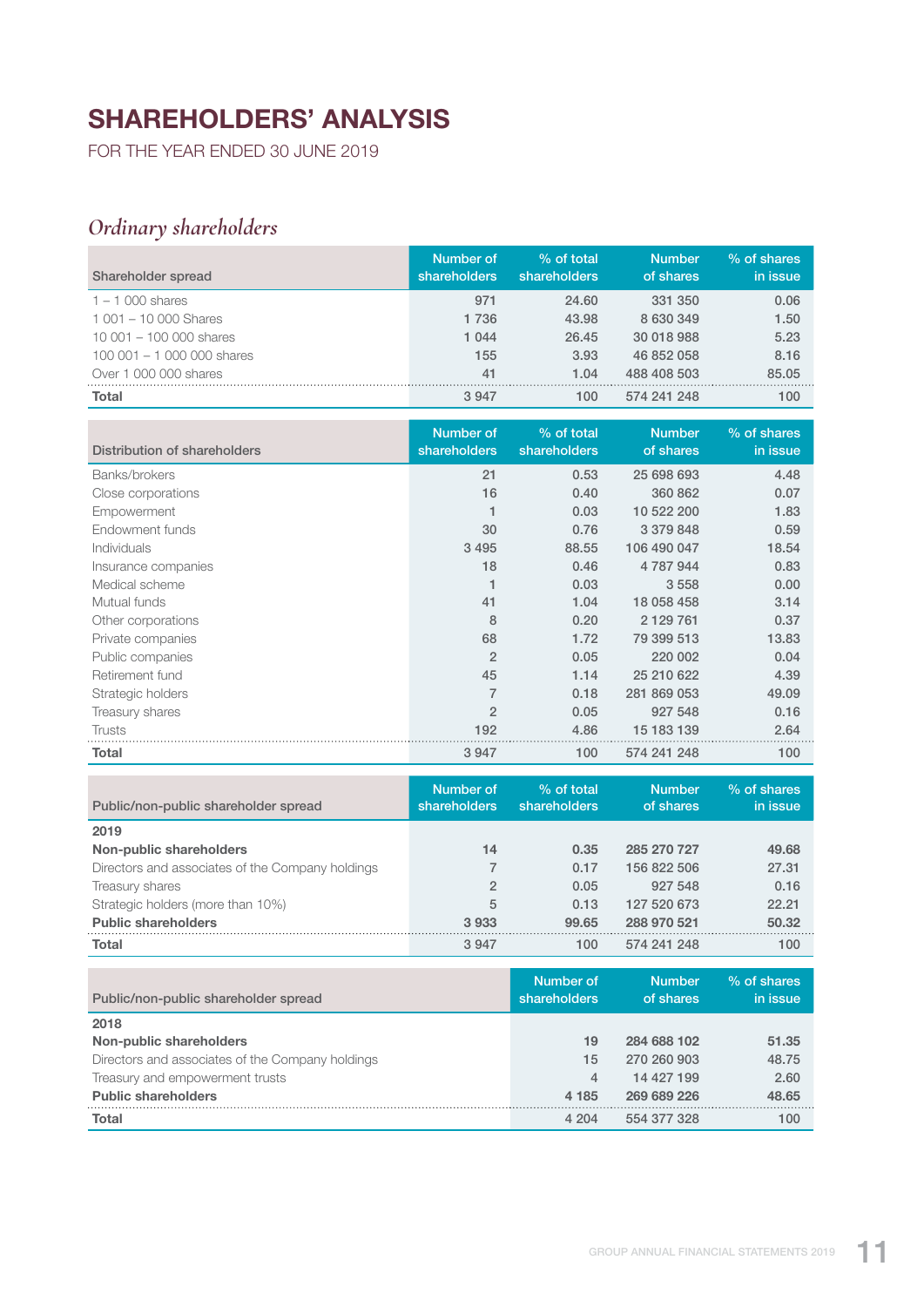# SHAREHOLDERS' ANALYSIS CONTINUED

# *Ordinary shareholders continued*

|                                                                     | <b>Number of</b> | % of total |
|---------------------------------------------------------------------|------------------|------------|
| Major shareholders holding more than 5% of the issued share capital | shares           | shares     |
| 2019                                                                |                  |            |
| Community Healthcare Holdings Proprietary Limited                   | 127 520 673      | 22.21      |
| WAD Holdings Proprietary Limited                                    | 91 945 142       | 16.39      |
| Golden Pond Trading 175 Proprietary Limited                         | 69 084 752       | 12.46      |
| <b>ARC Health Proprietary Limited</b>                               | 48 765 030       | 8.49       |
| Total                                                               | 337 315 597      | 59.55      |
|                                                                     |                  |            |
|                                                                     | Number of        | % of total |
| Major shareholders holding more than 5% of the issued share capital | shares           | shares     |
| 2018                                                                |                  |            |
| Community Healthcare Holdings Proprietary Limited                   | 123 195 189      | 22.22      |
| WAD Holdings Proprietary Limited                                    | 88 889 689       | 16.03      |
| Golden Pond Trading 175 Proprietary Limited                         | 69 084 752       | 12.46      |
| ARC Health Proprietary Limited                                      | 48 765 030       | 8.79       |
| <b>Total</b>                                                        | 329 934 660      | 59.50      |
|                                                                     |                  |            |
|                                                                     | <b>Number of</b> | % of total |
| Top 10 institutional shareholders                                   | shares           | shares     |
| 2019                                                                |                  |            |
| Visio Capital Management                                            | 35 815 736       | 6.46       |
| Vele Asset Managers                                                 | 8 534 435        | 1.54       |
| <b>Bateleur Capital</b>                                             | 5 867 790        | 1.06       |
| RBC Investor and Treasury Services                                  | 3760000          | 0.68       |
| Sovereign Asset Management                                          | 3 009 955        | 0.54       |
| Old Mutual Investment Group                                         | 2 650 376        | 0.48       |
| Metal and Engineering Industries                                    | 2 367 346        | 0.43       |
| Nedbank Private Wealth                                              | 1 546 900        | 0.28       |
| STANLIB Asset Management                                            | 1 221 764        | 0.22       |
| Mazi Capital                                                        | 1 184 486        | 0.21       |
| Total                                                               | 65 958 788       | 11.90      |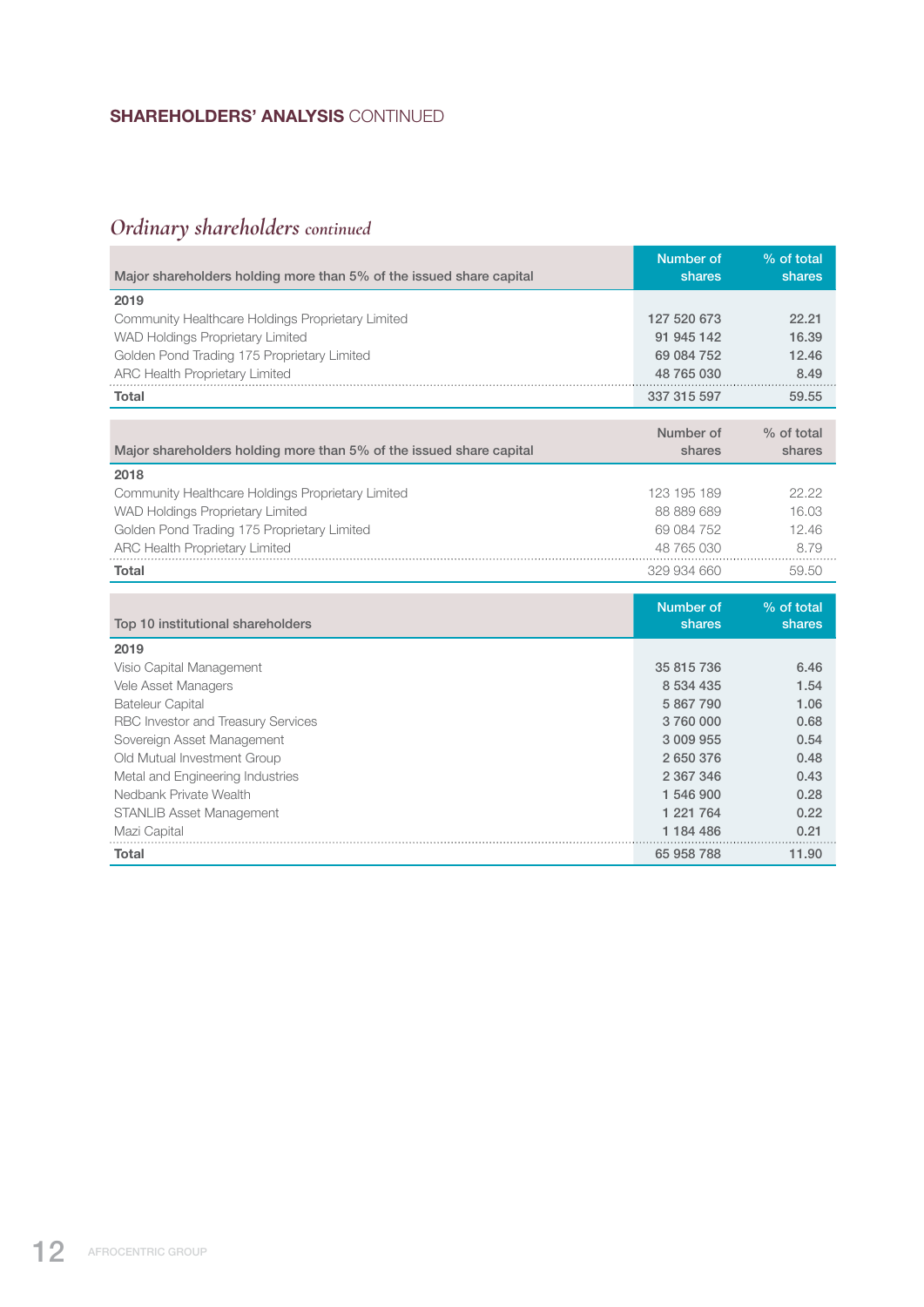# REPORT OF THE INDEPENDENT AUDITOR

# TO THE SHAREHOLDERS OF AFROCENTRIC INVESTMENT CORPORATION LIMITED

FOR THE YEAR ENDED 30 JUNE 2019

# *Report on the audit of the consolidated and separate financial statements*

# Our opinion

In our opinion, the consolidated and separate financial statements present fairly, in all material respects, the consolidated and separate financial position of AfroCentric Investment Corporation Limited (the Company) and its subsidiaries (together the Group) as at 30 June 2019, and its consolidated and separate financial performance and its consolidated and separate cash flows for the year then ended in accordance with International Financial Reporting Standards (IFRS) and the requirements of the Companies Act 71 of 2008, as amended (the Companies Act).

# What we have audited

AfroCentric Investment Corporation Limited's consolidated and separate financial statements set out on pages 20 to 23 comprise:

- the consolidated and separate statements of financial position as at 30 June 2019;
- the consolidated and separate statements of comprehensive income for the year then ended;
- the consolidated and separate statements of changes in equity for the year then ended;
- the consolidated and separate statements of cash flows for the year then ended; and
- the notes to the financial statements, which include a summary of significant accounting policies.

# Basis for opinion

We conducted our audit in accordance with International Standards on Auditing (ISAs). Our responsibilities under those standards are further described in the *Auditor's responsibilities for the audit of the consolidated and separate financial statements* section of our report.

We believe that the audit evidence we have obtained is sufficient and appropriate to provide a basis for our opinion.

### Independence

We are independent of the Group in accordance with the *Independent Regulatory Board for Auditors Code of Professional Conduct for Registered Auditors (IRBA Code)* and other independence requirements applicable to performing audits of financial statements in South Africa. We have fulfilled our other ethical responsibilities in accordance with the IRBA Code and in accordance with other ethical requirements applicable to performing audits in South Africa. The IRBA Code is consistent with the International Ethics Standards Board for Accountants *Code of Ethics for Professional Accountants* (Parts A and B).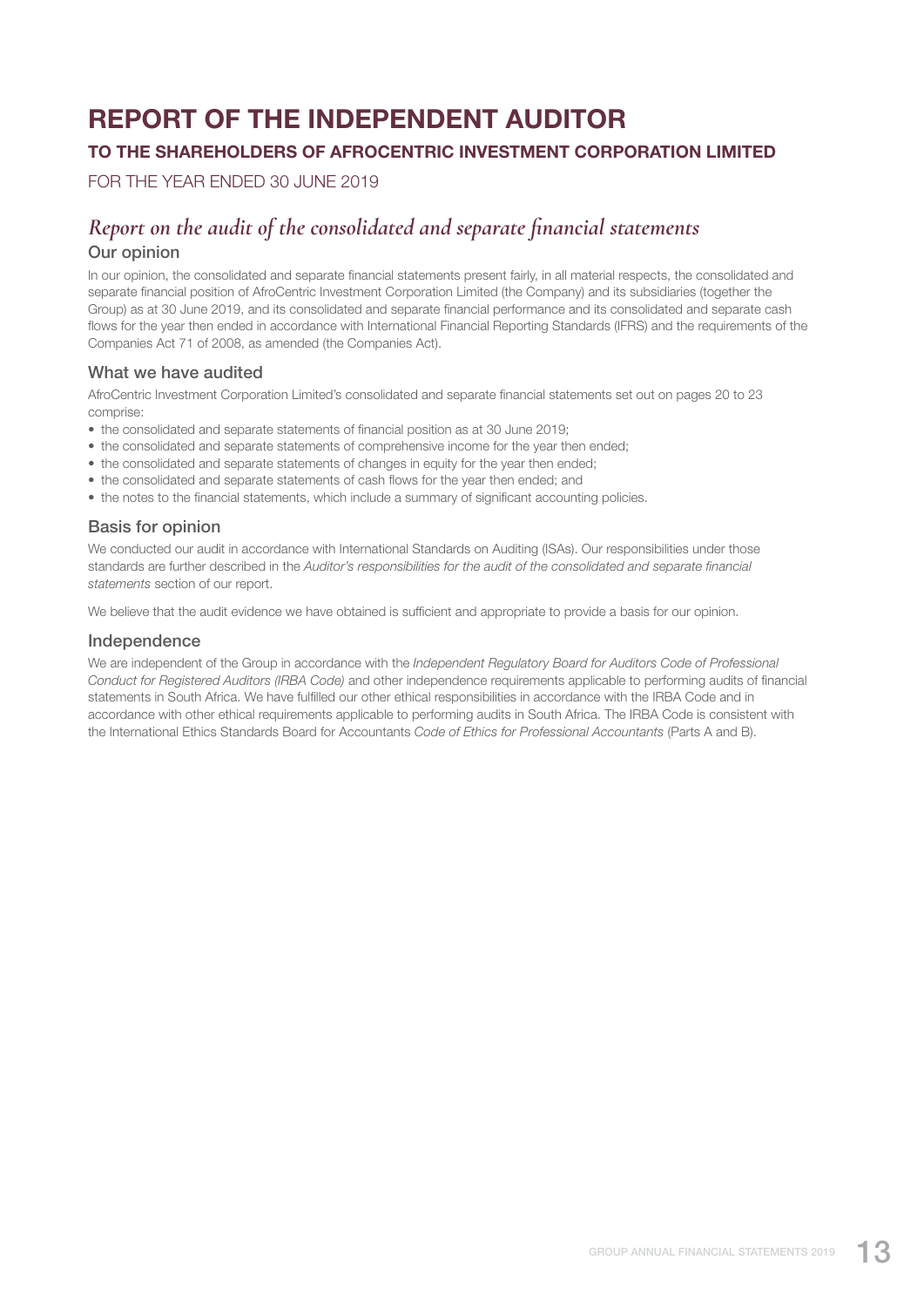# **REPORT OF THE INDEPENDENT AUDITOR CONTINUED**

# *Our audit approach*

**Overview** 



# Overall Group materiality

Overall Group materiality: R31 million which represents 5% of adjusted consolidated profit before tax.

# Group audit scope

Our Group audit scoping included full scope audits for ten reporting units based on financial significance, audit risks and statutory audit requirements. Specified procedures were performed on one reporting component.

# Key audit matters

- Impairment assessment of goodwill
- Capitalisation of development costs relating to internally generated software and impairment assessment of internally generated software

As part of designing our audit, we determined materiality and assessed the risks of material misstatement in the consolidated and separate financial statements. In particular, we considered where the directors made subjective judgements; for example, in respect of significant accounting estimates that involved making assumptions and considering future events that are inherently uncertain. As in all of our audits, we also addressed the risk of management override of internal controls, including among other matters, consideration of whether there was evidence of bias that represented a risk of material misstatement due to fraud.

# **Materiality**

The scope of our audit was influenced by our application of materiality. An audit is designed to obtain reasonable assurance whether the financial statements are free from material misstatement. Misstatements may arise due to fraud or error. They are considered material if individually or in aggregate, they could reasonably be expected to influence the economic decisions of users taken on the basis of the consolidated financial statements.

Based on our professional judgement, we determined certain quantitative thresholds for materiality, including the overall Group materiality for the consolidated financial statements as a whole as set out in the table below. These, together with qualitative considerations, helped us to determine the scope of our audit and the nature, timing and extent of our audit procedures and to evaluate the effect of misstatements, both individually and in aggregate on the financial statements as a whole.

| <b>Overall Group materiality</b>                          | R <sub>31</sub> million                                                                                                                                                                                                        |
|-----------------------------------------------------------|--------------------------------------------------------------------------------------------------------------------------------------------------------------------------------------------------------------------------------|
| How we determined it                                      | 5% of consolidated profit before tax adjusted for the derecognition loss on old Nexus<br>components no longer in use.                                                                                                          |
| <b>Rationale for the materiality</b><br>benchmark applied | We chose consolidated profit before tax as the benchmark because, in our view, it is<br>the benchmark against which the performance of the Group is most commonly<br>measured by users, and is a generally accepted benchmark. |
|                                                           | We chose 5% which is consistent with quantitative materiality thresholds used for<br>profit-oriented companies in this sector.                                                                                                 |
|                                                           | The consolidated profit before tax has been adjusted by reversing the impact of the<br>derecognition loss on old Nexus components no longer in use.                                                                            |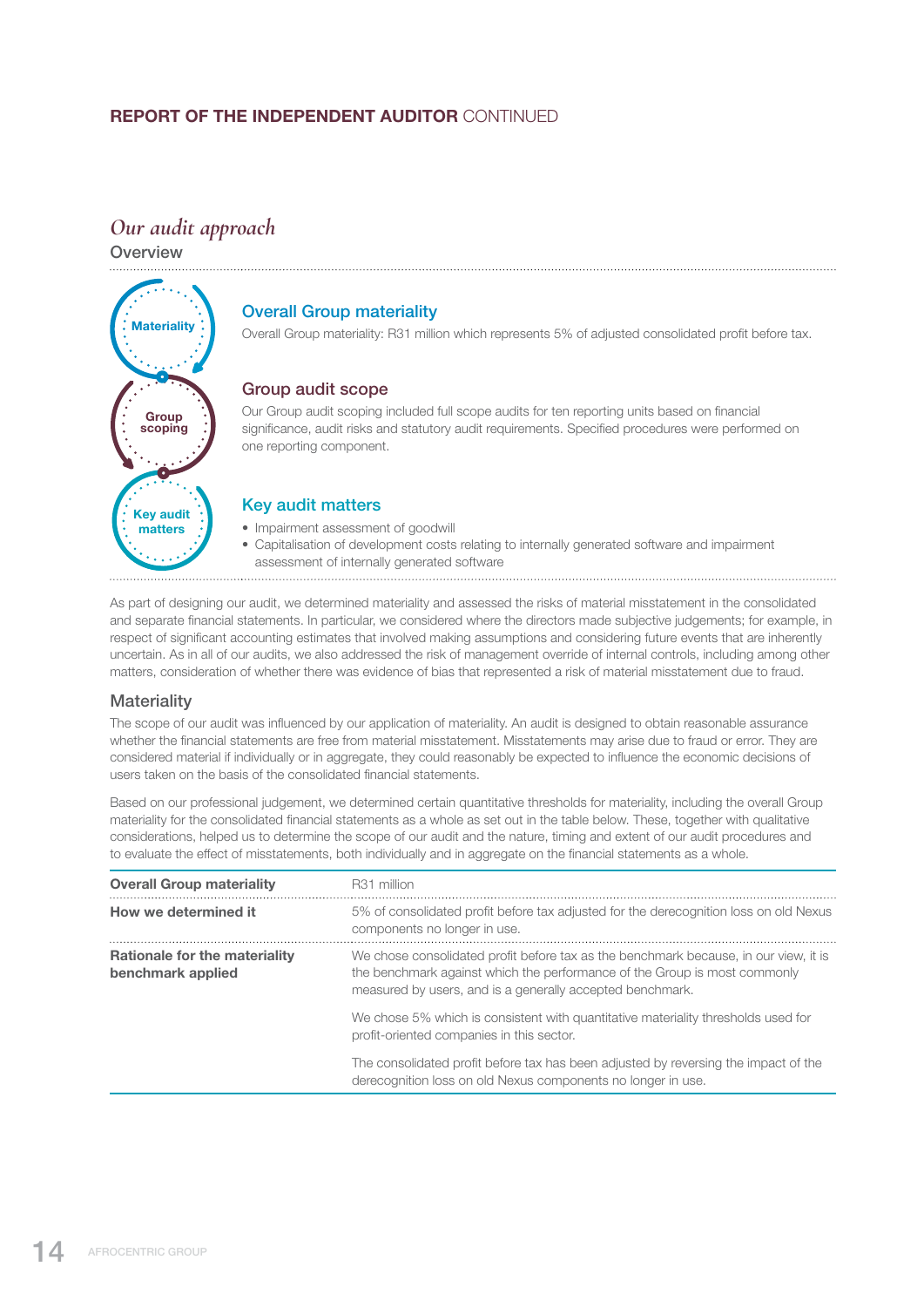# How we tailored our Group audit scope

We tailored the scope of our audit in order to perform sufficient work to enable us to provide an opinion on the consolidated financial statements as a whole, taking into account the structure of the Group, the accounting processes and controls, and the industry in which the Group operates.

The Group financial statements are a consolidation of 40 reporting units operating across South Africa, Namibia, Eswatini, Zimbabwe and Mauritius, comprising the Group's operating businesses and centralised functions. Ten reporting units were selected for full scope audits based on financial significance, audit risks and statutory audit requirements. Specified audit procedures on certain balances and transactions were performed for one reporting component.

In establishing the overall approach to the Group audit, we determined the type of work that needed to be performed by us, as the Group engagement team, and component auditors from other PwC network firms or other firms operating under our instruction.

Where the work was performed by component auditors, we determined the level of involvement we needed to have in the audit work at those components to be able to conclude whether sufficient appropriate audit evidence had been obtained as a basis for our opinion on the consolidated financial statements as a whole.

# Key audit matters

Key audit matters are those matters that, in our professional judgement, were of most significance in our audit of the consolidated and separate financial statements of the current period. These matters were addressed in the context of our audit of the consolidated and separate financial statements as a whole, and in forming our opinion thereon, and we do not provide a separate opinion on these matters. We communicate the key audit matters that relate to the audit of the consolidated financial statements of the current period in the table below. We have determined that there are no key audit matters to communicate in our report with regard to the audit of the separate financial statements of the Company for the current period.

| Key audit matter relevant to the consolidated Annual<br><b>Financial Statements</b>                                                                                                                                                                                                                                                                                                                                                                                                                                                                                                                                                                                                                                                                                                                                                                                                                                                                                                                                                                | How our audit addressed the key audit matter                                                                                                                                                                                                                                                                                                                                                                                                                                                                                                                                                                                                                                                                                                                                                                                                                                                                                                                                                                                                                                                                                                      |
|----------------------------------------------------------------------------------------------------------------------------------------------------------------------------------------------------------------------------------------------------------------------------------------------------------------------------------------------------------------------------------------------------------------------------------------------------------------------------------------------------------------------------------------------------------------------------------------------------------------------------------------------------------------------------------------------------------------------------------------------------------------------------------------------------------------------------------------------------------------------------------------------------------------------------------------------------------------------------------------------------------------------------------------------------|---------------------------------------------------------------------------------------------------------------------------------------------------------------------------------------------------------------------------------------------------------------------------------------------------------------------------------------------------------------------------------------------------------------------------------------------------------------------------------------------------------------------------------------------------------------------------------------------------------------------------------------------------------------------------------------------------------------------------------------------------------------------------------------------------------------------------------------------------------------------------------------------------------------------------------------------------------------------------------------------------------------------------------------------------------------------------------------------------------------------------------------------------|
| Impairment assessment of goodwill (Refer to Notes 2<br>and 7 to the financial statements)<br>The Group's goodwill amounting to R1 341 million (2017:<br>R883 million) arises from a number of business acquisitions<br>by the Group over the years and represents the excess of<br>the cost of acquisitions over the fair value of the Group's<br>share of the net identifiable assets of the acquired<br>subsidiaries.<br>As described in Note 7, management determined the<br>recoverable amount of cash-generating units (CGUs) using<br>value in use. Management determined the value in use of the<br>CGU by discounting their best estimate of future cash flows<br>attributable to the CGU. The key assumptions used by<br>management in the calculation of the value in use were:<br>• The weighted average cost of capital (WACC) which is<br>the discount rate that takes into account the yield on<br>government bonds and a market risk premium;<br>• A risk adjustment factor;<br>• Forecast period; and<br>• An average growth rate. | Our audit procedures focused on evaluating and challenging<br>the key assumptions used by management in conducting<br>the impairment assessment of goodwill. These procedures<br>included, among others:<br>• Assessing whether the valuation model applied by<br>management to determine the value in use per CGU was<br>consistent with the requirements of IAS 36 Impairment of<br>Assets (IAS 36). The valuation model applied by<br>management was found to be consistent with IAS 36;<br>• Analysing the future cash flows used by management in<br>these calculations to determine whether they are<br>reasonable and can be supported by past performance.<br>We found management's future cash flows to be<br>reasonable;<br>• Understanding management's budgeting process,<br>including the process of approval by the Board in<br>determining the future cash flows; and<br>• Comparing the projected cash flows, including the<br>assumptions relating to revenue growth rates against<br>historical performance to test the reasonability of<br>management's projections and we found management's<br>projections to be reasonable. |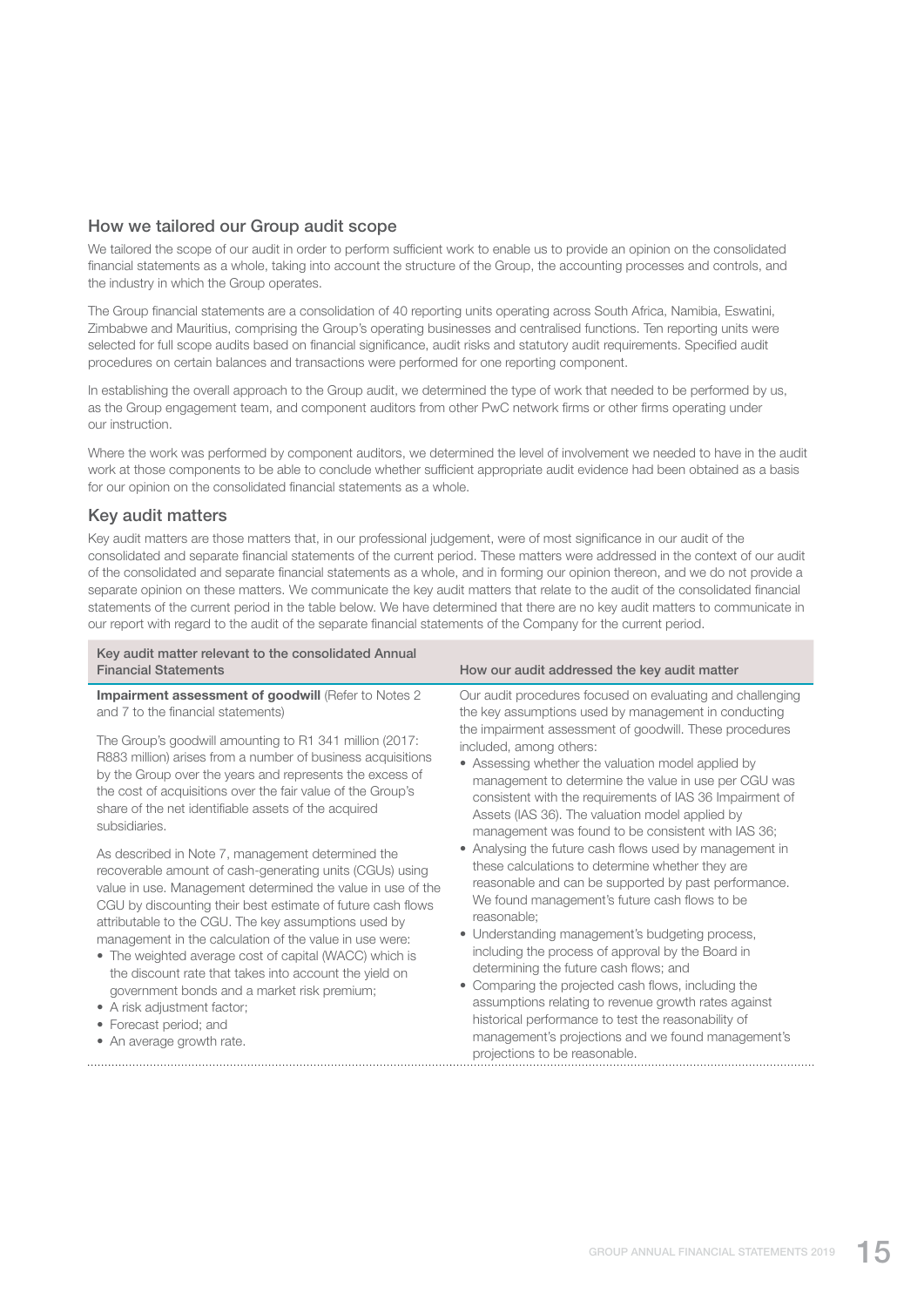# **REPORT OF THE INDEPENDENT AUDITOR CONTINUED**

### Key audit matter relevant to the consolidated Annual Financial Statements **How our audit addressed the key audit matter**

We considered the impairment assessment of goodwill to be a matter of most significance to the current year audit due to the following:

- The magnitude of the goodwill balance in relation to total assets, 30% (2017: 28%); and
- Management's calculation of the value in use of the CGUs involved significant judgement and critical assumptions about the future results of the business and the key assumptions described above.

Working with our valuations experts, we assessed the reasonability of key inputs used by management in the value-in-use calculations as follows:

- For the inputs used in the determination of the discount rate/WACC:
	- the risk-free rate was agreed to the yields on government bonds; and
	- market risk premium and beta were compared to those of similar listed entities.

We found the inputs used in the determination of WACC by management to be reasonable.

- Through discussions with management, we obtained an understanding of how risk adjustment factors are determined and compared these to industry valuation data. There were no material differences noted between risk adjustment factors used by management and the industry valuation data.
- We assessed the reasonability of the forecast period, taking into account renewable revenue contracts and management's estimation of the time frame during which newly acquired CGUs will gradually improve cash flow generation. We found management's forecast period to be reasonable.
- We compared the projected growth rates to historic growth rates based on signed agreements with clients for administration fees in order to assess the reasonability of the projected growth rates. We found the projected growth rates to be reasonable.

Our audit procedures over the capitalisation of development costs relating to internally generated software included the following:

- We obtained an understanding of the methodology applied by management in the capitalisation of development costs relating to internally generated software;
- We assessed the development costs capitalised during the year against the requirements of IAS 38 and determined whether these were in line with the Group's accounting policy for capitalisation of development costs relating to internally generated software. We found the development costs that were capitalised by management to be consistent with the requirements of IAS 38 and the Group's accounting policy; and
- By considering the nature of each activity performed by a software developer, we challenged management's rationale for the capitalisation of those development costs considered to be directly attributable to development of software such as expenditure relating to employees and consultants. We did not note any exceptions.

Capitalisation of development costs relating to internally generated software and impairment assessment of internally generated software (Refer to Notes 2 and 7 to the Annual Financial Statements)

Included in the Group's intangible assets balance is capitalised internally generated software amounting to R541 million (2018: R476 million).

During the current year, the Group capitalised development costs of R187 million (2018: R191 million) relating to internally generated software on the basis that management considers these costs to be clearly associated with an identifiable and unique product which will be controlled by the Group and have a profitable benefit exceeding the cost beyond one year.

In capitalising these development costs, management considered the criteria in IAS 38 Intangible Assets (IAS 38). Research and development expenditure that did not meet the above criteria was expensed in profit or loss as incurred.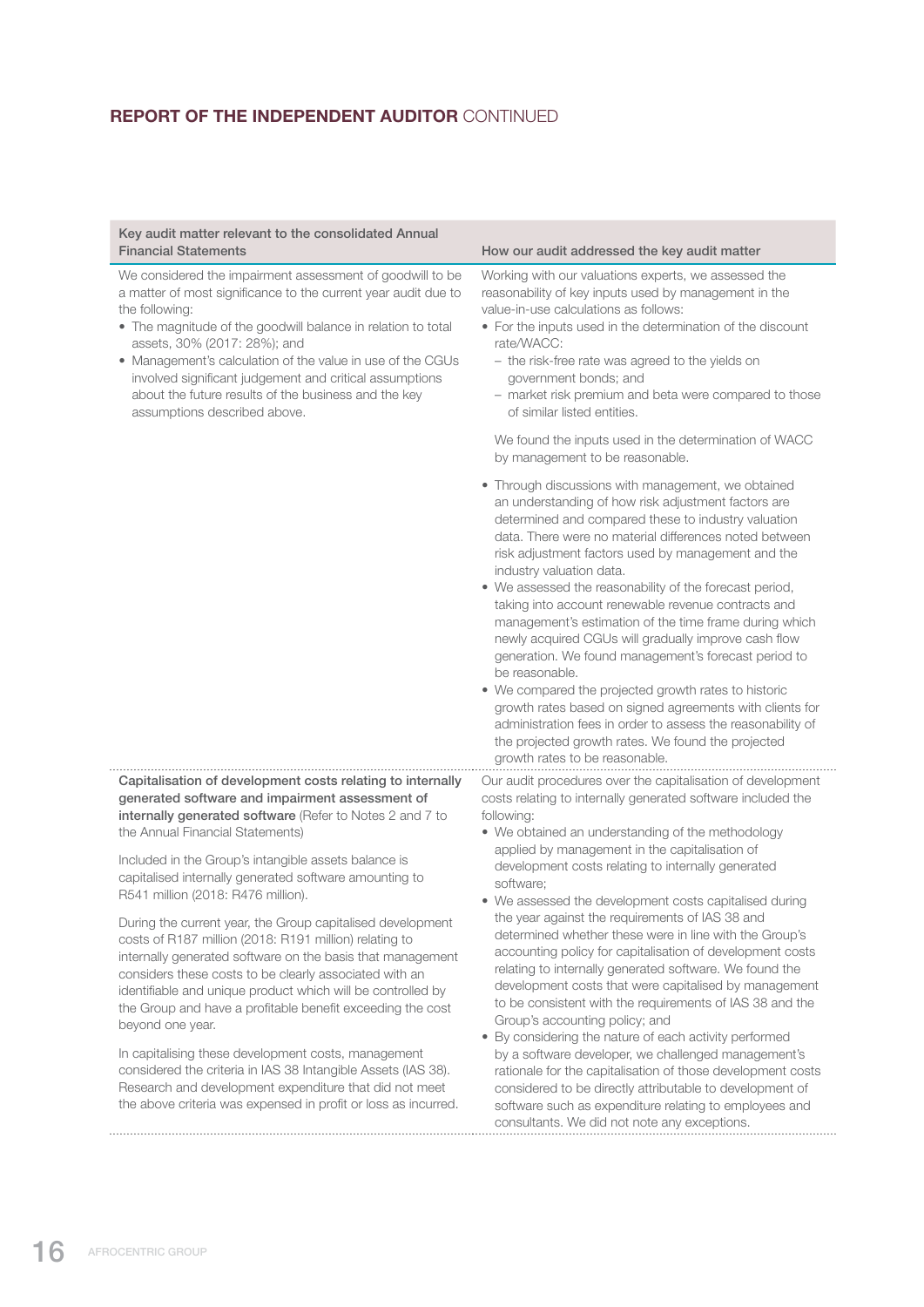### Key audit matter relevant to the consolidated Annual Financial Statements **How our audit addressed the key audit matter**

The Group's policy is to perform an annual impairment assessment using a discounted cash flow forecast on all internally generated software regardless of whether an indication of impairment exists or not. Key assumptions applied by management in the cash flow forecast included the following:

- The estimated profits to be earned from the use of the assets and the period over which those profits are projected;
- The weighted average cost of capital; and
- Risk adjustment factors used in deriving an appropriate discount rate applied to future estimated cash flows.

As a result of the new modules of the new Nexus system now being complete and available for use in the current year, management undertook a process of identifying the old components of Nexus which had to be decommissioned in line with the requirements of IAS 16 Property, Plant and Equipment. Management recorded the effect of this decommissioning in the income statement in the current year.

We considered the capitalisation of development costs relating to internally generated software and the impairment assessment of the internally generated software to be a matter of most significance to the audit due to the following:

- Magnitude of capitalised development costs during the current year;
- Significant judgement that was applied by management in assessing whether direct costs such as employee expenses and overhead costs of the system development team met the recognition criteria in IAS 38 for the capitalisation as an asset;
- Recoverability of these assets is based on forecasting and discounting future cash flows which involves a high degree of judgement by management; and
- A degree of judgement is applied in determining the components of old Nexus that need to be derecognised and decommissioned due to the completion of new Nexus components.

- Obtained an understanding of management's governance processes relating to the recording of time based expenditure for capitalised development costs and assessed whether the process was applied consistently;
- For a sample of employees and consultant's cost capitalised, we assessed the reasonability of time spent on development and agreed these to management's model for capturing time spent on development. No material exceptions were noted; and
- For a sample of employee costs capitalised, we performed a recalculation based on employee cost to company. For a sample of consultant fees capitalised, we vouched to invoices. No material exceptions were noted.

Our procedures over management's impairment assessment included the following:

- We assessed the reasonability of management's discounted cash flow forecast, with particular focus on management's estimate for future revenues to be earned from internally generated software and the forecast period over which these cash flows are projected. We found management's discounted cash flow forecast to be reasonable;
- We compared the projected cash flows, including the assumptions relating to revenue growth rates against historical performance to test the reasonability of management's projections. We found management's projected cash flows to be reasonable; and
- Working with our valuations experts, we assessed the reasonability of key inputs used in management's impairment assessment including the discount rate applied and we found the key inputs used by management to be reasonable.

Our audit procedures over management's assessment of the components of old Nexus that should be derecognised were conducted with the assistance of our IT specialists and included the following:

- We obtained an understanding of management's approach and methodology in determining the components of old Nexus that should be decommissioned. We found management's methodology to be reasonable;
- Verifying/validating management's assessment of the components or modules that should be derecognised/ decommissioned by identifying those modules of old Nexus that have been replaced by new Nexus modules and are therefore redundant. We found management's assessment to be reasonable; and
- Assessing the reasonability of management's methodology of allocating costs to specific modules of old Nexus that need to be derecognised/decommissioned with reference to their carrying values. We considered management's method of allocating costs to specific modules to be reasonable.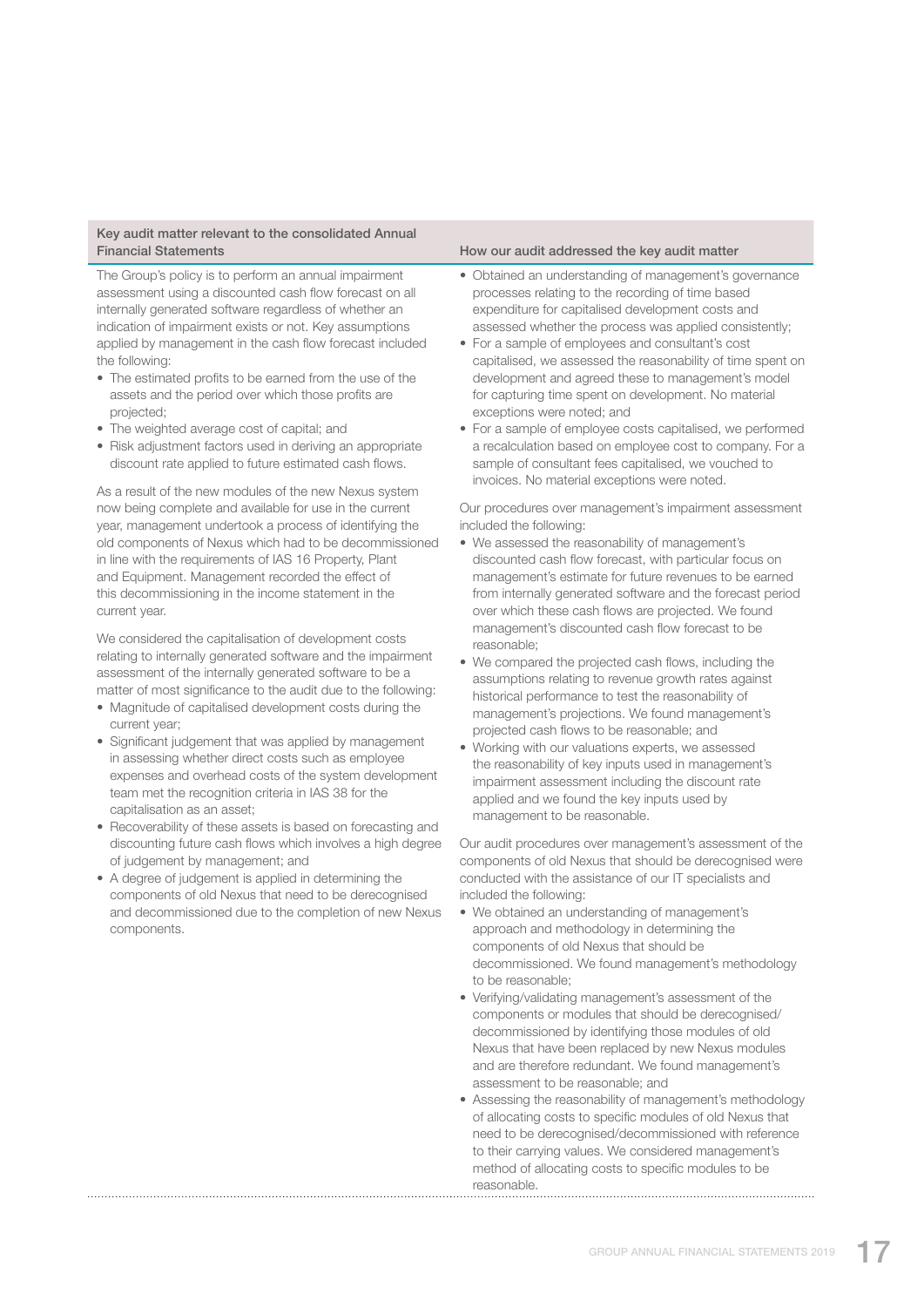# **REPORT OF THE INDEPENDENT AUDITOR CONTINUED**

# Other information

The directors are responsible for the other information. The other information comprises the information included in the document titled "AfroCentric Investment Corporation Limited Group Annual Financial Statements for the year ended 30 June 2019", which includes the directors' report, the Audit and Risk Committee report and the declaration by Group Company Secretary as required by the Companies Act, which we obtained prior to the date of this auditor's report, and other sections of the document titled "AfroCentric 2019 Integrated Report", which is expected to be made available to us after that date. Other information does not include the consolidated and separate financial statements and our auditor's report thereon.

Our opinion on the consolidated and separate financial statements does not cover the other information and we do not and will not express an audit opinion or any form of assurance conclusion thereon.

In connection with our audit of the consolidated and separate financial statements, our responsibility is to read the other information identified above and, in doing so, consider whether the other information is materially inconsistent with the consolidated and separate financial statements or our knowledge obtained in the audit, or otherwise appears to be materially misstated.

If, based on the work we have performed on the other information that we obtained prior to the date of this auditor's report, we conclude that there is a material misstatement of this other information, we are required to report that fact. We have nothing to report in this regard.

### Responsibilities of the directors for the consolidated and separate financial statements

The directors are responsible for the preparation and fair presentation of the consolidated and separate financial statements in accordance with IFRS and the requirements of the Companies Act, and for such internal control as the directors determine is necessary to enable the preparation of consolidated and separate financial statements that are free from material misstatement, whether due to fraud or error.

In preparing the consolidated and separate financial statements, the directors are responsible for assessing the Group and the Company's ability to continue as a going concern, disclosing, as applicable, matters related to going concern and using the going concern basis of accounting unless the directors either intend to liquidate the Group and/or the Company or to cease operations, or have no realistic alternative but to do so.

### Auditor's responsibilities for the audit of the consolidated and separate financial statements

Our objectives are to obtain reasonable assurance about whether the consolidated and separate financial statements as a whole are free from material misstatement, whether due to fraud or error, and to issue an auditor's report that includes our opinion. Reasonable assurance is a high level of assurance, but is not a guarantee that an audit conducted in accordance with ISAs will always detect a material misstatement when it exists. Misstatements can arise from fraud or error and are considered material if, individually or in the aggregate, they could reasonably be expected to influence the economic decisions of users taken on the basis of these consolidated and separate financial statements.

As part of an audit in accordance with ISAs, we exercise professional judgement and maintain professional scepticism throughout the audit. We also:

- Identify and assess the risks of material misstatement of the consolidated and separate financial statements, whether due to fraud or error, design and perform audit procedures responsive to those risks, and obtain audit evidence that is sufficient and appropriate to provide a basis for our opinion. The risk of not detecting a material misstatement resulting from fraud is higher than for one resulting from error, as fraud may involve collusion, forgery, intentional omissions, misrepresentations, or the override of internal control.
- Obtain an understanding of internal control relevant to the audit in order to design audit procedures that are appropriate in the circumstances, but not for the purpose of expressing an opinion on the effectiveness of the Group's and the Company's internal control.
- Evaluate the appropriateness of accounting policies used and the reasonableness of accounting estimates and related disclosures made by the directors.
- Conclude on the appropriateness of the directors' use of the going concern basis of accounting and, based on the audit evidence obtained, whether a material uncertainty exists related to events or conditions that may cast significant doubt on the Group's and the Company's ability to continue as a going concern. If we conclude that a material uncertainty exists, we are required to draw attention in our auditor's report to the related disclosures in the consolidated and separate financial statements or, if such disclosures are inadequate, to modify our opinion. Our conclusions are based on the audit evidence obtained up to the date of our auditor's report. However, future events or conditions may cause the Group and/or Company to cease to continue as a going concern.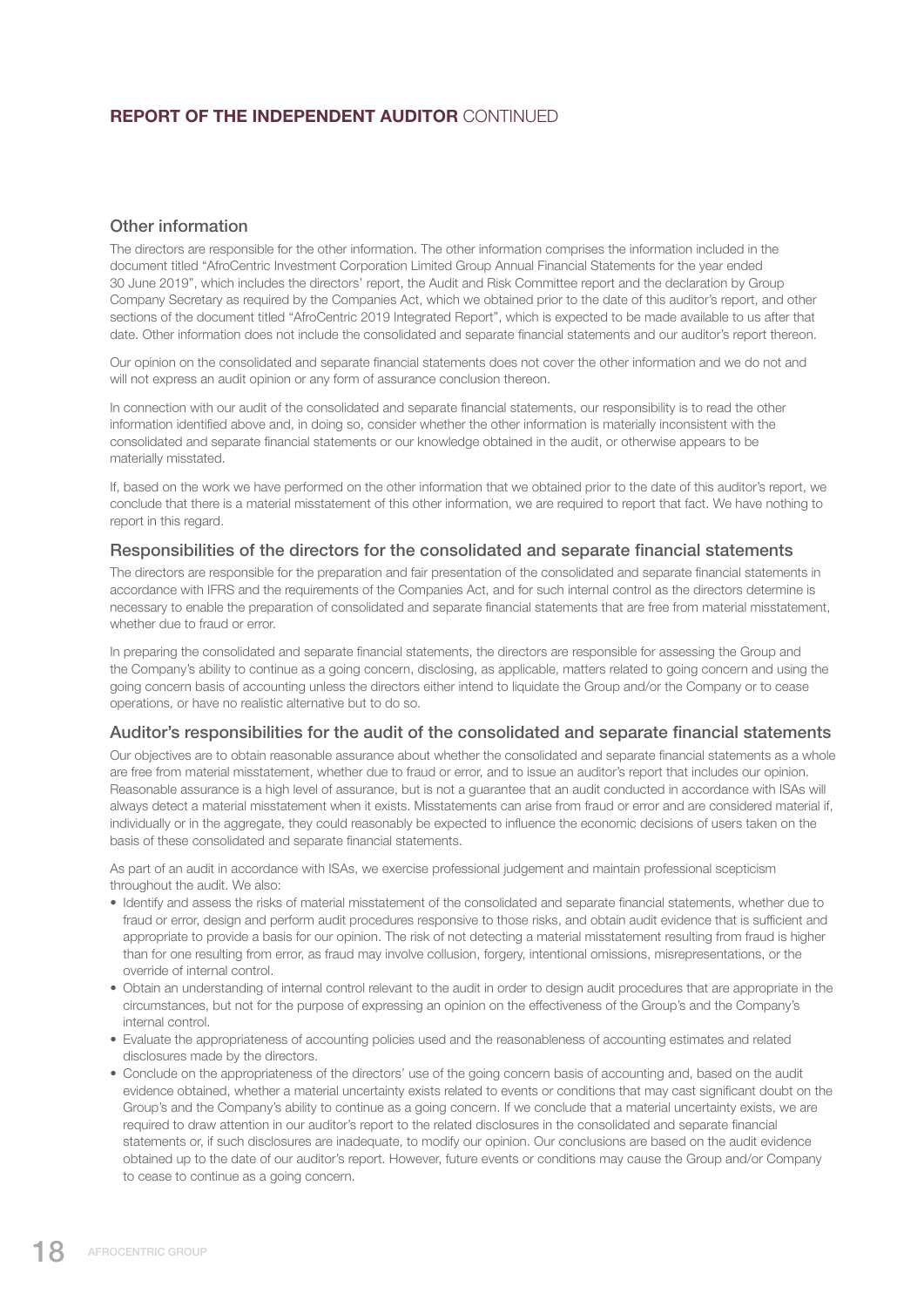- Evaluate the overall presentation, structure and content of the consolidated and separate financial statements, including the disclosures, and whether the consolidated and separate financial statements represent the underlying transactions and events in a manner that achieves fair presentation.
- Obtain sufficient appropriate audit evidence regarding the financial information of the entities or business activities within the Group to express an opinion on the consolidated financial statements. We are responsible for the direction, supervision and performance of the Group audit. We remain solely responsible for our audit opinion.

We communicate with the directors regarding, among other matters, the planned scope and timing of the audit and significant audit findings, including any significant deficiencies in internal control that we identify during our audit.

We also provide the directors with a statement that we have complied with relevant ethical requirements regarding independence, and to communicate with them all relationships and other matters that may reasonably be thought to bear on our independence, and where applicable, related safeguards.

From the matters communicated with the directors, we determine those matters that were of most significance in the audit of the consolidated and separate financial statements of the current period and are therefore the key audit matters. We describe these matters in our auditor's report unless law or regulation precludes public disclosure about the matter or when, in extremely rare circumstances, we determine that a matter should not be communicated in our report because the adverse consequences of doing so would reasonably be expected to outweigh the public interest benefits of such communication.

### Report on other legal and regulatory requirements

In terms of the IRBA Rule published in Government Gazette Number 39475 dated 4 December 2015, we report that PricewaterhouseCoopers Inc. has been the auditor of AfroCentric Investment Corporation Limited for 14 years.

Prenate have Capes Inc.

PricewaterhouseCoopers Inc. Director: J Basson Registered Auditor Johannesburg 12 September 2019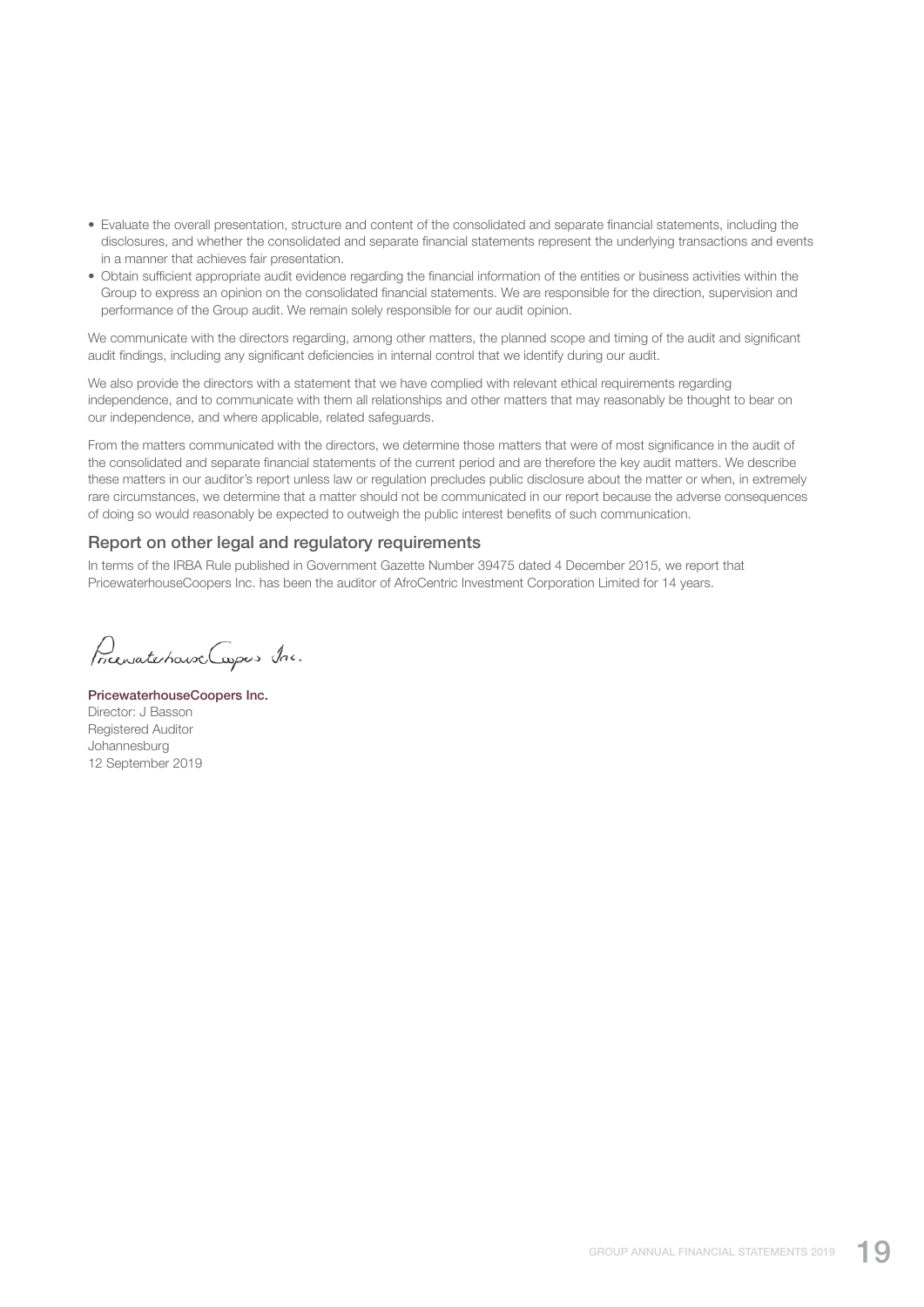# CONSOLIDATED AND SEPARATE STATEMENTS OF FINANCIAL POSITION

AS AT 30 JUNE 2019

|                                                  |              | Group                    |                          | Company                  |                          |
|--------------------------------------------------|--------------|--------------------------|--------------------------|--------------------------|--------------------------|
|                                                  | <b>Notes</b> | 30 June<br>2019<br>R'000 | 30 June<br>2018<br>R'000 | 30 June<br>2019<br>R'000 | 30 June<br>2018<br>R'000 |
| <b>ASSETS</b>                                    |              |                          |                          |                          |                          |
| <b>Non-current assets</b>                        |              | 3 364 615                | 2 306 326                | 441 563                  | 505 395                  |
| Property, equipment and investment property      | 6            | 431 976                  | 391 067                  |                          |                          |
| Right of use asset                               | 6.1          | 290 136                  |                          |                          |                          |
| Intangible assets                                | 7            | 2 556 012                | 1739086                  |                          |                          |
| Available for sale financial instruments         | 8.7          |                          | 9 0 0 0                  |                          |                          |
| Financial assets                                 | 8.7          |                          | 65 028                   |                          | 65 028                   |
| Investments in associates                        | 9            | 29 943                   | 56 935                   |                          |                          |
| Investment in subsidiaries                       | 10           |                          |                          | 428 144                  | 428 144                  |
| Deferred income tax assets                       | 11           | 56 548                   | 45 210                   | 13 4 19                  | 12 223                   |
| <b>Current assets</b>                            |              | 1 085 620                | 823 735                  | 140 503                  | 174 186                  |
| Trade and other receivables                      | 8.2          | 531 494                  | 354 267                  | 184                      | 409                      |
| Cash and cash equivalents                        | 8.3          | 265 296                  | 212918                   | 10 316                   | 10 990                   |
| Financial assets                                 | 8.7          |                          | 152 250                  |                          | 152 250                  |
| Loans to Group companies                         |              |                          |                          | 126 792                  | 9519                     |
| Inventory                                        | 12           | 283 732                  | 83 532                   |                          |                          |
| Taxation receivable                              |              | 5 0 9 8                  | 20768                    | 3 2 1 1                  | 1018                     |
| <b>Total assets</b>                              |              | 4 450 235                | 3 130 061                | 582 066                  | 679 581                  |
| EQUITY AND LIABILITIES                           |              |                          |                          |                          |                          |
| <b>Capital and reserves</b>                      |              | 2 095 282                | 1940614                  | 571 714                  | 675 088                  |
| Issued share capital                             | 13.1         | 18 8 85                  | 18 686                   | 18885                    | 18 686                   |
| Share premium                                    | 13.2         | 1 080 301                | 999 058                  | 1 080 301                | 999 058                  |
| Other reserves                                   | 14           | 5848                     | 1970                     | 11 286                   | 3501                     |
| Capital contribution by non-controlling interest |              | 55 874                   | 55 874                   |                          |                          |
| Retained earnings/(accumulated loss)             |              | 934 374                  | 865 026                  | (538 758)                | (346 157                 |
| Non-controlling interest                         | 15           | 787 713                  | 679 277                  |                          |                          |
| <b>Total equity</b>                              |              | 2 882 995                | 2 619 891                | 571 714                  | 675 088                  |
| <b>Non-current liabilities</b>                   |              | 881 194                  | 153 860                  |                          |                          |
| Deferred income tax liabilities                  | 11           | 230 228                  | 121 667                  |                          |                          |
| Accrual for straight-lining of leases            | 16.1         |                          | 15915                    |                          |                          |
| Lease liability                                  | 8.6          | 261 104                  |                          |                          |                          |
| Borrowings                                       | 8.5          | 371 566                  |                          |                          |                          |
| Deferred payment                                 | 31           | 7 3 3 5                  | 5 2 6 3                  |                          |                          |
| Other liabilities                                |              | 10 961                   | 11 015                   |                          |                          |
| <b>Current liabilities</b>                       |              | 686 046                  | 356 310                  | 10 352                   | 4 4 9 3                  |
| Trade and other payables                         | 8.4          | 415 836                  | 292 626                  | 8 4 7 5                  | 4 4 9 3                  |
| Borrowings                                       | 8.5          | 120 000                  |                          |                          |                          |
| Employment benefit liability                     | 17           | 88 659                   | 49 955                   | 1877                     |                          |
| Lease liability                                  | 8.6          | 61 551                   |                          |                          |                          |
| Taxation payable                                 |              |                          | 13729                    |                          |                          |
| <b>Total liabilities</b>                         |              | 1 567 240                | 510 170                  | 10 352                   | 4 493                    |
| <b>Total equity and liabilities</b>              |              | 4 450 235                | 3 130 061                | 582 066                  | 679 581                  |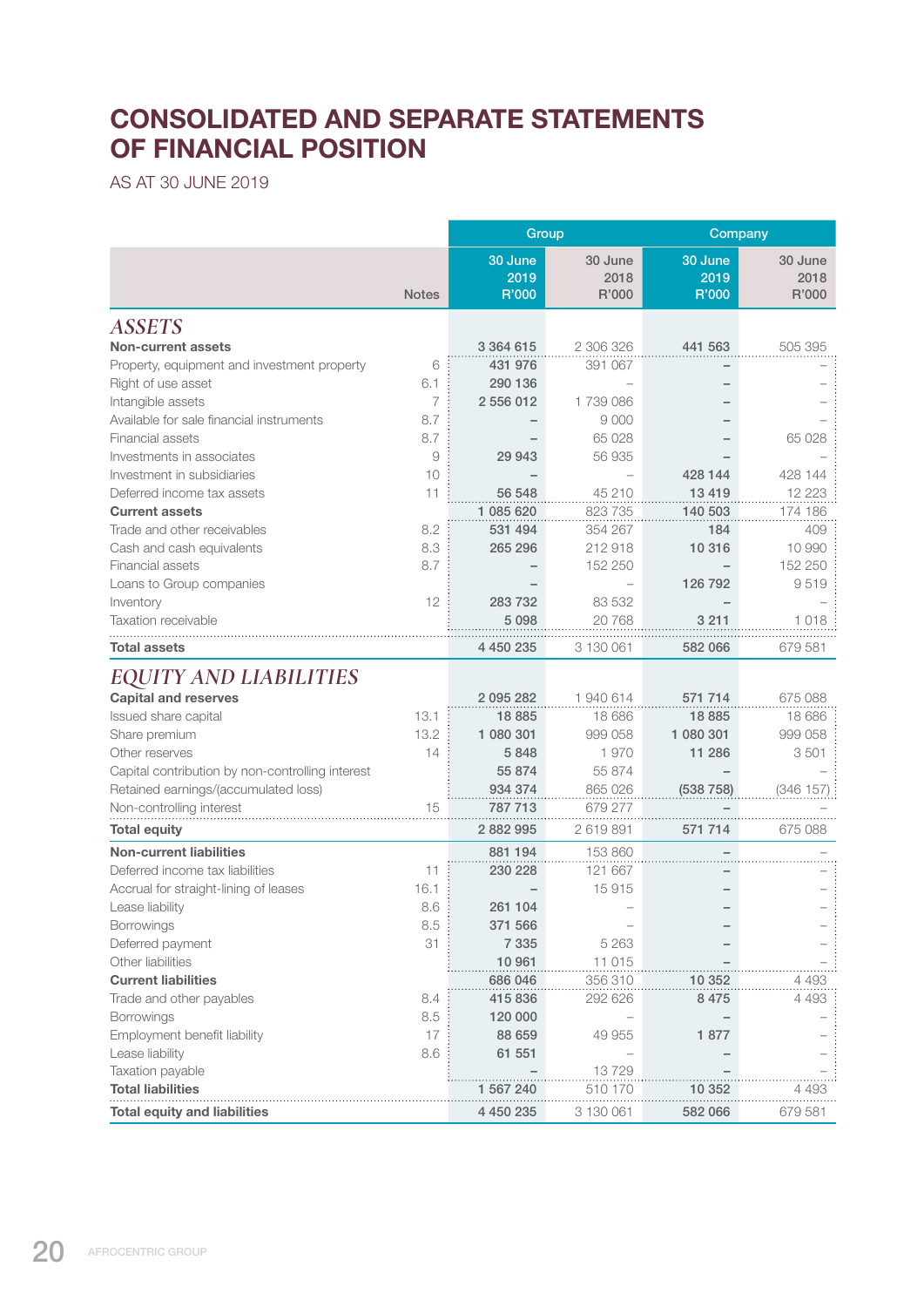# CONSOLIDATED AND SEPARATE STATEMENTS OF COMPREHENSIVE INCOME

FOR THE YEAR ENDED 30 JUNE 2019

|                                                                            |              |                          | Group                    |                          | Company                  |
|----------------------------------------------------------------------------|--------------|--------------------------|--------------------------|--------------------------|--------------------------|
|                                                                            | <b>Notes</b> | 30 June<br>2019<br>R'000 | 30 June<br>2018<br>R'000 | 30 June<br>2019<br>R'000 | 30 June<br>2018<br>R'000 |
| Revenue from contracts with customers                                      | 18           | 5 296 792                | 4 212 705                |                          | 50                       |
| Dividends received                                                         | 20           |                          |                          |                          | 119 784                  |
| Fair value gain on disposal                                                | 23           | 118715                   |                          |                          |                          |
| Fair value gains                                                           | 20           | 12 867                   | 8612                     | 10 156                   | 8612                     |
| Finance income                                                             | 21           | 24 657                   | 36 731                   | 5 0 5 7                  | 3 4 9 2                  |
| <b>Total income</b>                                                        |              | 5 453 031                | 4 258 048                | 15 213                   | 131 938                  |
| Depreciation                                                               | 6            | (55909)                  | (51109)                  |                          |                          |
| Cost of pharmaceutical products and                                        |              |                          |                          |                          |                          |
| finished goods                                                             | 19           | (1309330)                | (924634)                 |                          |                          |
| Amortisation                                                               | 7            | (110941)                 | (89603)                  |                          |                          |
| Share of profits from associates                                           | 9            | 18 479                   | 23 6 26                  |                          |                          |
| <b>IT</b> costs                                                            |              | (92 035)                 | (62608)                  | (2)                      | (37)                     |
| Scrapping of intangibles                                                   | 7            | (58 515)                 |                          |                          |                          |
| Reimbursive income                                                         | 31           |                          |                          |                          | 55 874                   |
| Employee benefit costs                                                     | 20           | (2146121)                | (1875264)                | (3 241)                  | 1440                     |
| Rent and property costs                                                    | 20           | (97624)                  | (163 299)                |                          |                          |
| Interest on lease liability                                                | 16           | (31 822)                 |                          |                          |                          |
| Right of use asset depreciation                                            | 16           | (8266)                   |                          |                          |                          |
| Other expenses                                                             | 20           | (937 874)                | (574849)                 | (17717)                  | (19707)                  |
| Finance costs                                                              | 21           | (20186)                  | (1862)                   | (61)                     | (1490)                   |
| Profit before income/(loss) tax                                            |              | 528 487                  | 538 446                  | (5808)                   | 168 018                  |
| Income tax                                                                 | 22           | (143 475)                | (153544)                 | (472)                    | (8176)                   |
| Profit/(loss) for the year                                                 |              | 385 012                  | 384 902                  | (6 280)                  | 159 842                  |
| Attributable to:                                                           |              | 385 012                  | 384 902                  | (6280)                   | 159 842                  |
| Equity holders of the parent                                               |              | 269 880                  | 256 611                  | (6 280)                  | 159 842                  |
| Non-controlling interest                                                   | 15           | 115 132                  | 128 291                  |                          |                          |
| Other comprehensive income:                                                |              |                          |                          |                          |                          |
| Items that may be reclassified to profit and loss                          |              |                          |                          |                          |                          |
| - Foreign exchange (loss)/benefit                                          |              | (3907)                   | (2661)                   |                          |                          |
| Items that may not be reclassified to profit                               |              |                          |                          |                          |                          |
| and loss                                                                   |              |                          |                          |                          |                          |
| - Remeasurement of post-employment benefit                                 |              |                          |                          |                          |                          |
| obligations                                                                |              | (185)                    | (128)                    |                          |                          |
| - Income tax relating to these items                                       | 22           | 52                       | 36                       |                          |                          |
| Other comprehensive income for the year,                                   |              |                          |                          |                          |                          |
| net of tax                                                                 |              | (4040)                   | (2753)                   |                          |                          |
| Total comprehensive income/(loss) for                                      |              |                          |                          |                          |                          |
| the year                                                                   |              | 380 972                  | 382 149                  | (6 280)                  | 159 842                  |
| Attributable to:                                                           |              |                          |                          |                          |                          |
| Equity holders of the parent                                               |              | 265 840                  | 253 858                  | (6 280)                  | 159 842                  |
| Non-controlling interest                                                   | 15           | 115 132                  | 128 291                  |                          |                          |
|                                                                            |              | 380 972                  |                          |                          |                          |
|                                                                            |              |                          | 382 149                  | (6 280)                  | 159 842                  |
| Earnings per share (cents) attributable to equity<br>holders of the parent |              |                          |                          |                          |                          |
| - Basic                                                                    | 23           | 48.14                    | 46.29                    |                          |                          |
| - Diluted                                                                  | 23           | 47.40                    | 45.93                    |                          |                          |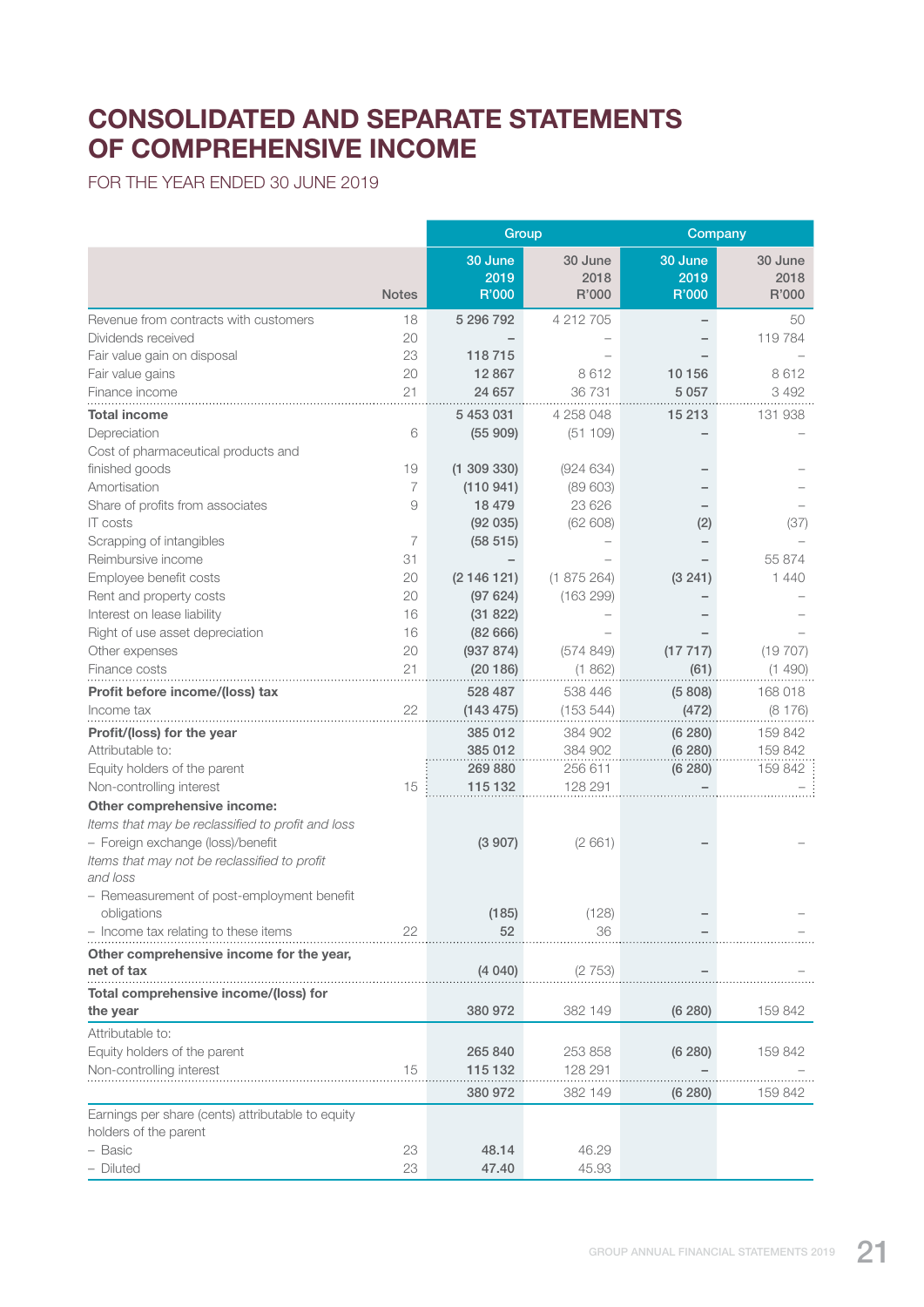# CONSOLIDATED AND SEPARATE STATEMENTS OF CHANGES IN EQUITY

FOR THE YEAR ENDED 30 JUNE 2019

|                                                                                 |                                       |                                  |                                   | Group                                |                                                                        |                                          |                                 |
|---------------------------------------------------------------------------------|---------------------------------------|----------------------------------|-----------------------------------|--------------------------------------|------------------------------------------------------------------------|------------------------------------------|---------------------------------|
|                                                                                 | Ordinary<br>share<br>capital<br>R'000 | <b>Share</b><br>premium<br>R'000 | <b>Other</b><br>reserves<br>R'000 | <b>Retained</b><br>earnings<br>R'000 | Capital<br>contribution<br>by non-<br>controlling<br>interest<br>R'000 | Non-<br>controlling<br>interest<br>R'000 | <b>Total</b><br>equity<br>R'000 |
| Balance as at 30 June 2017                                                      | 18 686                                | 999 058                          | 1 1 3 0                           | 774 820                              |                                                                        | 585 359                                  | 2 379 053                       |
| Share-based payment expense                                                     |                                       |                                  | 3501                              |                                      |                                                                        |                                          | 3501                            |
| Net profit for the year                                                         |                                       |                                  |                                   | 256 611                              |                                                                        | 128 291                                  | 384 902                         |
| Other comprehensive income                                                      |                                       |                                  | (2661)                            | (92)                                 |                                                                        |                                          | (2753)                          |
| Non-controlling interest on<br>acquisition of subsidiaries (Note 15)            |                                       |                                  |                                   |                                      |                                                                        | 17 171                                   | 17 171                          |
| Capital contribution (Note 31)*                                                 |                                       |                                  |                                   |                                      | 55 874                                                                 |                                          | 55 874                          |
| Dividends paid (Note 26)                                                        |                                       |                                  |                                   | (166313)                             |                                                                        | (51 544)                                 | (217857)                        |
| Balance as at 30 June 2018                                                      | 18 686                                | 999 058                          | 1 970                             | 865 026                              | 55 874                                                                 | 679 277                                  | 2619891                         |
| Opening balance adjustment<br>(Note 1(t))<br>Issue of share capital (Note 13.1) |                                       |                                  |                                   | (14078)                              |                                                                        |                                          | (14078)                         |
| and 13.2)                                                                       | 199                                   | 81 243                           |                                   |                                      |                                                                        |                                          | 81 442                          |
| Share-based payment expense                                                     |                                       |                                  | 7785                              |                                      |                                                                        |                                          | 7785                            |
| Net profit for the year                                                         |                                       |                                  |                                   | 269 880                              |                                                                        | 115 132                                  | 385 012                         |
| Other comprehensive income                                                      |                                       |                                  | (3907)                            | (133)                                |                                                                        |                                          | (4040)                          |
| Non-controlling interest on                                                     |                                       |                                  |                                   |                                      |                                                                        |                                          |                                 |
| acquisition of subsidiaries (Note 15)                                           |                                       |                                  |                                   |                                      |                                                                        | 3645                                     | 3 6 4 5                         |
| Dividends paid (Note 26)                                                        |                                       |                                  |                                   | (186 321)                            |                                                                        | (10341)                                  | (196662)                        |
| Balance as at 30 June 2019                                                      | 18 8 85                               | 1 080 301                        | 5848                              | 934 374                              | 55 874                                                                 | 787 713                                  | 2882995                         |

*\* This relates to Sanlam's proportionate contribution for the WAD contingent consideration.*

|                                        | Company                               |                                  |                                          |                                      |                                 |  |
|----------------------------------------|---------------------------------------|----------------------------------|------------------------------------------|--------------------------------------|---------------------------------|--|
|                                        | Ordinary<br>share<br>capital<br>R'000 | <b>Share</b><br>premium<br>R'000 | <b>Other</b><br><b>reserves</b><br>R'000 | <b>Retained</b><br>earnings<br>R'000 | <b>Total</b><br>equity<br>R'000 |  |
| Balance as at 30 June 2017             | 18 686                                | 999 058                          |                                          | (339686)                             | 678 058                         |  |
| Share-based payment expense            |                                       |                                  | 3501                                     |                                      | 3501                            |  |
| Profit for the year                    |                                       |                                  |                                          | 159842                               | 159 842                         |  |
| Dividends paid (Note 26)               |                                       |                                  |                                          | (166313)                             | (166313)                        |  |
| Balance as at 30 June 2018             | 18 686                                | 999 058                          | 3501                                     | (346157)                             | 675 088                         |  |
| Opening balance adjustment (Note 1(t)) |                                       |                                  |                                          |                                      |                                 |  |
| Issue of share capital                 | 199                                   | 81 243                           |                                          |                                      | 81 442                          |  |
| Share-based payment expense            |                                       |                                  | 7785                                     |                                      | 7785                            |  |
| Loss for the year                      |                                       |                                  |                                          | (6 280)                              | (6 280)                         |  |
| Dividends paid (Note 26)               |                                       |                                  |                                          | (186 321)                            | (186 321)                       |  |
| Balance as at 30 June 2019             | 18 8 85                               | 1 080 301                        | 11 286                                   | (538758)                             | 571 714                         |  |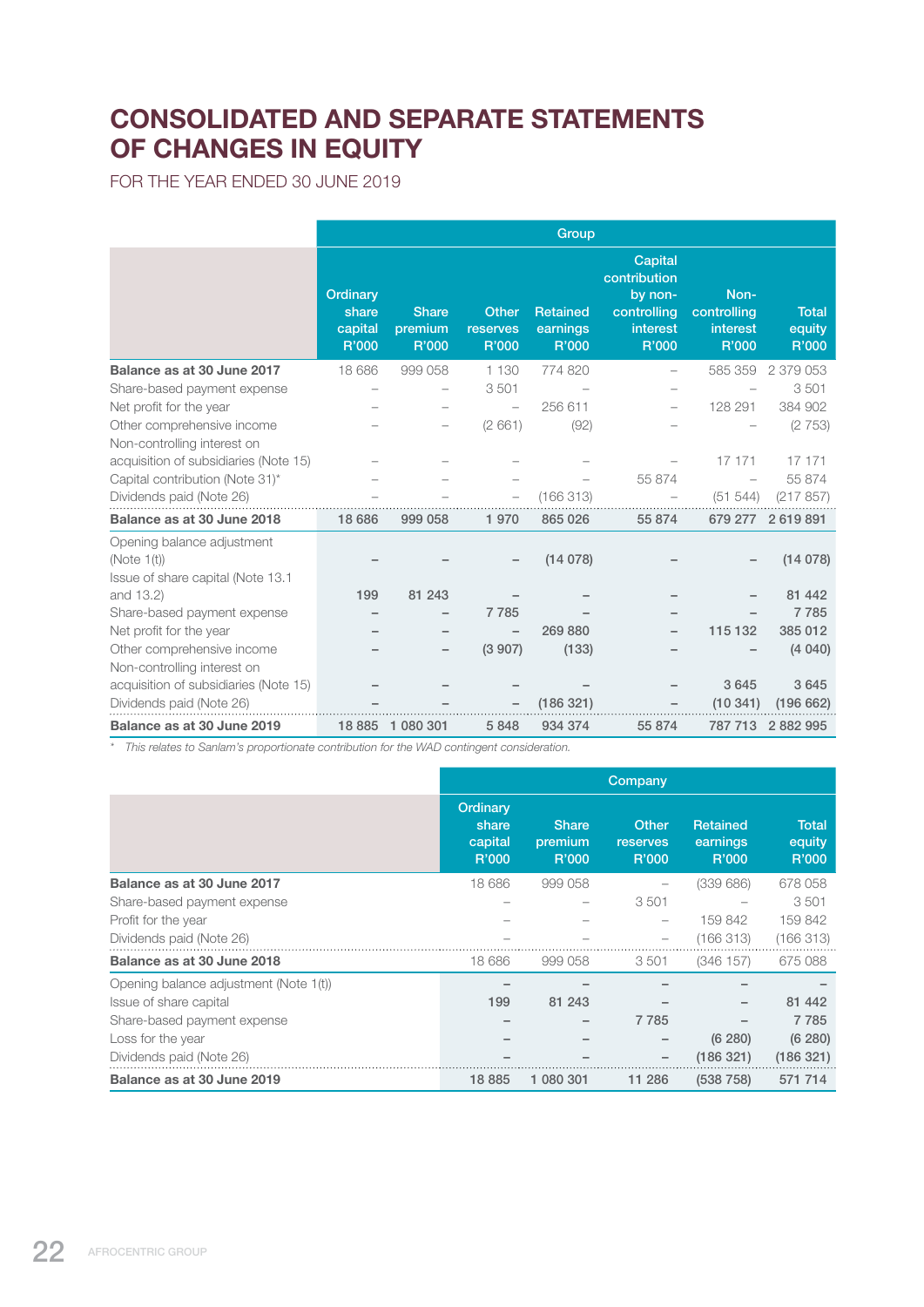# CONSOLIDATED AND SEPARATE STATEMENTS OF CASH FLOWS

FOR THE YEAR ENDED 30 JUNE 2019

|                                                                  |              | Group                    |                          | Company                  |                          |
|------------------------------------------------------------------|--------------|--------------------------|--------------------------|--------------------------|--------------------------|
|                                                                  | <b>Notes</b> | 30 June<br>2019<br>R'000 | 30 June<br>2018<br>R'000 | 30 June<br>2019<br>R'000 | 30 June<br>2018<br>R'000 |
| Cash flows from operating activities                             |              |                          |                          |                          |                          |
| Cash receipts from customers                                     |              | 5895618                  | 4 771 148                | 225                      | (72)                     |
| Cash paid to suppliers and employees                             |              | (5232082)                | (4218453)                | (15102)                  | 7052                     |
| Cash generated from operations                                   | 24           | 663 536                  | 552 695                  | (14877)                  | 6980                     |
|                                                                  |              |                          |                          |                          |                          |
| Finance income                                                   | 21           | 24 657                   | 36 731                   | 5 0 5 7                  | 3 4 9 2                  |
| Finance costs<br><b>Taxation paid</b>                            | 21<br>25     | (52008)<br>(136924)      | (1862)<br>(84 397)       | (61)<br>(3861)           | (1490)<br>(4109)         |
| Dividends received                                               |              | 4 1 6 8                  | 5 209                    |                          |                          |
| Dividends paid                                                   | 26           | (196662)                 | (217857)                 | (186 321)                | 119784<br>(166313)       |
|                                                                  |              |                          |                          |                          |                          |
| Net cash inflow/(outflow) from                                   |              |                          |                          |                          |                          |
| operating activities                                             |              | 306 767                  | 290 519                  | (200063)                 | (41656)                  |
| Cash flows from investing activities                             |              |                          |                          |                          |                          |
| Proceeds from sale of intangible assets                          |              | 962                      |                          |                          |                          |
| Payment of plant and equipment                                   | 6            | (98857)                  | (213 791)                |                          |                          |
| Payment of intangible assets                                     | 7            | (241697)                 | (310845)                 |                          |                          |
| Proceeds from sale of tangible assets                            |              |                          | 1 1 2 7                  |                          |                          |
| Payment for acquisition of subsidiaries, net                     |              |                          |                          |                          |                          |
| of cash acquired<br>Disinvestment of financial assets            |              | (572 706)                | (22 517)                 | 227 434                  |                          |
|                                                                  |              | 227 434                  | 254 974                  |                          | 254 974                  |
| Payment toward deferred payment obligation<br>Sale of investment |              | (306)<br>3 1 7 4         | 32 000                   |                          | 32 000                   |
| Payment of financial assets                                      |              |                          |                          |                          | (46291)                  |
| Settlement of loans by associates                                |              | 2 600                    | (46291)<br>7 2 6 6       |                          |                          |
|                                                                  |              |                          |                          |                          |                          |
| Net cash inflow/(outflow) from                                   |              |                          |                          |                          |                          |
| investing activities                                             |              | (679 396)                | (298077)                 | 227 434                  | 240 683                  |
| Cash flows from financing activities                             |              |                          |                          |                          |                          |
| Contingent consideration settlement                              | 31           |                          | (194 475)                |                          | (194 475)                |
| Increase/(decrease) in borrowings                                | 8.5          | 491 566                  |                          |                          |                          |
| Proceeds of borrowing                                            |              | 550 000                  |                          |                          |                          |
| Capital settlement of borrowings                                 |              | (58434)                  |                          |                          |                          |
| Capital contribution by non-controlling interest*                | 31           |                          | 55 874                   |                          |                          |
| Repayments of loans by related parties                           |              |                          |                          | (28046)                  | (16261)                  |
| Lease liability capital repayment                                |              |                          |                          |                          |                          |
| Lease liability interest portion repayment                       |              | (62652)                  |                          |                          |                          |
| Net cash inflow/(outflow) from                                   |              |                          |                          |                          |                          |
| financing activities                                             |              | 428 914                  | (138601)                 | (28046)                  | (210736)                 |
| Net increase/(decrease) in cash and                              |              |                          |                          |                          |                          |
| cash equivalents                                                 |              | 56 285                   | (146 159)                | (675)                    | (11709)                  |
| Effect of foreign exchange rate changes                          |              | (3907)                   | (2661)                   |                          |                          |
| Cash and cash equivalents at the beginning                       |              |                          |                          |                          |                          |
| of the period                                                    |              | 212918                   | 361 738                  | 10 990                   | 22 699                   |
| Cash and cash equivalents at the end of                          |              |                          |                          |                          |                          |
| the year                                                         | 8.4          | 265 296                  | 212 918                  | 10 316                   | 10 990                   |

*\* This relates to Sanlam's proportionate contribution for the WAD contingent consideration.*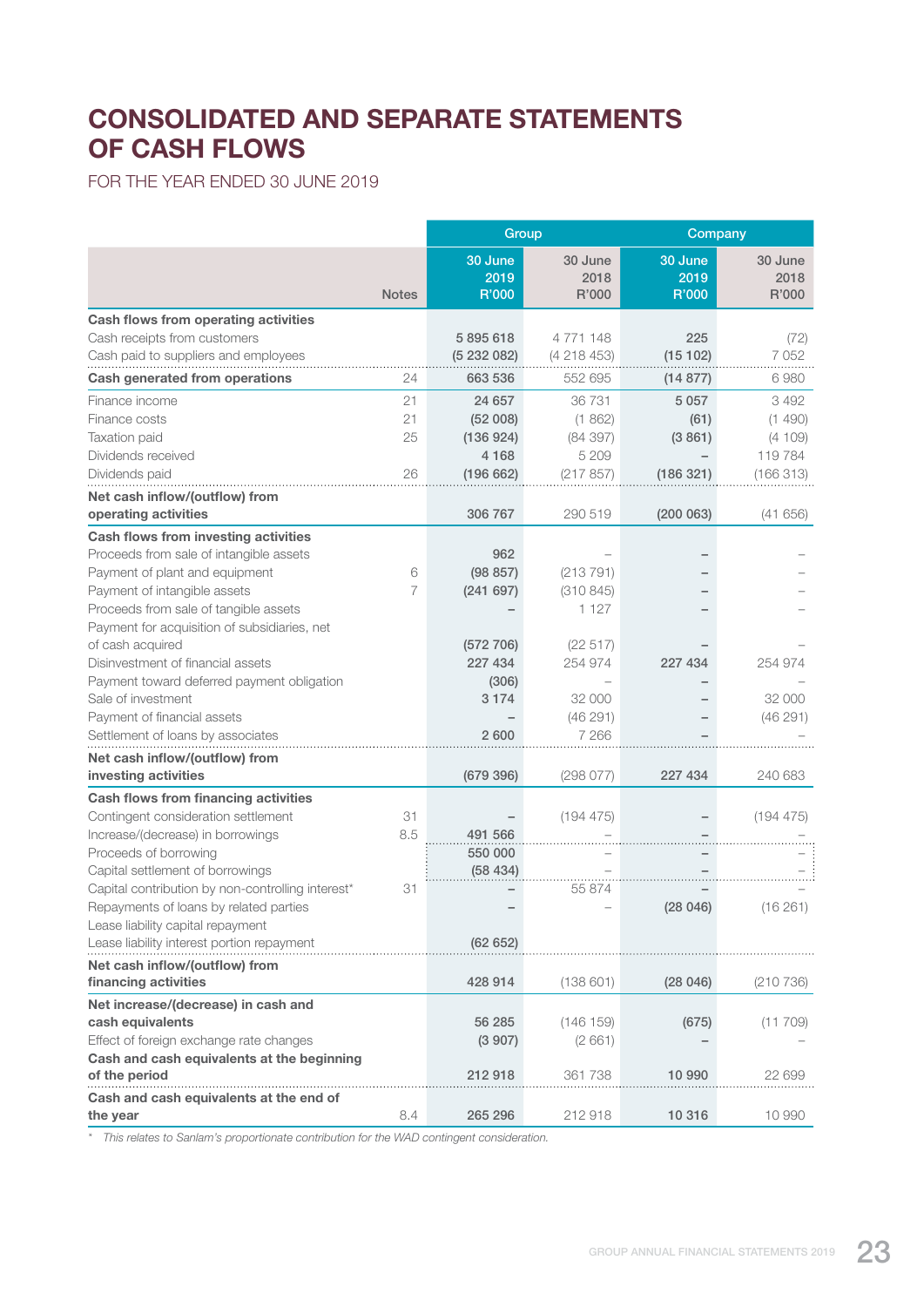# NOTES TO THE GROUP ANNUAL FINANCIAL **STATEMENTS**

FOR THE YEAR ENDED 30 JUNE 2019

# *1. Summary of accounting policies*

# 1(a) General information

 AfroCentric Investment Corporation Limited (the Company), together with its subsidiaries (together forming the Group), is a public company operating in the healthcare fund management sector and associated industries. The Company's main business is to acquire and hold assets for investment purposes.

 The Company is incorporated and domiciled in South Africa. The address of its registered office is 37 Conrad Road, Florida North, Roodepoort, South Africa. The majority of the Company's shares are held by public shareholders.

 These consolidated Annual Financial Statements have been approved for issue by the Board of Directors on 12 September 2019.

### (i) Statement of compliance

 The Company and the Group Annual Financial Statements were prepared in accordance with the requirements of IFRS, interpretations issued in accordance to the International Financial Reporting Interpretations Committee (IFRIC). These Annual Financial Statements have been issued in accordance with the requirements of International Accounting Standards Board (IASB), the Companies Act, the JSE Limited Listings Requirements and the SAICA Financial Reporting Guides as issued by the Accounting Practices Committee and Financial Reporting Pronouncements as issued by the Financial Reporting Standards Council.

### (ii) Basis of presentation

The principal accounting policies adopted are set out below and have been applied consistently to all years presented.

The Annual Financial Statements have been prepared under the historical cost convention except for the following:

• Post-employment medical obligations, independently valued using the projected unit credit method

Carried at fair value:

- Financial instruments designated at fair value through profit or loss
- Investment property held at fair value using independent market valuations

 The preparation of the Annual Financial Statements in conformity with IFRS requires the use of estimates and assumptions that affect the reported amounts of assets and liabilities and disclosure of contingent assets and liabilities at the date of the Annual Financial Statements and the reported amounts of revenues and expenses during the reporting years. Although these estimates are based on management's best knowledge of current events and actions, actual results may differ from those estimates. The statement of comprehensive income is presented on a hybrid method of the nature and function method as the Group believes this represents more meaningful and relevant information to the user and is disclosed in this manner.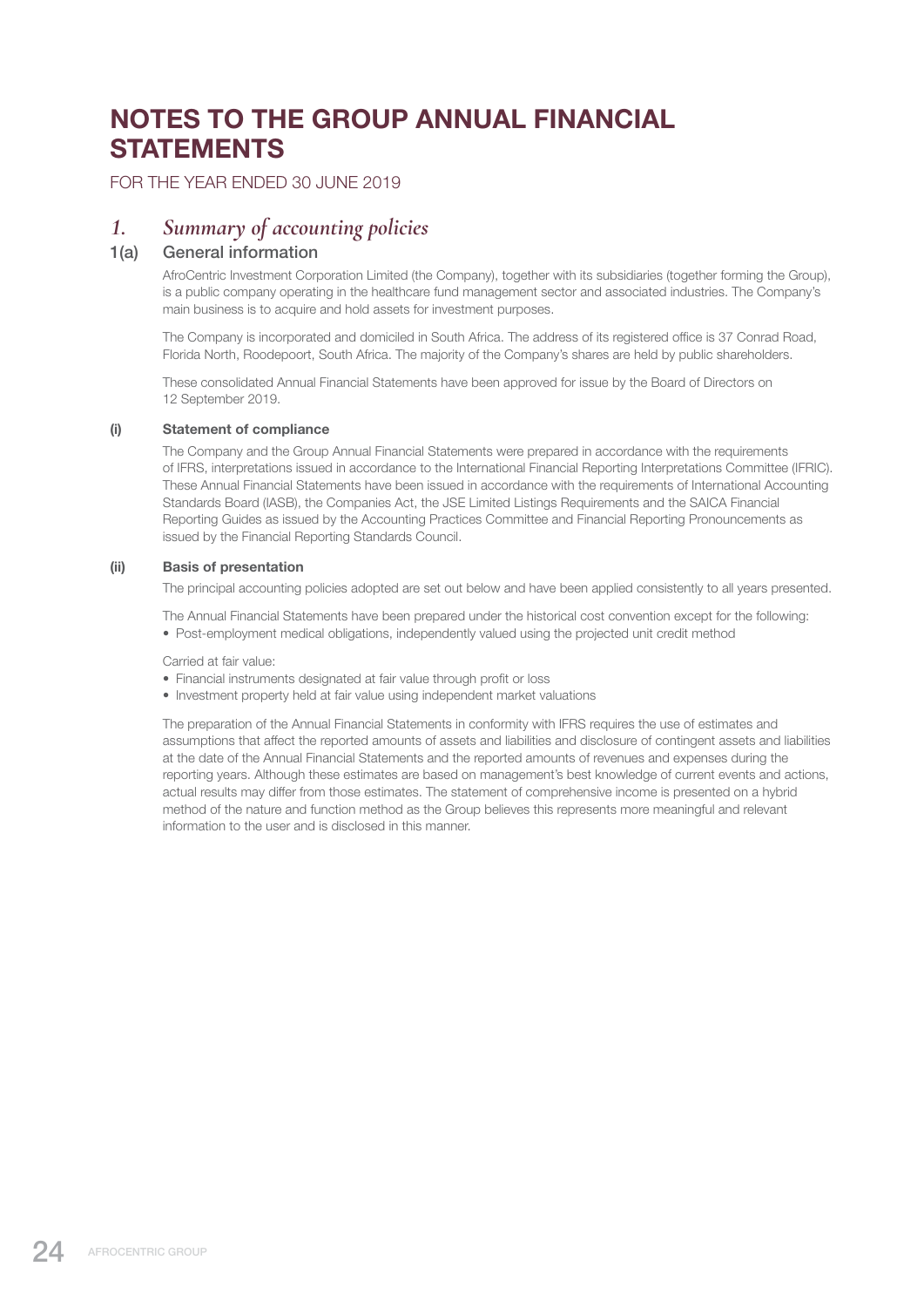# *1. Summary of accounting policies continued*

1(a) General information continued

# (iii) IFRS and amendments effective for the first time for 30 June 2019 year-ends

| <b>IFRS</b>                                                                                                                      | <b>Effective date</b>                                                                            | <b>Executive summary</b>                                                                                                                                                                                                                                                                                                                                                                                                                                                                                                                                                                                                                                  |
|----------------------------------------------------------------------------------------------------------------------------------|--------------------------------------------------------------------------------------------------|-----------------------------------------------------------------------------------------------------------------------------------------------------------------------------------------------------------------------------------------------------------------------------------------------------------------------------------------------------------------------------------------------------------------------------------------------------------------------------------------------------------------------------------------------------------------------------------------------------------------------------------------------------------|
| <b>IFRS 9 Financial Instruments</b><br>(2009 and 2010)<br>• Financial liabilities<br>• Derecognition of financial<br>instruments | Annual periods beginning on<br>or after 1 January 2018<br>(published July 2014)                  | This standard replaces the guidance in IAS 39.<br>It includes requirements on the classification and<br>measurement of financial assets and liabilities; it also<br>includes an expected credit losses model that replaces<br>the current incurred loss impairment model.                                                                                                                                                                                                                                                                                                                                                                                 |
| • Financial assets                                                                                                               |                                                                                                  | The Group has applied IFRS 9 from 1 July 2018 and<br>elected not to restate comparatives on transition, with<br>the impact of adoption recognised as an adjustment<br>to the opening balance of retained earnings as at<br>1 July 2018. The most significant impact of adoption<br>was an increase in impairment allowances on trade<br>receivables due to the IFRS 9 requirement to consider<br>forward looking information when determining<br>impairment allowances. The cumulative net impact<br>of adopting IFRS 9 was an increase of R2.1 million<br>in impairment allowances and a corresponding<br>decrease of R2.1 million in retained earnings. |
| <b>IFRS 15 Revenue from</b><br><b>Contracts with Customers</b>                                                                   | Annual periods beginning on<br>or after 1 January 2018<br>(published May 2014 and<br>April 2016) | The FASB and IASB issued their long awaited<br>converged standard on revenue recognition on<br>29 May 2014. It is a single, comprehensive revenue<br>recognition model for all contracts with customers<br>to achieve greater consistency in the recognition and<br>presentation of revenue. Revenue is recognised based<br>on the satisfaction of performance obligations, which<br>occurs when control of good or service transfers<br>to a customer.                                                                                                                                                                                                   |
|                                                                                                                                  |                                                                                                  | The application of IFRS 15 did not have a significant<br>impact on the Group's results of financial position.                                                                                                                                                                                                                                                                                                                                                                                                                                                                                                                                             |
|                                                                                                                                  |                                                                                                  | The IASB has amended IFRS 15 to clarify the<br>guidance, but there were no major changes to<br>the standard itself. The amendments comprise<br>clarifications of the guidance on identifying<br>performance obligations, accounting for licences<br>of intellectual property and the principal versus agent<br>assessment (gross versus net revenue presentation).<br>New and amended illustrative examples have been<br>added for each of these areas of guidance. The IASB<br>has also included additional practical expedients<br>related to transition to the new revenue standard.                                                                   |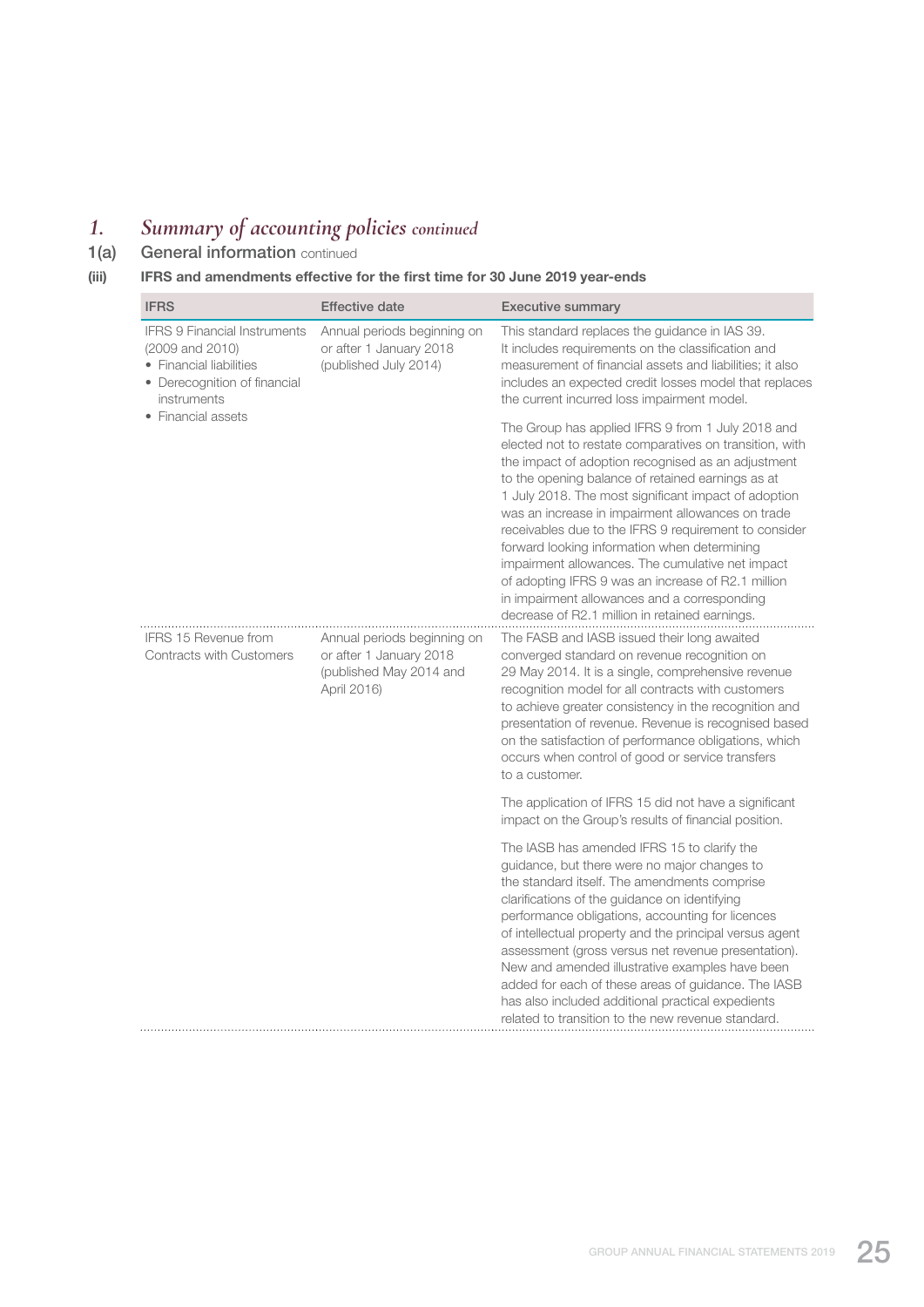# NOTES TO THE GROUP ANNUAL FINANCIAL STATEMENTS CONTINUED

FOR THE YEAR ENDED 30 JUNE 2019

# *1. Summary of accounting policies continued*

1(a) General information continued

# (iii) IFRS and amendments effective for the first time for 30 June 2019 year-ends continued

| <b>IFRS</b>                                                         | <b>Effective date</b>                                                                                                                                                                                                                                                                                                                                                                                                                                                                               | <b>Executive summary</b>                                                                                                                                                                                                                                                                                                                                                                                                                                                                                                            |
|---------------------------------------------------------------------|-----------------------------------------------------------------------------------------------------------------------------------------------------------------------------------------------------------------------------------------------------------------------------------------------------------------------------------------------------------------------------------------------------------------------------------------------------------------------------------------------------|-------------------------------------------------------------------------------------------------------------------------------------------------------------------------------------------------------------------------------------------------------------------------------------------------------------------------------------------------------------------------------------------------------------------------------------------------------------------------------------------------------------------------------------|
| <b>IFRS 16 Leases</b>                                               | Annual periods beginning<br>on or after 1 January 2019<br>- earlier application                                                                                                                                                                                                                                                                                                                                                                                                                     | This standard replaces the current guidance in IAS 17<br>and is a far reaching change in accounting by lessees<br>in particular.                                                                                                                                                                                                                                                                                                                                                                                                    |
| permitted if IFRS 15 is<br>also applied (published<br>January 2016) | Under IAS 17, lessees were required to make a<br>distinction between a finance lease (on balance sheet)<br>and an operating lease (off balance sheet). IFRS 16<br>now requires lessees to recognise a lease liability<br>reflecting future lease payments and a right of use<br>asset for virtually all lease contracts. The IASB has<br>included an optional exemption for certain short-term<br>leases and leases of low-value assets; however, this<br>exemption can only be applied by lessees. |                                                                                                                                                                                                                                                                                                                                                                                                                                                                                                                                     |
|                                                                     | For lessors, the accounting stays almost the same.<br>However, as the IASB has updated the guidance on<br>the definition of a lease (as well as the guidance on the<br>combination and separation of contracts), lessors will<br>also be affected by the new standard.                                                                                                                                                                                                                              |                                                                                                                                                                                                                                                                                                                                                                                                                                                                                                                                     |
|                                                                     | At the very least, the new accounting model for lessees<br>is expected to impact negotiations between lessors<br>and lessees. Under IFRS 16, a contract is, or contains,<br>a lease if the contract conveys the right to control the<br>use of an identified asset for a period of time in<br>exchange for consideration.                                                                                                                                                                           |                                                                                                                                                                                                                                                                                                                                                                                                                                                                                                                                     |
|                                                                     | IFRS 16 supersedes IAS 17 Leases, IFRIC 4<br>Determining whether an Arrangement contains a<br>Lease, SIC 15 Operating Leases - Incentives, and<br>SIC 27 Evaluating the Substance of Transactions<br>Involving the Legal Form of a Lease.                                                                                                                                                                                                                                                           |                                                                                                                                                                                                                                                                                                                                                                                                                                                                                                                                     |
|                                                                     |                                                                                                                                                                                                                                                                                                                                                                                                                                                                                                     | The Group has elected to early adopt IFRS 16 from<br>1 July 2018 and elected the modified retrospective<br>approach. This resulted in the cumulative impact<br>of applying IFRS 16 being accounted for as an<br>adjustment to right of use of asset amounting to<br>R12.5 million at the start of the current accounting<br>period for the IAS 17 straight-lining treatment. The<br>most significant impact of the adoption was the right<br>of use asset recognised on the balance sheet and<br>the corresponding lease liability. |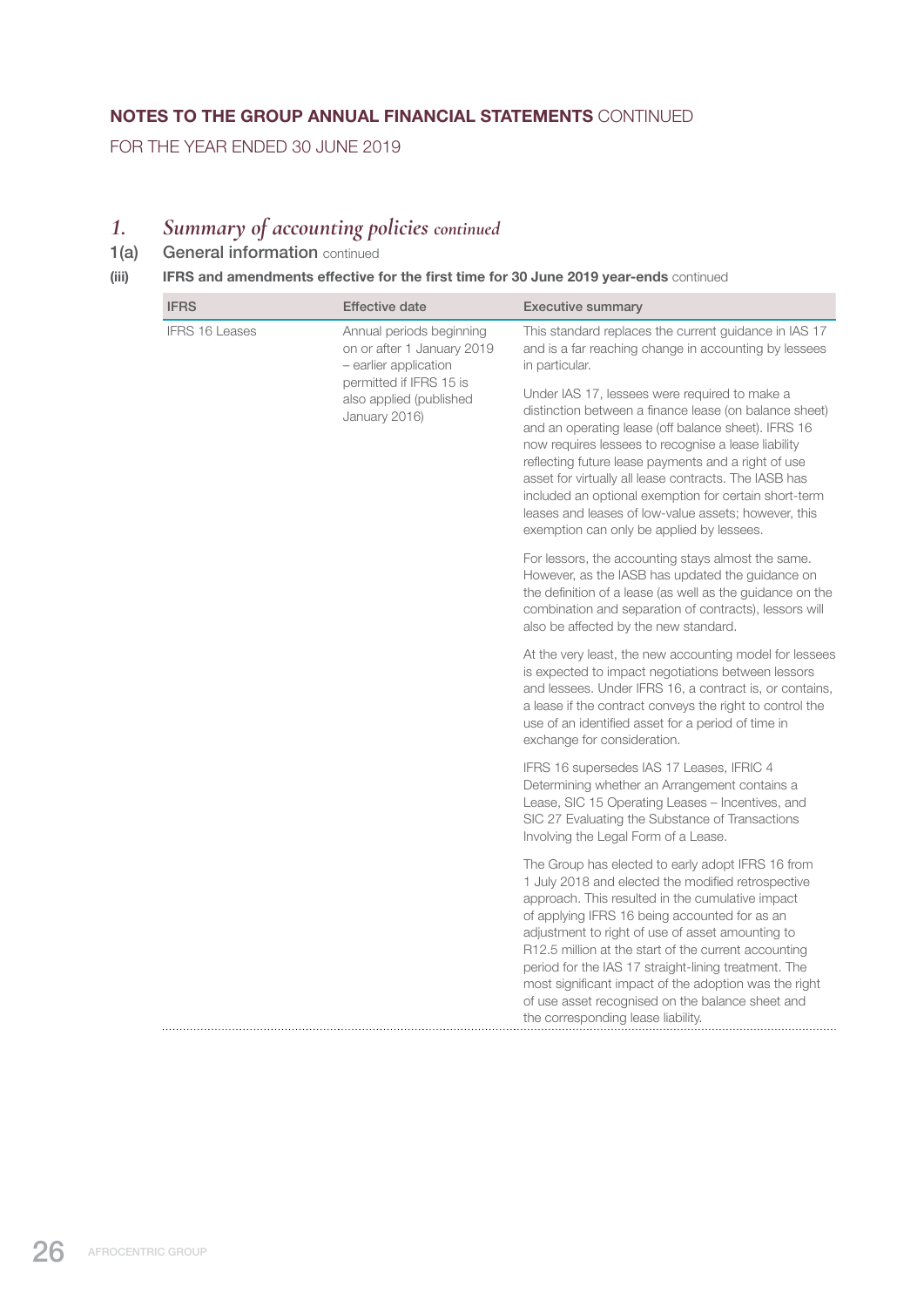# *1. Summary of accounting policies continued*

1(a) General information continued

### (iii) IFRS and amendments effective for the first time for 30 June 2019 year-ends continued

| <b>IFRS</b>                                                                                                 | <b>Effective date</b>                                  | <b>Executive summary</b>                                                                                                                                                                                                                                                                                                                                                                                                                                                                                                                                                       |
|-------------------------------------------------------------------------------------------------------------|--------------------------------------------------------|--------------------------------------------------------------------------------------------------------------------------------------------------------------------------------------------------------------------------------------------------------------------------------------------------------------------------------------------------------------------------------------------------------------------------------------------------------------------------------------------------------------------------------------------------------------------------------|
| Amendments to IFRS 2<br>Classification and<br>Measurement of Share-<br>based Payment<br><b>Transactions</b> | Annual periods beginning on<br>or after 1 January 2018 | The amendments is to clarify that the accounting<br>for the effects of vesting conditions on cash-settled<br>share-based payment transactions follows the<br>approach used for equity-settled share-based<br>payments.                                                                                                                                                                                                                                                                                                                                                         |
| <b>IFRIC 22 Foreign Currency</b><br>Transactions and Advance<br>Consideration                               | Annual periods beginning on<br>or after 1 January 2018 | Therefore, only market and non-vesting conditions are<br>taken into account in the measurement of the fair value<br>of the liability in a cash-settled share-based payment<br>transaction. Vesting conditions (other than market<br>conditions) are considered when estimating the<br>number of awards expected to vest.<br>IFRIC 22 applies to foreign currency transactions<br>in which an entity recognises a non-monetary asset<br>or liability arising from the payment or receipt of<br>consideration in advance of recognising the related<br>asset, expense or income. |
|                                                                                                             |                                                        | The interpretation does not apply if the related asset,<br>expense or income is measured at its fair value or at<br>the fair value of the consideration paid or received<br>if this is measured at a date different from the date<br>of recognition of the non-monetary asset or liability<br>relating to the advance consideration - e.g. financial<br>assets and financial liabilities, goodwill.                                                                                                                                                                            |

 The Group had to change its accounting policies and make certain retrospective adjustments following the adoptions of IFRS 9 and IFRS 16. This is disclosed in Note 1(t). Most of the other amendments listed above did not have any impact on the amounts recognised in the prior periods and are not expected to significantly affect the current or future periods. However, had the amendments to IFRS 2 not been adopted in the current period, there would have been a small increase in the share-based payment expense and an associated reduction in tax expenses. Future profits could also be affected through the requirement to remeasure the proportion of the share-based payment that would have had to be accounted for as cash-settled under the old rules.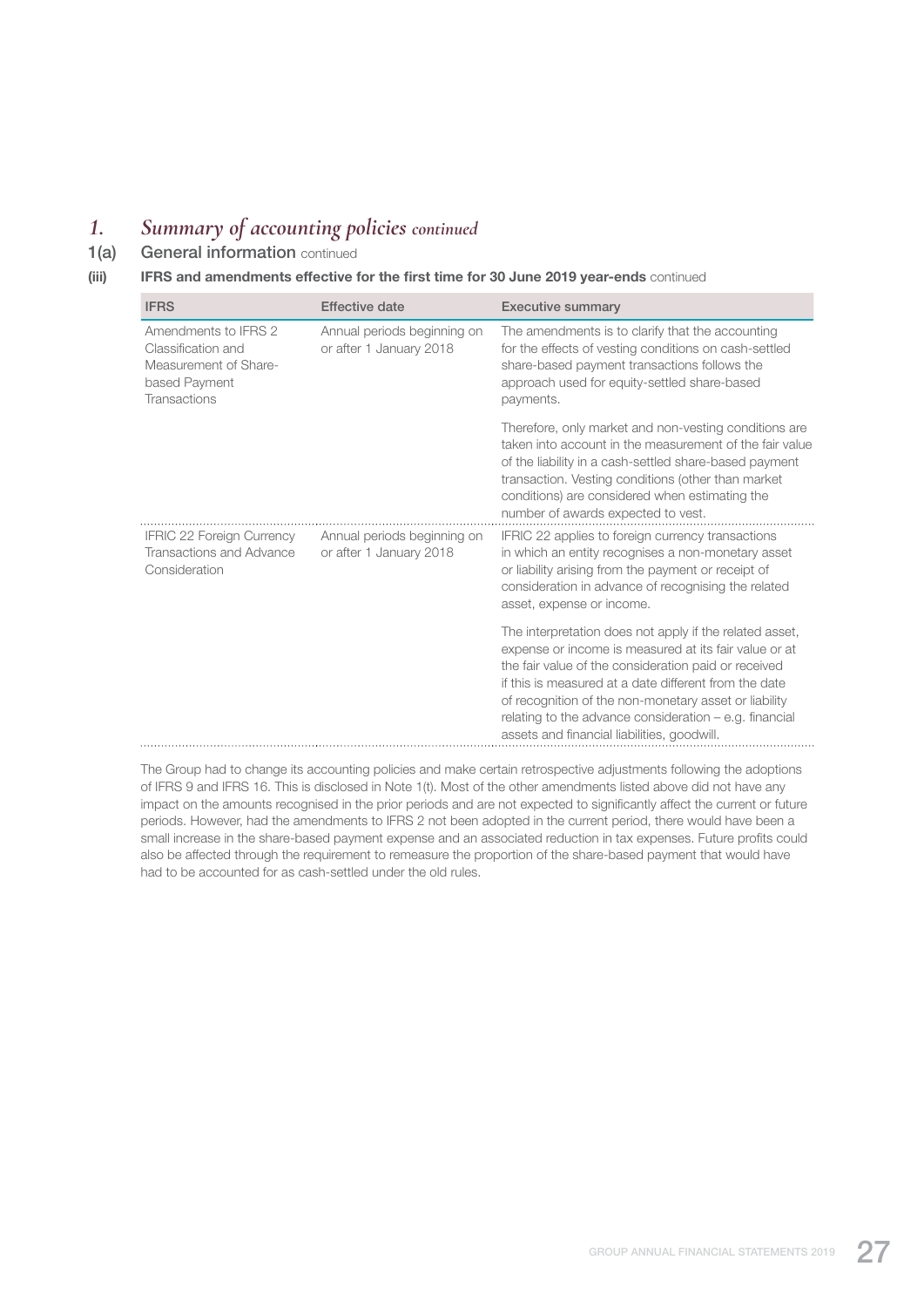# NOTES TO THE GROUP ANNUAL FINANCIAL STATEMENTS CONTINUED

FOR THE YEAR ENDED 30 JUNE 2019

# *1. Summary of accounting policies continued*

1(a) General information continued

# (iv) IFRS, interpretations and amendments issued but not effective for 30 June 2019 year-end

| <b>IFRS</b>                                          | <b>Effective date</b>                                  | <b>Executive summary</b>                                                                                                                                                                                                                                                                                                                                                                                                                                                                                                                                                                                                                                                                                                                                                                                                      |
|------------------------------------------------------|--------------------------------------------------------|-------------------------------------------------------------------------------------------------------------------------------------------------------------------------------------------------------------------------------------------------------------------------------------------------------------------------------------------------------------------------------------------------------------------------------------------------------------------------------------------------------------------------------------------------------------------------------------------------------------------------------------------------------------------------------------------------------------------------------------------------------------------------------------------------------------------------------|
| <b>IFRS 3 Business</b><br>Combinations               | Annual periods beginning on<br>or after 1 January 2019 | Annual Improvements 2015 - 2017 Cycle: Clarification<br>that when an entity obtains control of a business that is<br>a joint operation, it is required to remeasure previously<br>held interests in that business.                                                                                                                                                                                                                                                                                                                                                                                                                                                                                                                                                                                                            |
|                                                      | Annual periods beginning on<br>or after 1 January 2020 | Definition of a Business: The amendments confirmed<br>that a business must include inputs and a process,<br>and clarified that:<br>• the process must be substantive;<br>• the inputs and process must together significantly<br>contribute to creating outputs;<br>• narrowed the definitions of a business by focusing<br>the definition of outputs on goods and services<br>provided to customers and other income from<br>ordinary activities, rather than on providing dividends<br>or other economic benefits directly to investors or<br>lowering costs; and<br>• added a test that makes it easier to conclude that a<br>company has acquired a group of assets, rather<br>than a business, if the value of the assets acquired is<br>substantially all concentrated in a single asset or<br>group of similar assets. |
| <b>IFRS 11 Joint Arrangements</b>                    | Annual periods beginning on<br>or after 1 January 2019 | Annual Improvements 2015 - 2017 Cycle: Clarification<br>that when an entity obtains joint control of a business<br>that is a joint operation, the entity does not remeasure<br>previously held interests in that business.                                                                                                                                                                                                                                                                                                                                                                                                                                                                                                                                                                                                    |
| IFRS 17 Insurance<br>Contracts                       | Annual periods beginning on<br>or after 1 January 2022 | • IFRS 17 creates one accounting model for all<br>insurance contracts in all jurisdictions that apply<br>IFRS.<br>• IFRS 17 requires an entity to measure insurance<br>contracts using updated estimates and assumptions<br>that reflect the timing of cash flows and take into<br>account any uncertainty relating to insurance<br>contracts.<br>• The financial statements of an entity will reflect the<br>time value of money in estimated payments required<br>to settle incurred claims.<br>• Insurance contracts are required to be measured<br>based only on the obligations created by the<br>contracts.<br>• An entity will be required to recognise profits as an<br>insurance service is delivered, rather than on receipt<br>of premiums.<br>• This standard replaces IFRS 4 Insurance Contracts.                |
| IAS 1 Presentation of<br><b>Financial Statements</b> | Annual periods beginning on<br>or after 1 January 2020 | Disclosure Initiative: The amendments clarify and align<br>the definition of "material" and provide guidance to<br>help improve consistency in the application of that<br>concept whenever it is used in IFRS.                                                                                                                                                                                                                                                                                                                                                                                                                                                                                                                                                                                                                |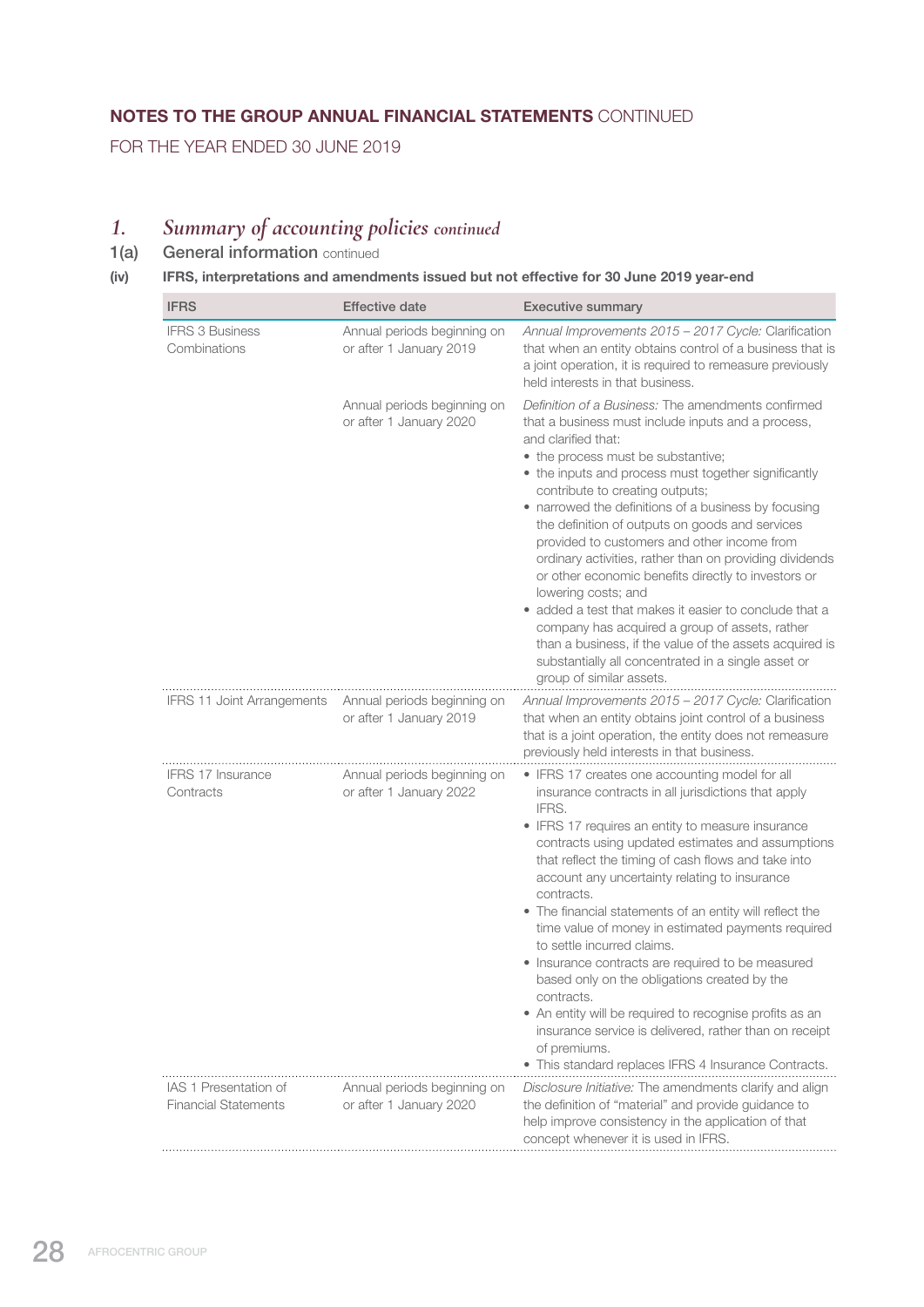# *1. Summary of accounting policies continued*

1(a) General information continued

### (iv) IFRS, interpretations and amendments issued but not effective for 30 June 2019 year-end continued

| <b>IFRS</b>                                                                 | <b>Effective date</b>                                  | <b>Executive summary</b>                                                                                                                                                                                                                                                                                                                                                                                 |
|-----------------------------------------------------------------------------|--------------------------------------------------------|----------------------------------------------------------------------------------------------------------------------------------------------------------------------------------------------------------------------------------------------------------------------------------------------------------------------------------------------------------------------------------------------------------|
| IAS 8 Accounting Policies,<br>Changes in Accounting<br>Estimates and Errors | Annual periods beginning on<br>or after 1 January 2020 | Disclosure Initiative: The amendments clarify and align<br>the definition of "material" and provide guidance to<br>help improve consistency in the application of that<br>concept whenever it is used in IFRS.                                                                                                                                                                                           |
| IAS 19 Employee Benefits                                                    | Annual periods beginning on<br>or after 1 January 2019 | Plan Amendment, Curtailment or Settlement<br>(Amendments to IAS 19): The amendments require<br>an entity to use the updated assumptions from a<br>remeasurement net defined benefit liability or asset<br>resulting from a plan amendment, curtailment or<br>settlement to determine current service cost and net<br>interest for the remainder of the reporting period after<br>the change to the plan. |

# 1(b) Basis of consolidation

### (i) Subsidiaries

 The consolidated Annual Financial Statements incorporate the Annual Financial Statements of the Company and entities controlled by the Company. The Annual Financial Statements are available at the premises of the Company's offices, being 37 Conrad Road, Florida North, Roodepoort, 1709.

### (ii) Business combinations

 Subsidiaries are all entities over which the Group has control. The Group controls an entity when the Group is exposed to, or has rights to, variable returns from its involvement with the entity and has the ability to affect those returns through its power over the entity. Subsidiaries are fully consolidated from the date on which control is transferred to the Group. They are deconsolidated from the date that control ceases.

 The Group applies the acquisition method to account for business combinations. The consideration transferred for the acquisition of a subsidiary is the fair value of the assets transferred, the liabilities incurred by the acquirer to the former owners of the acquiree and the equity interests issued by the Group. The consideration transferred includes the fair value of any asset or liability resulting from a contingent consideration arrangement. Identifiable assets acquired and liabilities and contingent liabilities assumed in a business combination are measured initially at their fair values at the acquisition date. The Group recognises any non-controlling interest in the acquiree on an acquisition-by-acquisition basis, either at fair value or at the non-controlling interest's proportionate share of the recognised amounts of acquiree's identifiable net assets.

Acquisition-related costs are expensed as incurred.

 Any contingent consideration to be transferred by the Group is recognised at fair value at the acquisition date. Subsequent changes to the fair value of the contingent consideration that is deemed to be an asset or liability is recognised in accordance with IFRS 9 either in profit or loss or as a change to other comprehensive income. Contingent consideration that is classified as equity is not remeasured, and its subsequent settlement is accounted for within equity.

 Where settlement of any part of cash consideration is deferred, the amounts payable in the future are discounted to their present value as at the date of exchange. The discount rate used is the entity's incremental borrowing rate, being the rate at which a similar borrowing could be obtained from an independent financier under comparable terms and conditions.

 The excess of the consideration transferred, the amount of any non-controlling interest in the acquiree and the acquisition-date fair value of any previous equity interest in the acquiree over the fair value of the identifiable net assets acquired is recorded as goodwill.

 Inter-Company transactions, balances and unrealised gains and losses on transactions between Group companies are eliminated. When necessary amounts reported by subsidiaries have been adjusted to conform with the Group's accounting policies.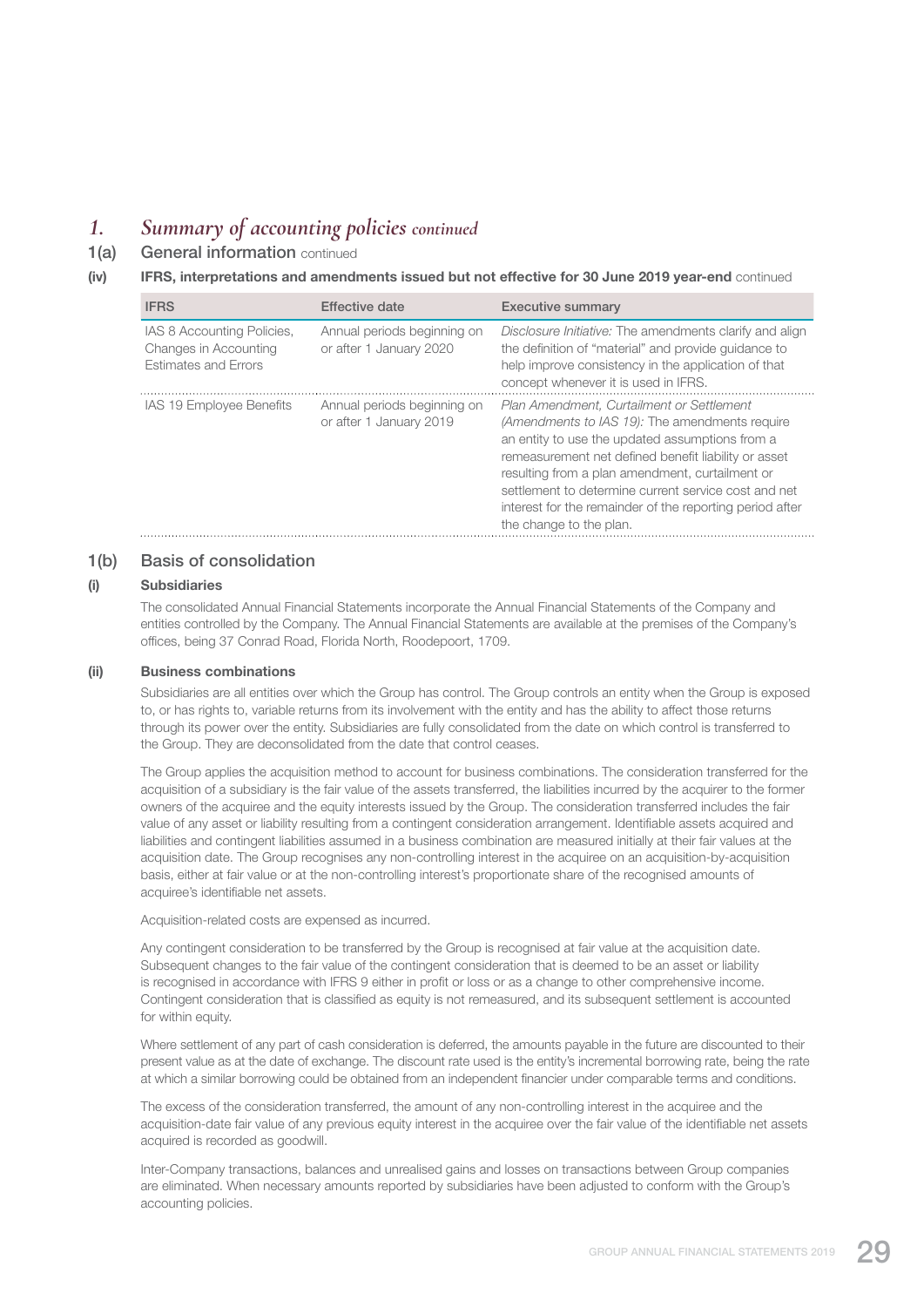# NOTES TO THE GROUP ANNUAL FINANCIAL STATEMENTS CONTINUED

FOR THE YEAR ENDED 30 JUNE 2019

# *1. Summary of accounting policies continued*

# 1(b) Basis of consolidation continued

### (iii) Changes in ownership interests in subsidiaries without change of control

 Transactions with non-controlling interests that do not result in loss of control are accounted for as equity transactions – that is, as transactions with the owners in their capacity as owners. The difference between fair value of any consideration paid and the relevant share acquired of the carrying value of net assets of the subsidiary is recorded in equity. Gains or losses on disposals to non-controlling interests are also recorded in equity.

### (iv) Associates

 Associates are all entities over which the Group has significant influence but not control or joint control, generally accompanying a shareholding of between 20% and 50% of the voting rights.

In the Company financial statements, the investment in associates is recognised at cost.

In the Group, the investments in associates are accounted for using the equity method of accounting. Under the equity method, the investment is initially recognised at cost, and the carrying amount is increased or decreased to recognise the investor's share of the profit or loss and other comprehensive income of the investee after the date of acquisition. Dividends received or receivable from associates are recognised as a reduction in the carrying amount of the investment.

 The Group's share of post-acquisition profit or loss is recognised in the statement of comprehensive income in the profit and loss section, and its share of post-acquisition movements in other comprehensive income is recognised in other comprehensive income with a corresponding adjustment to the carrying amount of the investment. When the Group's share of losses in an associate equals or exceeds its interest in the associate, including any other unsecured receivables, the Group does not recognise further losses, unless it has incurred legal or constructive obligations or made payments on behalf of the associate.

 The Group determines at each reporting date whether there is any objective evidence that the investment in the associate is impaired. If this is the case, the Group calculates the amount of impairment as the difference between the recoverable amount of the associate and its carrying value and recognises the amount adjacent to "share of profit/(loss) of associates" in the income statement.

 Profits and losses and unrealised gains resulting from upstream and downstream transactions between the Group and its associate are recognised in the Group's financial statements only to the extent of unrelated investor's interests in the associates. Unrealised losses are eliminated unless the transaction provides evidence of an impairment of the asset transferred. Accounting policies of associates have been changed where necessary to ensure consistency with the policies adopted by the Group.

# 1(c) Foreign currency translation

# (i) Functional and presentation currency

 Items included in the Annual Financial Statements of each of the Group's entities are measured using the currency of the primary economic environment in which the entity operates (functional currency). The consolidated Annual Financial Statements are presented in South African Rand, which is the Company's functional and presentation currency. Non-controlling interest does not share in the foreign exchange profit/loss.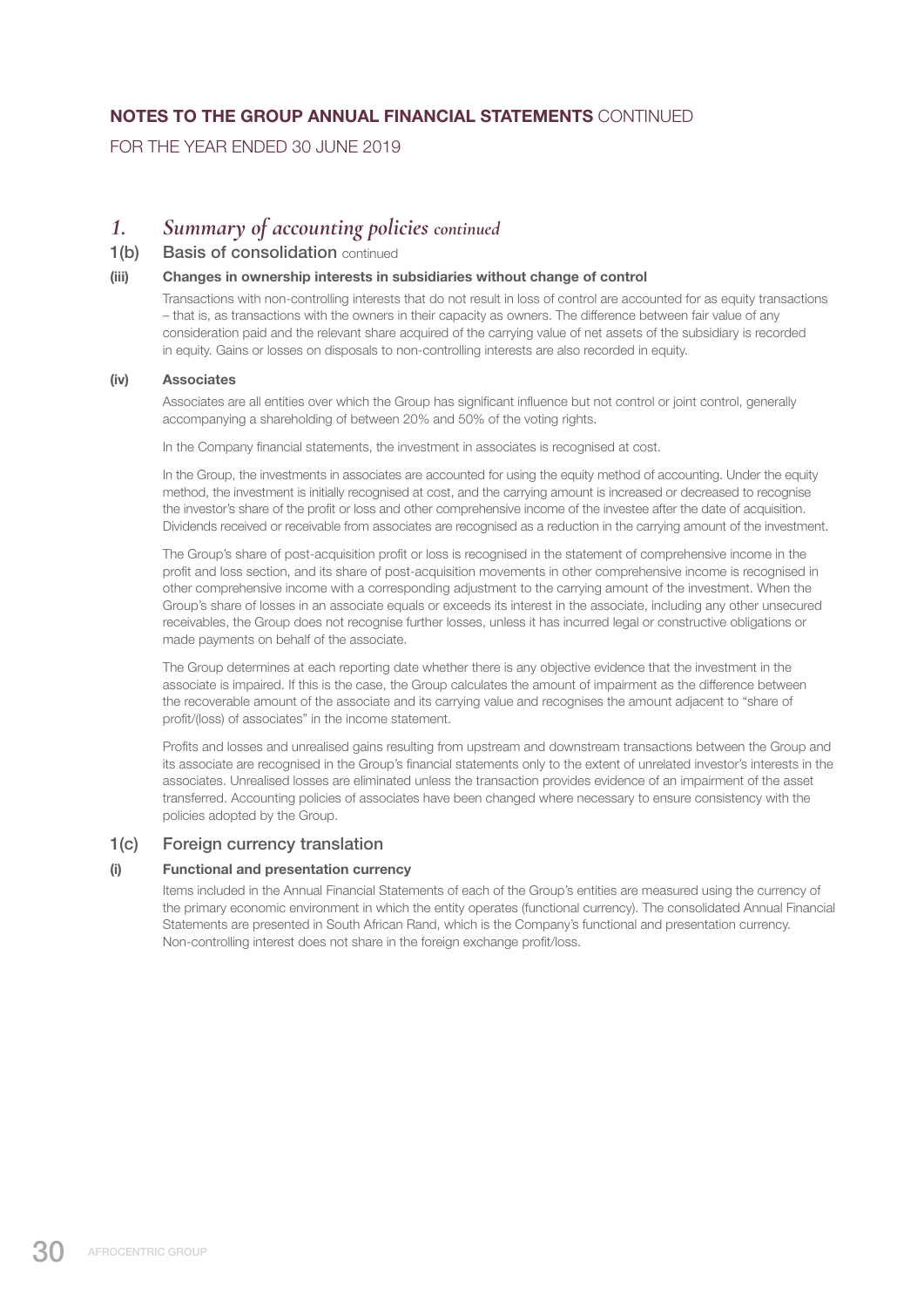# *1. Summary of accounting policies continued*

# 1(c) Foreign currency translation continued

### (ii) Transactions and balances

 Foreign currency transactions are translated into the functional currency using the exchange rates prevailing at the dates of the transactions or valuation where items are remeasured. Foreign exchange gains and losses resulting from the settlement of such transactions and from the translation at year-end exchange rates of monetary assets and liabilities denominated in foreign currencies are recognised in the income statement. Foreign exchange gains and losses that relate to borrowings and cash and cash equivalents are presented in the income statement within "finance income or costs". Translation differences related to changes in amortised cost are recognised in profit or loss, and other changes in carrying amount are recognised in other comprehensive income.

 Translation differences on non-monetary financial assets and liabilities such as equities held at fair value through profit or loss are recognised in profit or loss as part of the fair value gain or loss. Translation differences on non-monetary financial assets, such as equities classified as available for sale, are included in other comprehensive income.

### (iii) Group companies

 The results and financial position of all the Group entities that have a functional currency different from the presentation currency are translated into the presentation currency as follows:

- (a) assets and liabilities for each balance sheet presented are translated at the closing rate at the date of that balance sheet;
- (b) income and expenses for each income statement are translated at average exchange rates (unless this average is not a reasonable approximation of the cumulative effect of the rates prevailing on the transaction dates, in which case income and expenses are translated at the rate on the dates of the transactions); and
- (c) all resulting exchange differences are recognised in other comprehensive income and accumulated in equity as other reserves.

 Goodwill and fair value adjustments arising on the acquisition of a foreign entity are treated as assets and liabilities of the foreign entity and translated at the closing rate. Exchange differences arising are recognised in other comprehensive income.

### 1(d) Property and equipment

 Property, office equipment, motor vehicles, furniture and fittings, computer equipment and building infrastructure are initially recorded at cost. Subsequently these are measured at cost less accumulated depreciation and impairment. Historical cost includes expenditure that is directly attributable to the acquisition of the items.

Subsequent costs are included in the asset's carrying amount or recognised as a separate asset when they meet the recognition criteria of property and equipment. All other repairs and maintenance are charged to the statement of comprehensive income during the financial period in which they are incurred.

Depreciation is charged on the straight-line basis over the estimated useful lives of the assets.

The estimated maximum useful lives are:

| • Property and office equipment            | 5 to 20 years                               |
|--------------------------------------------|---------------------------------------------|
| • Right of use assets (refer to Note 1(h)) | 2 to 10 years (depending on the lease term) |
| • Motor vehicles                           | 5 years                                     |
| • Computer equipment                       | 3 to 7 years                                |
| • Buildings                                | 30 years                                    |
| • Furniture and fittings                   | 5 to 10 years                               |
|                                            |                                             |

The residual values and useful lives of assets are reviewed on an annual basis and if appropriate are adjusted accordingly.

 An asset's carrying amount is written down immediately to its recoverable amount if the asset's carrying amount is greater than its estimated recoverable amount. Gains and losses on disposals are determined by comparing the proceeds with the carrying amount and are recognised in profit or loss.

### **Derecognition**

 The carrying amount of an item of plant and equipment is derecognised on disposal or when no future economic benefits are expected from its use or disposal and the gain or loss arising from the derecognition of an item of plant and equipment is included in profit and loss when the item is derecognised.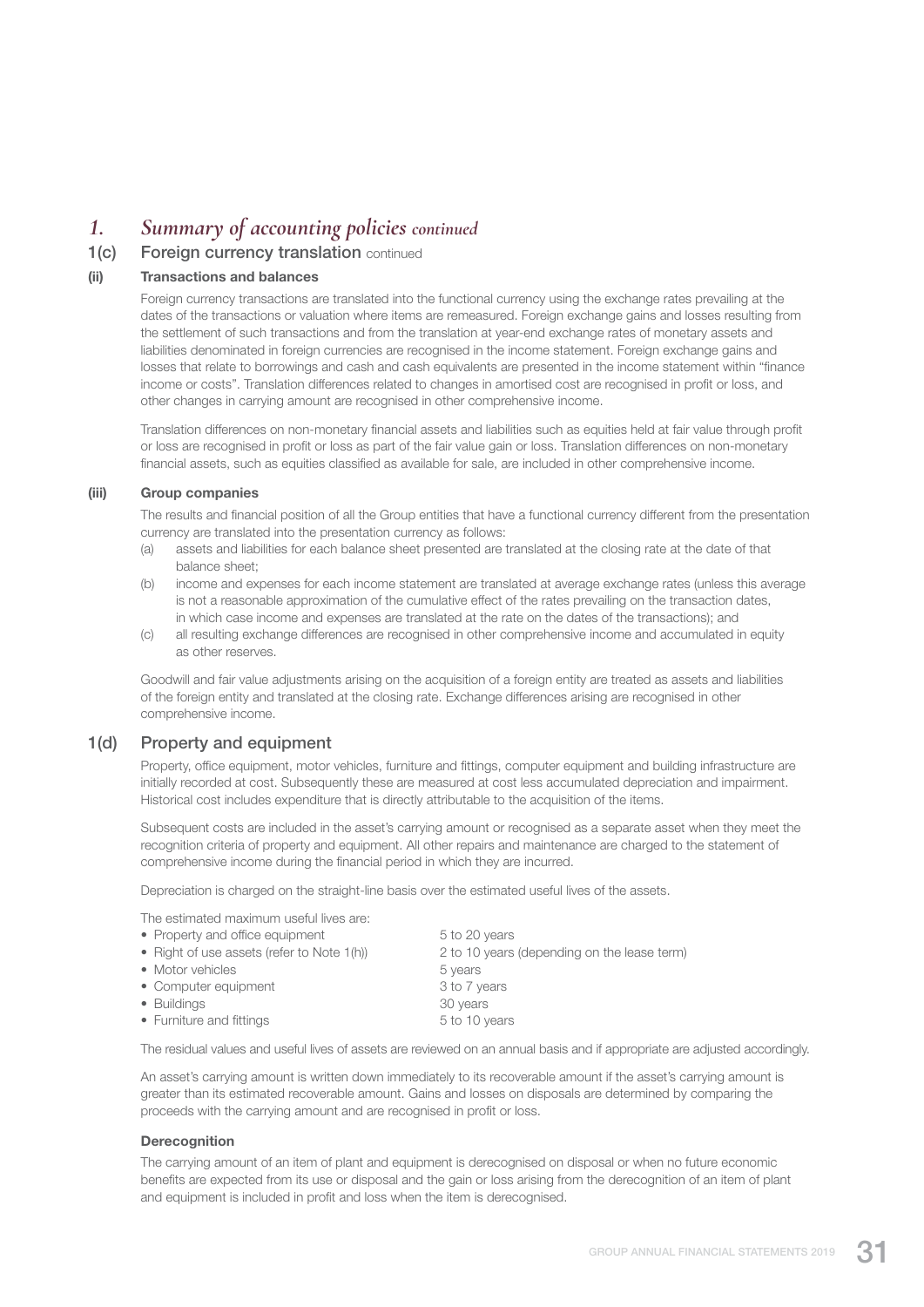# NOTES TO THE GROUP ANNUAL FINANCIAL STATEMENTS CONTINUED

FOR THE YEAR ENDED 30 JUNE 2019

# *1. Summary of accounting policies continued*

# 1(e) Investment property

### (i) Initial recognition

Investment property is initially recognised at cost. Transaction costs are included in the initial measurement.

### (ii) Subsequent measurement

 An investment property is subsequently measured at fair value per IAS 40 and gains or losses from the fair value adjustments are recognised in profit or loss. The valuation is prepared annually by an independent valuer. Refer to Note 8.6 for the valuation process.

### (iii) Derecognition

 An investment property is derecognised on disposal or when the investment property is permanently withdrawn from use and no future economic benefits are expected from its disposal. Gains or losses from derecognition of an investment property are determined as the net disposal proceeds less the carrying amount and are recognised in profit or loss.

# 1(f) Intangible assets and goodwill

 Intangible assets are initially recorded at cost and subsequently measured at cost less accumulated amortisation and impairment.

Amortisation is charged on the straight-line basis over the estimated useful lives of the assets.

The estimated maximum useful lives are:

- Contractual customer relationships 6 to 10 years
- Trademarks, brands and intellectual property 10 years • Internally generated computer software development costs Less than 15 years • Computer software acquired  $4$  to 5 years • Goodwill **Indefinite** • Pharma Dossiers 10 to 20 years

### (i) Goodwill

 Goodwill represents the excess of the cost of an acquisition over the fair value of the Group's share of the net identifiable assets of the acquired subsidiary at the date of acquisition. Goodwill on acquisition of associates is included in the carrying amount of investments in associates and is tested for impairment as part of the overall balance. Goodwill on acquisitions of subsidiaries is included in intangible assets.

 For the purpose of impairment testing, goodwill acquired in a business combination is allocated to each of the cash-generating unit (CGU), or groups of CGUs, that is expected to benefit from the synergies of the combination. Each unit or group of units to which the goodwill is allocated represents the lowest level within the entity at which the goodwill is monitored for internal management purposes.

### (ii) Contractual customer relationships

 Acquired contractual customer relationships from business combinations are recognised at fair value at acquisition date. As contractual customer relationships have a finite useful life, they are subsequently carried at cost less accumulated amortisation and impairment losses.

### (iii) Trademarks, brands and intellectual property

 Trademarks, brands and intellectual property have finite useful lives and are initially measured at fair value and subsequently amortised over their useful lives.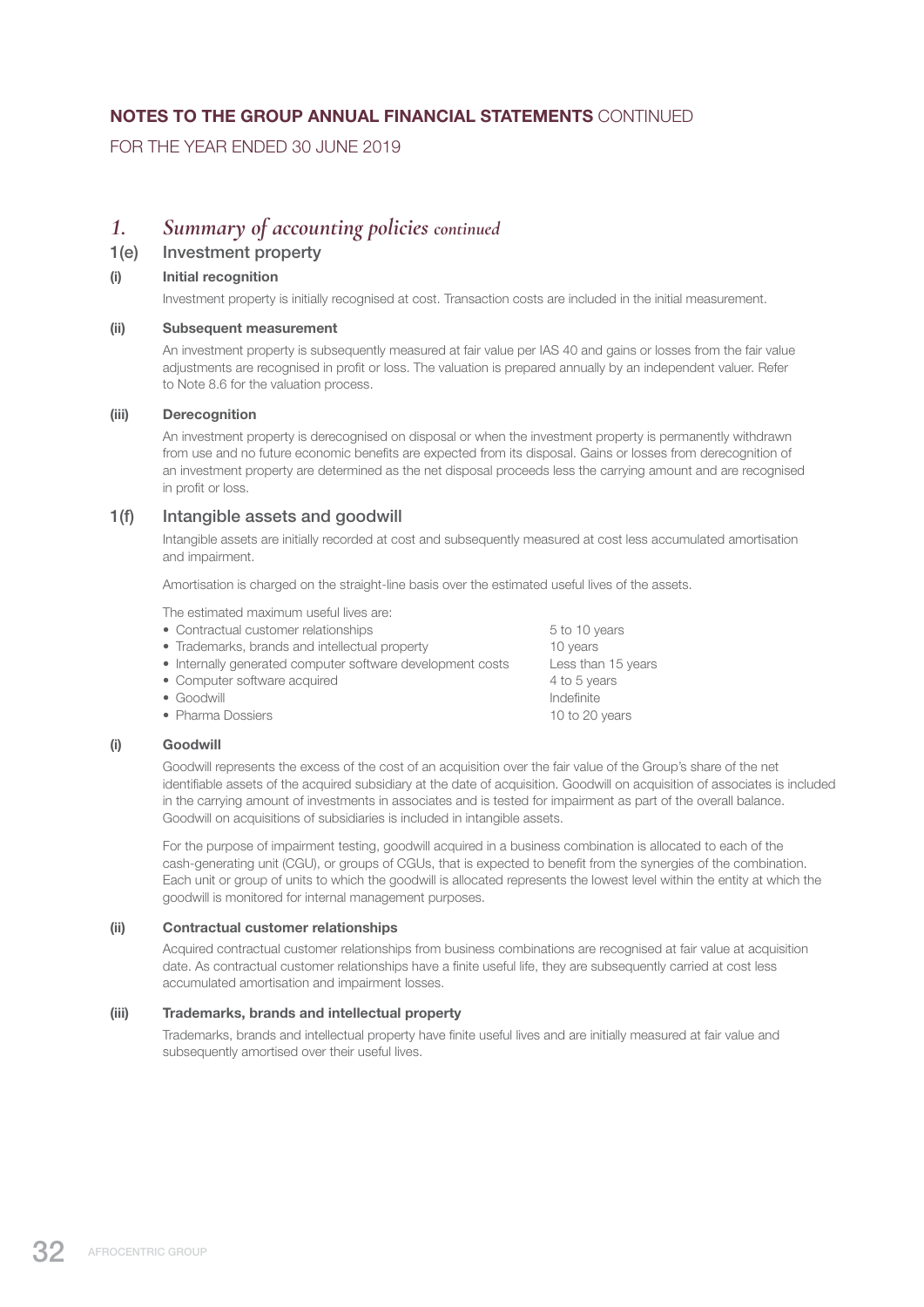# *1. Summary of accounting policies continued*

# 1(f) Intangible assets and goodwill continued

### (iv) Internally generated computer software development costs

 Development costs that are clearly associated with an identifiable and unique product, which will be controlled by the Group and have a profitable benefit exceeding the cost beyond one year, are recognised as intangible assets.

The following criteria are required to be met before the related expenses can be capitalised as an intangible asset:

- It is technically feasible to complete the software so that it will be available for use;
- Management intends to complete the software and use or sell it;
- There is an ability to use or sell the software;
- It can be demonstrated how the software will generate probable future economic benefits;
- Adequate technical, financial and other resources to complete the development and to use or sell the software are available; and
- The expenditure attributable to the software during its development can be reliably measured.

 Research and development expenditure that does not meet the criteria above is recognised as an expense as incurred. Costs associated with maintaining computer software programmes are expensed as incurred. Development costs previously expensed are not recognised as an asset in a subsequent period. Expenditure that enhances and extends the benefits of computer software programmes beyond their original specifications and lives is recognised as a capital improvement and added to the original cost of the software.

### (v) Computer software acquired

 Acquired computer software licences are capitalised on the basis of the cost incurred to acquire and bring to use the specific software.

Directly attributable costs associated with the acquisition and installation of software are capitalised.

### (vi) Pharma Dossiers

 Pharma Dossiers relate to generic pharmaceuticals products including over the counter medicine, antiretrovirals (ARVs) and acute and chronic medicines. These were fair valued at acquisition date and subsequently will be amortised over their useful lives.

# 1(g) Impairment of assets

### Impairment of non-financial assets

 Goodwill and intangible assets that have an indefinite useful life or intangible assets not ready for use are not subject to amortisation and are tested annually for impairment. Assets that are subject to amortisation are reviewed for impairment whenever events or changes in circumstances indicate that the carrying amount may not be recoverable. An impairment loss is recognised for the amount by which the asset's carrying amount exceeds its recoverable amount. The recoverable amount is the higher of an asset's fair value less costs of disposal and value in use. For the purposes of assessing impairment, assets are grouped at the lowest levels for which there are largely independent cash inflows (CGUs). Prior impairments of non-financial assets (other than goodwill) are reviewed for possible reversal at each reporting date.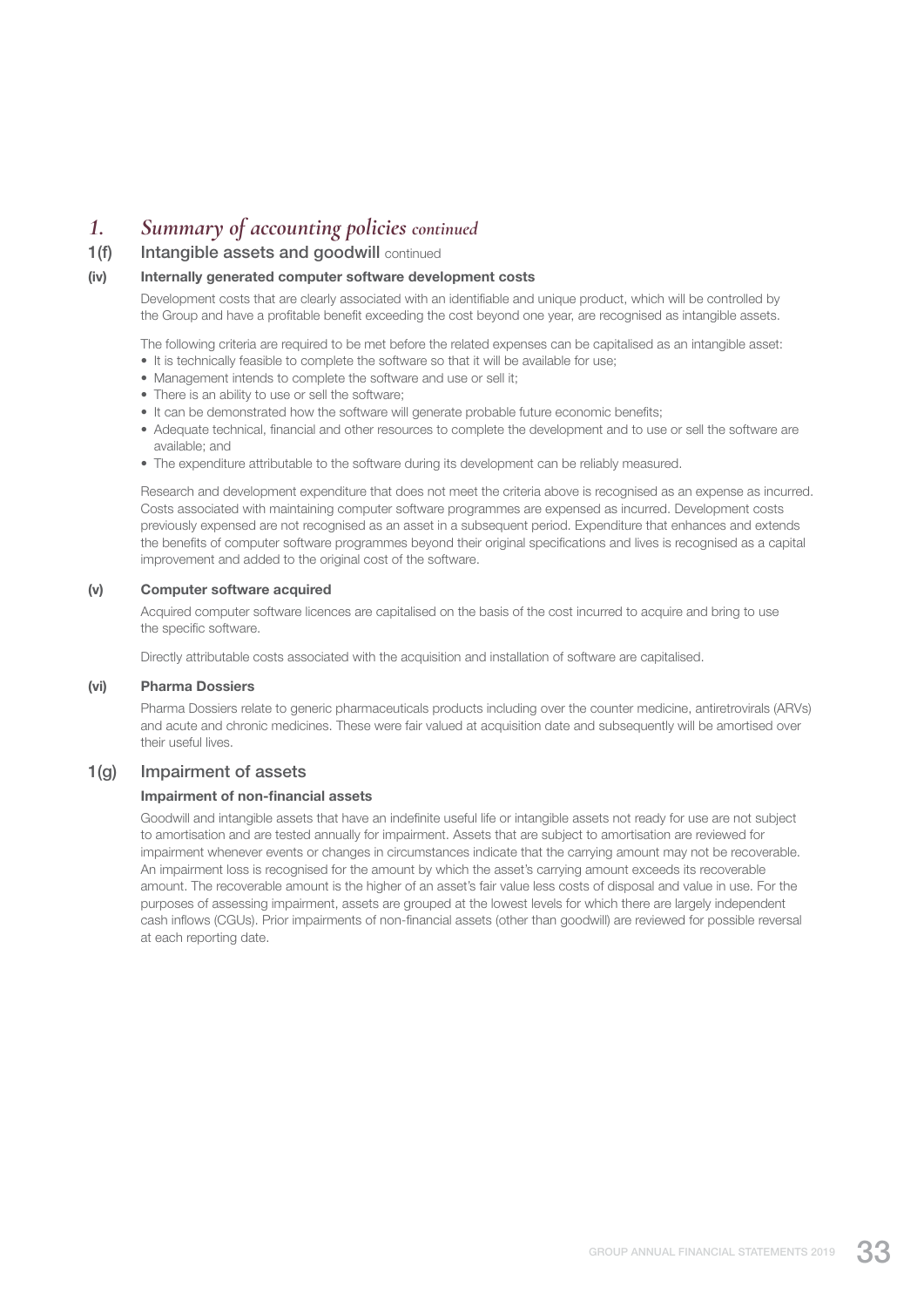# NOTES TO THE GROUP ANNUAL FINANCIAL STATEMENTS CONTINUED

FOR THE YEAR ENDED 30 JUNE 2019

# *1. Summary of accounting policies continued*

### 1(h) Leases

### (i) The Group is the lessee

 The Group has elected to early adopt IFRS 16 from 1 July 2018 and elected the modified retrospective approach. This resulted in the cumulative impact of applying IFRS 16 being accounted for as an adjustment to right of use asset at the start of the current accounting period. The most significant impact of the adoption was the right of use of asset recognised on the balance sheet and the corresponding lease liability.

 The Group leases various properties and other assets. Rental contracts are typically made for fixed periods of 1 to 10 years but may have extension options as described in Note 1(h)(ii) below. Lease terms are negotiated on an individual basis and contain a wide range of different terms and conditions. All non-cancellable lease terms are taken into account when determining the lease term. All leases on 1 July 2018 that expired within six months were extended by the same period as the lease contract and leases expiring after six months from 1 July 2018 have not been extended. The lease agreements do not impose any covenants, but leased assets may not be used as security for borrowing purposes. Leases are recognised as a right of use asset and a corresponding liability at the date at which the leased asset is available for use by the Group. Each lease payment is allocated between the liability and finance cost. The finance cost is charged to profit or loss over the lease period so as to produce a constant periodic rate of interest on the remaining balance of the liability for each period. The right of use asset is depreciated over the shorter of the asset's useful life and the lease term on a straight-line basis. Assets and liabilities arising from a lease are initially measured on a present value basis. The Group elected the short-term practical expedient for leases with lease term that are 12 months and less. The Group also elected the hindsight practical expedient which is an option that allows the Group to use hindsight in determining the lease term and in assessing any impairment of right of use assets during the lookback period. Lease liabilities include the net present value of the following lease payments:

- fixed payments (including in-substance fixed payments), less any lease incentives receivable;
- amounts expected to be payable by the lessee under residual value guarantees; and
- payments of penalties for terminating the lease, if the lease term reflects the lessee exercising that option.

The lease payments are discounted using the Group's incremental borrowing rate.

Right of use assets are measured at cost comprising the following:

- the amount of the initial measurement of lease liability;
- any lease payments made at or before the commencement date less any lease incentives received;
- any initial direct costs; and
- restoration costs.

 Payments associated with short-term leases and leases assets are recognised on a straight-line basis as an expense in profit or loss. Short-term leases are leases with a lease term of 12 months or less.

 Prior year leases where the lessor retains substantially all the risks and rewards of ownership were classified as operating leases under IAS 17. Rentals payable under operating leases were charged to the statement of comprehensive income on a straight-line basis over the term of the relevant lease.

### (ii) Extension and termination options

 Extension and termination options are included in a number of property and vehicle leases across the Group. These terms are used to maximise operational flexibility in terms of managing contracts. The majority of extension and termination options held are exercisable only by the Group and not by the respective lessor.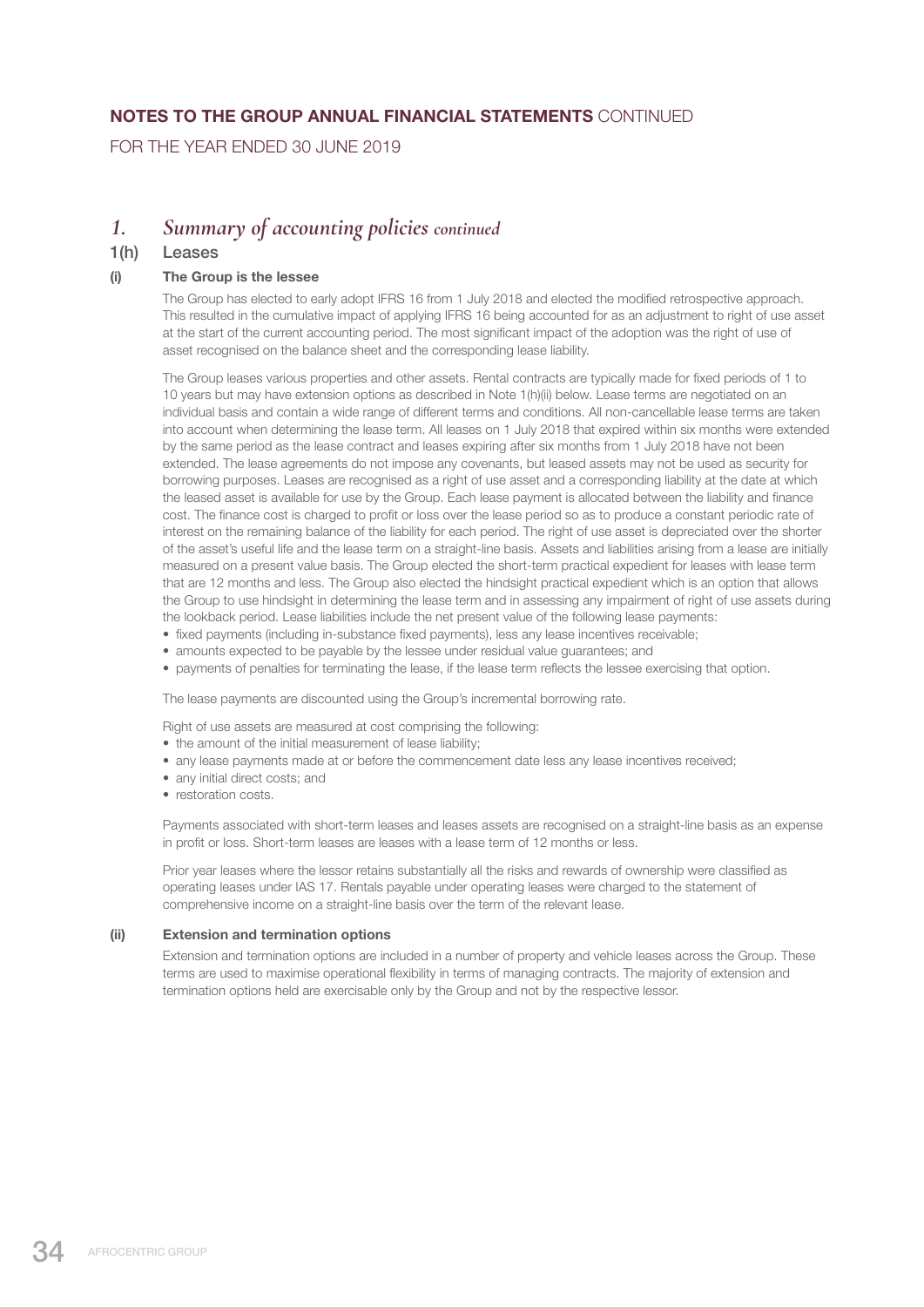## *1. Summary of accounting policies continued*

### 1(i) Financial instruments

#### (i) Initial recognition and measurement

 Trade receivables and debt securities issued are initially recognised when they are originated. All other financial assets and financial liabilities are initially recognised when the Group becomes a party to the contractual provisions of the instrument. A financial asset (unless it is a trade receivable without a significant financing component) or financial liability is initially measured at fair value plus, for an item not at fair value through profit and loss (FVTPL), transaction costs that are directly attributable to its acquisition or issue. A trade receivable without a significant financing component is initially measured at the transaction price.

For prior years IAS 39 was applied as follows:

 Financial instruments include all financial assets and liabilities, typically held for liquidity, investment or trading purposes. All financial instruments are initially recognised at fair value plus directly attributable transaction costs, except those carried at fair value through profit or loss where transaction costs are recognised immediately in profit or loss. Financial instruments are recognised on the date the Group becomes party to a contract that gives rise thereto. At initial recognition, management determines the appropriate classification of financial instruments, as follows:

- Financial instruments at FVPL comprise financial instruments held for short-term profit taking.
- Loans and receivables originated by the entity are non-derivative financial assets that are created by the Group by providing money, goods or services directly to a debtor other than those that are originated with the intention to sell in the short term.
- Investments are classified as fair value through other comprehensive income (FVOCI) if they do not have fixed maturities and fixed or determinable payments, and management intends to hold them for the medium to long term.
- Financial instruments at amortised cost are instruments that are neither held for trading nor designated at fair value.

#### (a) Business model assessment

 The Group makes an assessment of the objective of the business model in which a financial asset is held at a portfolio level because this best reflects the way the business is managed and information is provided to management. The information considered includes:

- the stated policies and objectives for the portfolio and the operation of those policies in practice. These include whether management's strategy focuses on earning contractual interest income, maintaining a particular interest rate profile, matching the duration of the financial assets to the duration of any related liabilities or expected cash outflows or realising cash flows through the sale of the assets;
- how the performance of the portfolio is evaluated and reported to the Group's management;
- the risks that affect the performance of the business model (and the financial assets held within that business model) and how those risks are managed;
- how managers of the business are compensated e.g. whether compensation is based on the fair value of the assets managed or the contractual cash flows collected; and
- the frequency, volume and timing of sales of financial assets in prior periods, the reasons for such sales and expectations about future sales activity.

 Transfers of financial assets to third parties in transactions that do not qualify for derecognition are not considered sales for this purpose, consistent with the Group's continuing recognition of the assets.

 Financial assets that are held for trading or are managed and whose performance is evaluated on a fair value basis are measured at FVTPL.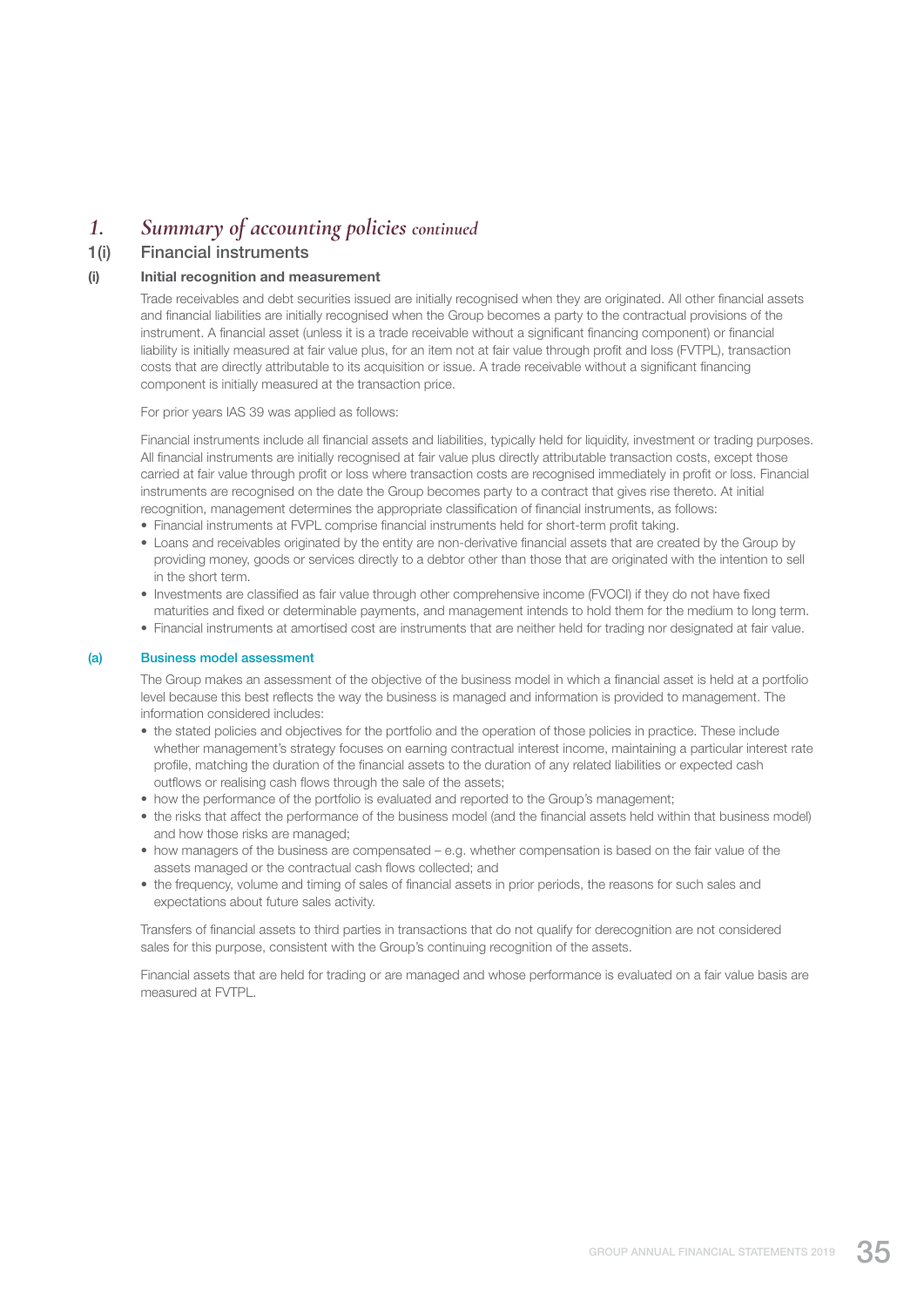FOR THE YEAR ENDED 30 JUNE 2019

## *1. Summary of accounting policies continued*

- 1(i) Financial instruments continued
- (i) Initial recognition and measurement continued

#### (b) Financial assets – assessment whether contractual cash flows are solely payments of principal and interest

 For the purposes of this assessment, "principal" is defined as the fair value of the financial asset on initial recognition. "Interest" is defined as consideration for the time value of money and for the credit risk associated with the principal amount outstanding during a particular period of time and for other basic lending risks and costs (e.g. liquidity risk and administrative costs), as well as a profit margin.

 In assessing whether the contractual cash flows are solely payments of principal and interest, the Group considers the contractual terms of the instrument. This includes assessing whether the financial asset contains a contractual term that could change the timing or amount of contractual cash flows such that it would not meet this condition. In making this assessment, the Group considers:

- contingent events that would change the amount or timing of cash flows;
- terms that may adjust the contractual coupon rate, including variable rate features;
- prepayment and extension features; and
- terms that limit the Group's claim to cash flows from specified assets (e.g. non-recourse features).

 A prepayment feature is consistent with the solely payments of principal and interest criterion if the prepayment amount substantially represents unpaid amounts of principal and interest on the principal amount outstanding, which may include reasonable additional compensation for early termination of the contract. Additionally, for a financial asset acquired at a discount or premium to its contractual par amount, a feature that permits or requires prepayment at an amount that substantially represents the contractual par amount plus accrued (but unpaid) contractual interest (which may also include reasonable additional compensation for early termination) is treated as consistent with this criterion if the fair value of the prepayment feature is insignificant at initial recognition.

#### (ii) Equity investments previously classified as available for sale

 Investments were designated as available for sale financial assets under IAS 39 if they do not have fixed maturities and fixed or determinable payments, and management intended to hold these for the medium to long term. Available for-sale financial assets are subsequently measured at fair value. Unrealised gains or losses on the available for sale assets are recognised directly in the revaluation reserve in other comprehensive income until the financial asset is derecognised or impaired. When the available for sale financial assets are disposed of, the cumulative fair value gains/(losses) adjustments in the revaluation reserve in other comprehensive income are reclassified to profit or loss in the fair value gains/(losses) for the period. These assets have been classified as mandatorily measured at FVTPL under IFRS 9.

#### (iii) Classification and subsequent measurement

 Subsequent to initial measurement, financial instruments are measured either at fair value or amortised cost, depending on their classifications below.

 Financial assets are not reclassified subsequent to their initial recognition unless the Group changes its business model for managing financial assets, in which case all affected financial assets are reclassified on the first day of the first reporting period following the change in the business model.

#### (a) Financial assets and liabilities designated at fair value through profit or loss

The Group classifies the following financial assets at fair value through profit or loss (FVPL):

- debt investments that do not qualify for measurement at either amortised cost or FVOCI;
- equity investments that are held for trading; and
- equity investments for which the entity has not elected to recognise fair value gains and losses through other comprehensive income (OCI).

#### (b) Financial assets at amortised cost

The Group classifies its financial assets as at amortised cost only if both of the following criteria are met:

- the asset is held within a business model whose objective is to collect the contractual cash flows; and
- the contractual terms give rise to cash flows that are solely payments of principal and interest.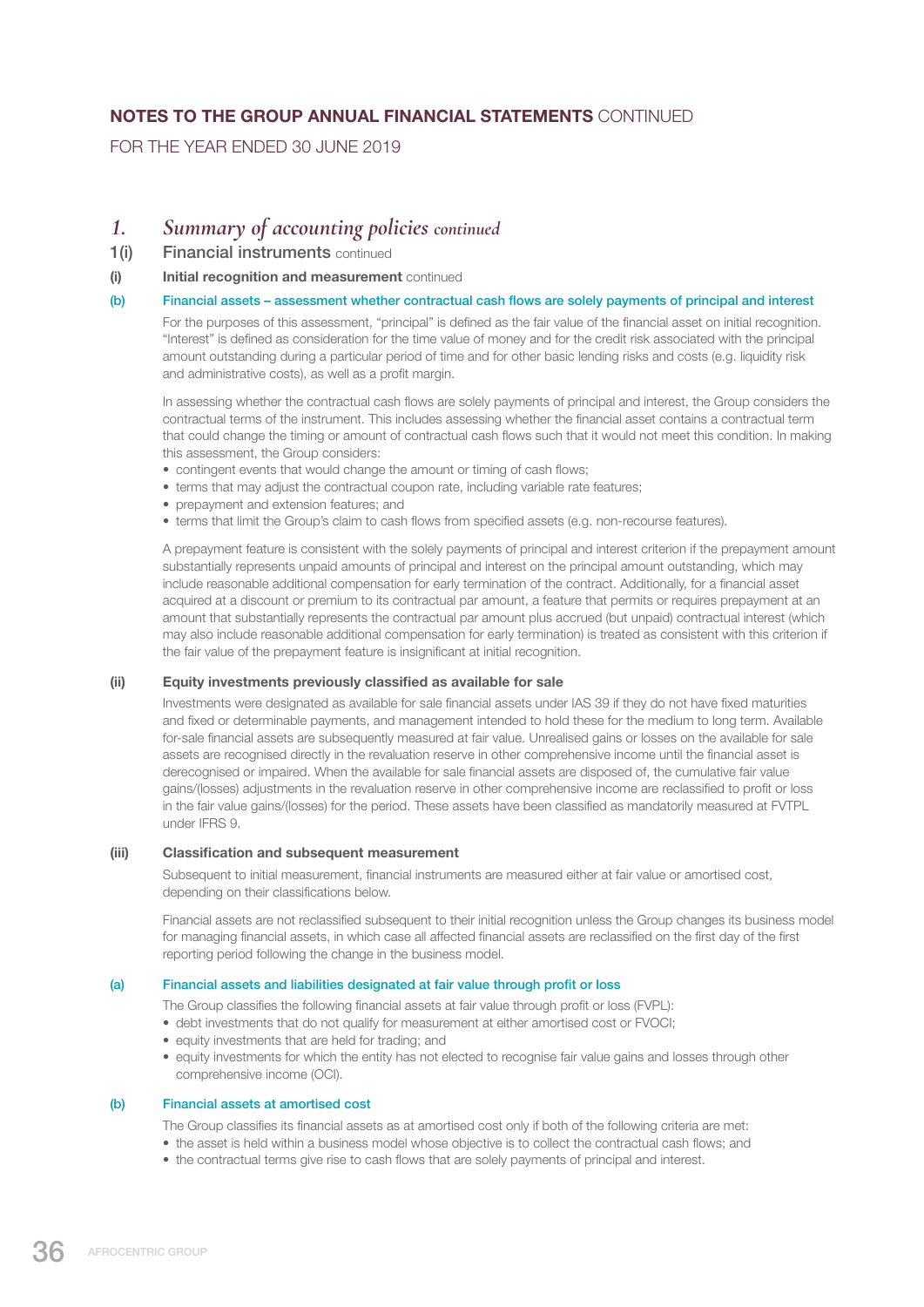## *1. Summary of accounting policies continued*

1(i) Financial instruments continued

#### (iii) Classification and subsequent measurement continued

#### (c) Financial liabilities

 Financial liabilities are classified as measured at amortised cost or FVTPL. A financial liability is classified as at FVTPL if it is classified as held for trading, it is a derivative or it is designated as such on initial recognition. Financial liabilities at FVTPL are measured at fair value and net gains and losses, including any interest expense, are recognised in profit or loss. Other financial liabilities are subsequently measured at amortised cost using the effective interest method. Interest expense and foreign exchange gains and losses are recognised in profit or loss. Any gain or loss on derecognition is also recognised in profit or loss.

#### (d) Impairment of financial assets

 The Group recognises loss allowances for expected credit losses (ECLs) on financial assets measure at amortised cost.

 The Group measures loss allowances at an amount equal to lifetime ECLs, except for the following, which are measured at 12-month FCLs:

- debt securities that are determined to have low credit risk at the reporting date; and
- other debt securities and bank balances for which credit risk (i.e. the risk of default occurring over the expected life of the financial instrument) has not increased significantly since initial recognition.

 Loss allowances for trade receivables and contract assets are always measured at an amount equal to lifetime ECLs. When determining whether the credit risk of a financial asset has increased significantly since initial recognition and when estimating ECLs, the Group considers reasonable and supportable information that is relevant and available without undue cost or effort. This includes both quantitative and qualitative information and analysis, based on the Group's historical experience and informed credit assessment and including forward looking information. The Group assumes that the credit risk on a financial asset has increased significantly if it is more than 30 days past due.

The Group considers a financial asset to be in default when:

- the borrower is unlikely to pay its credit obligations to the Group in full, without recourse by the Group to actions such as realising security (if any is held); or
- the financial asset is more than 90 days past due.

 Lifetime ECLs are the ECLs that result from all possible default events over the expected life of a financial instrument. 12-month ECLs are the portion of ECLs that result from default events that are possible within the 12 months after the reporting date (or a shorter period if the expected life of the instrument is less than 12 months). The maximum period considered when estimating ECLs is the maximum contractual period over which the Group is exposed to credit risk.

#### (e) Derecognition

#### *Financial asset*

 The Group derecognises a financial asset when the contractual rights to the cash flows from the financial asset expire, or it transfers the rights to receive the contractual cash flows in a transaction in which substantially all of the risks and rewards of ownership of the financial asset are transferred or in which the Group/Company neither transfers nor retains substantially all of the risks and rewards of ownership and it does not retain control of the financial asset.

 The Group enters into transactions whereby it transfers assets recognised in its statement of financial position, but retains either all or substantially all of the risks and rewards of the transferred assets. In these cases, the transferred assets are not derecognised.

#### *Financial liabilities*

 The Group derecognises a financial liability when its contractual obligations are discharged or cancelled, or expire. The Group also derecognises a financial liability when its terms are modified and the cash flows of the modified liability are substantially different, in which case a new financial liability based on the modified terms is recognised at fair value.

 On derecognition of a financial liability, the difference between the carrying amount extinguished and the consideration paid (including any non-cash assets transferred or liabilities assumed) is recognised in profit or loss.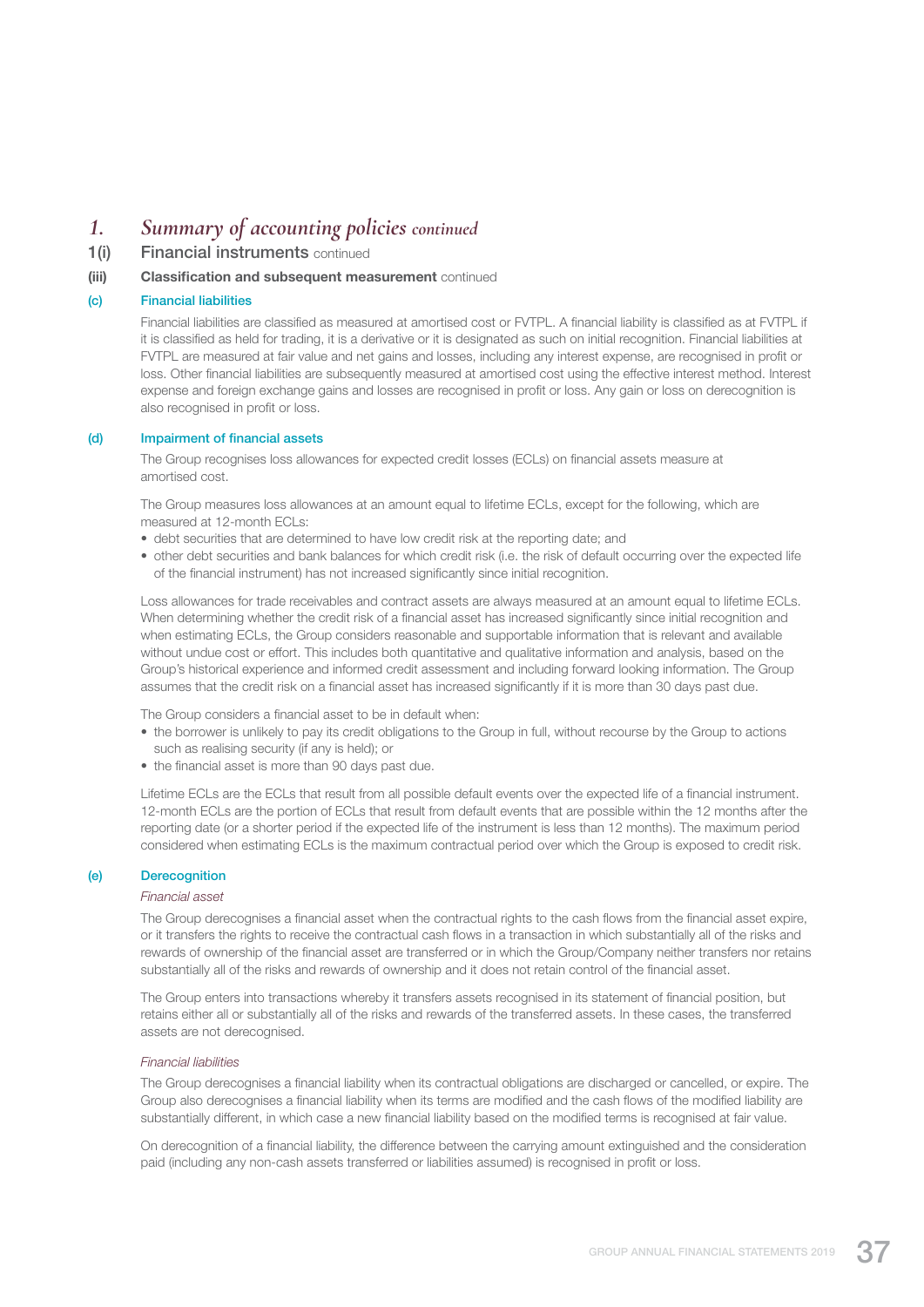FOR THE YEAR ENDED 30 JUNE 2019

## *1. Summary of accounting policies continued*

1(i) Financial instruments continued

#### (iii) Classification and subsequent measurement continued

(e) Derecognition continued

#### *Prior year subsequent measurement in accordance to IAS 39*

Subsequent to initial measurement, financial instruments are measured either at fair value or amortised cost, depending on their classifications below.

#### *• Financial assets and liabilities designated at fair value through profit or loss*

Subsequent to initial recognition, the fair values are remeasured at each reporting date, with arising gains and losses reported in profit or loss in the fair value gains/(losses) for the period.

#### *• Available for sale*

Available for sale financial assets are subsequently measured at fair value. Unrealised gains or losses are recognised directly in the revaluation reserve in other comprehensive income until the financial asset is derecognised or impaired. When the available for sale financial assets are disposed of, the cumulative fair value adjustments in the revaluation reserve in other comprehensive income are reclassified to profit or loss in the fair value gains/(losses) for the period.

Interest income/(expense), calculated using the effective interest method is recognised in profit or loss. Dividends received on debt or equity instruments are recognised in profit or loss in finance income when the Group's right to receive the payment has been established.

#### *• Loans and receivables*

Loans and receivables are measured at amortised cost using the effective interest method, less any impairment losses. Origination transaction costs and origination fees received that are integral to the effective rate are capitalised to the value of the loans and amortised through interest income as part of the effective interest rate.

#### *• Financial assets and liabilities at amortised cost*

Financial liabilities that are neither held for trading nor designated at fair value are measured at amortised cost using the effective interest method. Interest expense, calculated using the effective interest method is recognised in profit or loss in the finance costs.

#### *Impairment of financial assets*

 The Group assesses at the end of each reporting period whether there is objective evidence that a financial asset or group of financial assets is impaired. A financial asset or a group of financial assets is impaired and impairment losses are incurred only if there is objective evidence of impairment as a result of one or more events that occurred after the initial recognition of the asset (a loss event) and that loss event (or events) has an impact on the estimated future cash flows of the financial asset or group of financial assets that can be reliably estimated. In the case of equity investments classified as available for sale, a significant or prolonged decline in the fair value of the security below its cost is considered an indicator that the assets are impaired.

#### *Trade and other receivables*

 Trade and other receivables comprise loans and receivables. A provision for impairment of trade and other receivables is established when there is objective evidence that the Group will not be able to collect all amounts due according to the original terms of the receivables. The amount of the provision is the difference between the assets carrying amount and the present amount of estimated future cash flows, discounted at the original effective interest rate.

 The carrying amount of the asset is reduced through the use of an allowance account, and the amount of the loss is recognised in the statement of comprehensive income within "bad debt write-off". When a trade receivable is uncollectible, it is written off against the allowance account for trade receivables. Subsequent recoveries of amounts previously written off are credited to "bad debts recovered".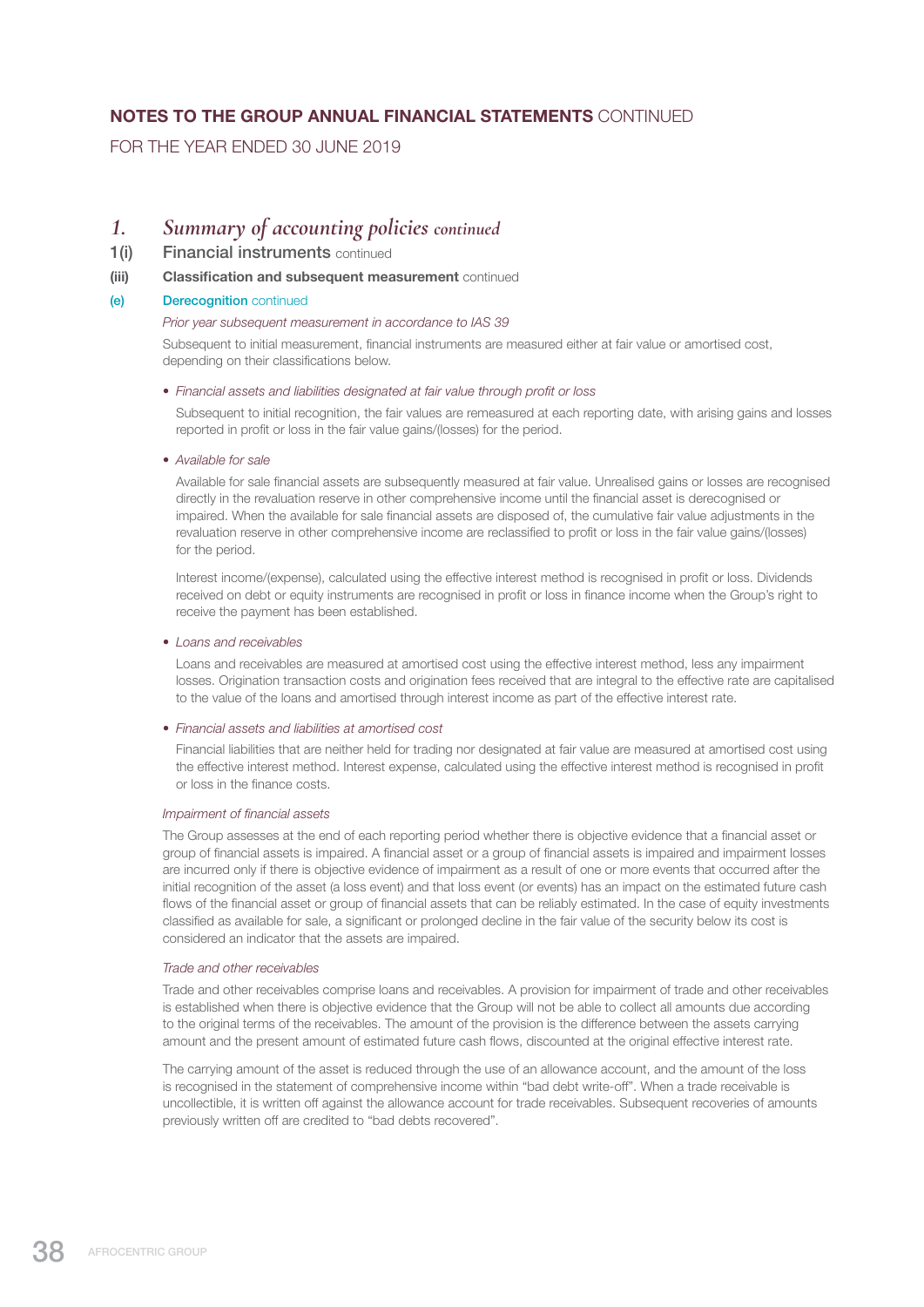## *1. Summary of accounting policies continued*

1(i) Financial instruments continued

#### (iii) Classification and subsequent measurement continued

#### (e) Derecognition continued

#### *Impairment of assets held at amortised cost*

 A provision for impairment of debt securities held at amortised cost is established when there is objective evidence that the Group will not be able to collect all amounts due according to their original terms.

 Objective evidence that a financial asset or group of assets is impaired includes observable data that comes to the attention of the Group about the following events:

- (i) Significant financial difficulty of the issuer or debtor;
- (ii) A breach of contract, such as a default or delinquency in payments;
- (iii) It becoming probable that the issuer or debtor will enter bankruptcy or other financial reorganisation;
- (iv) The disappearance of an active market for that financial asset because of financial difficulties; or
- (v) Observable data indicating that there is a measurable decrease in the estimated future cash flow from a group of financial assets since the initial recognition of those assets, although the decrease cannot yet be identified with the individual financial assets in the Group, including:
	- adverse changes in the payment status of issuers or debtors in the Group; or
	- national or local economic conditions that correlate with defaults on the assets in the Group.

 The Group first assesses whether objective evidence of impairment exists individually for financial assets that are individually significant. If the Group determines that no objective evidence of impairment exists for an individually assessed financial asset, whether significant or not, it includes the asset in a group of financial assets with similar credit risk characteristics and collectively assesses them for impairment. Assets that are individually assessed for impairment and for which an impairment loss is or continues to be recognised are not included in a collective assessment of impairment.

 If there is objective evidence that an impairment loss has been incurred on investments carried at amortised cost, the amount of the loss is measured as the difference between the asset's carrying amount and the present value of estimated future cash flows (excluding future credit losses that have been incurred) discounted at the financial asset's original effective interest rate. The carrying amount of the asset is reduced through the use of an allowance account, and the amount of the loss is recognised in the statement of comprehensive income. If an investment held at amortised cost or a loan has a variable interest rate, the discount rate for measuring any impairment loss is the current effective interest rate determined under contract. As a practical expedient, the Group may measure impairment on the basis of an instrument's fair value using an observable market price.

#### 1(j) Contingent liabilities

 Contingent liabilities have been recognised as part of business combinations detailed in Note 4. Contingent liabilities are liabilities for which a reliable estimate can be made, yet the probability of an outflow of economic benefits is remote.

 The fair values of contingent liabilities recognised as part of the business combinations have been determined by management as the amounts that a third party would charge to assume the contingent liabilities. These amounts reflect all expectations about possible cash flows and not the single most likely or the expected maximum or minimum cash flow.

 After their initial recognition, the Group measures contingent liabilities that are recognised separately due to a business combination at the higher of:

- (i) the amount that would be recognised in accordance with IAS 37 Provisions, Contingent Liabilities and Contingent Assets; and
- (ii) the amount initially recognised less, when appropriate, cumulative amortisation recognised in accordance with IFRS 15 Revenue.

Contingent liabilities not acquired in business combinations are not recognised but disclosed in Note 28.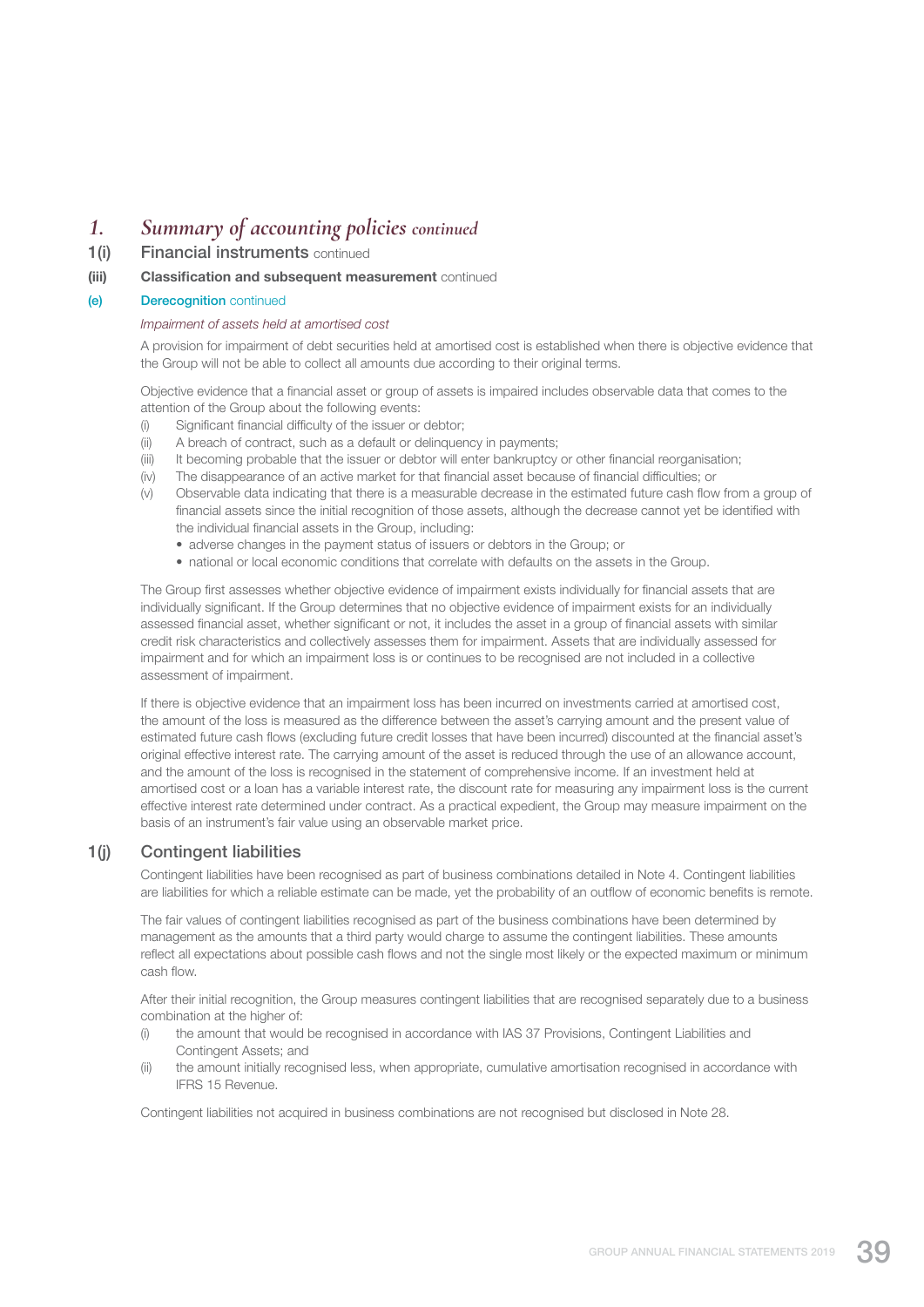FOR THE YEAR ENDED 30 JUNE 2019

## *1. Summary of accounting policies continued*

### 1(k) Provisions

Provisions are recognised when the Group has a present legal or constructive obligation as a result of past events, for which it is probable that an outflow of economic benefits will be required to settle the obligation, and a reliable estimate can be made of the amount of the obligation.

 Provisions are measured at the present value of the expenditure expected to be required to settle the obligation using a pre-tax discount rate that reflects current market assessments of the time value of money and the risks specific to the obligation. The increase in the provision due to passage of time is recognised as interest expense in the statement of comprehensive income as finance costs.

### 1(l) Employee costs

#### (i) Pension and provident fund obligations

 The Group operates a number of defined contribution plans, the assets of which are held in separate registered funds. The pension and provident plans are funded by payments from employees and by the Group, taking account of the recommendations of independent qualified actuaries. The funds are administered in terms of the Pension Funds Act and annual actuarial valuations are performed.

 The Group's contributions to the defined contribution pension and provident plans are charged to the statement of comprehensive income in the year to which they relate. The Group has no further payment obligations once the contributions have been paid.

#### (ii) Post-employment medical obligations

 Some of the retired employees are provided with post-employment healthcare benefits. No further post-employment healthcare benefits will be granted. These obligations are valued annually by independent qualified actuaries using the projected unit credit method. Actuarial gains and losses arising from experience adjustments and changes in actuarial assumptions are charged or credited to equity in other comprehensive income in the period in which they arise. Interest costs are charged to the statement of comprehensive income as finance costs.

#### (iii) Annual leave

 Employee entitlements to annual leave are recognised when they accrue to employees. A provision is made for the estimated liability for annual leave as a result of services rendered by employees up to the statement of financial position date. This provision is recognised in the statement of financial position under "employment benefit liability".

#### (iv) Termination benefits

 Termination benefits are payable when employment is terminated before the normal retirement date, or when an employee accepts voluntary redundancy in exchange for these benefits. The Group recognises termination benefits when it is demonstrably committed to either:

- terminating the employment of current employees according to a detailed formal plan without possibility of withdrawal; or
- providing termination benefits as a result of an offer made to encourage voluntary redundancy.

Benefits falling due more than 12 months after statement of financial position date are discounted to present value.

#### (v) Short-term benefits

 Short-term benefits consist of salaries, accumulated leave payments, profit share, bonuses and any non-monetary benefits such as medical aid contributions. Short-term employee benefit obligations are measured on an undiscounted basis and are expensed as the related service is provided, to the "employee benefit costs" in the statement of comprehensive income.

 The Group recognises a liability and an expense for bonuses based on a formula where there is a contractual obligation or a past practice that created a constructive obligation. The Group has an incentive scheme (refer to Note 17). The expense is recognised as "employee benefit costs" in the statement of comprehensive income. Factors that are taken into account when determining the incentive bonus amount include key performance indicators and performance of both the individual and the Company.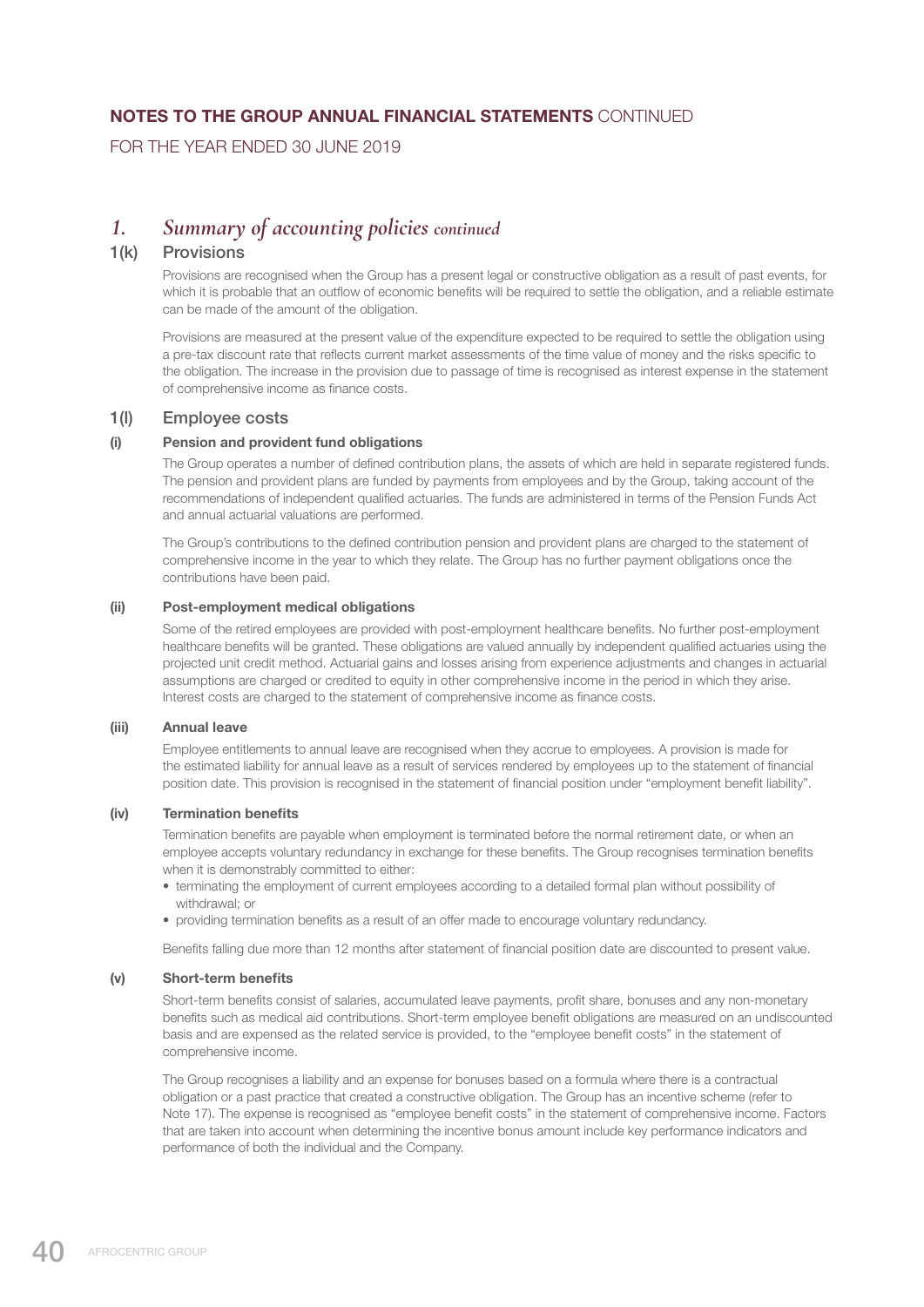## *1. Summary of accounting policies continued*

### 1(I) Employee costs continued

#### (vi) Investments in subsidiaries

 Investments in subsidiaries are accounted for at cost less accumulated impairment in the separate Annual Financial Statements of the Company.

#### 1(m) Income and expense recognition

 Revenue comprises the fair value of the consideration received or receivable for services provided in the ordinary course of business.

 The Group recognises revenue when the amount can be measured reliably, and it is probable that the future economic benefits will flow to the entity.

All revenue excludes Value Added Tax (VAT). All expenditure on which input VAT can be claimed, excludes VAT.

#### (i) Revenue from contracts with customers

 Revenue is measured based on the consideration specified in a contract with a customer. The Group recognises revenue when it transfers control over a good or service to a customer.

 The following table provides information about the nature and timing of the satisfaction of performance obligations in contracts with customers, including significant payment terms, and the related revenue recognition policies.

| Type of<br>products/<br>service | Nature and timing of<br>satisfaction of performance<br>obligations, including<br>significant payment terms                                                 | Revenue recognition under<br>IFRS 15 (applicable from<br>1 July 2018)                                                                                                                                                                                                                                                                                                                                                                                                                      | Revenue recognition<br>under IAS 18 (applicable<br>before 1 July 2018)                                                                                                                                                                                                                                                                                                                     |
|---------------------------------|------------------------------------------------------------------------------------------------------------------------------------------------------------|--------------------------------------------------------------------------------------------------------------------------------------------------------------------------------------------------------------------------------------------------------------------------------------------------------------------------------------------------------------------------------------------------------------------------------------------------------------------------------------------|--------------------------------------------------------------------------------------------------------------------------------------------------------------------------------------------------------------------------------------------------------------------------------------------------------------------------------------------------------------------------------------------|
| <b>Admin health</b>             | Administration of the fund/<br>scheme, which could include<br>processing claims, collecting<br>payments, maintaining<br>records, member<br>administration. | The customer benefits as<br>AfroCentric provides the service,<br>thus revenue should be<br>recognised as the services are<br>rendered over the contract<br>duration.<br>The fee charged is per member                                                                                                                                                                                                                                                                                      | Recognised monthly over the<br>contract term. For contracts<br>with a sliding scale, the scale<br>is used for each month to<br>determine the appropriate<br>fee per member per month<br>(fee x number of members).<br>For contracts with no sliding                                                                                                                                        |
|                                 |                                                                                                                                                            | per month – even though some of<br>the contracts have sliding scales<br>applicable depending on member<br>numbers, this does not impact<br>the revenue to be recognised in<br>a given month as that month's<br>services would result in revenue<br>for that month based on the<br>number of members during that<br>month multiplied by the applicable<br>rate. The contracts provide for<br>annual escalation - such<br>amendments are accounted for<br>in the period in which they arise. | scale, the fee stated in the<br>contract is utilised per<br>member per month (fee x<br>number of members).<br>For contracts which contain<br>penalties, penalties are only<br>adjusted for in the month in<br>which management<br>determines a non-<br>compliance (no provision<br>methodology is applied).<br>Contracts provide for<br>escalation at CPI, or as<br>agreed for between the |
|                                 |                                                                                                                                                            | As the penalties give rise<br>to variable consideration<br>management should estimate the<br>effect of penalties in determining<br>the appropriate amount of<br>revenue to recognise per month.                                                                                                                                                                                                                                                                                            | parties. The rates are<br>updated from the month<br>the increase is effective per<br>the contract.                                                                                                                                                                                                                                                                                         |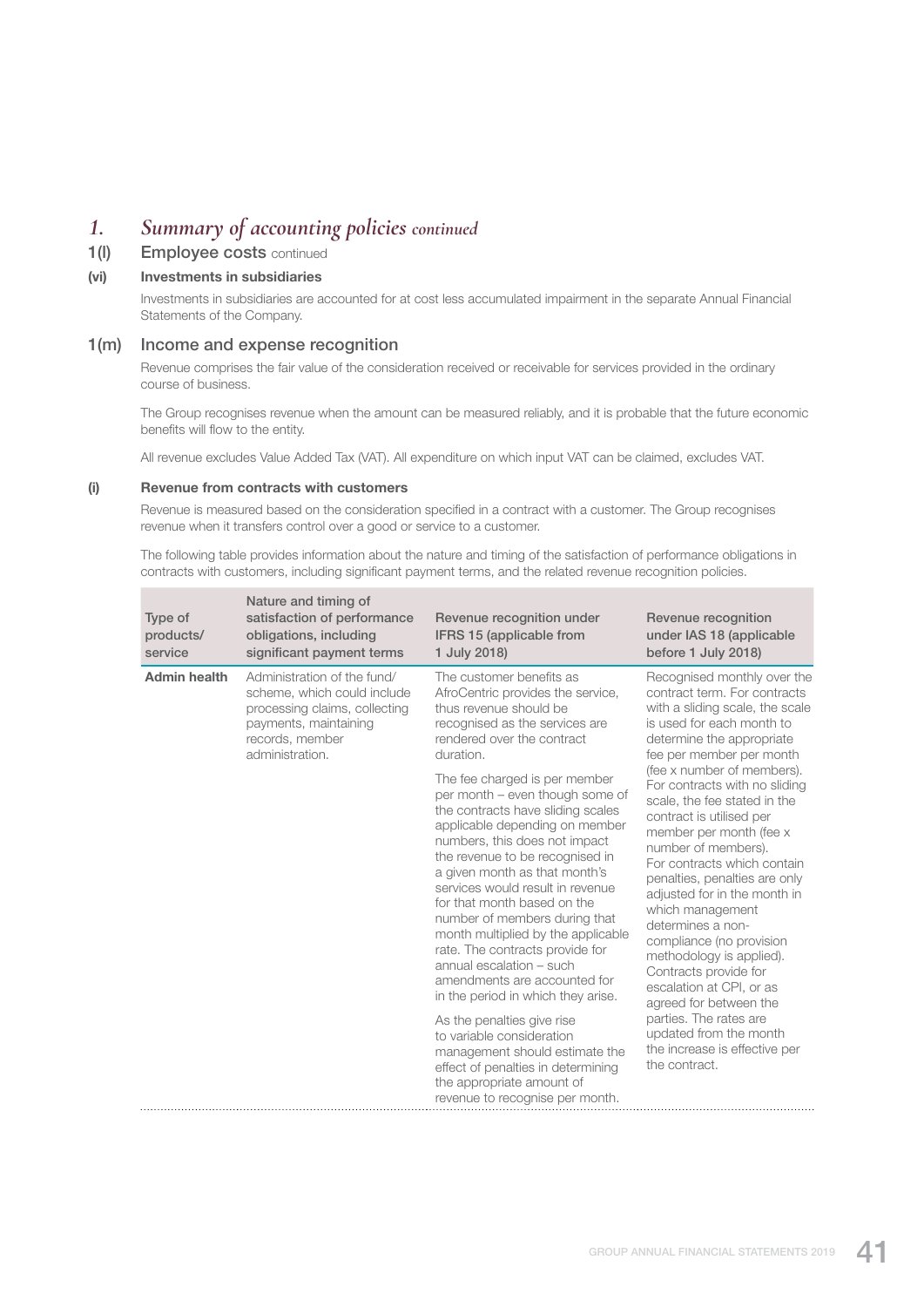FOR THE YEAR ENDED 30 JUNE 2019

٠

# *1. Summary of accounting policies continued*

## 1(m) Income and expense recognition continued

### (i) Revenue from contracts with customers continued

| Type of<br>products/<br>service | Nature and timing of<br>satisfaction of performance<br>obligations, including<br>significant payment terms                                                                                                                                                             | Revenue recognition under<br>IFRS 15 (applicable from<br>1 July 2018)                                                                                                                                                                                                                                                                                                                                                                                                                                                       | Revenue recognition<br>under IAS 18 (applicable<br>before 1 July 2018)                                                                                                                                                                                                                                      |
|---------------------------------|------------------------------------------------------------------------------------------------------------------------------------------------------------------------------------------------------------------------------------------------------------------------|-----------------------------------------------------------------------------------------------------------------------------------------------------------------------------------------------------------------------------------------------------------------------------------------------------------------------------------------------------------------------------------------------------------------------------------------------------------------------------------------------------------------------------|-------------------------------------------------------------------------------------------------------------------------------------------------------------------------------------------------------------------------------------------------------------------------------------------------------------|
| Retail/<br>Pharma               | Services provided differ<br>across the agreements,<br>but include the following:<br>Maintenance of stock of<br>medicines required to fulfil<br>scripts, contacting members<br>to inform them of script expiry,<br>delivery and dispensing of<br>medicines per scripts. | The customer benefits as<br>AfroCentric provides the service,<br>thus revenue should be<br>recognised as the services are<br>rendered, which is as the<br>dispensed medicines are<br>delivered to the member, thus<br>revenue in respect of the sale of<br>the medicines and the services<br>are recognised at the same time.                                                                                                                                                                                               | Revenue is recognised per<br>service (per dispense (and<br>delivery) of medicine per<br>script). Dispensing fee is<br>charged per medicine<br>dispensed per script (the fee<br>is a % of the price for<br>medicines with a price below<br>R100, and then a fixed fee if<br>the price is over R100).         |
|                                 |                                                                                                                                                                                                                                                                        | Medicines prices charged are<br>regulated. Fee per medicine per<br>script is indicated in the contract.                                                                                                                                                                                                                                                                                                                                                                                                                     |                                                                                                                                                                                                                                                                                                             |
|                                 |                                                                                                                                                                                                                                                                        | As the penalties give rise to<br>variable consideration<br>management should estimate the<br>effect of penalties in determining<br>the appropriate amount of<br>revenue to recognise per month.                                                                                                                                                                                                                                                                                                                             |                                                                                                                                                                                                                                                                                                             |
| <b>Managed</b><br>healthcare    | Management services differ<br>per customer contract, and<br>per scheme option.<br>Services within a specific<br>option are indivisible.                                                                                                                                | The customer benefits as<br>AfroCentric provides the service,<br>thus revenue should be<br>recognised over time.                                                                                                                                                                                                                                                                                                                                                                                                            | Revenue is recognised<br>monthly over the contract<br>term. For contracts with a<br>sliding scale, the scale is                                                                                                                                                                                             |
|                                 |                                                                                                                                                                                                                                                                        | Additional "once off" services<br>which are performed would result<br>in revenue recognition as that<br>service is provided.                                                                                                                                                                                                                                                                                                                                                                                                | used for each month to<br>determine the appropriate<br>fee per member per month<br>(fee x number of members).<br>For contracts with no sliding                                                                                                                                                              |
|                                 |                                                                                                                                                                                                                                                                        | The fee charged is per member<br>per month – even though some of<br>the contracts have sliding scales<br>applicable depending on member<br>numbers, this does not impact<br>the revenue to be recognised in<br>a given month as that months'<br>services would result in revenue<br>for that month based on the<br>number of members during that<br>month multiplied by the applicable<br>rate. The contracts provide for<br>annual escalation - such<br>amendments are accounted for<br>in the period in which they arise. | scale, the fee stated in the<br>contract is utilised per<br>member per month (fee x<br>number of members).<br>For contracts which contain<br>penalties, penalties are only<br>adjusted for in the month in<br>which management<br>determines a non-<br>compliance (no provision<br>methodology is applied). |
|                                 |                                                                                                                                                                                                                                                                        | As the penalties give rise<br>to variable consideration<br>management should estimate the<br>effect of penalties in determining<br>the appropriate amount of<br>revenue to recognise per month.                                                                                                                                                                                                                                                                                                                             |                                                                                                                                                                                                                                                                                                             |

IFRS 15 did not have any impact on the amounts recognised in the prior periods and does not affect the current period in terms of revenue recognition.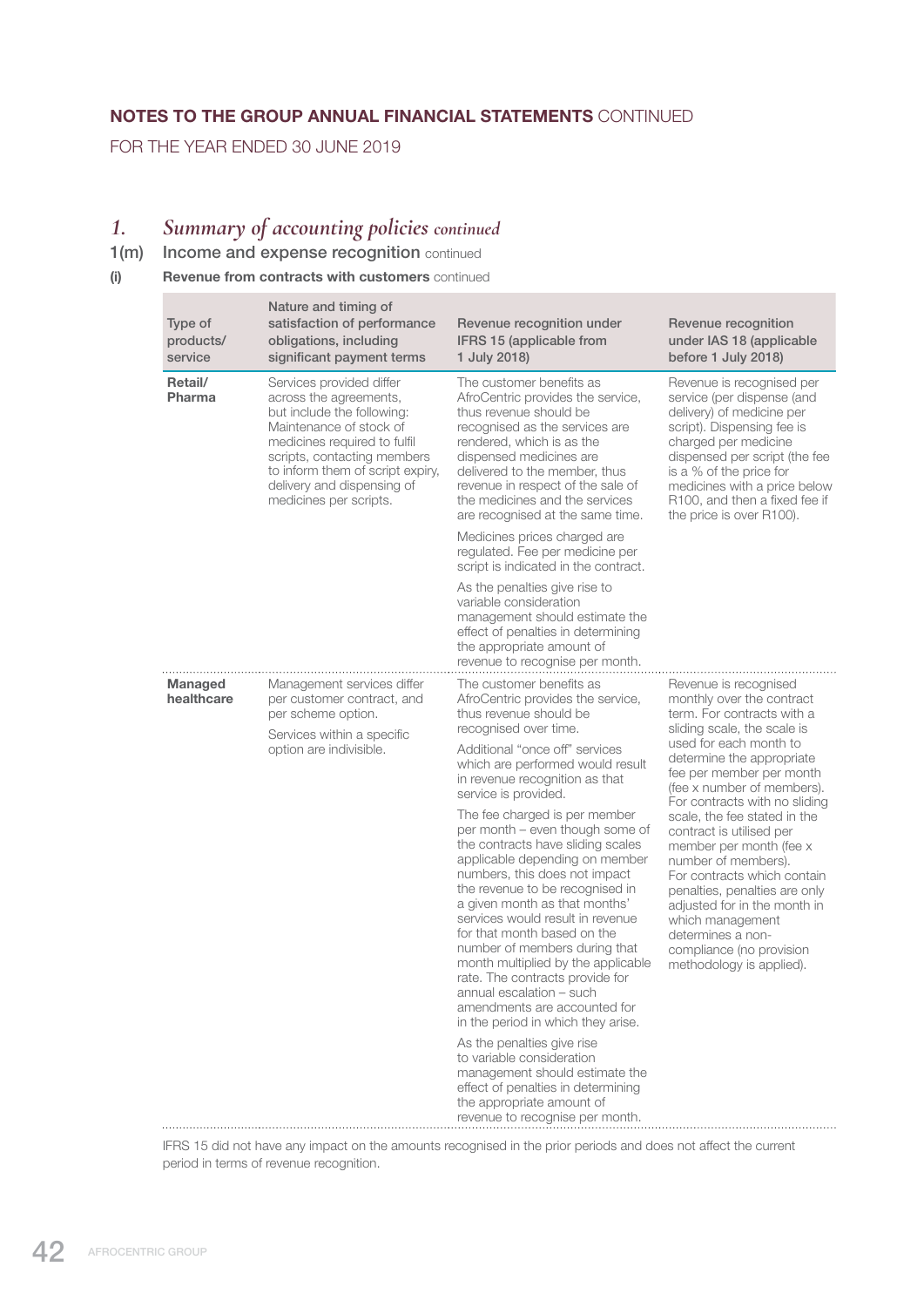## *1. Summary of accounting policies continued*

### 1(m) Income and expense recognition continued

#### (ii) Finance income

 Interest income is recognised on a time proportion basis using the effective interest method. Interest income on impaired loans should continue to be recognised on a time proportion basis using the effective interest method on the impaired balance.

#### (iii) Dividend income

Dividend income is recognised when the right to receive payment is established (date of declaration).

#### (iv) Other expenditure

All other expenditure is recognised as and when incurred.

#### (v) Cost of sales

 When inventories are sold, the carrying amount of those inventories is recognised as an expense in the period in which the related revenue is recognised. The amount of any write-down of inventories to net realisable value and all losses of inventories are recognised as an expense in the period the write-down or loss occurs. The amount of any reversal of any write-down of inventories, arising from an increase in net realisable value, is recognised as a reduction in the amount of inventories recognised as an expense in the period in which the reversal occurs.

#### 1(n) Inventories

 Inventories include assets held for sale in the ordinary course of business such as pharmaceutical products as well as highly specialised high value medical equipment.

 Inventories are initially measured at cost and subsequently measured at the lower of cost and net realisable value on the first-in-first-out basis.

 The cost of inventories comprises all costs of purchase, costs of conversion and other costs incurred in bringing the inventories to their present location and condition.

#### 1(o) Taxation

#### (i) Direct taxation

 Direct taxation includes all domestic and foreign taxes based on taxable profits and capital gains tax. Current tax is determined for current period transactions and events and deferred tax is determined for future tax consequences. Current and deferred tax are recognised in profit or loss except to the extent that it relates to items recognised directly in equity.

 The current income tax charge is calculated on the tax laws enacted or substantively enacted at the statement of financial position date in the countries where the Group's subsidiaries and associates operate and generate taxable income. Management periodically evaluates positions taken in tax returns with respect to situations in which applicable tax regulations are subject to interpretation and establishes provisions, where appropriate, on the basis of amounts expected to be paid to the tax authorities.

 The Group offsets current tax assets and current tax liabilities when it has a legally enforceable right to set off the recognised amounts and there is an intention to settle on a net basis, or to realise the asset and settle the liability simultaneously.

 Deferred tax is recognised in full, using the balance sheet liability method, on all temporary differences arising between the tax bases of assets and liabilities and their carrying values in the Annual Financial Statements. Deferred tax is determined using tax rates and laws that have been enacted or substantially enacted by the statement of financial position date and are expected to apply when the related deferred tax asset is realised or the deferred tax liability is settled. However, deferred tax is not recognised on:

- initial recognition of goodwill:
- initial recognition of assets and liabilities in a transaction that is not a business combination, which affects neither accounting nor taxable profits or losses; and
- investments in subsidiaries and associates where the Group controls the timing of the reversal of temporary differences and it is probable that these differences will not reverse in the foreseeable future.

 Deferred tax assets are recognised to the extent that it is probable that future taxable income will be available against which the unused tax losses can be utilised. Deferred tax assets are reviewed at each reporting date and reduced to the extent that it is no longer probable that the related tax benefit will be realised.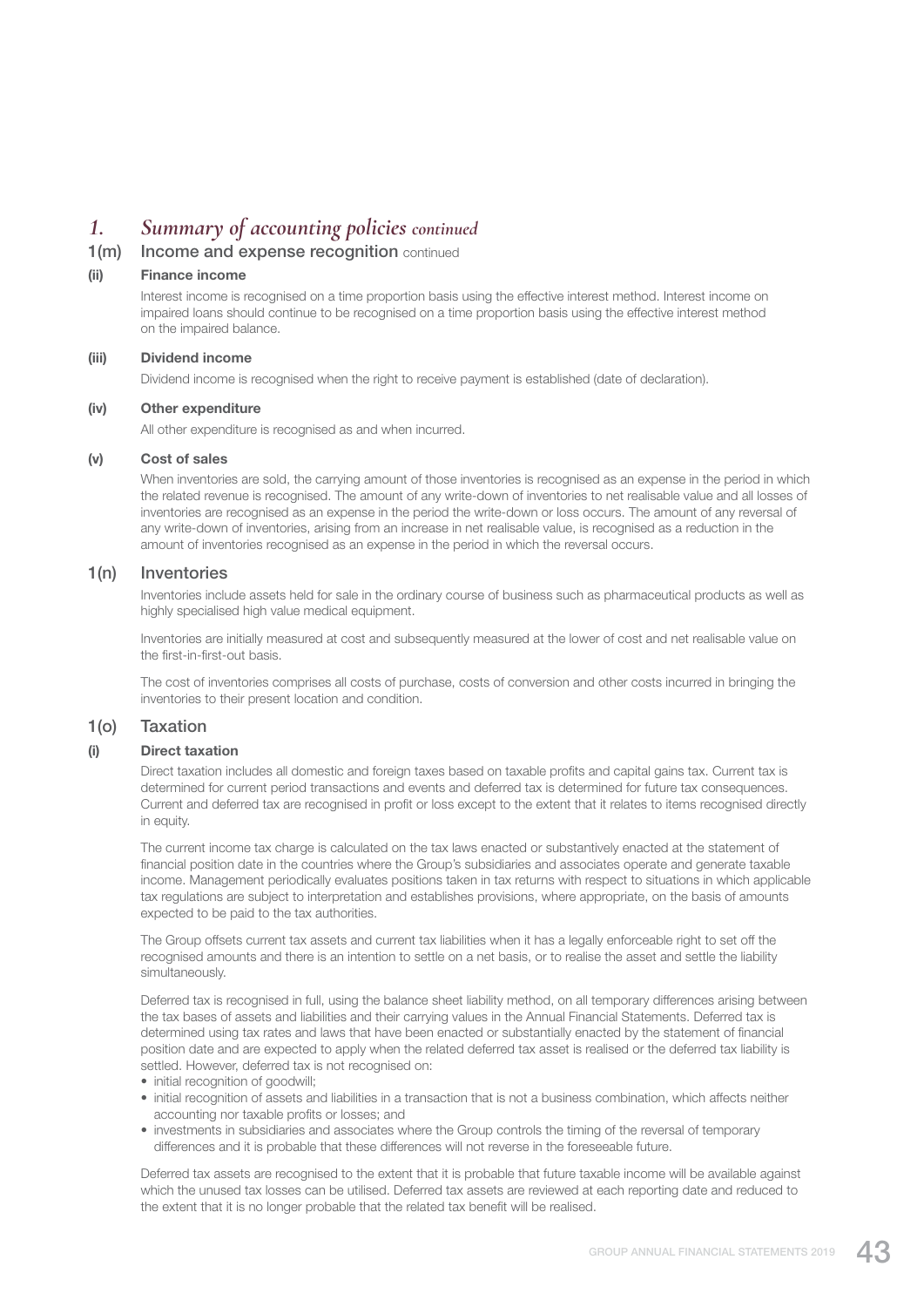FOR THE YEAR ENDED 30 JUNE 2019

## *1. Summary of accounting policies continued*

### 1(o) Taxation continued

#### (ii) Dividends tax

 Taxes on dividends declared by the Group are recognised as part of the dividends paid within equity as dividends tax represents a tax on the shareholder and not the Group, at the rate of 20% (15% prior 22 February 2017). Tax on dividends in specie will remain the liability of the Company declaring the dividend.

 South African resident companies are exempt from the new dividends tax. Upon declaring a dividend (excluding dividends in specie), the Group withholds the dividends tax on payment and, where the dividend is paid through a regulated intermediary, liability for withholding dividends tax shifts to the intermediary. Dividends tax does not need to be withheld if a written declaration is obtained from the shareholder stating that they are either entitled to an exemption or to double tax relief.

 Dividends tax withheld by the Group on dividends paid to its shareholders and payable at the reporting date to the South African Revenue Service (SARS) is included in "trade and other payables" in the statement of financial position.

### 1(p) Dividends

 Dividends are recorded in the Group's Annual Financial Statements in the period in which they are approved by the Group's shareholders.

### 1(q) Share capital

### (i) Ordinary shares

Ordinary shares are classified as equity.

 Incremental costs directly attributable to the issue of new shares or options are shown in equity as a deduction from the proceeds.

 When the Group reacquires its own equity instruments, those instruments (treasury shares) shall be deducted from equity. In the event that the shares are cancelled upon reacquisition, share capital and share premium are respectively reduced with the original issue price of the shares reacquired. Any difference between the original issue price and the reacquisition price is recognised as an increase or decrease in the retained earnings. Where such treasury shares are acquired and held by other members of the consolidated Group, the consideration paid or received is recognised directly in equity as a treasury share reserve.

#### (ii) Share-based payments

 The Group issues equity-settled share-based awards to certain employees, which are measured at fair value at the date of grant and expensed on a straight-line basis over the vesting period, based on the Group's estimate of shares that will eventually vest. Vesting assumptions are reviewed at each reporting period to ensure that they reflect current expectations. The Group treats the share-based payment reserves in the same manner at Company and Group level. At Company level, the reserves are accounted for at the same value as the Group due to the fact that ACT Company is responsible for issuing the shares to the subsidiary participants. The share-based payment expense is accounted for individually in each impacted subsidiary where the participants are employed. The Group IFRS 2 share-based payment expense is recharged to the respective subsidiary which employs participants who qualify for participation in the scheme.

### 1(r) Segment reporting

 Operating segments are reported in a manner consistent with the internal reporting provided to the Chief Operating Decision-Maker. The Chief Financial Officer, who is responsible for allocating resources and assessing performance of the operating segments, has been identified as the Chief Operating Decision-Maker as the person who makes strategic decisions.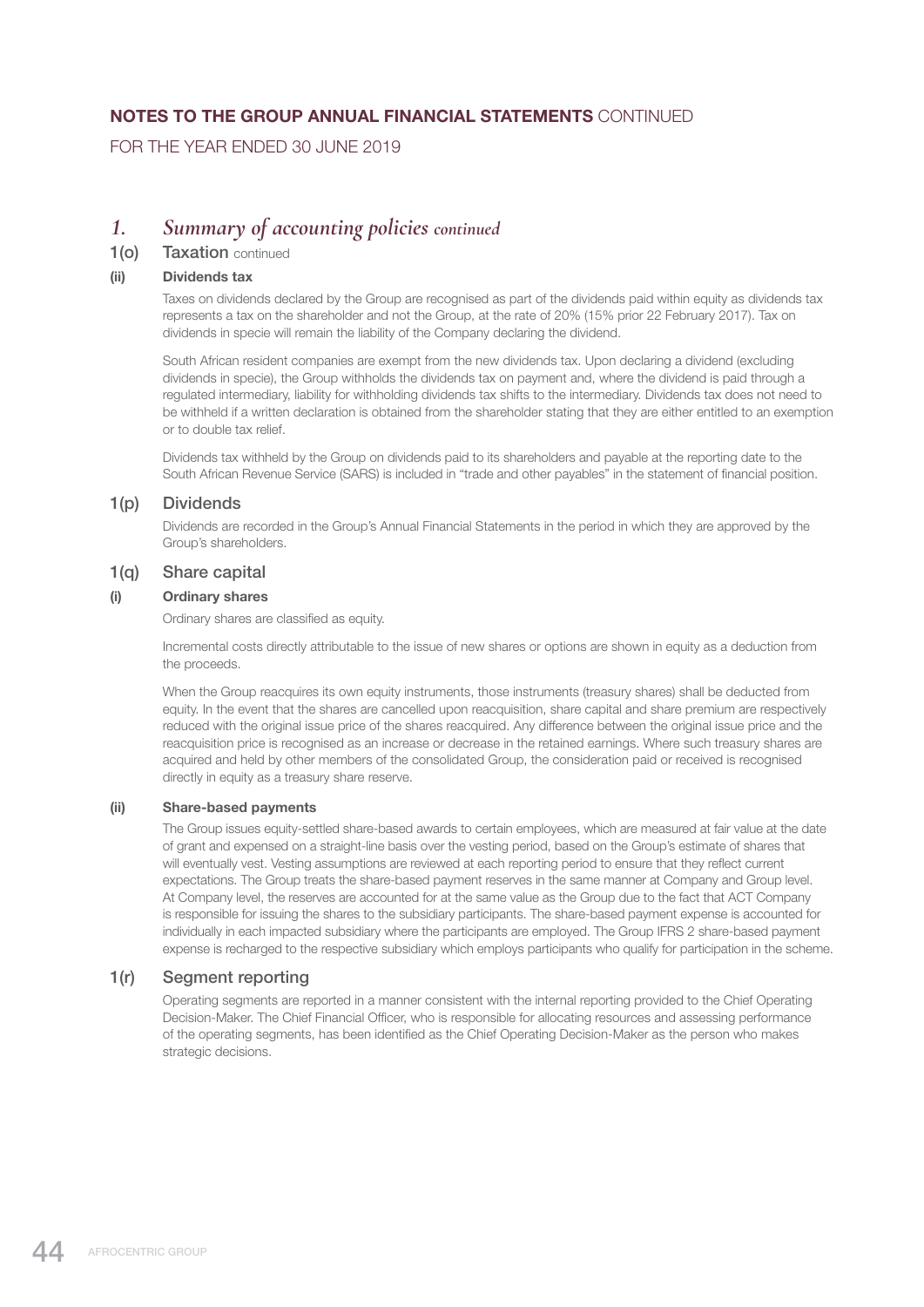## *1. Summary of accounting policies continued*

### 1(s) Structured entities

 A structured entity is an entity that has been designed so that voting or similar rights are not the dominant factor in deciding who controls the entity, such as when any voting rights relate to administrative tasks only and the relevant activities are directed by means of contractual arrangements. A structured entity often has some or all of the following features or attributes: (a) restricted activities; (b) a narrow and well defined objective, such as to provide investment opportunities for investors by passing on risks and rewards associated with the assets of the structured entity to investors; (c) insufficient equity to permit the structured entity to finance its activities without subordinated financial support; and (d) financing in the form of multiple contractually linked instruments to investors that create concentrations of credit or other risks (tranches).

 The Group considers all of its investments in funds (collective investment schemes) to be investments in unconsolidated structured entities. The Group invests in collective investment schemes whose objectives range from achieving medium to long-term capital growth. The collective investment schemes are managed by asset managers and apply various investment strategies to accomplish their respective investment objectives. The collective investment schemes finance their operations by issuing units of the collective investment schemes which are puttable at the holder's option and entitle the holder to a proportional stake in the respective fund's net assets. The Group holds units in each of the collective investment schemes.

 The change in fair value of each collective investment scheme is included in the statement of comprehensive income in "fair value gains".

### 1(t) Changes in accounting policies

 The Group has initially applied IFRS 9 (see A) and IFRS 16 (see B) from 1 July 2018. A number of other new standards are also effective from 1 July 2018 but they do not have a material effect on the Group's financial statements.

 The adoption of IFRS 16 and IFRS 9 in reclassifications and adjustments arising from the new impairment rules are recognised in the opening balance sheet on 1 July 2018.

 IFRS 15 did not have any impact on the amounts recognised in the prior periods and does not affect the current period in terms of revenue recognition.

|                                                   | <b>Notes</b> | 30 June 2018<br>as previously<br>presented<br>R'000 | 1 July 2018<br><b>IFRS 9</b><br>R'000 | 1 July 2018<br>IFRS 16<br>R'000 | 1 July 2018<br><b>Restated</b><br>R'000 |
|---------------------------------------------------|--------------|-----------------------------------------------------|---------------------------------------|---------------------------------|-----------------------------------------|
| <b>ASSETS</b>                                     |              |                                                     |                                       |                                 |                                         |
| Non-current assets                                |              |                                                     |                                       |                                 |                                         |
| Right of use asset                                |              |                                                     |                                       | 361 026                         | 361 026                                 |
| Deferred income tax assets                        | 11           | 45 210                                              | 788                                   |                                 | 45 998                                  |
| <b>Current assets</b>                             |              | 823735                                              |                                       |                                 |                                         |
| Trade and other receivables                       | 8.2          | 354 267                                             | (2 818)                               |                                 | 351 449                                 |
| ITY AND                                           |              |                                                     |                                       |                                 |                                         |
| <b>LIABILITIES</b><br><b>Capital and reserves</b> |              |                                                     |                                       |                                 |                                         |
| Retained earnings/(accumulated loss)              |              | 865 026                                             | (2030)                                |                                 | 862 996                                 |
| <b>Non-current liabilities</b>                    |              |                                                     |                                       |                                 |                                         |
| Accrual for straight-lining of leases             |              | 15915                                               |                                       | (15915)                         |                                         |
| Lease liability                                   |              |                                                     |                                       | 316 665                         | 316 665                                 |
| <b>Current liabilities</b>                        |              | 356310                                              |                                       |                                 |                                         |
| Trade and other payables                          | 8.5          | 292 626                                             |                                       | 3 1 5 8                         | 295 784                                 |
| Lease liabilities                                 |              |                                                     |                                       | 57 119                          | 57 119                                  |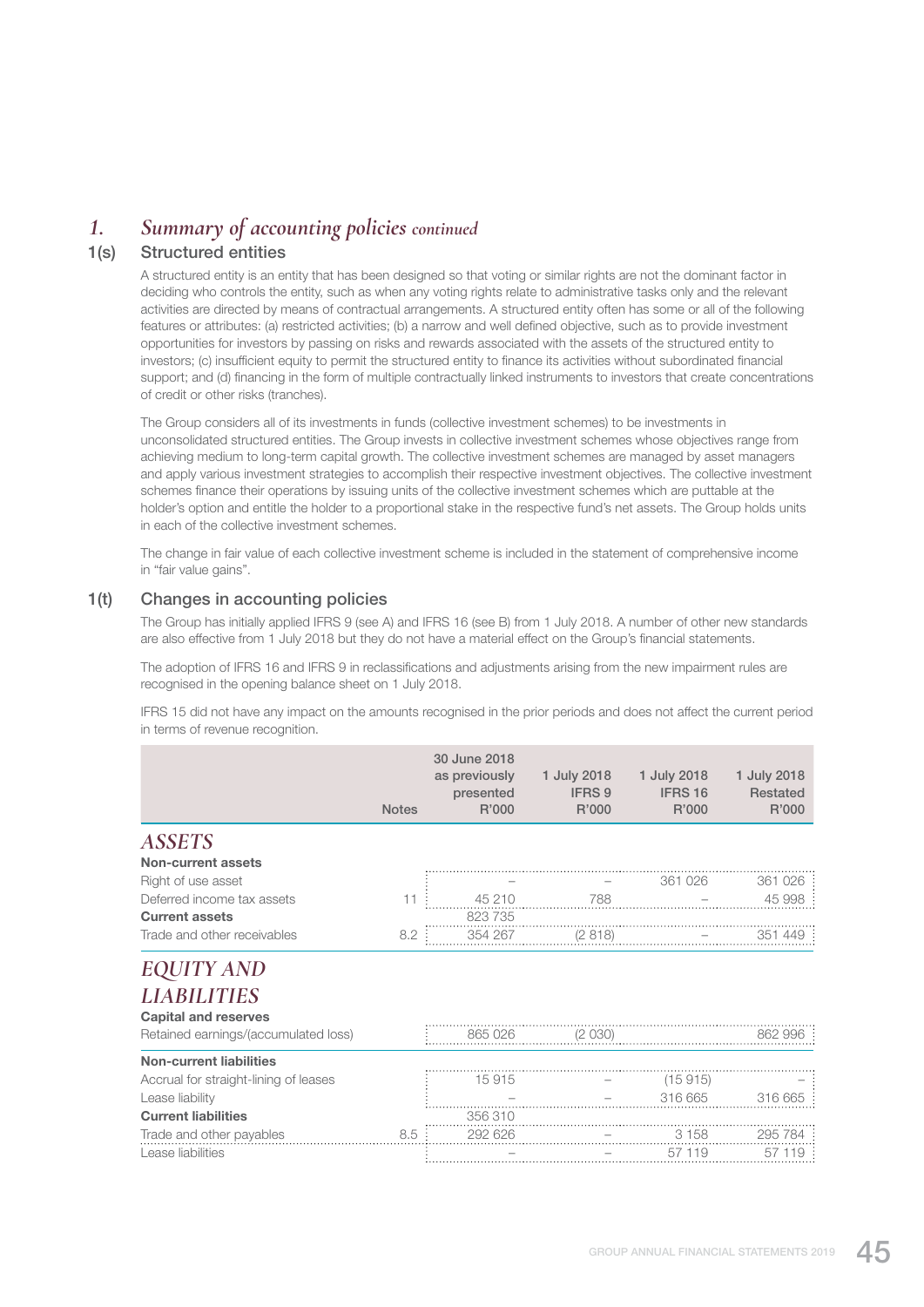FOR THE YEAR ENDED 30 JUNE 2019

## *1. Summary of accounting policies continued*

### (A) IFRS 9 Financial Instruments

 IFRS 9 replaces the provisions of IAS 39 that relate to the recognition, classification and measurement of financial assets and financial liabilities derecognition of financial instruments, impairment of financial assets and hedge accounting.

 The adoption of IFRS 9 Financial Instruments from 1 July 2018 resulted in changes in accounting policies and adjustments to the amounts recognised in the financial statements. The new accounting policies are set out in Note 1(i). In accordance with the transitional provisions in IFRS 9 (7.2.15) and (7.2.26), comparative figures have not been restated.

The total impact on the Group's retained earnings as at 1 July 2018 and 1 July 2017 is as follows:

|                                                                            | R'000   |
|----------------------------------------------------------------------------|---------|
| Closing retained earnings 30 June 2018                                     | 865026  |
| Increase in provision for trade receivables                                | (2818)  |
| Increase in deferred tax assets relating to impairment provisions          | 788     |
| Adjustment to retained earnings from adoption of IFRS 9 on 1 July 2018     | (2030)  |
| Opening retained earnings 1 July - IFRS 9 (before restatement for IFRS 16) | 862 996 |
| IAS 39 Provision on 30 June 2018                                           | 24,800  |
| ECL adjustments to provision                                               | 2818    |
| <b>IFRS 9 Provision on 1 July 2018</b>                                     | 27 618  |

#### (i) Classification and measurement

IFRS 9 contains three principal classification categories for financial assets:

- Measured at amortised cost;
- Fair value through other comprehensive income (FVOCI) and;
- Fair value through profit and loss (FVTPL).

 The classification of financial assets within IFRS 9 is generally based on the business model in which a financial asset is managed and its contractual cash flow characteristics. IFRS 9 eliminates the previous IAS 39 categories of held to maturity, loans and receivables and available for sale.

IFRS 9 largely retains the existing requirements in IAS 39 for the classification and measurement of financial liabilities.

#### (ii) Equity investments previously classified as available for sale

 Investments were designated as available for sale financial assets under IAS 39 if they do not have fixed maturities and fixed or determinable payments, and management intended to hold these for the medium to long term. Available for sale financial assets are subsequently measured at fair value. Unrealised gains or losses on the available for sale assets are recognised directly in the revaluation reserve in other comprehensive income until the financial asset is derecognised or impaired. When the available for sale financial assets are disposed of, the cumulative fair value gain/(losses) adjustments in the revaluation reserve in other comprehensive income are reclassified to profit or loss in the fair value gains/(losses) for the period. These assets have been classified as mandatorily measured at FVTPL under IFRS 9.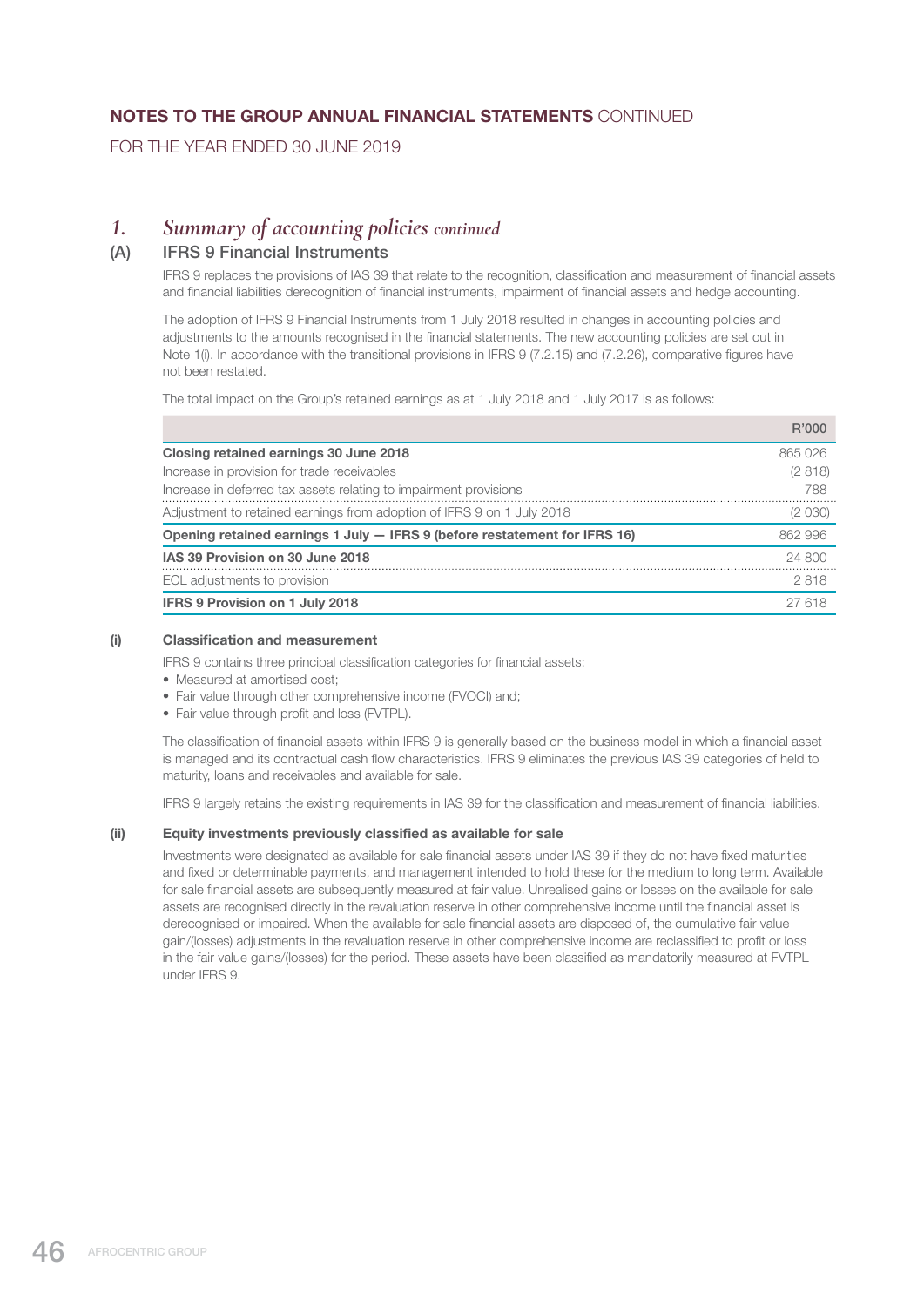## *1. Summary of accounting policies continued*

## (A) IFRS 9 Financial Instruments continued

#### (ii) Equity investments previously classified as available for sale continued

 On the date of initial application, 1 July 2018, the financial instruments of the Group were as follows with any reclassifications noted:

|                                             | <b>Measurement category</b> |                        | Carrying amount   |                     |                            |
|---------------------------------------------|-----------------------------|------------------------|-------------------|---------------------|----------------------------|
|                                             | Original<br>(IAS 39)        | <b>New</b><br>(IFRS 9) | Original<br>R'000 | <b>New</b><br>R'000 | <b>Difference</b><br>R'000 |
| <b>Non-current financial assets</b>         |                             |                        |                   |                     |                            |
| Available for sale financial<br>instruments | Available<br>for sale       | <b>FVTPL</b>           | 9000              | 9000                |                            |
| Financial assets                            | <b>FVTPL</b>                | <b>FVTPL</b>           | 65028             | 65 028              |                            |
| <b>Current financial assets</b>             |                             |                        |                   |                     |                            |
| Trade and other receivables                 | Amortised<br>cost           | Amortised<br>cost      | 354 267           | 354 267             |                            |
| Cash and cash equivalents                   | Amortised<br>cost           | Amortised<br>cost      | 212 918           | 212 918             |                            |
| Financial assets                            | <b>FVTPL</b>                | <b>FVTPL</b>           | 152 250           | 152 250             |                            |
| Non-current financial<br>liabilities        |                             |                        |                   |                     |                            |
| Deferred payment                            | <b>FVTPL</b>                | <b>FVTPL</b>           | 5 263             | 5 2 6 3             |                            |
| <b>Current financial liabilities</b>        |                             |                        |                   |                     |                            |
| Trade and other payables                    | Amortised<br>cost           | Amortised<br>cost      | 292 626           | 292 626             |                            |
| Employment benefit liability                | Amortised<br>cost           | Amortised<br>cost      | 49 955            | 49 955              |                            |

#### (iii) Impairment of financial assets

 With the adoption of IFRS 9 in the current financial year, the 'incurred loss' model in IAS 39 has been replaced with an ECL model. The new impairment model applies to financial assets that the Group measures at amortised cost as the standard requires assessment of contractual cash flows for financial assets measured at amortised cost and fair value through other comprehensive income (FVTOCI). This has resulted in the losses being recognised earlier than under IAS 39.

 The Group's trade and other receivables do not contain a significant financing component and therefore the allowance is measured at initial recognition as ECLs that result from all possible defaults events over the expected life of these assets. The Group uses a provision matrix and time value of money approach to estimate ECLs for these financial assets.

 The Group was required to revise its impairment methodology under IFRS 9 for trade and other receivables. The impact of the change in the impairment methodology on the Group's retained earnings and equity is disclosed in the table in Note 1(t) above.

#### (iv) Trade receivables

 The Group applies the IFRS 9 simplified approach to measuring ECLs which uses a lifetime expected loss allowance for all trade and other receivables. This resulted in an increase of the loss allowance on 1 July 2018 for trade receivables. Note 3(b)(ii) provides for details about the calculation of the allowance.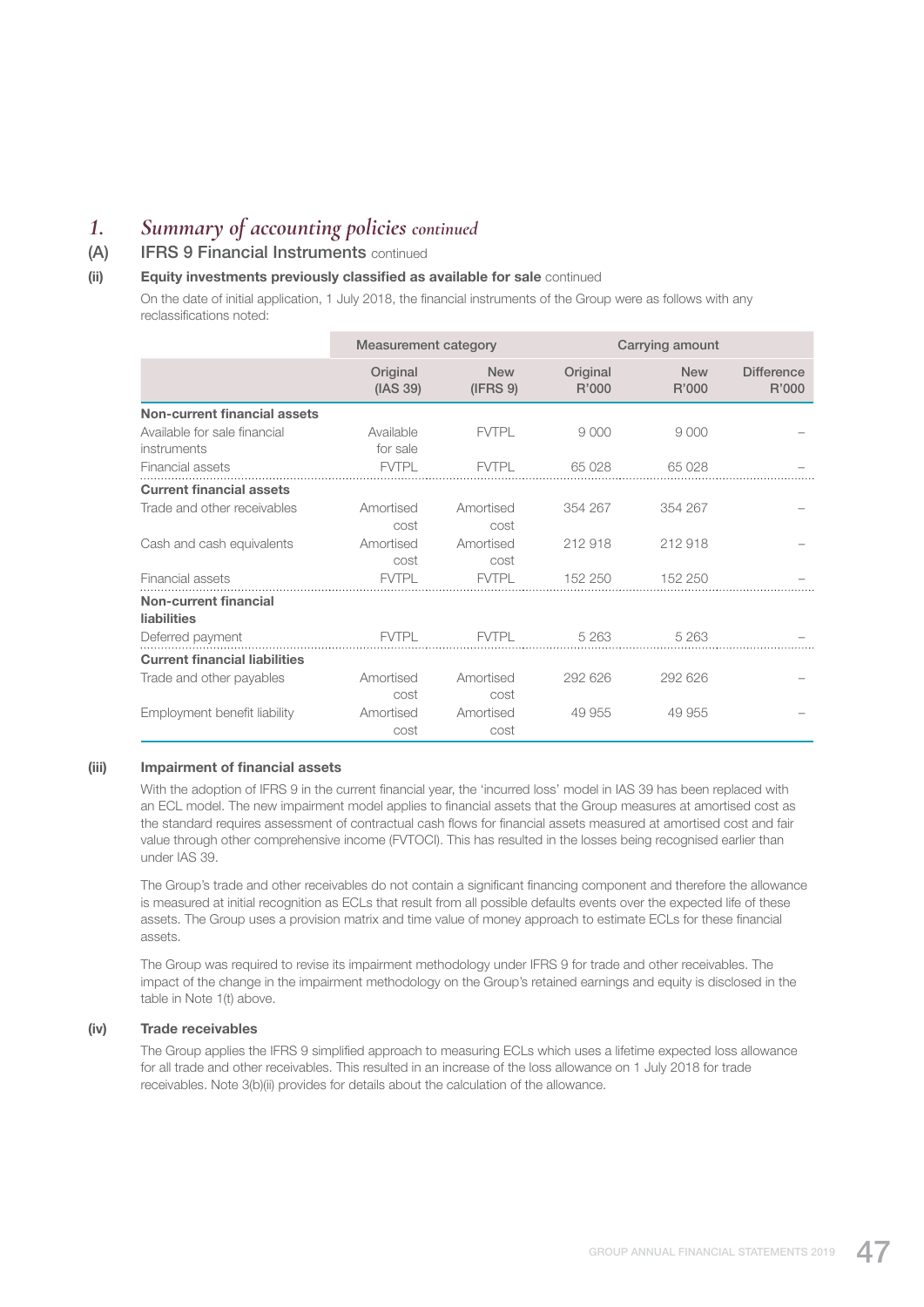FOR THE YEAR ENDED 30 JUNE 2019

## *1. Summary of accounting policies continued*

### (A) IFRS 9 Financial Instruments continued

### (v) Transition

 Changes in accounting policies resulting from the adoption of IFRS 9 have been applied retrospectively, except as described below.

- The Group has used an exemption not to restate comparative information for prior periods with respect to classification and measurement (including impairment) requirements. Differences in the carrying amounts of financial assets and financial liabilities resulting from the adoption of IFRS 9 are recognised in retained earnings as at 1 July 2018. Accordingly, the information presented for 2018 does not generally reflect the requirements of IFRS 9, but rather those of IAS 39.
- The following assessments have been made on the basis of the facts and circumstances that existed at the date of initial application:
	- The determination of the business model within which a financial asset is held;
	- The designation and revocation of previous designations of certain financial assets and financial liabilities as measured at FVTPL; and
	- If an investment in a debt security had low credit risk at the date of initial application of IFRS 9, then the Group has assumed that the credit risk on the asset had not increased significantly since its initial recognition.

### (B) IFRS 16 Leases

 The Group has elected to adopt IFRS 16 leases from 1 July 2018, but has not restated comparatives for 2018 reporting period as permitted under the specific transition provisions.

 On adoption of IFRS 16, the Group recognised lease liabilities in relation to leases which had previously been classified as "operating leases" under the principles of IAS 17 Leases. These liabilities were measured at the present value of the remaining lease payments, discounted using the lessee's incremental borrowing rate as of 1 July 2018. The weighted average lessee's incremental borrowing rate applied to the lease liabilities on 1 July 2018 was 9.3%.

|                                                                          | B'000   |
|--------------------------------------------------------------------------|---------|
| Operating lease commitments disclosed as at 30 June 2018                 | 527 172 |
| Discounted using the Group's incremental borrowing rate of 9.3%          | 394 475 |
| (Less): short-term leases recognised on a straight-line basis as expense | (20692) |
| Lease liability recognised as at 1 July 2018                             | 373 783 |

 The associated right of use assets for the property leases were measured on a modified retrospective basis, with the new rules applied effective 1 July 2018. The right of use assets were measured at the amount equal to the lease liability on adoption date. The right of use asset was decreased by R12.7 million on 1 July 2018, trade and other payables increased by R3 million and accrual for straight-lining was decreased by R15.9 million.

In applying IFRS 16 for the first time, the Group used/applied the following practical expedients permitted by the standard:

- The use of a single discount rate to a portfolio of leases with reasonable similar characteristics;
- The accounting for operating leases with a remaining lease term of less than 12 months as at 1 July as short-term leases;
- The exclusion of initial direct costs for the measurement of the right of use assets at the date of initial application; and
- The use of hindsight in determining the lease term where the contract contains options to extend or terminate the lease.

|                                                                    | June 2018<br>R'000 |
|--------------------------------------------------------------------|--------------------|
| Right of use asset 1 July 2018 as equal to lease liability         | 373 783            |
| IFRS 16 modified approached adjustment/accrual for straight-lining | (12 757            |
| Right of use assets 1 July 2018                                    | 361.026            |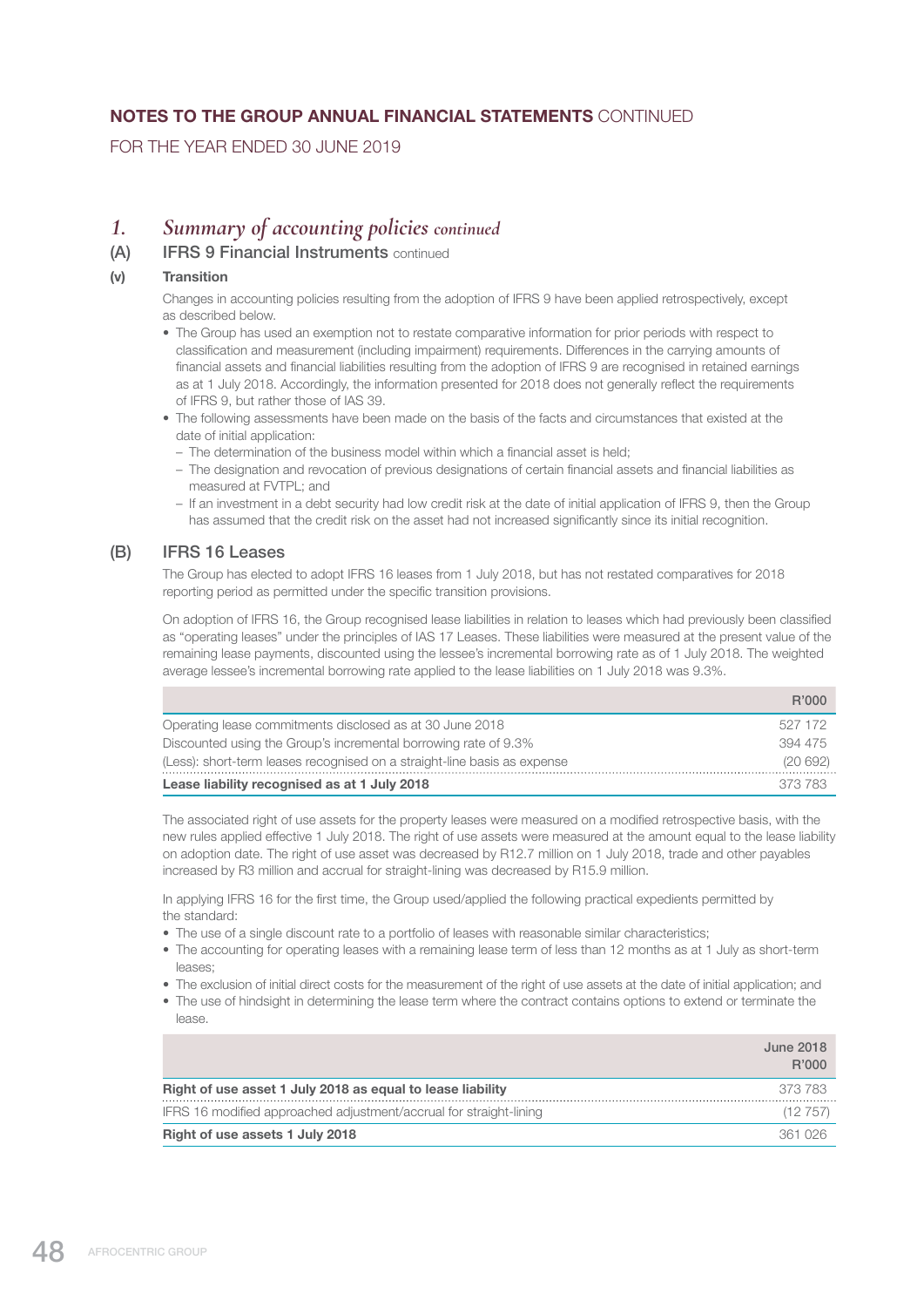## *2. Critical accounting estimates and assumptions*

 Estimates and judgements are continually evaluated and are based on historical experience and other factors, including expectations of future events that are believed to be reasonable under the circumstances. The Group makes estimates and assumptions concerning the future. The resulting accounting estimates will, by definition, seldom equal the related actual results. The estimates and assumptions that have a significant risk of causing a material adjustment to the carrying amounts of assets and liabilities within the next financial year are addressed as follows:

### 2(a) Impairment of goodwill

 The carrying amount of goodwill is tested annually for impairment in accordance with the stated accounting policy. The recoverable amount of the CGUs has been determined based on value-in-use calculation, being the net present value of the discounted cash flows of the CGU less the tangible net asset value of that CGU. Details of the main assumptions applied in determining the net present value of the CGU are provided in Note 7 in these Annual Financial **Statements** 

### 2(b) Carrying value of tangible and intangible assets

The Group reviews and tests the carrying value of assets when events or changes in circumstances suggest that the carrying amount may not be recoverable. Assets are grouped at the lowest level for which identifiable cash flows are largely independent of cash flows of other assets. If there are indications that impairment may have occurred, estimates are prepared of expected future cash flows for each group of assets. Expected future cash flows used to determine the value in use of tangible assets are inherently uncertain and could materially change over time. They are significantly affected by a number of factors.

 The carrying amount of tangible and intangible assets at 30 June 2019 was R432 million (June 2018: R391 million) and R2 556 million (June 2018: R1 739 million) respectively.

#### 2(c) Critical judgements in determining the lease term

 In determining the lease term, management considers all facts and circumstances that create an economic incentive to exercise an extension option, or not exercise a termination option. Extension options (or periods after termination options) are only included in the lease term if the lease is reasonably certain to be extended (or not terminated). Leases that will be expiring within six months from beginning of year, have been extended with the same contract terms as management is aware that six months will be too short to enter into a new contract within that short space of time. Leases that will be expiring six months after beginning of year, have not been extended.

 The assessment is reviewed annually and if a significant event or a significant change in circumstances occurs which affects this assessment and that is within the control of the lessee. During the current financial year, no lease terms have been revised.

#### 2(d) Fair value measurement

For further details and main assumptions please refer to Note 8.6 in these Annual Financial Statements.

#### 2(e) Deferred tax assets

 The deferred tax assets include an amount of R12.9 million which relates to carried forward tax losses. Some companies have incurred losses over the past financial years but management has concluded that the deferred tax assets will be recoverable using the estimated future taxable income based on the approved business plans and budgets for these companies. In the previous financial periods, AfroCentric and its related subsidiaries have attained their approved business plans and budget targets.

 The main contributors to the assessed losses within the Group relate to losses brought forward relating to AfroCentric Health Proprietary Limited.

 The assessed losses brought forward AfroCentric Health Proprietary Limited are expected to be utilised on an annual basis going forward. This is due to the expectation that AfroCentric Health Proprietary Limited will be generating taxable profits in the foreseeable future.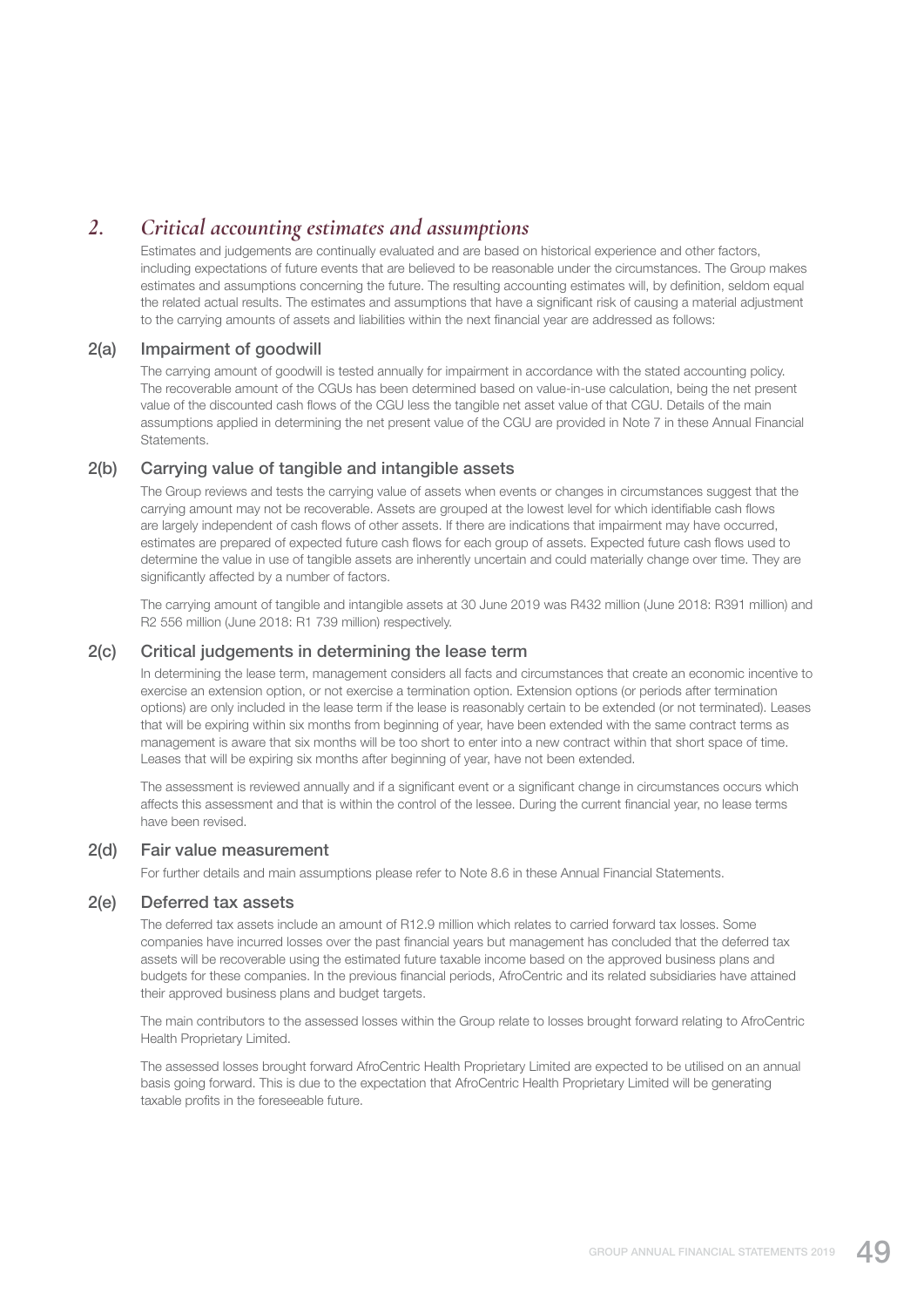FOR THE YEAR ENDED 30 JUNE 2019

## *2. Critical accounting estimates and assumptions continued*

### 2(f) Contingencies

 By their nature, contingencies will only be resolved when one or more future events occur or fail to occur. The assessment of such contingencies inherently involves the exercise of significant judgement and estimates of the outcome of future events as disclosed in Note 28.

#### (i) Litigation liability

 When AfroCentric Investment Corporation Limited acquired AfroCentric Health Proprietary Limited (AHL), AHL had an at acquisition contingent liability to the value of R83.5 million. The directors estimated the fair value of the contingent liability to be R8.35 million, and recognised an at-acquisition liability in line with IFRS 3 Business Combinations.

 The fair value was determined by using the maximum loss and the potential impact of this liability materialising at the date of acquisition.

|                          | <b>Fair value</b><br>R'000 |
|--------------------------|----------------------------|
| 2019                     |                            |
| Neil Harvey & Associates | 8 3 5 0                    |
| 2018                     |                            |
| Neil Harvey & Associates | 8 3 5 0                    |
|                          |                            |

|                                                                      | June 2019<br><b>R'000</b> | <b>June 2018</b><br>R'000 |
|----------------------------------------------------------------------|---------------------------|---------------------------|
| Carrying amount of litigation liability at the beginning of the year | 8 3 5 0                   | 8.350                     |
| Fair value adjustments                                               |                           |                           |
| Carrying amount of litigation liability at the end of the period     | 8 350                     | 8.350                     |

 The litigation liability is included in the other liabilities amount disclosed in the non-current liabilities section on the face of the statement of financial position on page 20.

### 2(g) Estimation of ECL allowance

 The Group has historically had high-quality debtors and an impeccable repayment history. As a result there is not a general provision model applicable to the Group.

 The ECL for trade receivable for segments with a history of provisions of credit losses has been calculated using a provision matrix approach and time value of money loss approach for segments with no history of credit losses.

#### Provision matrix (segments: funds and government)

 Provision matrix calculates the cash flows and then discounts those cash flows to calculate the real outstanding debtors (the outstanding debtors taking into account time value of money by subtracting the discounted cash flows from the initial outstanding debtors).

 The roll rates, loss rates and ultimate loss rate are calculated which will be the percentage of trade debtors as at year-end that are written off.

#### Time value of money (segments: Private, Healthcare and Retail)

 The debtors whose ECLs are calculated using the time value of money are those that have not been previously or historically written off due to the fact that they are slow payers. The ECLs are therefore limited to the effects of the time value of money due to slow paying (the opportunity cost of delayed payments). Therefore, this is based on the premise that all debtors will be collected, the time value of money loss is the ultimate IFRS 9 impairment, and there is no credit loss.

Time value of money loss is (cash flows less discounted cash flows)/cash flows.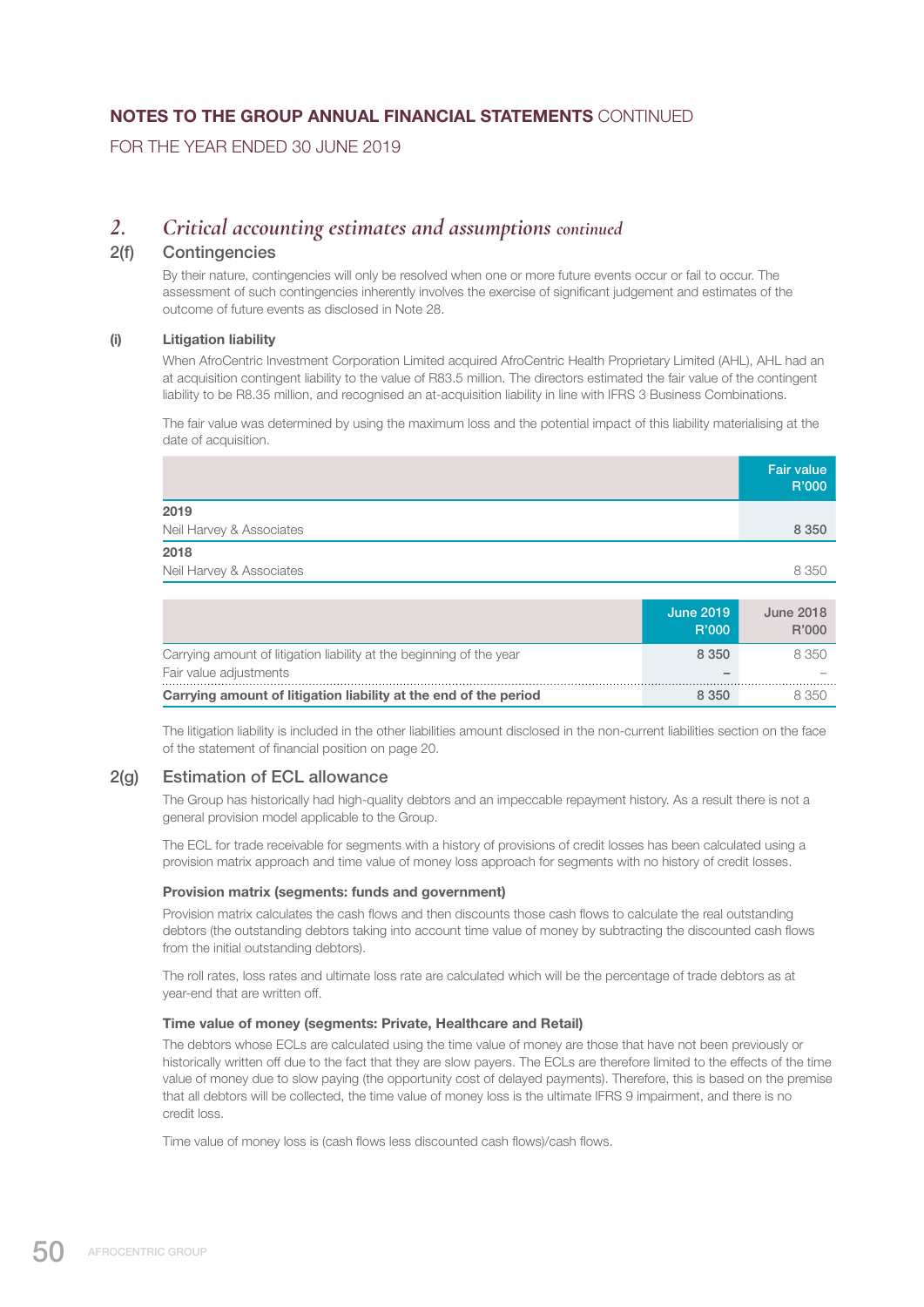## *3. Financial risk management*

#### General

 Risk management is a priority issue because it affects every part of the business. It is a pre-emptive process that allows the Group and Company to assess and analyse risk in an integrated fashion, identifying potential areas in advance and then to proactively create processes and measures for compliance.

 Fundamentally, the Board's responsibility in managing risk is to protect the Group's employees, stakeholders and the Group in every facet. It fully accepts overall responsibility for risk management and internal control and in so doing the Board has deployed effective control mechanisms to prevent and mitigate the impact of risk.

 Primary responsibility for risk management at an operational level rests with the Executive Committee. Management and various specialist committees are tasked with integrating the management of risk into the day-to-day activities of the Group and Company. Refer to the corporate governance review in the Integrated Report for more detail regarding the committee's involved in risk management.

The Retail, Healthcare and Administration business activities are exposed to a variety of financial risks:

- Market risk:
- Credit risk; and
- Liquidity risk;

 The Group's and Company's overall risk management programme focuses on the unpredictability of financial markets and seeks to minimise potential adverse effects on the Group's financial performance.

Refer to Note 8 for classes of financial assets and liabilities.

#### (i) Currency risk

 Currency risk arises when future commercial transactions, recognised assets and liabilities are denominated in a currency that is not the entity's functional currency.

 The Group has certain investments in foreign operations, whose net assets are exposed to foreign currency translation risk which are detailed in Note 8 of the Annual Financial Statements. Currency exposure arising from the net assets of the Group's foreign operations is managed primarily through borrowings denominated in the relevant foreign currencies. The Group is not exposed to any foreign exchange risk in relation to its foreign operations in Namibia and Eswatini as the currencies of these countries are fixed to the South African Rand.

 Cash flows from the Group's other foreign investments (Botswana, Mauritius, Kenya and Zimbabwe) bear foreign exchange risk. The most significant exposure is to the Mauritian Rupee, the Botswana Pula, the Zimbabwean RTGS and the US Dollar. The impact of foreign exchange risk on profit and loss amounted to R3.9 million loss in the 2019 financial year.

#### (ii) Cash flow and fair value interest rate risk

The Group is exposed to downside interest rate risk from external borrowings.

 The Group's and Company's interest income arises from interest-bearing instruments and fixed deposits. The Group's Treasury manages excess funds on a daily basis into call/deposit accounts to ensure that the best yield is obtained for the Group.

The Group's interest expense arises from the Nedbank borrowings facilities.

 The Group and Company have used a sensitivity analysis technique that measures the estimated change to the statement of comprehensive income and equity of an instantaneous increase of 1% (100 basis points) in the market interest rates for each class of financial instrument with all other variables remaining constant. The sensitivity analysis excludes the impact of market risks on net post-employment benefit obligations.

The interest rate sensitivity analysis is based on the following assumptions:

- Changes in market interest rates affect the interest income or expense of variable interest financial instruments; and
- Changes in market interest rates only affect interest income or expense in relation to financial instruments with fixed interest rates if these are recognised at their fair value.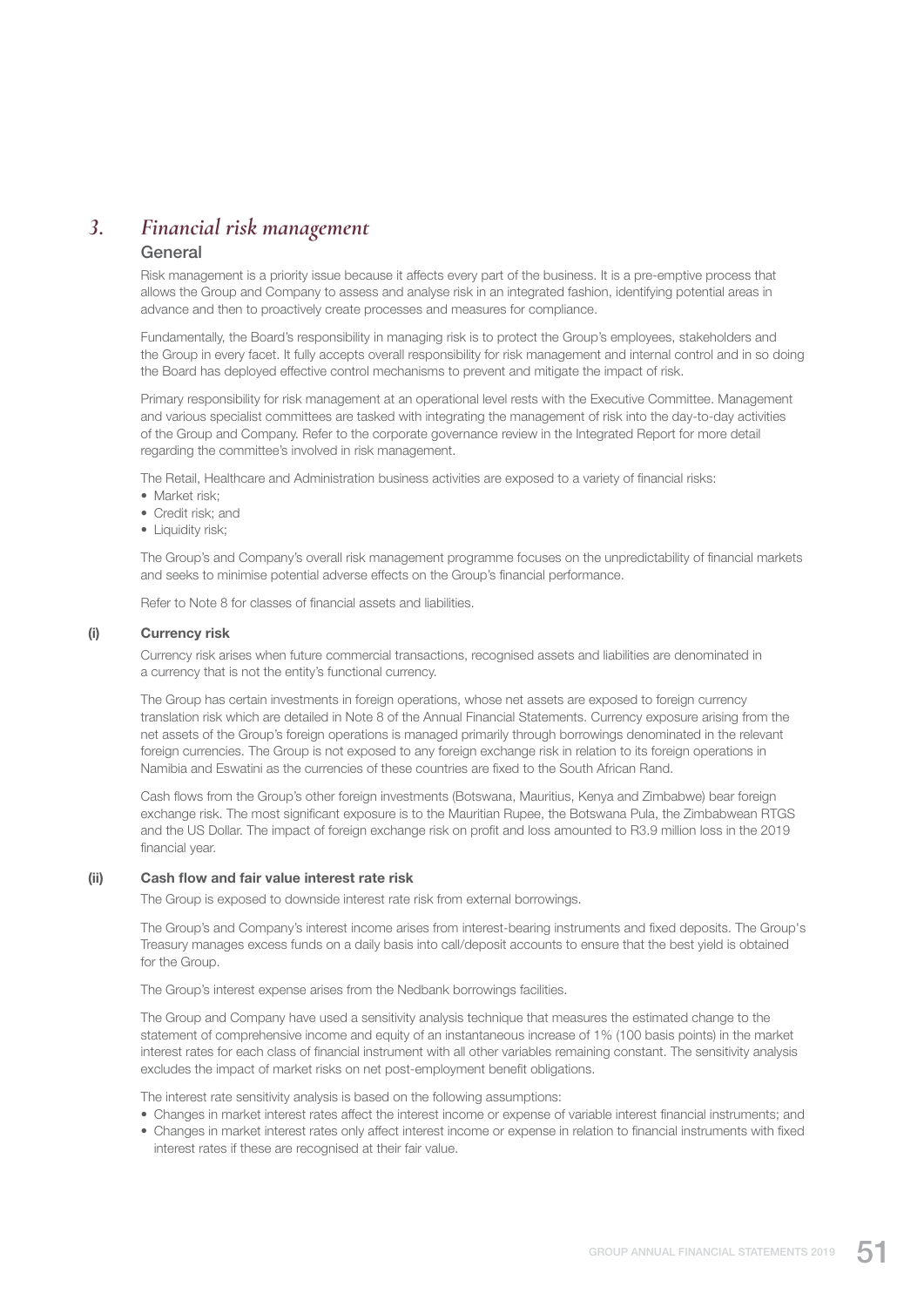FOR THE YEAR ENDED 30 JUNE 2019

### *3. Financial risk management continued*

General continued

### (ii) Cash flow and fair value interest rate risk continued

|                                          | Group                                                                 | Company                                                                      |
|------------------------------------------|-----------------------------------------------------------------------|------------------------------------------------------------------------------|
| Instruments exposed                      | Increase in 1%<br>on statement of<br>comprehensive<br>income<br>R'000 | Increase in 1%<br>on statement of<br>comprehensive<br><i>income</i><br>R'000 |
| <b>June 2019</b>                         |                                                                       |                                                                              |
| Bank balances and short-term investments |                                                                       |                                                                              |
| <b>Borrowings</b>                        | 1472                                                                  |                                                                              |
| Total                                    | 1 472                                                                 |                                                                              |
| <b>June 2018</b>                         |                                                                       |                                                                              |
| Bank balances and short-term investments | 2 2 1 9                                                               | 110                                                                          |
| Financial assets at amortised cost       |                                                                       |                                                                              |
| <b>Total</b>                             | 2 2 1 9                                                               | 11()                                                                         |

 Under these assumptions, a 1% increase in market interest rates at 30 June 2019 would increase Group profit before tax by approximately R1 472 000 (June 2018: R2 129 000) and Company profit before tax by approximately R110 000 in June 2018.

#### (iii) Credit risk

 Credit risk arises from borrowings, cash and cash equivalents and other investments, that is, deposits with banks and financial institutions, as well as credit exposures to clients, including outstanding receivables and committed transactions. For banks and financial institutions only independently rated parties with a minimum rating of "BBB" are accepted (refer to Note 8.3). If clients do not have an independent rating, risk control assesses the credit quality of the client, taking into account its financial position, past experience and other factors. Credit risk is managed at both the Group and Company level.

 A significant portion of the Group's and Company's client base comprises high credit quality financial institutions refer to Note 8.3 for the rating table.

Revenue from medical schemes is settled in cash.

 No credit limits were exceeded during the reporting period. Individual limits are set for each client based on the factors above as assessed by managements. These limits are monitored by management and ensured that they are not exceeded.

#### ECL assessment for individual customers as at 1 July 2018 and 30 June 2019

 The Group uses an allowance matrix to measure the ECLs of trade receivables from individual customers, which comprise a very large number of small balances.

 Loss rates are calculated using a "roll rate" method based on the probability of a receivable progressing through successive stages of delinquency to write off. Roll rates are calculated separately for exposures in different segments based on the following common credit risk characteristics – geographic region, age of customer relationship and type of product purchased.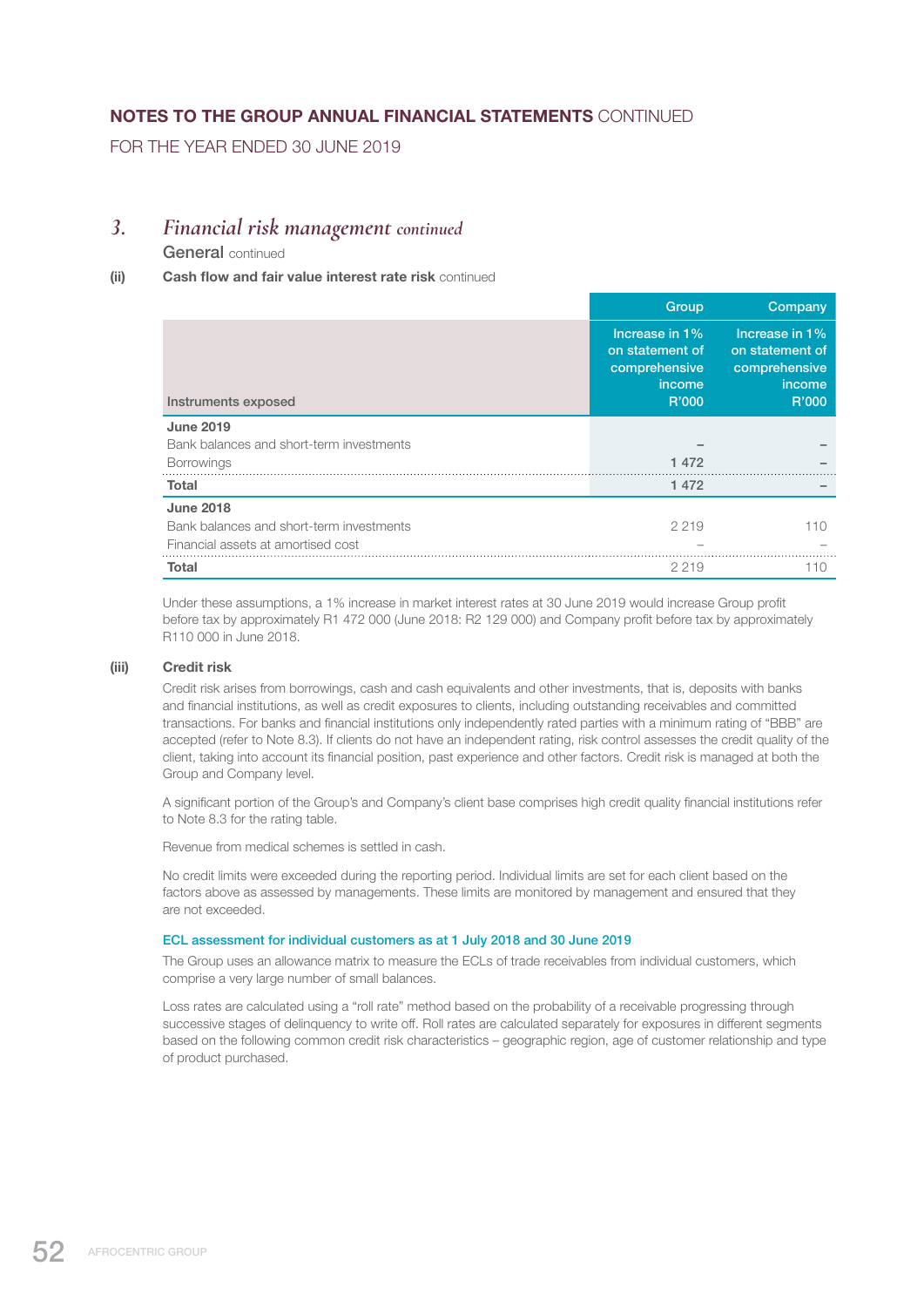## *3. Financial risk management continued*

General continued

### (iii) **Credit risk continued**

#### ECL assessment for individual customers as at 1 July 2018 and 30 June 2019 continued

 The following table provides information about the exposure to credit risk and ECLs for trade receivables from individual customers as at 30 June 2019. Trade receivables' exposure to credit risk is calculated by using both the weighted average loss rate and the time value money loss. The trade debtors balance is allocated between the two methods.

| 1 July 2018            | Weighted<br>average<br>loss rate<br>$\frac{0}{0}$ | Gross<br>carrying<br>amount<br>R'000 | Loss<br>allowance<br>R'000 | Credit<br>impaired |
|------------------------|---------------------------------------------------|--------------------------------------|----------------------------|--------------------|
| Current (not past due) | 3.17                                              | 112764                               | 3577                       | No                 |
| 30 days past due       | 2.44                                              | 62 328                               | 1 522                      | <b>No</b>          |
| 60 days past due       | 11.97                                             | 12 525                               | 1499                       | No                 |
| 90+ days past due      | 5.65                                              | 28 432                               | 1 606                      | No                 |
| <b>Total</b>           |                                                   | 216 049                              | 8 204                      |                    |

| 30 June 2019                       | Weighted<br>average<br>loss rate<br>$\%$ | <b>Gross</b><br>carrying<br>amount<br>R'000 | <b>Loss</b><br>allowance<br>R'000 | <b>Credit</b><br>impaired              |
|------------------------------------|------------------------------------------|---------------------------------------------|-----------------------------------|----------------------------------------|
| Current (not past due)             | 0.70                                     | 219 380                                     | 1 526                             | No                                     |
| 30 days past due                   | 5.16                                     | 11 193                                      | 578                               | <b>No</b>                              |
| 60 days past due                   | 11.77                                    | 9 7 6 5                                     | 1 150                             | <b>No</b>                              |
| 90+ days past due                  | 9.73                                     | 34 373                                      | 3 3 4 3                           | No.                                    |
| <b>Total</b>                       |                                          | 274 711                                     | 6 597                             |                                        |
| Time value money loss              |                                          |                                             | 2019                              | 2018                                   |
| IAS 39/IFRS 9 provision            |                                          |                                             | R <sub>23</sub> 444               | R <sub>19</sub> 473                    |
| IAS 39/IFRS 9 provision percentage |                                          |                                             | 19.6%                             | 28%                                    |
| Deletene leelen ee                 |                                          |                                             | <b>D440400</b>                    | $\Box \cap \cap \Box \neq \wedge \cap$ |

Debtors balance R119 188 R68 749

#### (iv) Liquidity risk

 Prudent liquidity risk management implies maintaining sufficient cash and marketable securities, the availability of funding through an adequate amount of committed credit facilities to meet debt repayment and operating requirements. Management monitors the cash position on a daily basis from a Group and Company level. Due to the dynamic nature of the underlying businesses, management ensures flexibility in funding by keeping committed credit facilities available.

Management monitors rolling forecasts of the liquidity reserve on the basis of expected cash flow.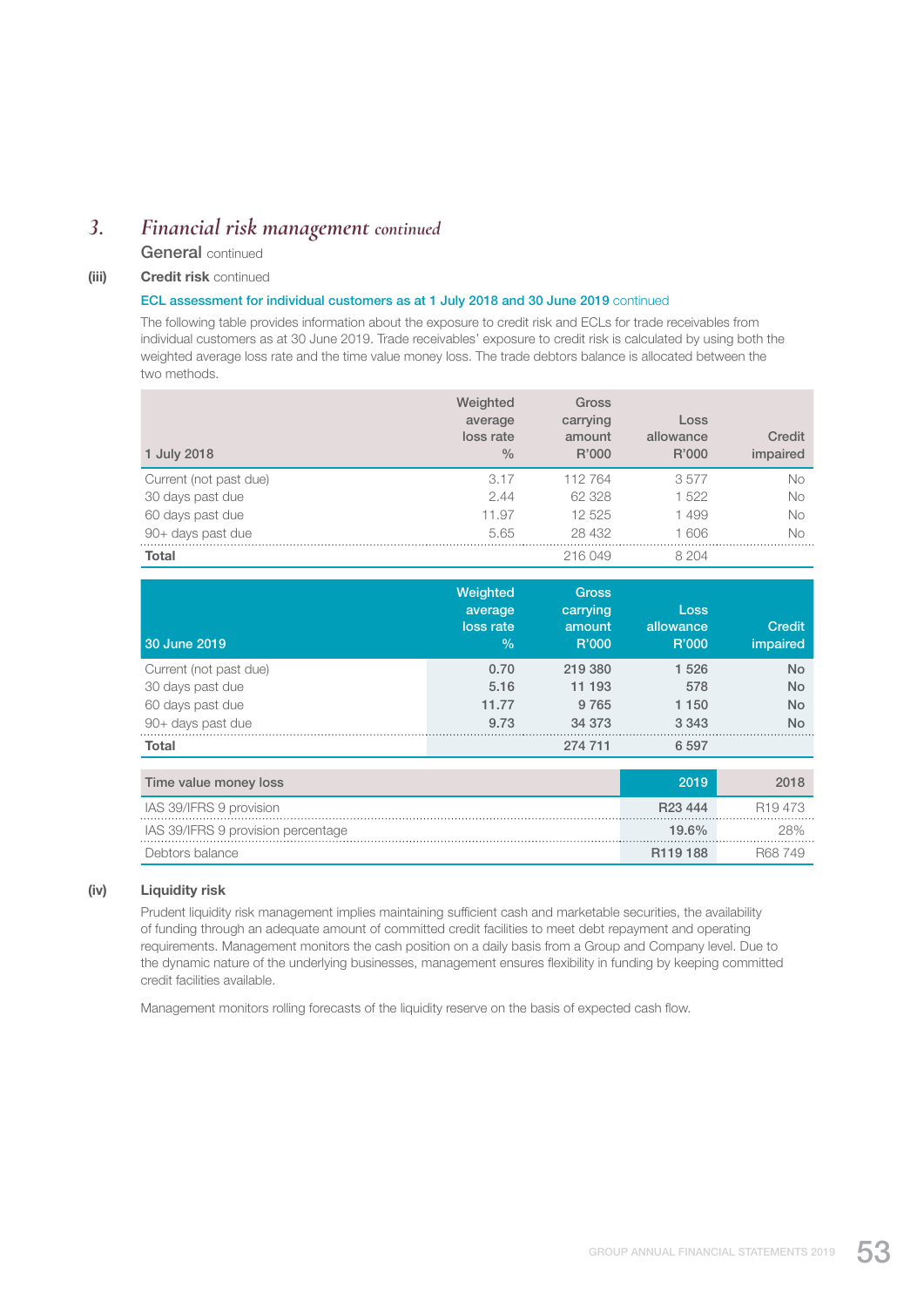FOR THE YEAR ENDED 30 JUNE 2019

## *3. Financial risk management continued*

### General continued

### (iv) Liquidity risk continued

 The table below analyses all cash flows from the financial liabilities into the time buckets in which they are contractually due to be paid:

#### Time buckets applicable to the Group

|                             | Group                                             |                                                                    |                                                                    |                                                                  |                       |  |  |  |  |
|-----------------------------|---------------------------------------------------|--------------------------------------------------------------------|--------------------------------------------------------------------|------------------------------------------------------------------|-----------------------|--|--|--|--|
|                             | Less than<br>3 months<br>or on<br>demand<br>R'000 | More than<br>3 months<br>but not<br>exceeding<br>6 months<br>R'000 | More than<br>6 months<br>but not<br>exceeding<br>9 months<br>R'000 | More than<br>9 months<br>but not<br>exceeding<br>1 year<br>R'000 | <b>Total</b><br>R'000 |  |  |  |  |
| <b>June 2019</b>            |                                                   |                                                                    |                                                                    |                                                                  |                       |  |  |  |  |
| Trade and other payables    | (400325)                                          | (1969)                                                             | (1969)                                                             | (1969)                                                           | (406 232)             |  |  |  |  |
| Lease liabilities           | (15388)                                           | (15388)                                                            | (15388)                                                            | (15388)                                                          | (61 551)              |  |  |  |  |
| Cash and cash equivalents   | 265 296                                           |                                                                    |                                                                    |                                                                  | 265 296               |  |  |  |  |
| <b>Borrowings</b>           | (30 000)                                          | (30 000)                                                           | (30 000)                                                           | (30 000)                                                         | (120000)              |  |  |  |  |
| Trade and other receivables | 529 146                                           | 2 3 4 8                                                            |                                                                    |                                                                  | 531 494               |  |  |  |  |
| <b>June 2018</b>            |                                                   |                                                                    |                                                                    |                                                                  |                       |  |  |  |  |
| Trade and other payables    | 249 028                                           |                                                                    |                                                                    |                                                                  | 249 028               |  |  |  |  |

### Time buckets applicable to the Company

|                             | Company                                           |                                                                    |                                                                    |                                                                  |                       |  |  |  |
|-----------------------------|---------------------------------------------------|--------------------------------------------------------------------|--------------------------------------------------------------------|------------------------------------------------------------------|-----------------------|--|--|--|
|                             | Less than<br>3 months<br>or on<br>demand<br>R'000 | More than<br>3 months<br>but not<br>exceeding<br>6 months<br>R'000 | More than<br>6 months<br>but not<br>exceeding<br>9 months<br>R'000 | More than<br>9 months<br>but not<br>exceeding<br>1 year<br>R'000 | <b>Total</b><br>R'000 |  |  |  |
| <b>June 2019</b>            |                                                   |                                                                    |                                                                    |                                                                  |                       |  |  |  |
| Trade and other payables    | 2 5 1 2                                           | 1 0 2 5                                                            | 1 0 2 5                                                            | 3 1 3 1                                                          | 7693                  |  |  |  |
| Cash and cash equivalents   | 10 316                                            |                                                                    |                                                                    |                                                                  | 10 316                |  |  |  |
| Trade and other receivables | 184                                               |                                                                    |                                                                    |                                                                  | 184                   |  |  |  |
| <b>June 2018</b>            |                                                   |                                                                    |                                                                    |                                                                  |                       |  |  |  |
| Trade and other payables    | 3418                                              |                                                                    |                                                                    |                                                                  | 3418                  |  |  |  |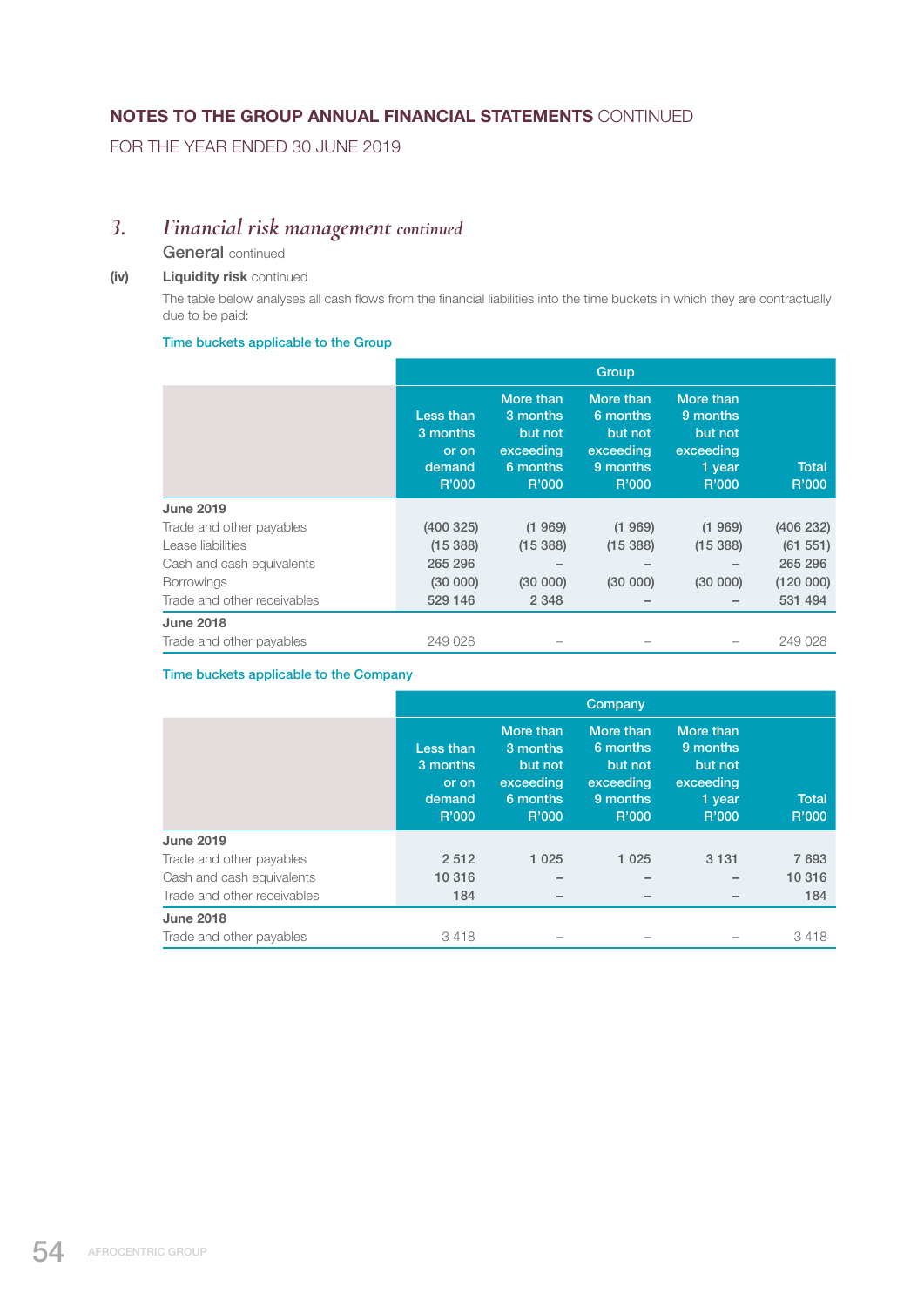## *3. Financial risk management continued*

General continued

### (v) Capital risk management

 The objective of the Group and Company when managing capital is to safeguard its ability to continue as a going concern in order to provide returns for shareholders and benefits for other stakeholders and to maintain an optimal capital structure to reduce the cost of capital.

 Consistent with others in the industry, the Group and Company monitors cash flow on the basis of the gearing ratio. This ratio is calculated as long-term debt divided by total capital employed. Total capital employed is calculated as "equity" as shown in the statement of financial position plus long-term debt.

 During 2019, the Group's and Company's strategy, which was unchanged from 2018, was to maintain the gearing ratio within 0% to 15%.

 The financial condition to the Nedbank facility is for the Group to ensure that net debt to EBITDA in respect of any relevant period shall not exceed 2.5:1 times and Interest cover in respect of any relevant period shall not be less than 4:1.

|                           | 2019<br>R'000 | 2018<br>R'000 |
|---------------------------|---------------|---------------|
| Net debt                  | 226 270       |               |
| Total equity              | 2 882 995     | 2619891       |
| <b>EBITDA</b>             | 778 004       | 679 158       |
| Interest expense          | 52 008        | 1862          |
| Net debt to equity ratio  | 7.8%          | 0%            |
| <b>Net debt to EBITDA</b> | 0.29:1        | 0.63:1        |
| Interest cover            | 14.9:1        | 364:1         |
|                           |               |               |

### *4. Business combinations*

The below represents all the material business combinations concluded during the year:

### 4(a) The iThrive Business Solutions Group acquisition

 On 1 October 2018 (effective date and acquisition date) AfroCentric concluded agreements governing the acquisition of 82.8% of the iThrive Business Solutions Group of companies. The Group is determined to pursue partnerships, acquisitions and mergers in order to drive toward value chain optimisation and this acquisition bears testament to this. The purchase consideration for iThrive Business Solutions Group is R38 million in cash consideration.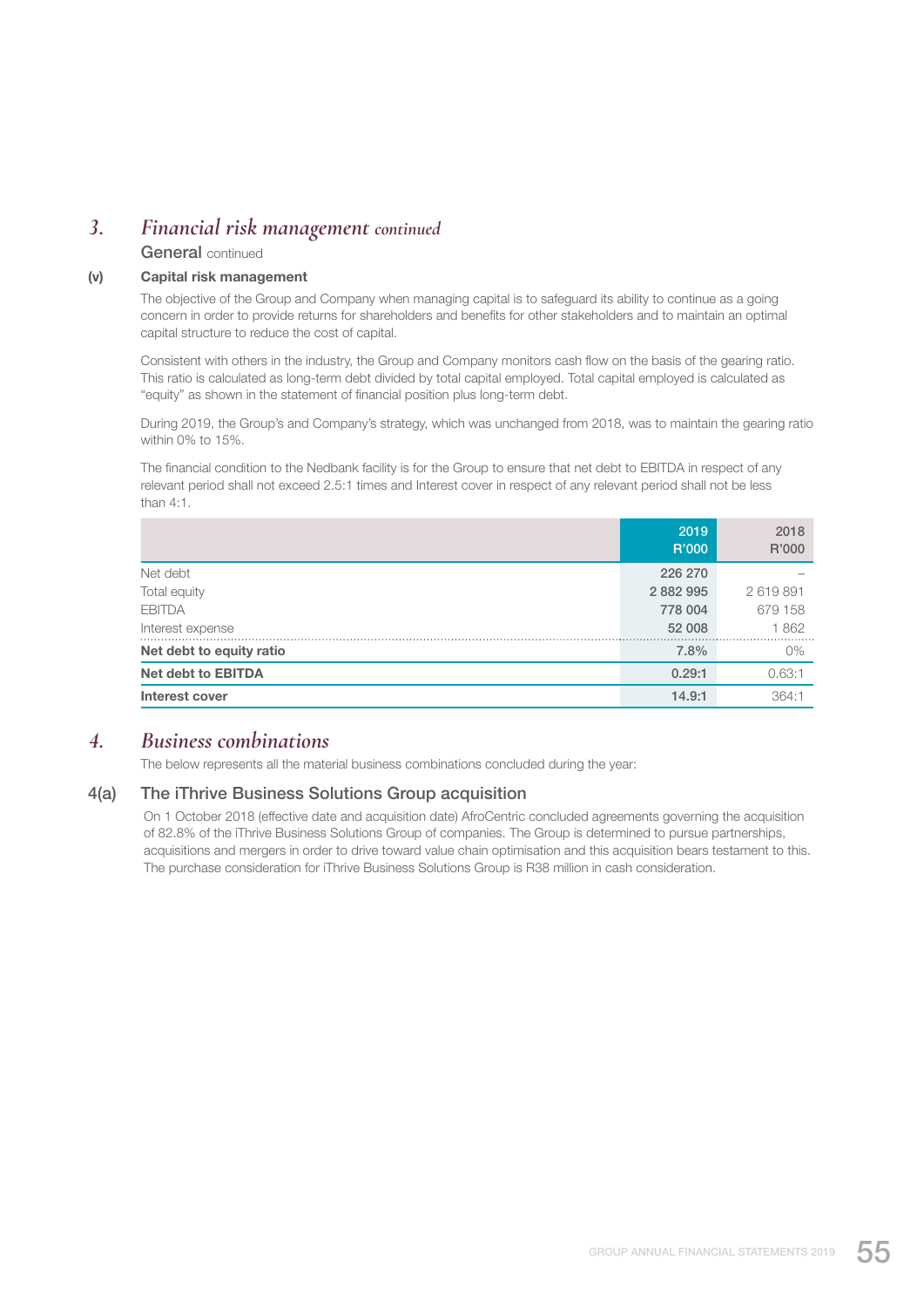FOR THE YEAR ENDED 30 JUNE 2019

### *4. Business combinations continued*

### 4(a) The iThrive Business Solutions Group acquisition continued

 The iThrive Business Solutions Group has been accounted for using the acquisition method of accounting, which requires that the identifiable assets and liabilities of iThrive Business Solutions Group be measured at fair value as at 1 October 2018.

#### iThrive Business Solutions Group acquisition

Business combinations

|                                                             |         | <b>Total</b><br>October 2019<br>R'000 |
|-------------------------------------------------------------|---------|---------------------------------------|
| Fair value of 100% net asset value at acquisition (assets)  |         | (6198)                                |
| Property and equipment                                      | 664     |                                       |
| Loans to shareholders                                       | 2984    |                                       |
| Other financial assets                                      | 961     |                                       |
| Deferred tax asset                                          | 416     |                                       |
| Trade and other receivables                                 | 3 1 0 1 |                                       |
| Cash and cash equivalents                                   | 6.000   |                                       |
| Loans from shareholders                                     | (13215) |                                       |
| Trade and other payables                                    | (6805)  |                                       |
| Current tax                                                 | (304)   |                                       |
| Customer relationships                                      | 31 716  |                                       |
| Deferred tax                                                | (8881)  |                                       |
| <b>Value of iThrive Group</b>                               |         | 16 637                                |
| Consideration for the iThrive Group                         |         | 37 647                                |
| Dividends paid                                              |         | 2 9 9 3                               |
| Non-controlling interest                                    |         | (1581)                                |
| Non-controlling interest on customer relationships          |         | 3928                                  |
| Fair value of 82.8% net asset value at acquisition (assets) |         | 42 987                                |
| Goodwill arising from acquisition*                          |         | 26 350                                |

*\* The goodwill arises from integrated synergies that are established through the acquisition of iThrive Group which has been allocated to the Medscheme cash generating business unit.*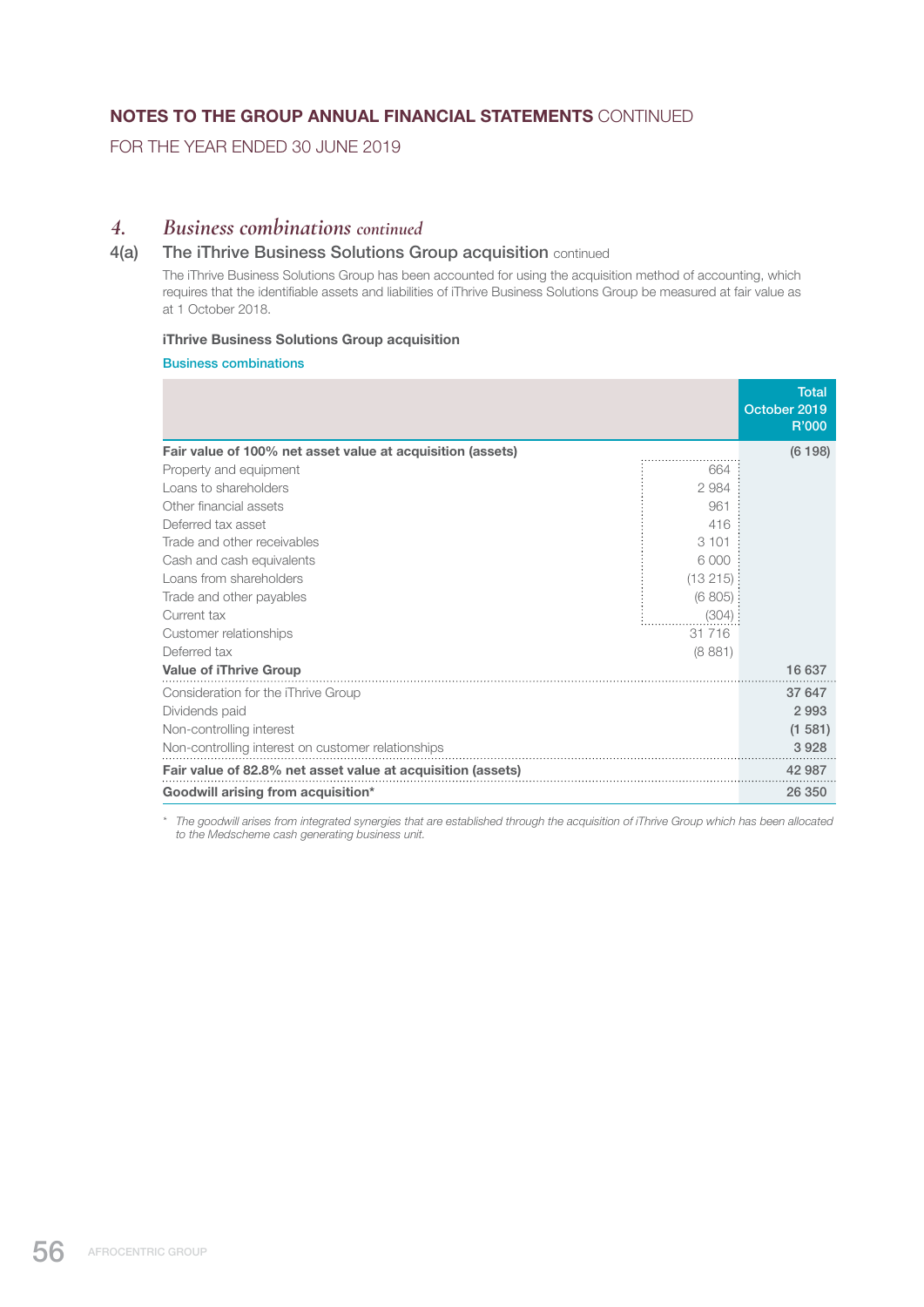## *4. Business combinations continued*

### 4(b) The Cheese Has Moved

 On 1 March 2017 AfroCentric acquired 51% of The Cheese Has Moved Proprietary Limited (TCHM). The purchase consideration was R5.051 million made up of cash consideration of R1 and contingent payment of R5.051 million which is forfeited future dividends. The shareholders agreement between the parties included a key clause which establishes a threshold of 75% voting rights for key decisions affecting the strategy of the business. As a result, AfroCentric did not have control over TCHM but only significant influence. As a result, TCHM has been treated as an associate. Effective 1 July 2018, the shareholders' agreement was amended for the voting rights that were changed to align the shareholding. This resulted in AfroCentric Health having 51% voting rights exercising control over TCHM.

 TCHM is accounted for using the acquisition method of accounting, which requires that the assets and liabilities of TCHM to be measured at fair value as at 1 July 2018.

#### TCHM acquisition

#### Business combinations

|                                                            |        | Total<br><b>June 2018</b><br>R'000 |
|------------------------------------------------------------|--------|------------------------------------|
| Fair value of 100% net asset value at acquisition (assets) |        | 348                                |
| Property and equipment                                     | 489    |                                    |
| Prepayment                                                 | 289    |                                    |
| Deferred tax asset                                         | 52     |                                    |
| Trade and other receivables                                | 5058   |                                    |
| Cash and cash equivalents                                  | 649    |                                    |
| Loans from shareholders                                    | (3140) |                                    |
| Trade and other payables                                   | (3049) |                                    |
| <b>Consideration paid for TCHM</b>                         |        | 5440                               |
| Non-controlling interest                                   |        | 170                                |
| Fair value of 51% net asset value at acquisition (assets)  |        | 5610                               |
| <b>Goodwill arising from acquisition</b>                   |        | 5 2 6 2                            |

 The acquired business contributed net loss after tax of R6.3 million to the Group for the period from 1 July 2018 to 30 June 2019. At year-end the goodwill was assessed for impairment which resulted in the goodwill being fully impaired.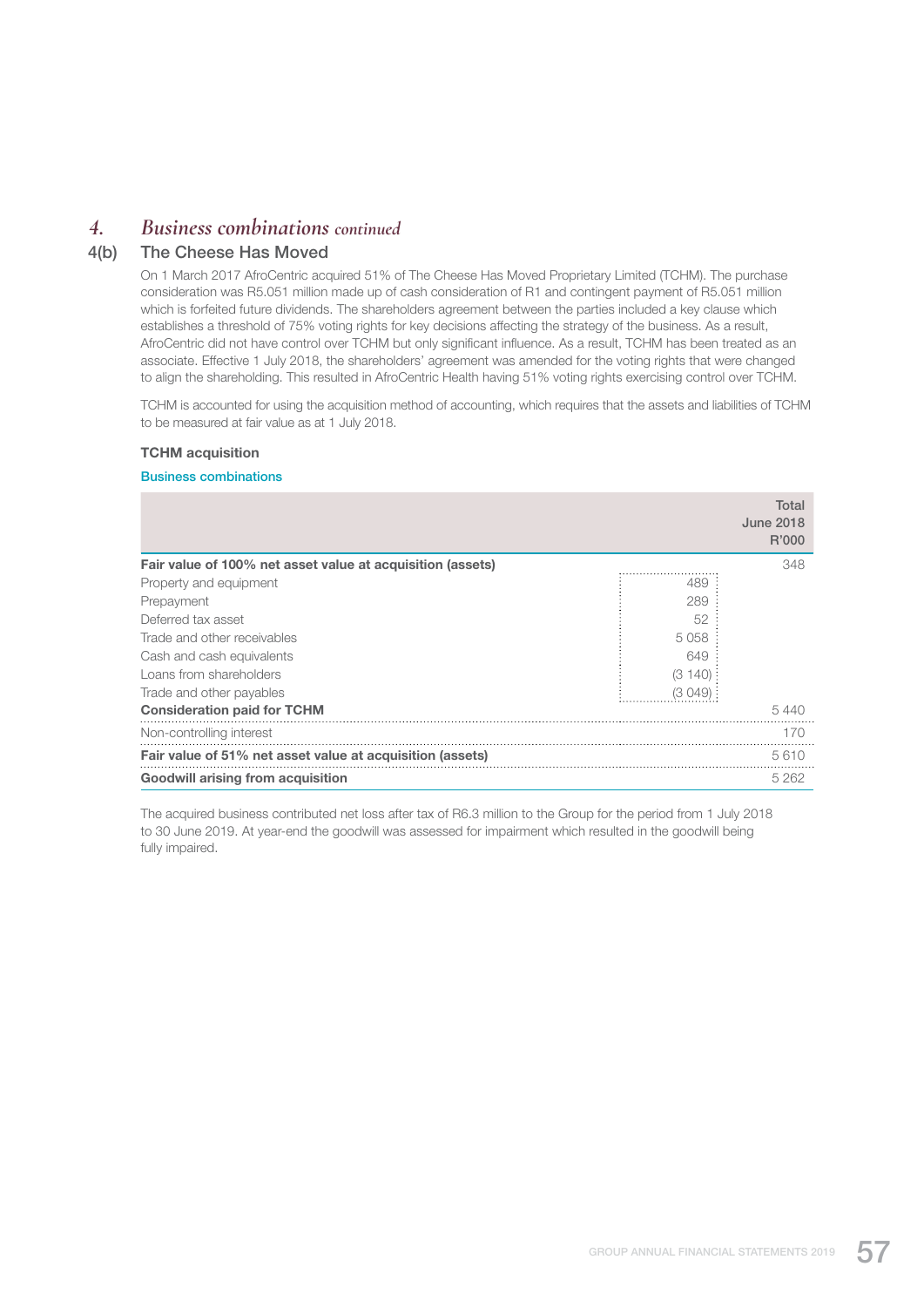FOR THE YEAR ENDED 30 JUNE 2019

### *4. Business combinations continued*

### 4(c) Activo acquisition

 On 1 March 2019 (effective date and acquisition date) AfroCentric concluded agreements governing the acquisition of 74% of Activo as well as the shareholders' loan. Activo is wholesale pharmaceutical distributor to South African-based customers. The first part of the acquisition by AfroCentric was concluded in August 2015 when the Group purchased 26% of Activo for R10 million and also provided a loan to the value of R11 million to ensure equal debt participation by all parties.

The purchase consideration for Activo was R588 million in cash and equity.

 Activo has been accounted for using the acquisition method of accounting, which requires that the assets and liabilities of Activo be measured at fair value as at 1 March 2019.

#### Activo Health acquisition

#### Business combinations

|                                                            |          | <b>Total</b><br><b>June 2019</b><br>R'000 |  |  |
|------------------------------------------------------------|----------|-------------------------------------------|--|--|
| Fair value of 100% net asset value at acquisition (assets) |          | 355 680                                   |  |  |
| Property and equipment                                     | 446      |                                           |  |  |
| Intangibles                                                | 288 072  |                                           |  |  |
| Deferred tax asset                                         | 281      |                                           |  |  |
| Trade and other receivables                                | 69 589   |                                           |  |  |
| Inventory                                                  | 113841   |                                           |  |  |
| Derivatives                                                | 666      |                                           |  |  |
| Cash and cash equivalents                                  | 15 068   |                                           |  |  |
| Deferred tax                                               | (73822)  |                                           |  |  |
| Accrual for straight-lining of leases                      | (310)    |                                           |  |  |
| Trade and other payables                                   | (50 551) |                                           |  |  |
| Current tax                                                | (7,600)  |                                           |  |  |
| Consideration paid for 74% of Activo                       |          | 582 239                                   |  |  |
| Fair value of 26% net asset value at acquisition (assets)  |          |                                           |  |  |
| Consideration for the purchase of 100% of net asset value  |          |                                           |  |  |
| Goodwill arising from acquisition*                         |          | 402 428                                   |  |  |

*\* The goodwill arises from integrated synergies, customer relationships and pharmaceutical dossiers that are established through the acquisition of Activo.*

 The acquired business contributed revenues of R192 million and net profit after tax of R27 million to the Group for the period from 1 March 2019 to 30 June 2019.The profit after tax would be R78 million if Activo had been acquired from beginning of the year.

### 4(d) Sanlam Healthcare Management Proprietary Limited acquisition

 On 1 March 2019 (effective date and acquisition date) AfroCentric concluded agreements governing the acquisition of 100% of Sanlam Healthcare Management Proprietary Limited.

The purchase consideration for Sanlam Health is R53 million in cash consideration.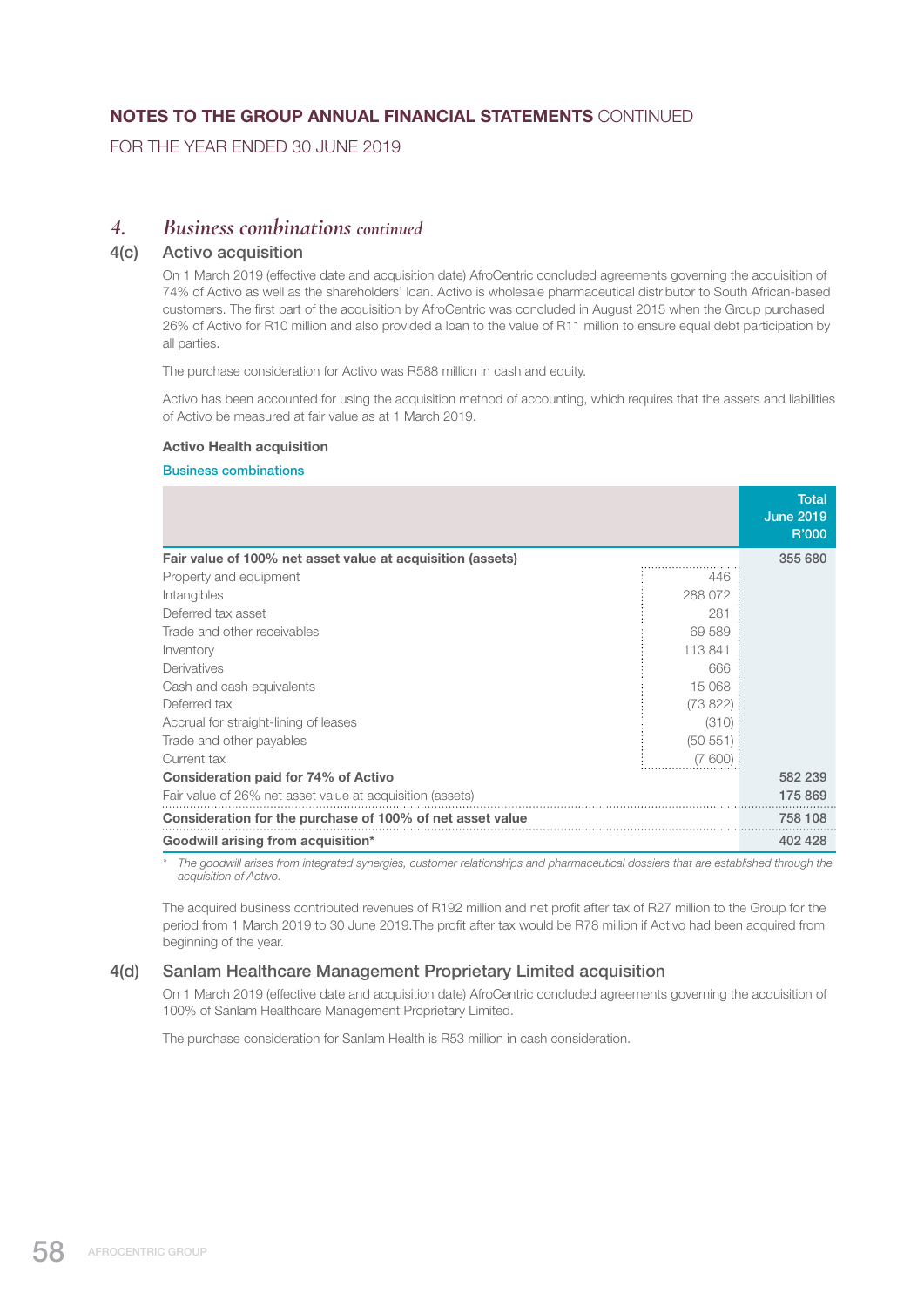## *4. Business combinations continued*

### 4(d) Sanlam Healthcare Management Proprietary Limited acquisition continued

 Sanlam Healthcare Management Proprietary Limited has been accounted for using the acquisition method of accounting, which requires that the assets and liabilities of Sanlam Health be measured at fair value as at 1 March 2019.

#### Sanlam Health acquisition

#### Business combinations

|                                                            |          | <b>Total</b><br><b>June 2019</b><br>R'000 |  |  |
|------------------------------------------------------------|----------|-------------------------------------------|--|--|
| Fair value of 100% net asset value at acquisition (assets) |          | 13 378                                    |  |  |
| Property and equipment                                     | 197      |                                           |  |  |
| Intangibles                                                | 8 2 3 7  |                                           |  |  |
| Loan - Sanlam Share Trust                                  | 2879     |                                           |  |  |
| Loan to Group companies                                    | 7 1 8 1  |                                           |  |  |
| Deferred tax asset                                         | 4 3 7 6  |                                           |  |  |
| Trade and other receivables                                | 4926     |                                           |  |  |
| Cash and cash equivalents                                  | 20 938   |                                           |  |  |
| Deferred tax                                               | (1429)   |                                           |  |  |
| Loans from Group companies                                 | (7182)   |                                           |  |  |
| Provision for impairment of Group Ioans                    | (11 332) |                                           |  |  |
| Trade and other payables                                   | (6448)   |                                           |  |  |
| Current tax                                                | (8965)   |                                           |  |  |
| <b>Customer relationships</b>                              |          | 1 5 2 6                                   |  |  |
| Fair value of 100% net asset value at acquisition (assets) |          | 14 904                                    |  |  |
| Consideration for the purchase of 100% of net asset value  |          |                                           |  |  |
| Goodwill arising from acquisition*                         |          | 38 096                                    |  |  |

*\* The goodwill arises from integrated synergies that are established through the acquisition of Sanlam Health as well as the ownership of an additional administration system that can be deployed in the Group for new and existing medical schemes.*

 The acquired business contributed revenues of R10.3 million and net loss after tax of R0.6 million to the Group for the period from 1 March 2019 to 30 June 2019.

## *5. Segment information*

 The operating segments identified are examined from a service perspective (total healthcare versus IT) and geographical perspective (SA versus Africa). The geographical segments identified include all businesses outside of South Africa which include Botswana, Mauritius, Namibia, Eswatini and Zimbabwe. Individually, each business outside of South Africa is not material hence management has taken the decision to disclose all business outside of South Africa as a separate operating segment. All segments have been disclosed according to what the Chief Operating Decision-Maker reviews.

#### Nature of business segments

- Healthcare SA consists of medical scheme administration and health risk management services in South Africa. Please refer to Note 10 which indicates Medscheme Holdings Proprietary Limited's summarised financial information.
- Healthcare Retail consists of pharmaceutical sales/services by Pharmacy Direct, MMed, Scriptpharm Risk Management, Curasana Wholesaler and Activo Health. These services are rendered in South Africa.
- Healthcare Africa consists of all healthcare services outside of South Africa. This includes associate earnings (Botswana, Namibia, Zimbabwe, Eswatini and Mauritius).
- IT this relates to all IT-related services for the Group predominantly within South Africa.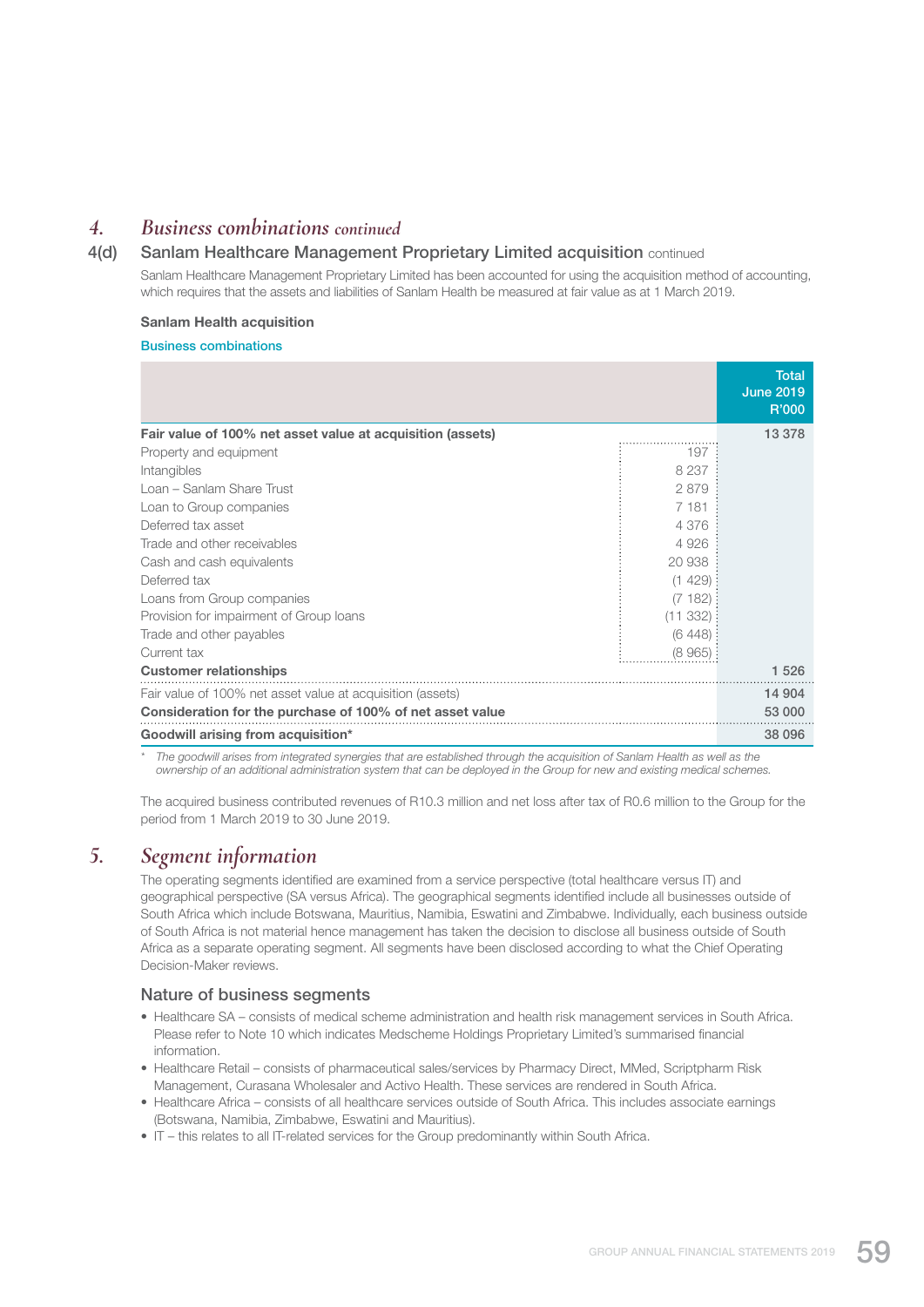FOR THE YEAR ENDED 30 JUNE 2019

## *5. Segment information continued*

## Nature of business segments continued

|                             | <b>Healthcare</b> | <b>Healthcare</b> | <b>Healthcare</b> | <b>Total</b>      |          | <b>Inter-Group</b><br>elimina- |              |
|-----------------------------|-------------------|-------------------|-------------------|-------------------|----------|--------------------------------|--------------|
|                             | <b>SA</b>         | <b>Africa</b>     | Retail            | <b>Healthcare</b> | IT       | tions                          | Group        |
| 2019                        | R'000             | R'000             | R'000             | R'000             | R'000    | R'000                          | R'000        |
| Gross revenue               | 3 002 327         | 202 842           | 2 038 135         | 5 243 304         | 632 918  | (579 430)                      | 5 296 792    |
| Administration expenses     | (2726646)         | (136 288)         | (1905807)         | (4768741)         | (375919) | 465 126                        | (4679534)    |
| Amortisation of intangibles | (2199)            | (1098)            | (9892)            | (13189)           | (84129)  | (13623)                        | (110941)     |
| Depreciation                | (94 205)          | (7301)            | (12680)           | (114186)          | (26 470) | 84 747                         | (55909)      |
| Net finance income          | (1156)            | 515               | (5143)            | (5784)            | (22653)  | 32 908                         | 4 4 7 1      |
| - Finance income            | 55 280            | 1 5 2 2           | 6715              | 63 517            | 14 106   | (52966)                        | 24 657       |
| - Finance cost              | (56 436)          | (1007)            | (11 858)          | (69301)           | (36759)  | 85 874                         | (20186)      |
| Share-based payment         |                   |                   |                   |                   |          |                                |              |
| expense                     | (5996)            | (562)             | (281)             | (6839)            | (947)    | 1                              | (7785)       |
| Net fair value gain/        |                   |                   |                   |                   |          |                                |              |
| impairment of assets        | (24481)           |                   |                   | (24481)           | (47000)  | 134 802                        | 63 321       |
| - Fair value gain           | 11 267            |                   |                   | 11 267            |          | 120 315                        | 131 582      |
| - Impairment of assets      | (35748)           |                   |                   | (35748)           | (47000)  | 14 487                         | (68261)      |
| - Fair value of contingent  |                   |                   |                   |                   |          |                                |              |
| consideration               |                   |                   |                   |                   |          | (407)                          | (407)        |
| - Share of profit of        |                   |                   |                   |                   |          |                                |              |
| associate                   |                   | 5 2 7 4           | 13 205            | 18 479            |          |                                | 18 479       |
| Profit/(loss) before        |                   |                   |                   |                   |          |                                |              |
| taxation                    | 147 644           | 63 382            | 117 537           | 328 563           | 75 800   | 124 124                        | 528 487      |
| Income tax expense          | (58632)           | (15072)           | (34 593)          | (108 297)         | (43110)  | 7932                           | (143 475)    |
| Profit/(loss) for the year  | 89 012            | 48 310            | 82 944            | 220 266           | 32 690   | 132 056                        | 385 012      |
| Net segments assets         | 3 954 562         | 145 861           | 920 469           | 5 0 20 8 9 2      | 856 217  | (1426874)                      | 4 450 235    |
| <b>Segments assets</b>      | 3 919 179         | 145 861           | 920 469           | 4 985 509         | 856 492  | (1421434)                      | 4 4 20 2 9 2 |
| Investment in associates    | 35 383            |                   |                   | 35 383            |          | (5440)                         | 29 943       |
| <b>Segment liabilities</b>  | 614 847           | 28 911            | 558 666           | 1 202 424         | 460 565  | (95749)                        | 1 567 240    |

### Adjusted profit (EBITDA) earnings for management earnings (non-IFRS information)

 EBITDA excludes the effects from significant items of income and expenditure which may have an impact on the quality of earnings such as depreciation, amortisation, net finance income and impairments. It also excludes the effects of equity-settled share-based payments.

| 2019                       | <b>Healthcare</b><br><b>SA</b><br>R'000 | Healthcare<br>Africa<br>R'000 | Healthcare<br>Retail<br>R'000 | <b>Total</b><br>Healthcare<br>R'000 | IT<br>R'000 | Inter-Group<br>elimina-<br>tion<br>R'000 | Group<br>R'000 |
|----------------------------|-----------------------------------------|-------------------------------|-------------------------------|-------------------------------------|-------------|------------------------------------------|----------------|
| Profit/(loss) before       |                                         |                               |                               |                                     |             |                                          |                |
| taxation                   | 147 644                                 | 63 382                        | 117 537                       | 328 563                             | 75 800      | 124 124                                  | 528 487        |
| Depreciation and           |                                         |                               |                               |                                     |             |                                          |                |
| amortisation               | 96 404                                  | 8 3 9 9                       | 22 572                        | 127 375                             | 110 599     | (71124)                                  | 166 850        |
| Reversal of impairment     | 35 748                                  |                               |                               | 35 748                              | 47 000      | (14487)                                  | 68 261         |
| Share-based payment        |                                         |                               |                               |                                     |             |                                          |                |
| expense                    | 5996                                    | 562                           | 281                           | 6839                                | 947         | (1)                                      | 7785           |
| Net finance income         | 1 1 5 6                                 | (515)                         | 5 1 4 3                       | 5784                                | 22 653      | (32908)                                  | (4471)         |
| Adjusted profit/(loss) for |                                         |                               |                               |                                     |             |                                          |                |
| the year (EBITDA)          | 286 948                                 | 71 828                        | 145 533                       | 504 309                             | 256 999     | 5 604                                    | 766 912        |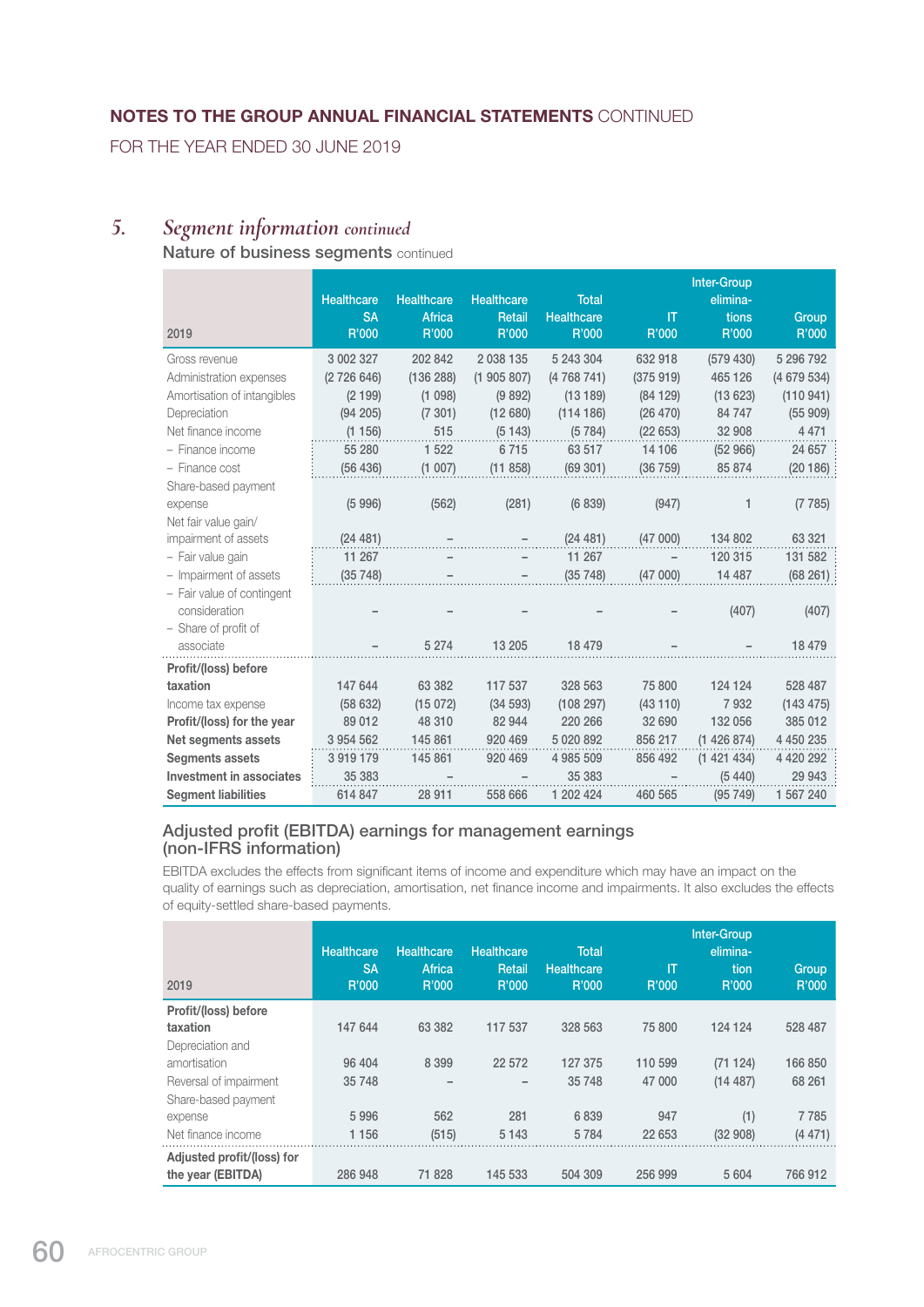# *5. Segment information continued*

## Adjusted profit (EBITDA) earnings for management earnings (non-IFRS information) continued

|                                   | Healthcare         | Healthcare      | Healthcare      | Total               |             | Inter-Group<br>elimina- |                |
|-----------------------------------|--------------------|-----------------|-----------------|---------------------|-------------|-------------------------|----------------|
| 2018                              | <b>SA</b><br>R'000 | Retail<br>R'000 | Africa<br>R'000 | Healthcare<br>R'000 | IT<br>R'000 | tion<br>R'000           | Group<br>R'000 |
| Gross revenue                     | 2788428            | 184 910         | 1 230 421       | 4 203 759           | 580 845     | (571899)                | 4 212 705      |
| Administration expenses           | (2575058)          | (130843)        | (1147617)       | (3853518)           | (312 381)   | 573 563                 | (3592336)      |
| Amortisation of intangibles       | (1 290)            | (292)           | (9035)          | (10617)             | (73994)     | (4992)                  | (89603)        |
| Depreciation                      | (14892)            | (2784)          | (5664)          | (23 340)            | (27769)     |                         | (51 109)       |
| Net finance income                | 28 3 25            | 1 2 3 2         | 2845            | 32 402              | 2 4 6 7     |                         | 34 869         |
| - Finance income                  | 31 052             | 1816            | 3 2 0 1         | 36 069              | 2 4 6 7     | (1805)                  | 36731          |
| $-$ Finance cost                  | (2727)             | (584)           | (356)           | (3667)              |             | 1805                    | (1862)         |
| Share-based payment               |                    |                 |                 |                     |             |                         |                |
| expense                           | (3051)             | (63)            |                 | (3114)              | (387)       |                         | (3 501)        |
| Net fair value gain/              |                    |                 |                 |                     |             |                         |                |
| impairment of assets              | 6045               |                 |                 | 6045                |             | 900                     | 6945           |
| - Fair value gain/                |                    |                 |                 |                     |             |                         |                |
| impairment of assets              | 7712               |                 |                 | 7712                |             | 900                     | 8612           |
| - Impairment of intangibles       | (1667)             |                 |                 | (1667)              |             |                         | (1667)         |
| - Profit warranty expense         | (3150)             |                 |                 | (3150)              |             |                         | (3150)         |
| - Share of profit of<br>associate | 629                | 5 1 4 0         | 17857           | 23 6 26             |             |                         | 23 626         |
| Profit/(loss) before              |                    |                 |                 |                     |             |                         |                |
| taxation                          | 225 986            | 57 300          | 88 807          | 372 093             | 168781      | (2428)                  | 538 446        |
| Income tax expense                | (68 979)           | (15 776)        | (23148)         | (107903)            | (49508)     | 3867                    | (153544)       |
| Profit/(loss) for the year        | 157 007            | 41 524          | 65 659          | 264 190             | 119 273     | 1 4 3 9                 | 384 902        |
| <b>Net segments assets</b>        | 3 376 318          | 144 233         | 437 951         | 3 958 502           | 511 217     | (1339658)               | 3 130 061      |
| <b>Segments assets</b>            | 3 370 598          | 135 896         | 394 002         | 3 900 496           | 511 217     | (1338587)               | 3073126        |
| <b>Investment in associates</b>   | 5720               | 8 3 3 7         | 43 949          | 58 006              |             | (1071)                  | 56935          |
| <b>Segment liabilities</b>        | 247 212            | 22 5 21         | 297 141         | 566 874             | 145 516     | (202 220)               | 510 170        |

### Adjusted profit (EBITDA) earnings for management earnings (non-IFRS information)

 EBITDA excludes the effects from significant items of income and expenditure which may have an impact on the quality of earnings such as depreciation, amortisation, net finance income and impairments. It also excludes the effects of equity-settled share-based payments.

| 2018                                            | Healthcare<br><b>SA</b><br>R'000 | Healthcare<br>Retail<br>R'000 | Healthcare<br>Africa<br>R'000 | Total<br>Healthcare<br>R'000 | IT<br>R'000 | Inter-Group<br>elimina-<br>tion<br>R'000 | Group<br>R'000 |
|-------------------------------------------------|----------------------------------|-------------------------------|-------------------------------|------------------------------|-------------|------------------------------------------|----------------|
| Profit/(loss) before                            |                                  |                               |                               | 372 093                      | 168781      |                                          |                |
| taxation<br>Depreciation and                    | 225 986                          | 57 300                        | 88 807                        |                              |             | (2428)                                   | 538 446        |
| amortisation                                    | 16 182                           | 3076                          | 14 699                        | 33 957                       | 101 763     | 4 9 9 2                                  | 140 712        |
| Reversal of impairment                          | 1667                             |                               |                               | 1667                         | -           |                                          | 1667           |
| Share-based payment                             |                                  |                               |                               |                              |             |                                          |                |
| expense                                         | 3051                             | 63                            |                               | 3 1 1 4                      | 387         |                                          | 3501           |
| Net finance income                              | (28 325)                         | (1232)                        | (2845)                        | (32 402)                     | (2467)      |                                          | (34 869)       |
| Adjusted profit/(loss) for<br>the year (EBITDA) | 218 561                          | 59 207                        | 100 661                       | 378 429                      | 268 464     | 2 5 6 4                                  | 649 457        |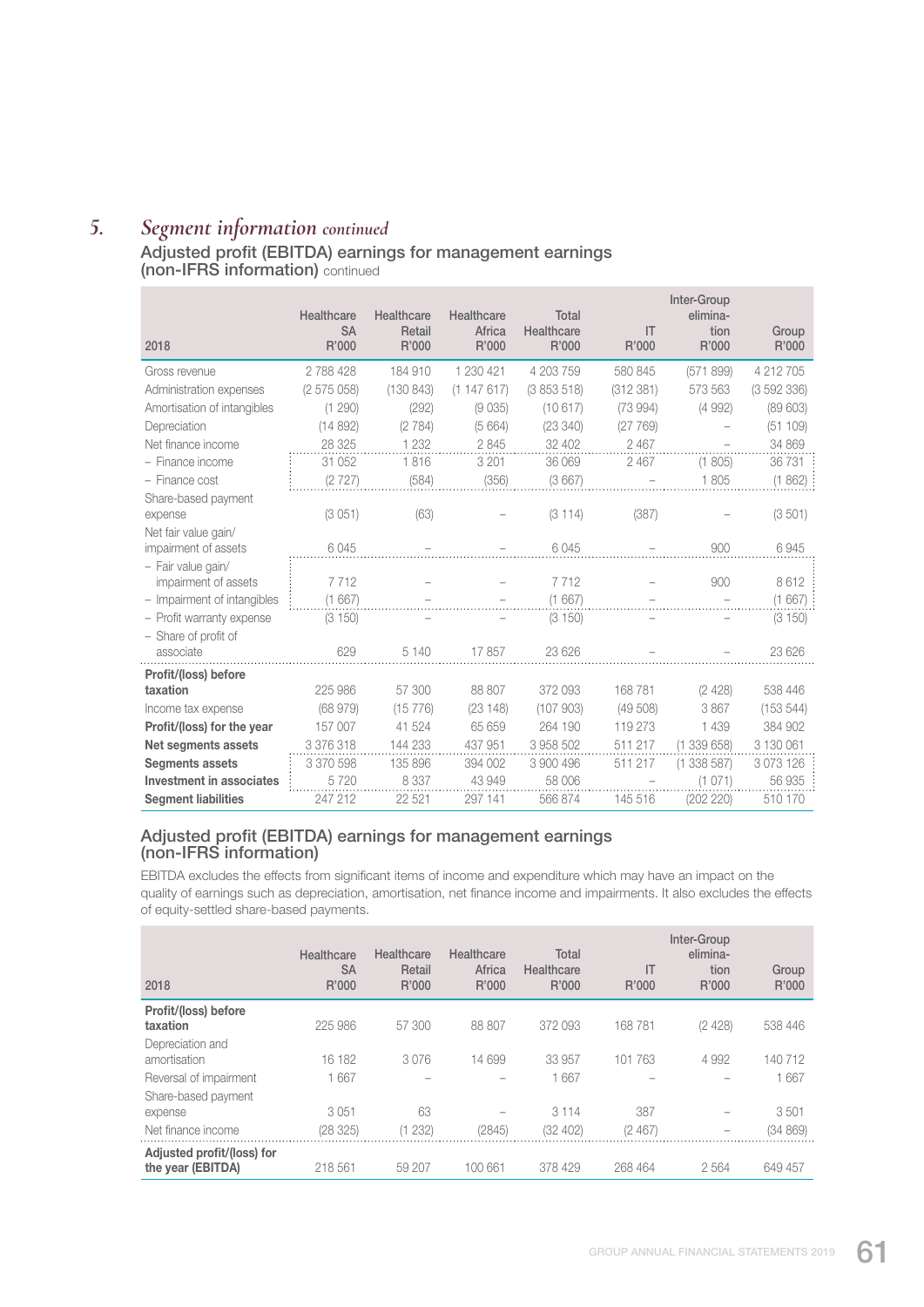FOR THE YEAR ENDED 30 JUNE 2019

# *6. Property, equipment and investment property*

|                                                     | Group                             |                                |                                      |                                           |                                       |                                 |                       |
|-----------------------------------------------------|-----------------------------------|--------------------------------|--------------------------------------|-------------------------------------------|---------------------------------------|---------------------------------|-----------------------|
|                                                     | <b>Motor</b><br>vehicles<br>R'000 | Computer<br>equipment<br>R'000 | <b>Land and</b><br>building<br>R'000 | <b>Furniture</b><br>and fittings<br>R'000 | Property<br>and<br>equipment<br>R'000 | Investment<br>property<br>R'000 | <b>Total</b><br>R'000 |
| Year ended 30 June 2019                             |                                   |                                |                                      |                                           |                                       |                                 |                       |
| Opening carrying amount/                            |                                   |                                |                                      |                                           |                                       |                                 |                       |
| fair value                                          | 12 3 61                           | 97 230                         | 120 572                              | 111 856                                   | 33 630                                | 15418                           | 391 066               |
| <b>Additions</b>                                    | 225                               | 32 557                         | 3912                                 | 42 109                                    | 20 054                                |                                 | 98 858                |
| Disposals                                           | (169)                             | (1824)                         | $\overline{\phantom{0}}$             | (2931)                                    | (732)                                 | $\overline{\phantom{0}}$        | (5656)                |
| Depreciation charge                                 | (2388)                            | (30187)                        | (3386)                               | (12057)                                   | (7890)                                |                                 | (55908)               |
| Assets acquired through                             |                                   |                                |                                      |                                           |                                       |                                 |                       |
| business combination                                | 135                               | 1 286                          |                                      | 524                                       | 868                                   |                                 | 2813                  |
| Reclassification                                    | 22                                | 108                            |                                      | 621                                       | 52                                    |                                 | 803                   |
| Closing carrying amount/<br>fair value              | 10186                             | 99 170                         | 121 098                              | 140 122                                   | 45 982                                | 15418                           | 431 976               |
| At 30 June 2019                                     |                                   |                                |                                      |                                           |                                       |                                 |                       |
| Cost/fair value                                     | 18 993                            | 267 021                        | 127 559                              | 207 007                                   | 89 831                                | 15418                           | 725 829               |
| Accumulated depreciation                            | (8807)                            | (167 851)                      | (6461)                               | (66 885)                                  | (43849)                               |                                 | (293 853)             |
| Closing carrying amount/                            |                                   |                                |                                      |                                           |                                       |                                 |                       |
| fair value                                          | 10 186                            | 99 170                         | 121 098                              | 140 122                                   | 45 982                                | 15418                           | 431 976               |
| Year ended 30 June 2018                             |                                   |                                |                                      |                                           |                                       |                                 |                       |
| Opening carrying amount/                            |                                   |                                |                                      |                                           |                                       |                                 |                       |
| fair value                                          | 9816                              | 74 730                         | 31 972                               | 63763                                     | 31 423                                | 15418                           | 227 122               |
| Additions/fair value gain                           | 4 9 5 5                           | 51 000                         | 90 215                               | 59 248                                    | 8 3 7 2                               | L,                              | 213790                |
| <b>Disposals</b>                                    | (518)                             | (663)                          |                                      | (526)                                     | (132)                                 |                                 | (1839)                |
| Depreciation charge<br>Assets acquired through      | (1942)                            | (30140)                        | (1701)                               | (10.857)                                  | (6469)                                |                                 | (51109)               |
| business combination                                | 50                                | 164                            | 86                                   | 474                                       | 190                                   |                                 | 964                   |
| Reclassification                                    |                                   | 2 1 3 9                        |                                      | (246)                                     | 246                                   |                                 | 2 1 3 9               |
| Closing carrying amount/                            |                                   |                                |                                      |                                           |                                       |                                 |                       |
| fair value                                          | 12 3 61                           | 97 230                         | 120 572                              | 111 856                                   | 33 630                                | 15418                           | 391 067               |
| At 30 June 2018                                     |                                   |                                |                                      |                                           |                                       |                                 |                       |
| Cost/fair value                                     | 18 656                            | 234 894                        | 123 647                              | 166 803                                   | 69 589                                | 15418                           | 629 007               |
| Accumulated depreciation                            | (6295)                            | (137664)                       | (3075)                               | (54947)                                   | (35959)                               |                                 | (237 940)             |
| Closing carrying amount/<br>fair value 30 June 2018 | 12 3 61                           | 97 230                         | 120 572                              | 111 856                                   | 33 630                                | 15418                           | 391 067               |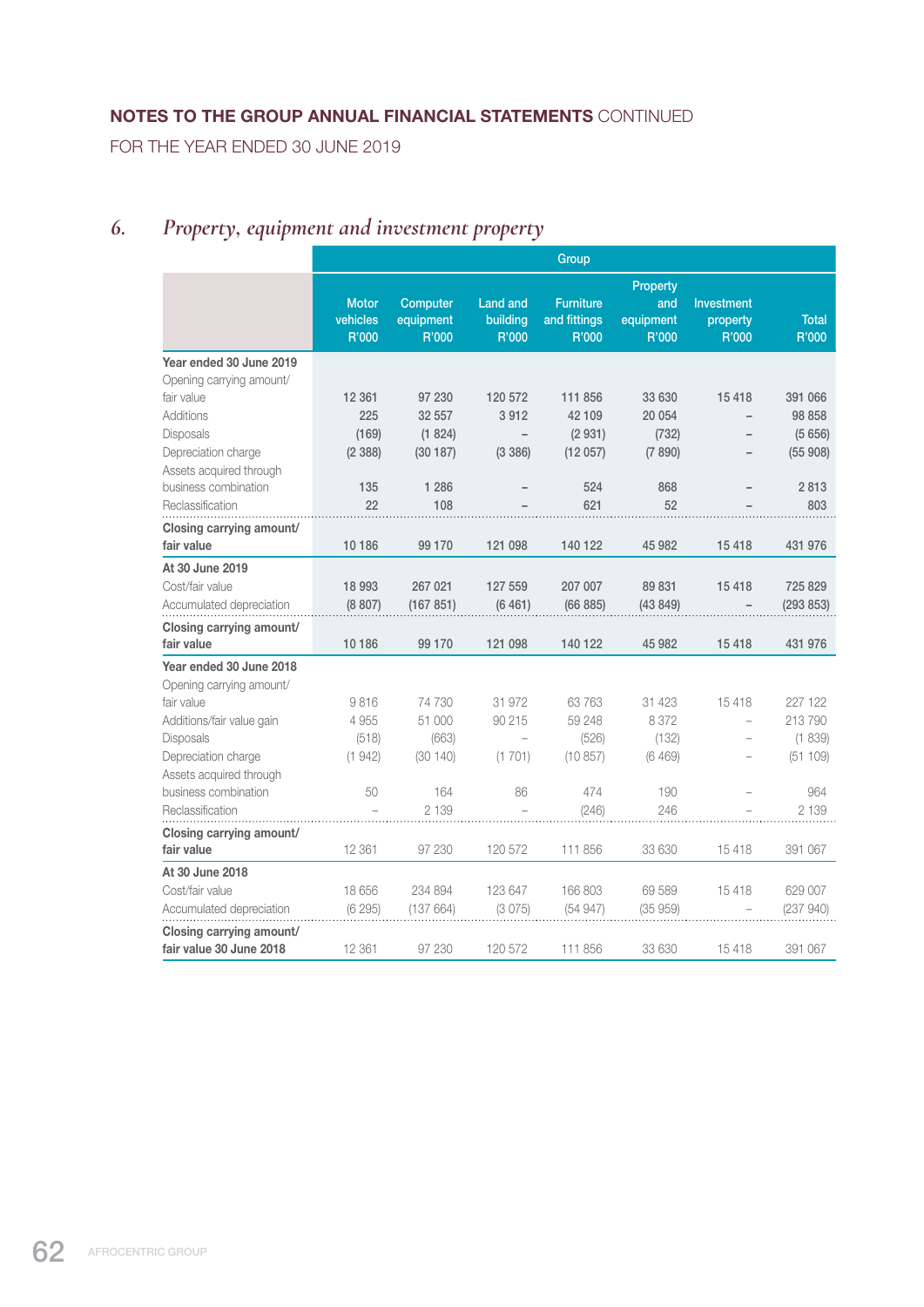## *6. Property, equipment and investment property continued*

### (i) Revaluation

 Investment property consists of land; portion 108 (a portion of portion 27) of the farm Weltevreden 202 Roodepoort, South Africa. It is held for capital appreciation and is not occupied by the Group.

 The valuation was prepared by an independent valuer, J van der Hoven in May 2019, a property practitioner from Ruim Proprietary Limited. J van der Hoven obtained his Post-Graduate Master's Degree in Architecture (recognised by Royal Institute of British Architects (RIBA) and Architects Registration Board (ARB) and has more than 10 years' experience as a property practitioner.

Refer to Note 8.6 for further detail on the valuation process of the investment property.

 The fair value of investment property was determined based on comparable sales method. The valuers have measured the fair values at R15.4 million as at 30 June 2019.

### 6.1 Right of use asset

|                                    | Group<br>R'000 |
|------------------------------------|----------------|
| Year ended 30 June 2019            |                |
| Additions                          | 372 802        |
| Depreciation charge                | (8266)         |
| Closing carrying amount/fair value | 290 136        |
| At 30 June 2019                    |                |
| Cost/fair value                    | 372 802        |
| Accumulated depreciation           | (8266)         |
| Closing carrying amount/fair value | 290 136        |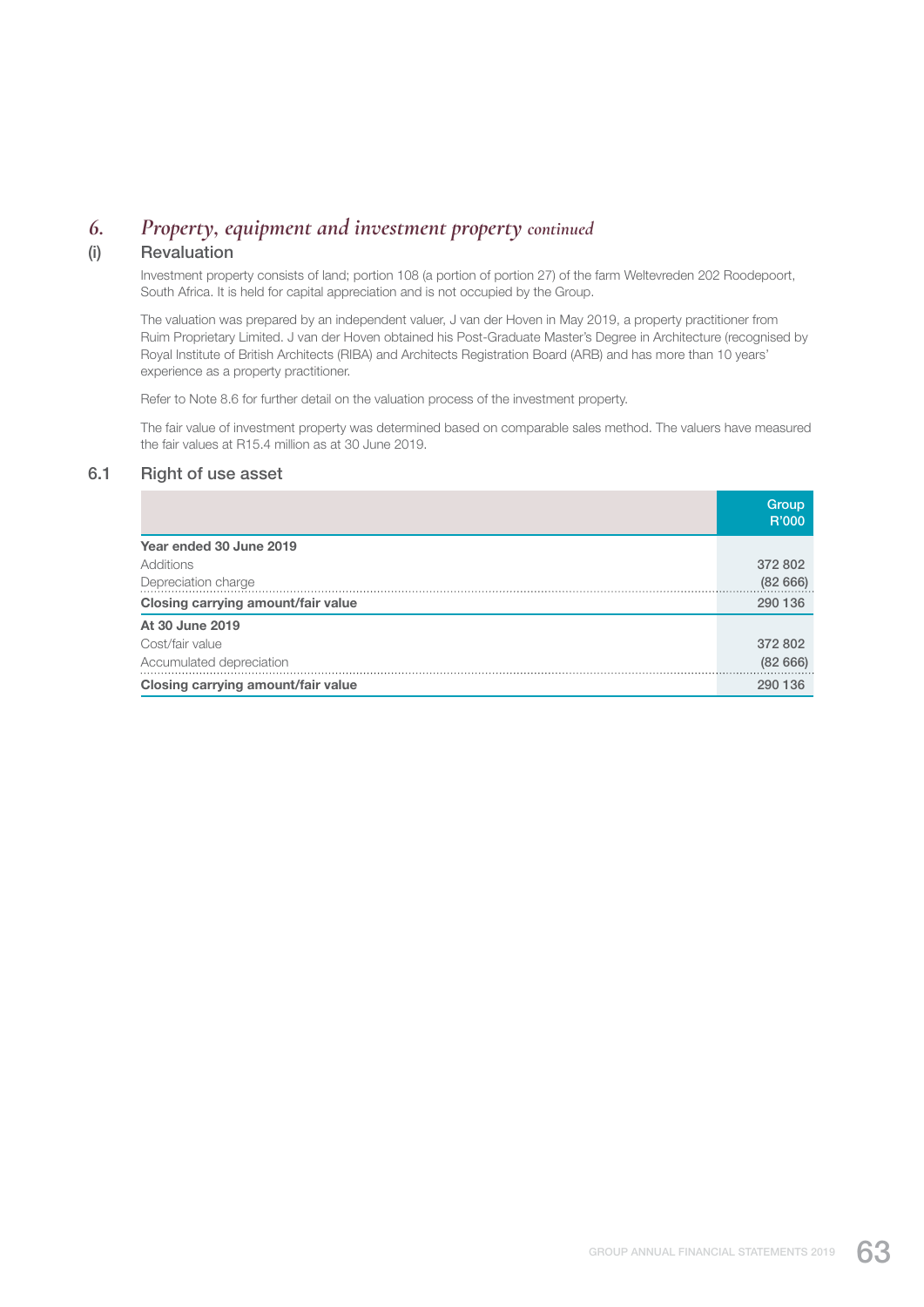FOR THE YEAR ENDED 30 JUNE 2019

# *7. Intangible assets*

|                                  | <b>Goodwill</b> | <b>Brands</b><br>and<br>intellectual<br>property | Computer<br>software | <b>Internally</b><br>developed<br>computer<br>software | <b>Customer</b><br>relation-<br>ships | <b>Total</b> |
|----------------------------------|-----------------|--------------------------------------------------|----------------------|--------------------------------------------------------|---------------------------------------|--------------|
|                                  | <b>R'000</b>    | R'000                                            | R'000                | R'000                                                  | R'000                                 | R'000        |
| Opening carrying amount at       |                 |                                                  |                      |                                                        |                                       |              |
| 1 July 2018                      | 883 488         | 10 170                                           | 264 108              | 476 335                                                | 104 985                               | 1739086      |
| Take on balance                  |                 |                                                  | 29 177               |                                                        |                                       | 29 177       |
| <b>Additions</b>                 |                 |                                                  | 54 860               | 186 837                                                |                                       | 241 697      |
| Amortisation charge for the year |                 | (2 231)                                          | (50 887)             | (35 252)                                               | (22 571)                              | (110941)     |
| Impairment                       | (5262)          |                                                  | (6253)               | (47000)                                                |                                       | (58515)      |
| Business acquisitions*           | 472 908         |                                                  |                      |                                                        | 282 600                               | 755 508      |
| Derecognition                    |                 |                                                  |                      | (40000)                                                |                                       | (40000)      |
| Carrying value at                |                 |                                                  |                      |                                                        |                                       |              |
| 30 June 2019                     | 1 351 134       | 7939                                             | 291 005              | 540 920                                                | 365 014                               | 2 556 012    |
| At 30 June 2019                  |                 |                                                  |                      |                                                        |                                       |              |
| Cost                             | 1 399 808       | 47 873                                           | 515 462              | 754 336                                                | 552 158                               | 3 269 637    |
| Accumulated amortisation,        |                 |                                                  |                      |                                                        |                                       |              |
| impairment and adjustments       | (48674)         | (39934)                                          | (224 457)            | (213 416)                                              | (187144)                              | (713625)     |
| <b>Closing carrying amount</b>   | 1 351 134       | 7939                                             | 291 005              | 540 920                                                | 365 014                               | 2 556 012    |
| Opening carrying amount at       |                 |                                                  |                      |                                                        |                                       |              |
| 1 July 2017                      | 855 437         | 12913                                            | 195 208              | 309 443                                                | 90 745                                | 1 463 746    |
| Take on balance                  |                 |                                                  | 6                    |                                                        |                                       | 6            |
| <b>Additions</b>                 |                 |                                                  | 119 594              | 191 251                                                |                                       | 310 845      |
| Amortisation charge for the year |                 | (2743)                                           | (48561)              | (24359)                                                | (13940)                               | (89603)      |
| Business acquisitions*           | 28 051          |                                                  |                      |                                                        | 28 180                                | 56 231       |
| Reclassification                 |                 |                                                  | (2139)               |                                                        |                                       | (2139)       |
| Carrying value at                |                 |                                                  |                      |                                                        |                                       |              |
| 30 June 2018                     | 883 488         | 10 170                                           | 264 108              | 476 335                                                | 104 985                               | 1739086      |
| At 30 June 2018                  |                 |                                                  |                      |                                                        |                                       |              |
| Cost                             | 926 900         | 47 873                                           | 431 425              | 607 499                                                | 269 558                               | 2 283 255    |
| Accumulated amortisation,        |                 |                                                  |                      |                                                        |                                       |              |
| impairment and adjustments       | (43 412)        | (37 703)                                         | (167317)             | (131 164)                                              | (164573)                              | (544169)     |
| <b>Closing carrying amount</b>   |                 |                                                  |                      |                                                        |                                       |              |
| 30 June 2018                     | 883 488         | 10 170                                           | 264 108              | 476 335                                                | 104 985                               | 1739086      |

*\* The recognition of goodwill (R462 million) and customer relationships (R289 million) is as a result of the business combinations in the current financial year (refer to Note 4 for further details).*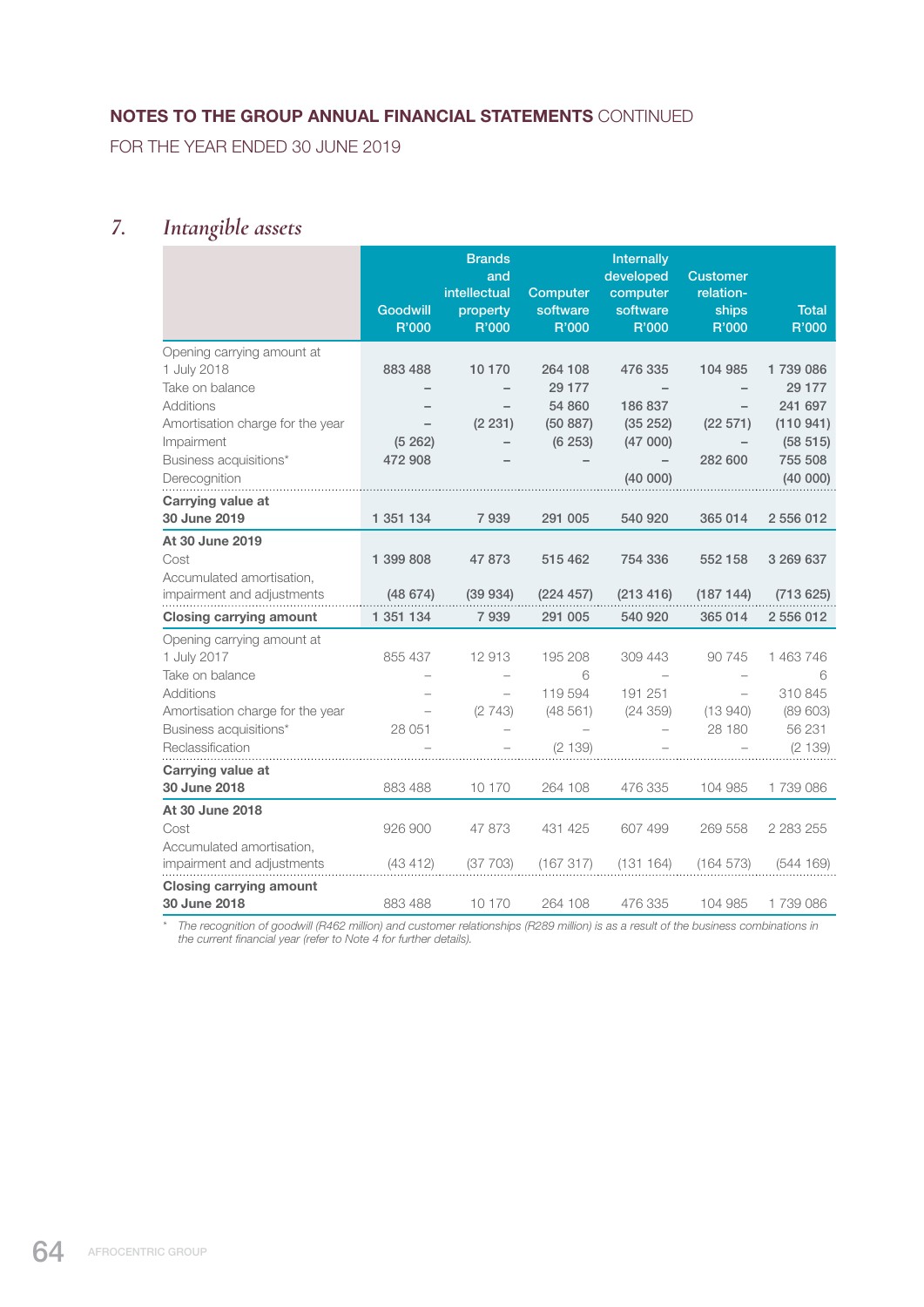## *7. Intangible assets continued*

A summary per CGU of the goodwill allocation is presented below:

|                                                            |                           | Group                     |                           | Company                   |
|------------------------------------------------------------|---------------------------|---------------------------|---------------------------|---------------------------|
|                                                            | <b>June 2019</b><br>R'000 | <b>June 2018</b><br>R'000 | <b>June 2019</b><br>R'000 | <b>June 2018</b><br>R'000 |
| <b>Healthcare administration SA CGU</b>                    |                           |                           |                           |                           |
| Medscheme – healthcare administration                      | 274 972                   | 248 622                   |                           |                           |
| Medscheme – health risk management                         | 89 298                    | 89 298                    |                           |                           |
| Aid for AIDS Management Proprietary Limited - healthcare   |                           |                           |                           |                           |
| administration                                             | 23 490                    | 23 490                    |                           |                           |
| Allegra Proprietary Limited – healthcare IT support        | 1 2 6 8                   | 1 2 6 8                   |                           |                           |
| AfroCentric Distribution Services Proprietary Limited -    |                           |                           |                           |                           |
| healthcare marketing support                               | 835                       | 835                       |                           |                           |
| Klinikka Proprietary Limited - medical equipment supplier  | 2 4 3 5                   | 2 4 3 5                   |                           |                           |
| Wellness Odyssey - healthcare wellness days                | 14 857                    | 14 857                    |                           |                           |
| Tendahealth – healthcare insurance broker                  | 1 1 6 2                   | 1 1 6 2                   |                           |                           |
| Scriptpharm - chronic scripts claim                        | 2699                      | 2699                      |                           |                           |
| Essential Group - healthcare insurance                     | 9 3 3 3                   | 9333                      |                           |                           |
| Sanlam Group - healthcare administration                   | 38 096                    |                           |                           |                           |
| Workcare – healthcare administration                       | 771                       |                           |                           |                           |
| <b>Healthcare Africa CGU</b>                               |                           |                           |                           |                           |
| Medscheme Mauritius Limited - local administration         | 4 9 6 9                   | 4 969                     |                           |                           |
| Medscheme Mauritius Limited – international administration | 10 566                    | 10 566                    |                           |                           |
| <b>Healthcare Retail SA CGU</b>                            |                           |                           |                           |                           |
| Pharmacy Direct, Curasana and Glen Eden                    | 473 954                   | 473 954                   |                           |                           |
| Activo                                                     | 402 429                   |                           |                           |                           |
|                                                            | 1 351 134                 | 883 488                   |                           |                           |

 Management determines the recoverable amount of CGUs as being the higher of fair value less costs to sell or value in use. In the absence of an active market, value in use is used to determine the recoverable amount. A traditional method of discounting management's best estimate of future cash flows attributable to the CGU has been applied to determine the value in use. A growth rate has been applied to cash flow streams to take into account the effect of inflation as well as business-specific expectations.

Assumptions used in the determination of the discount rate are as follows:

- The estimated revenues to be earned from the use of the assets;
- The forecast period over which those revenues are projected;
- An average growth rate;
- The WACC which is the discount rate that takes into account the yield on government bonds, Beta and a market risk premium;
- Risk adjustment factors used in deriving an appropriate discount rate applied to future estimated cash flows;
- The rate on government bonds (risk-free rate) of 8.12% as at 30 June 2019;
- A market risk premium of 6.5% is justified as the overall risk is to the downside; and
- The Beta is 0.9 as at 30 June 2019.

(Please note that the inputs above were adjusted for geographical and entity specific risk.)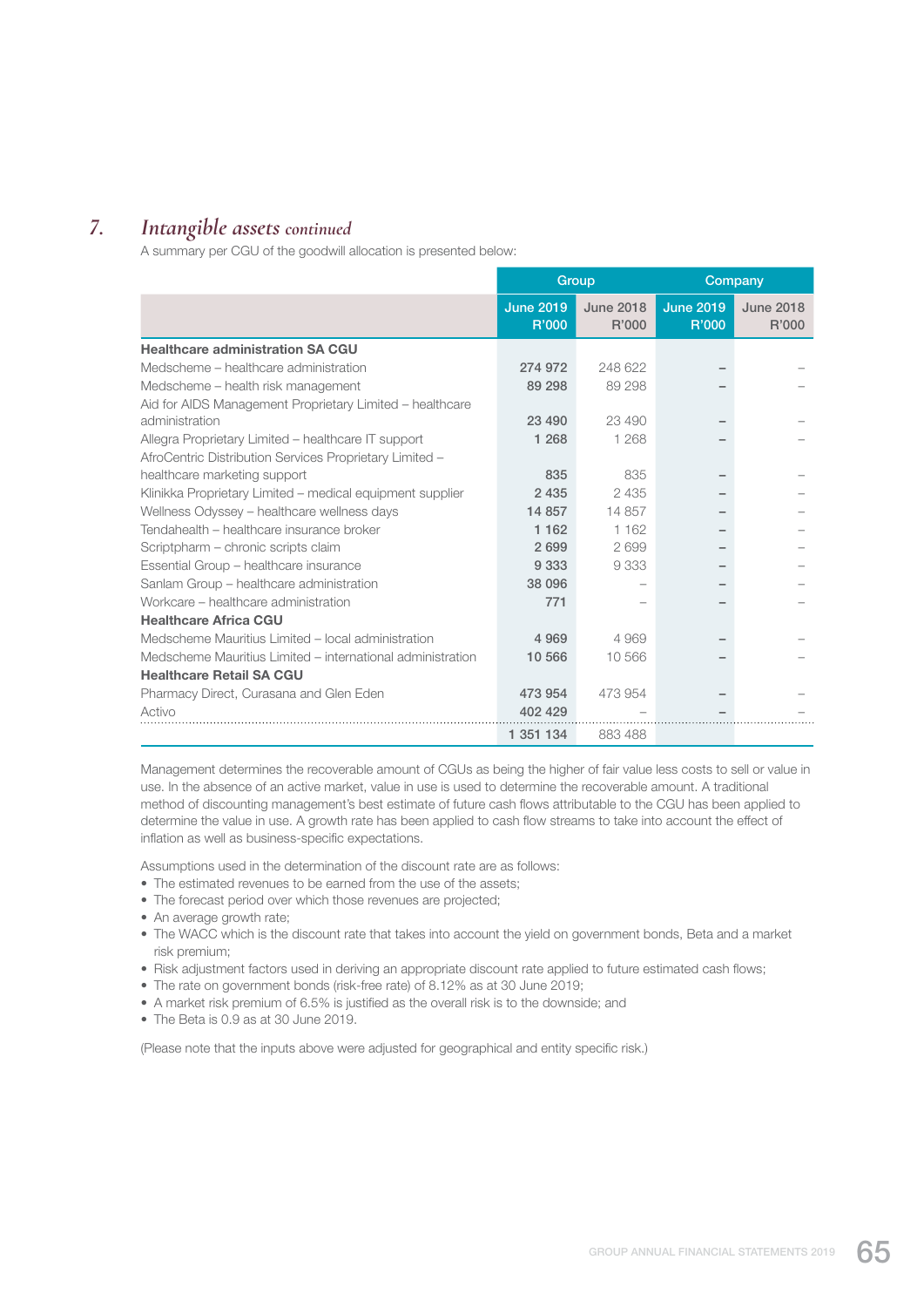FOR THE YEAR ENDED 30 JUNE 2019

## *7. Intangible assets continued*

 The following table sets out the key assumptions for those CGUs that management considers the most significant to the Group:

|                                         | Recoverable<br>amount<br>R'000 | <b>WACC</b> | <b>Forecast</b><br>period | Average<br>growth rate |
|-----------------------------------------|--------------------------------|-------------|---------------------------|------------------------|
| 2019                                    |                                |             |                           |                        |
| Medscheme – admin and managed care      | 4 033 937                      | 12.59       | 5 years                   | 6%                     |
| Pharmacy Direct, Curasana and Glen Eden | 433 504                        | 12.59       | 5 years                   | 6%                     |
| Activo                                  | 858 574                        | 12.59       | 5 years                   | 6%                     |
| 2018                                    |                                |             |                           |                        |
| Medscheme – admin and managed care      | 5973902                        | 13.97       | 5 years                   | 6%                     |
| Pharmacy Direct, Curasana and Glen Eden | 1 280 086                      | 13.97       | 5 years                   | 7%                     |

Management has determined the values assigned to each of the above key assumptions as follows:

| Assumption              | Approach used to determining values                                                                                                                        |
|-------------------------|------------------------------------------------------------------------------------------------------------------------------------------------------------|
| Average growth rate (%) | Average annual growth rate over the five-year forecast period; based on past<br>performance and management's expectations of market development.           |
| WACC (%)                | Rate the Company is expected to pay on average to all its security holders to<br>finance its assets which reflects specific risks to the relevant segment. |

#### Sensitivity analysis: impact of possible changes in key assumptions (growth rate and WACC) on the recoverable amount

|                  |             |            |           |                     | <b>Growth rate</b> |                           |
|------------------|-------------|------------|-----------|---------------------|--------------------|---------------------------|
|                  |             |            |           | Worst case<br>R'000 | Base case<br>R'000 | <b>Best case</b><br>R'000 |
|                  |             |            |           | 5%                  | 6%                 | 7%                        |
|                  |             | Worst case | 13.59%    | 2 977 525           | 3 433 472          | 4 027 728                 |
| <b>Medscheme</b> |             | Base case  | 12.59%    | 3438992             | 4 033 937          | 4 841 623                 |
|                  | Best case   | 11.59%     | 4 040 417 | 4 849 080           | 6 009 861          |                           |
|                  |             | Worst case | 13.59%    | 188 309             | 278413             | 395 705                   |
| PD and CS        | <b>WACC</b> | Base case  | 12.59%    | 311 907             | 433 504            | 598 405                   |
|                  |             | Best case  | 11.59%    | 472 977             | 643 985            | 889 228                   |
|                  |             | Worst case | 13.59%    | 519602              | 666471             | 857 914                   |
| <b>Activo</b>    |             | Base case  | 12.59%    | 667 059             | 858 574            | 1 118 611                 |
|                  |             | Best case  | 11.59%    | 859 264             | 1 119 405          | 1492897                   |

### (i) Impairment loss and compensation

 During the period under review, management embarked on a process of assessing the internally generated intangible assets for potential impairment. Following from this process, impairment losses were recognised for the following systems:

- R47 million in respect of the Gexus system an impairment loss has been recognised as a result of the recoverable amount being lower than the carrying amount.
- R3.7 million in respect of the Solatium system an impairment has been recognised as the expected cash flows from the system have significantly reduced, resulting in the recoverable amount being lower than the carrying amount.
- R2.5 million in respect of the 2Cana system utilised by PHA (iThrive) the impairment loss has been recognised as the recoverable amount is lower than the carrying amount.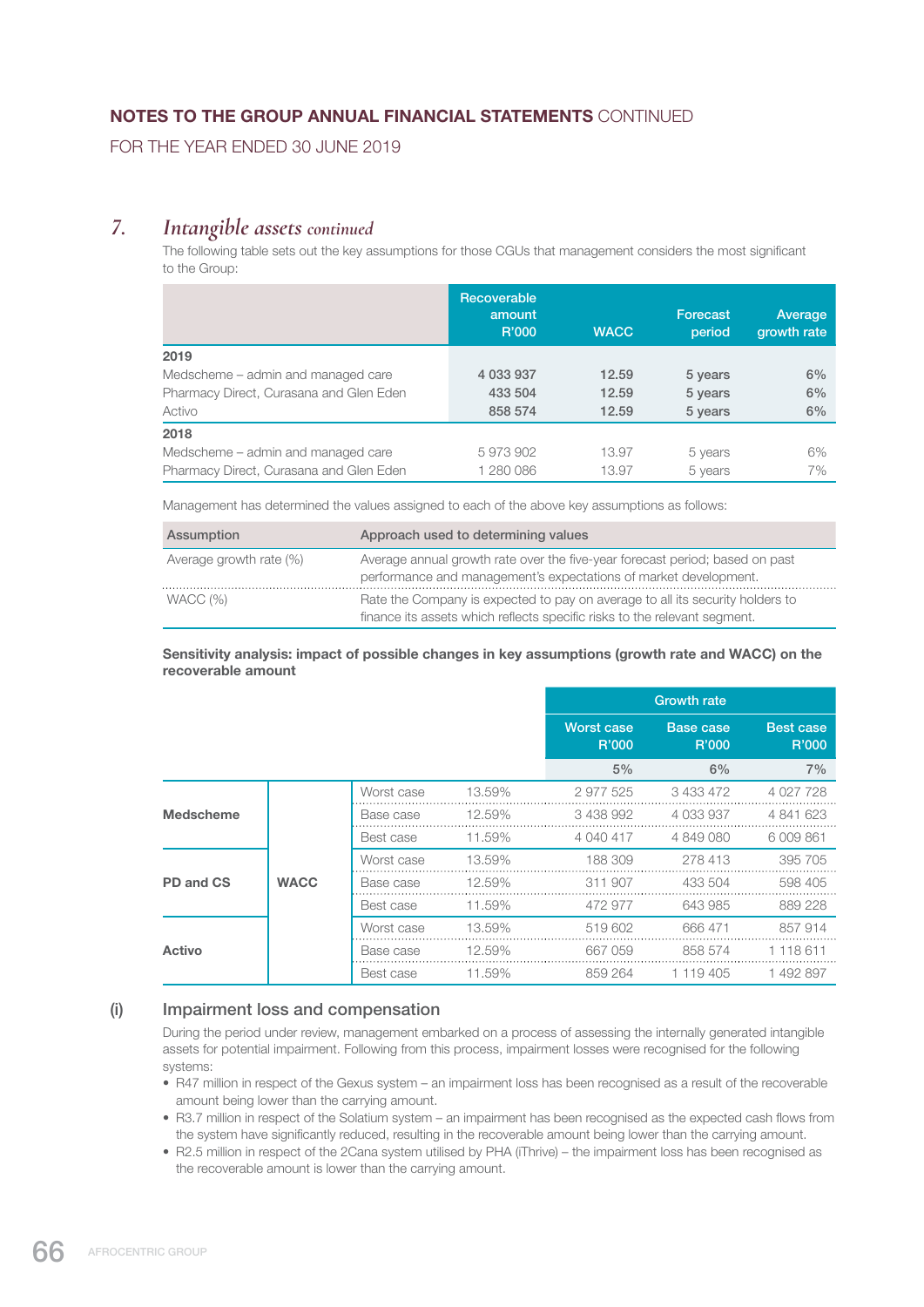## *7. Intangible assets continued*

### (i) Impairment loss and compensation continued

 The impairment loss on goodwill of R5.2 million relates to the impairment of goodwill previously recognised on the business acquisition of TCHM.

 In addition to the impairment losses that have been recognised, a loss on disposal to the value of R40 million has been recognised in profit or loss. This relates to the derecognition of certain components of the Nexus system pursuant to the completion of the Fusion project which replaces certain modules of Nexus.

## *8. Financial instruments*

### Financial instruments by category

|                                | Group                                               |                                                                                             |                                                       |                       |  |  |
|--------------------------------|-----------------------------------------------------|---------------------------------------------------------------------------------------------|-------------------------------------------------------|-----------------------|--|--|
| <b>Financial assets</b>        | <b>Financial</b><br>assets at<br>amortised<br>R'000 | <b>Financial</b><br>assets at fair<br>value through<br>cost profit and loss<br><b>R'000</b> | Available<br>for sale<br>financial<br>assets<br>R'000 | <b>Total</b><br>R'000 |  |  |
| <b>June 2019</b>               |                                                     |                                                                                             |                                                       |                       |  |  |
| Trade and other receivables    |                                                     |                                                                                             |                                                       |                       |  |  |
| (excluding prepayments)        | 400 348                                             |                                                                                             |                                                       | 400 348               |  |  |
| Cash and cash equivalent       | 265 296                                             |                                                                                             |                                                       | 265 296               |  |  |
| <b>June 2018</b>               |                                                     |                                                                                             |                                                       |                       |  |  |
| Trade and other receivables    |                                                     |                                                                                             |                                                       |                       |  |  |
| (excluding prepayments)        | 308 917                                             |                                                                                             |                                                       | 308 917               |  |  |
| Financial assets at fair value |                                                     | 217 278                                                                                     | 9000                                                  | 226 278               |  |  |
| Cash and cash equivalent       | 212918                                              |                                                                                             |                                                       | 212918                |  |  |

|                                | Company                                             |                                                                                      |                                                       |                       |  |  |
|--------------------------------|-----------------------------------------------------|--------------------------------------------------------------------------------------|-------------------------------------------------------|-----------------------|--|--|
| <b>Financial assets</b>        | <b>Financial</b><br>assets at<br>amortised<br>R'000 | <b>Financial</b><br>assets at fair<br>value through<br>cost profit and loss<br>R'000 | Available<br>for sale<br>financial<br>assets<br>R'000 | <b>Total</b><br>R'000 |  |  |
| <b>June 2019</b>               |                                                     |                                                                                      |                                                       |                       |  |  |
| Trade and other receivables    | 184                                                 |                                                                                      |                                                       | 184                   |  |  |
| Cash and cash equivalent       | 10 316                                              |                                                                                      |                                                       | 10 316                |  |  |
| Loan to Group company          | 126 792                                             |                                                                                      |                                                       | 126 792               |  |  |
| <b>June 2018</b>               |                                                     |                                                                                      |                                                       |                       |  |  |
| Trade and other receivables    | 409                                                 |                                                                                      |                                                       | 409                   |  |  |
| Financial assets at fair value |                                                     | 217 278                                                                              |                                                       | 217 278               |  |  |
| Cash and cash equivalent       | 10 990                                              |                                                                                      |                                                       | 10 990                |  |  |
| Loan to Group company          | 9519                                                |                                                                                      |                                                       | 9519                  |  |  |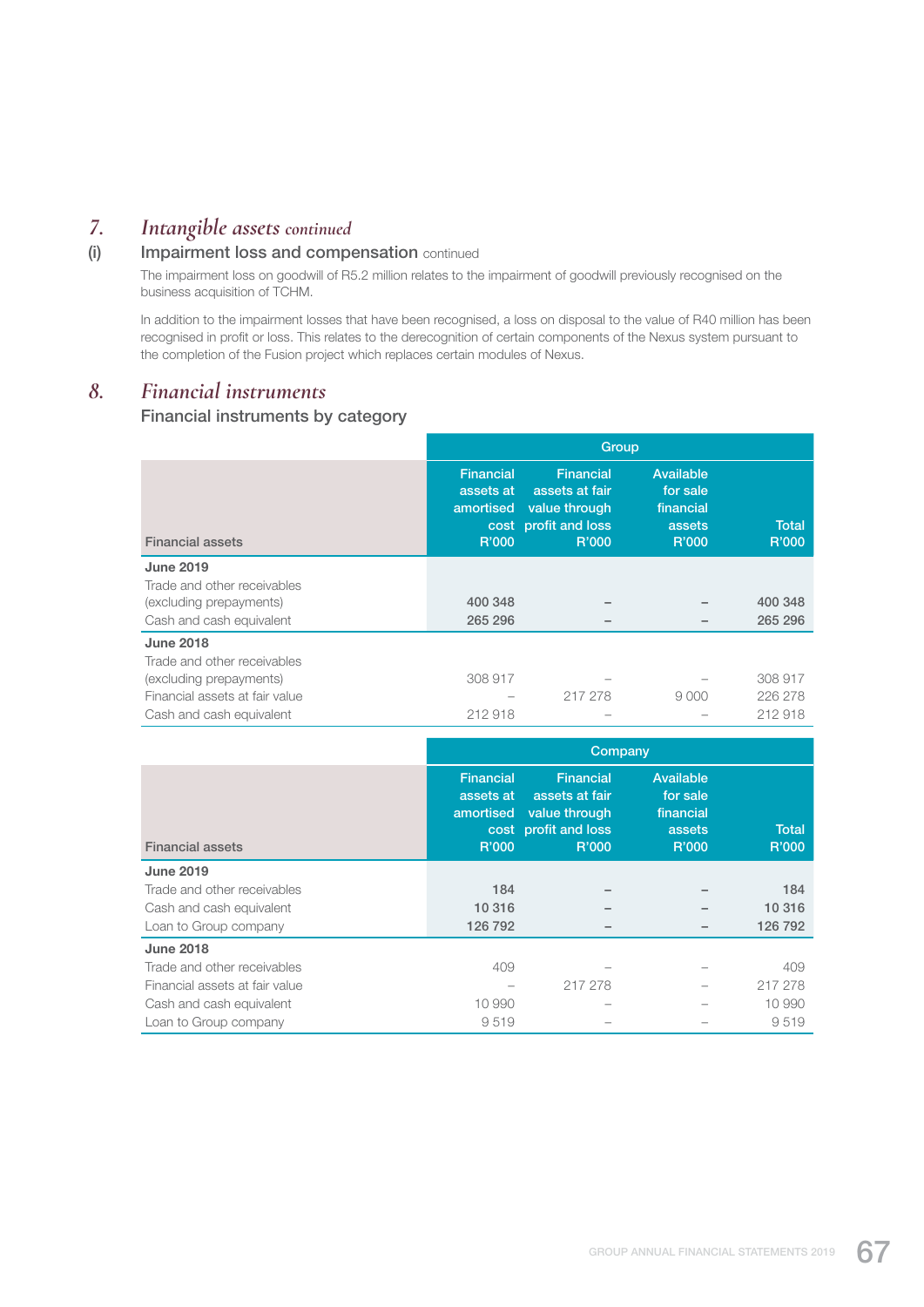FOR THE YEAR ENDED 30 JUNE 2019

## *8. Financial instruments continued*

**Financial instruments by category continued** 

|                              |                                                                            | Group                             |                       |
|------------------------------|----------------------------------------------------------------------------|-----------------------------------|-----------------------|
| <b>Financial liabilities</b> | <b>Liabilities</b><br>at fair value<br>through profit<br>and loss<br>R'000 | <b>Amortised</b><br>cost<br>R'000 | <b>Total</b><br>R'000 |
| <b>June 2019</b>             |                                                                            |                                   |                       |
| Trade and other payables     |                                                                            | 406 230                           | 406 230               |
| Lease liability              |                                                                            | 322 655                           | 322 655               |
| Deferred payment             | 7 3 3 5                                                                    |                                   | 7 3 3 5               |
| <b>June 2018</b>             |                                                                            |                                   |                       |
| Trade and other payables     |                                                                            | 284 028                           | 284 028               |
| Deferred payment             | 5 2 6 3                                                                    |                                   | 5 2 6 3               |

|                              | Company                                                                    |                            |                       |
|------------------------------|----------------------------------------------------------------------------|----------------------------|-----------------------|
| <b>Financial liabilities</b> | <b>Liabilities</b><br>at fair value<br>through profit<br>and loss<br>R'000 | Amortised<br>cost<br>R'000 | <b>Total</b><br>R'000 |
| <b>June 2019</b>             |                                                                            |                            |                       |
| Trade and other payables     |                                                                            | 7690                       | 7690                  |
| <b>June 2018</b>             |                                                                            |                            |                       |
| Trade and other payables     |                                                                            | 3418                       | 3418                  |

### 8.1 Trade receivables

Ageing of trade and other receivables

|                           | Group                    |                  |                  |                                 |                       |  |
|---------------------------|--------------------------|------------------|------------------|---------------------------------|-----------------------|--|
|                           | <b>Current</b><br>R'000  | 30 days<br>R'000 | 60 days<br>R'000 | $90 + \overline{days}$<br>R'000 | <b>Total</b><br>R'000 |  |
| <b>June 2019</b>          |                          |                  |                  |                                 |                       |  |
| Gross trade debtors       | 298 415                  | 51 389           | 12733            | 31 361                          | 393 898               |  |
| Net trade debtors         | 298 415                  | 51 389           | 12733            | 1 3 2 0                         | 363 857               |  |
| Past due but not impaired | $\overline{\phantom{a}}$ | 51 389           | 12733            | 2 3 4 8                         | 66 470                |  |
| Other receivables         | 618                      | 52               | 1 1 8 7          | 222                             | 2079                  |  |
| <b>June 2018</b>          |                          |                  |                  |                                 |                       |  |
| Gross trade debtors       | 149 634                  | 64 059           | 14 378           | 56727                           | 284 798               |  |
| Net trade debtors         | 149 634                  | 64 059           | 14 378           | 31 927                          | 259 998               |  |
| Past due but not impaired |                          | 64 059           | 14 378           | 31 927                          | 110 364               |  |
| Other receivables         | 2042                     | 1742             | 27               | 2 3 3 3                         | 6 144                 |  |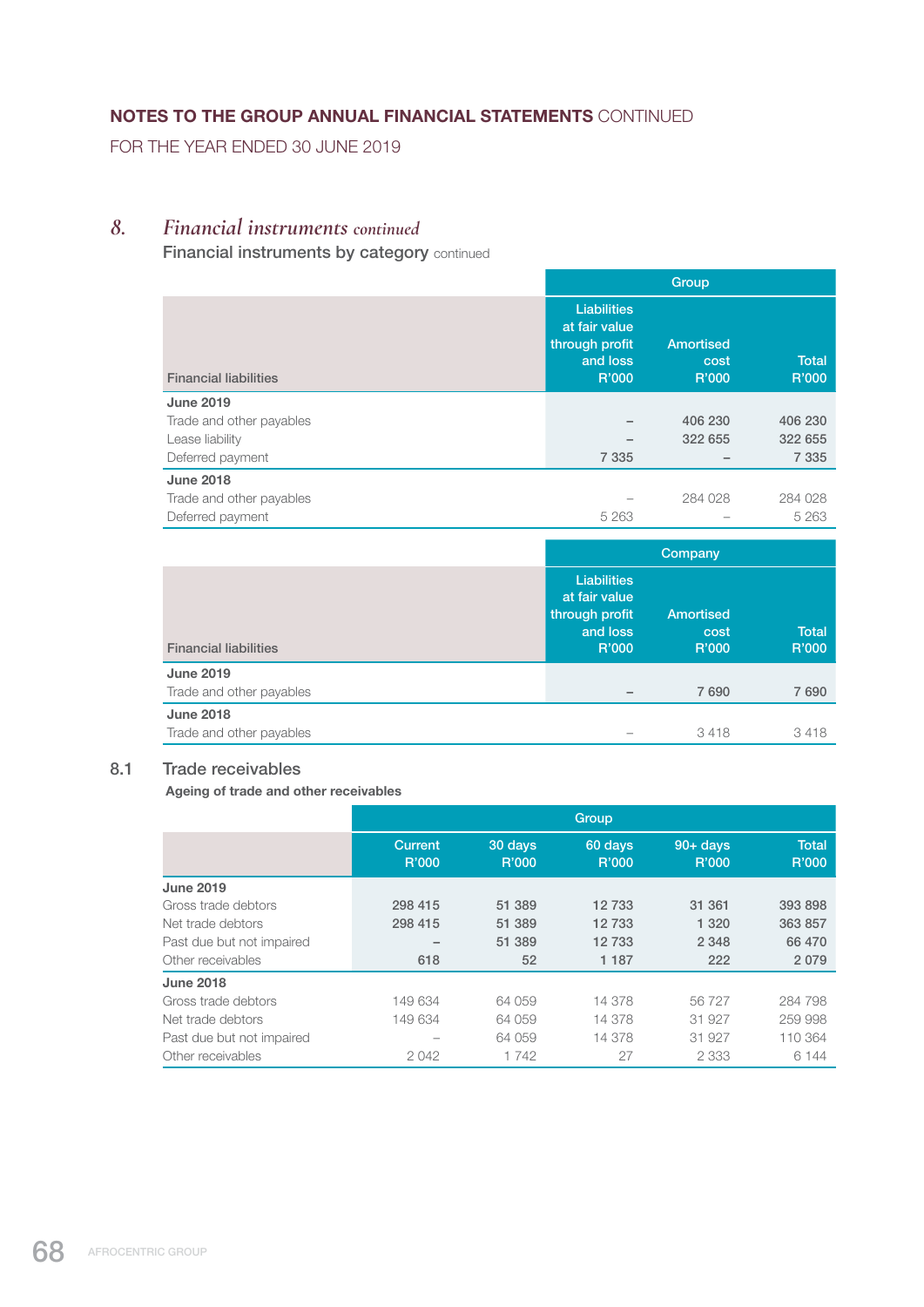## *8. Financial instruments continued*

8.1 Trade receivables continued

#### Disclosure of trade debtors

|                                                        | June 2019<br>R'000 | June 2018<br>R'000 |
|--------------------------------------------------------|--------------------|--------------------|
| Gross trade debtors                                    | 393898             | 284 798            |
| Provision for impairment of trade receivables as above | (30041)            | (24 800)           |
| Net trade debtors (Note 8.2)                           | 363857             | 259998             |

#### Movement in the provision for impairment of trade receivables are as follows:

|                                                                  | <b>June 2019</b><br><b>R'000</b> | June 2018<br>R'000 |
|------------------------------------------------------------------|----------------------------------|--------------------|
| At the beginning of the period                                   | 24 800                           | 13.341             |
| Amounts restated through opening retained earnings               | 2818                             |                    |
| Opening loss allowance as at 1 July 2018 calculated under IFRS 9 |                                  |                    |
| Provisions raised/(utilised)                                     | 2423                             | 1459               |
|                                                                  | 30041                            | 24 800             |

 The Group applies the IFRS 9 simplified approach to measuring ECLs which uses a lifetime expected loss allowance for all the trade receivables.

 To measure the ECLs, trade receivables have been grouped based on the shared credit risk characteristics and the days past due.

 The expected loss rates are based on the payment profiles of sales over a period of 24 months before 30 June 2018 and the corresponding historical credit losses experienced within this period. The historical loss rate has been adjusted to reflect current and forward looking information on macroeconomic factors affecting the ability of the customers to settle the receivables. The Group has identified the annual gross domestic product (GDP) rate and average prime lending rate to be the most relevant factors and accordingly, adjusts the historical loss rates based on expected changes in these factors.

### 8.2 Trade and other receivables

|                   | Group                     |                           | Company                   |                           |
|-------------------|---------------------------|---------------------------|---------------------------|---------------------------|
|                   | <b>June 2019</b><br>R'000 | <b>June 2018</b><br>R'000 | <b>June 2019</b><br>R'000 | <b>June 2018</b><br>R'000 |
| Trade debtors     | 363 856                   | 259 998                   |                           |                           |
| Deposits          | 3925                      | 7 1 8 5                   |                           |                           |
| Prepayments*      | 131 146                   | 39 612                    |                           |                           |
| Sundry debtors    | 30 4 88                   | 35 588                    | 184                       | 409                       |
| Other receivables | 2079                      | 6 1 4 4                   |                           |                           |
| Associates        |                           | 5740                      | -                         |                           |
|                   | 531 494                   | 354 267                   | 184                       | 409                       |

*\* Prepayments are not financial instruments but are included in trade and other receivables.*

 All receivables are current. The carrying amounts of all trade and other receivables approximate fair value due to the short-term nature of the receivables, hence the impact of discounting is immaterial.

Refer to Note 8.2 for ageing of trade and other receivables.

 Management has assessed the likelihood of non-recovery of outstanding amounts due from its associates and determined that no impairment is necessary due to the fact that all associates are profitable or will be profitable in the foreseeable future.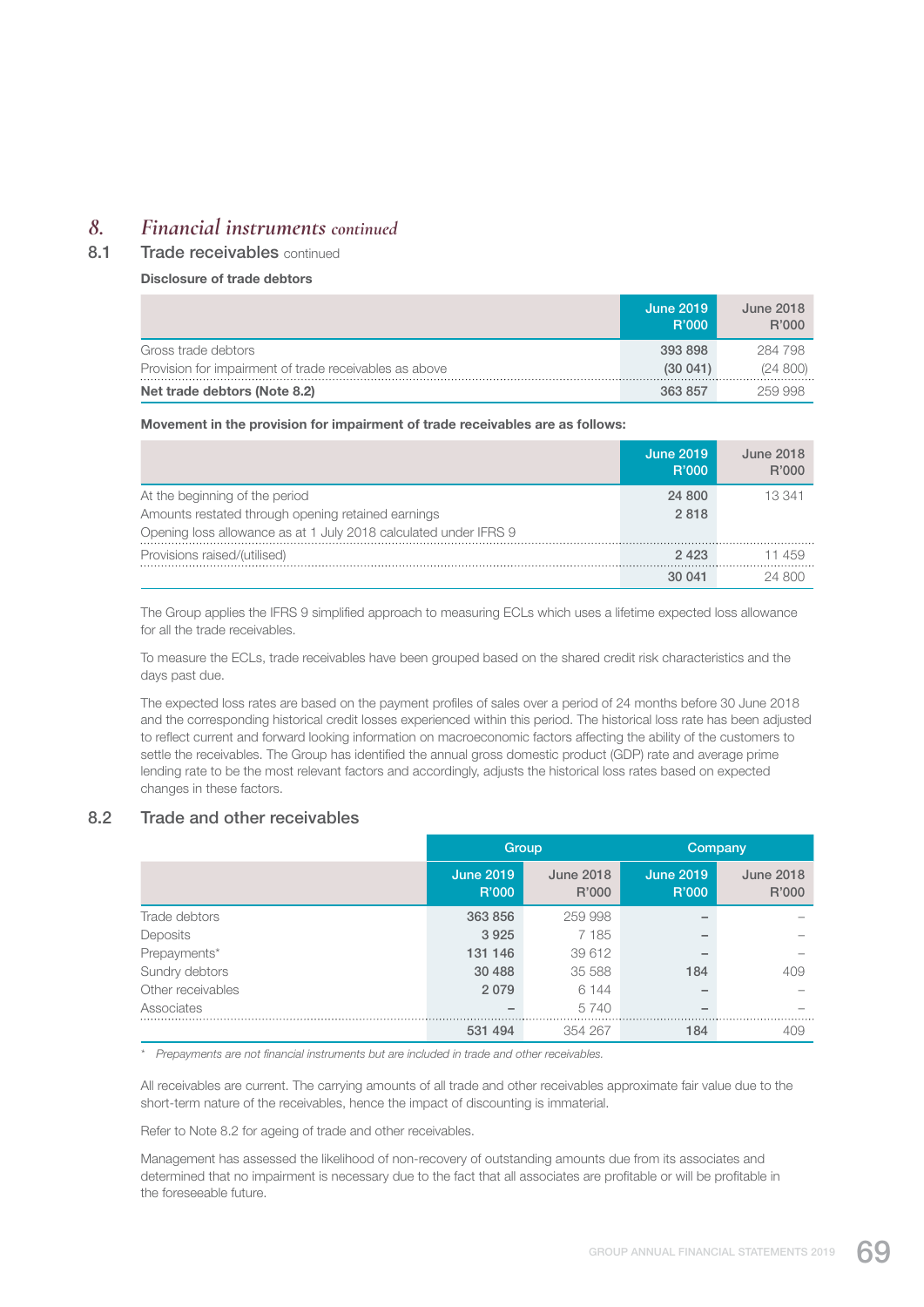FOR THE YEAR ENDED 30 JUNE 2019

### *8. Financial instruments continued*

### 8.3 Cash and cash equivalents

|                                            | Group                     |                           | Company                          |                           |
|--------------------------------------------|---------------------------|---------------------------|----------------------------------|---------------------------|
|                                            | <b>June 2019</b><br>R'000 | <b>June 2018</b><br>R'000 | <b>June 2019</b><br><b>R'000</b> | <b>June 2018</b><br>R'000 |
| Cash at bank and short-term bank deposits  |                           |                           |                                  |                           |
| Baa <sub>2</sub> – ABSA Bank Limited       |                           | 3497                      |                                  | 3497                      |
| $Baa_{2}$ – FNB Limited                    | 20 083                    |                           |                                  |                           |
| AA - Bank Windhoek Limited                 | 20 837                    | 9 2 6 5                   |                                  |                           |
| Baa <sub>2</sub> – Nedbank Limited*        | 217 729                   | 178 597                   | 10 181                           | 6389                      |
| Baa <sub>3</sub> – Standard Bank Limited** | 4 2 2 8                   | 4 7 8 9                   |                                  |                           |
| BBB+ - Sasfin Limited*                     | 223                       | 14 770                    | 135                              | 1 104                     |
| zaAA- - Sanlam Limited                     | 2 1 9 6                   | 2.000                     |                                  |                           |
| Total cash at bank and short-term          |                           |                           |                                  |                           |
| bank deposits                              | 265 296                   | 212 918                   | 10 316                           | 10 990                    |

*\* The ratings from "AA" to "CCC" may be modified by the addition of a plus (+) or minus (-) sign to show relative standing within the major rating categories.*

*\*\* Moody's appends numerical modifiers 1, 2 and 3 to each generic rating classification from Aa through Caa. The modifier 3 indicates a ranking in the lower end of that generic rating category.*

 The ratings for ABSA Bank Limited, Nedbank Limited, FNB Limited and Standard Bank Limited were obtained from Moody's.

The ratings for Sasfin Limited and Bank Windhoek Limited were obtained from Global Credit Rating Company.

The rating scores are based on the following broad investment grade definitions:

- AA Very high credit quality relative to other issuers or obligations in the same country. Protection factors are very strong. Adverse changes in business, economic or financial conditions would increase investment risk although not significantly.
- Baa Obligations rated Baa are judged to be medium-grade and subject to moderate credit risk and as such may possess certain speculative characteristics.
- BBB Adequate protection factors relative to other issuers or obligators in the same country. However, there is considerable variability in risk during economic cycles.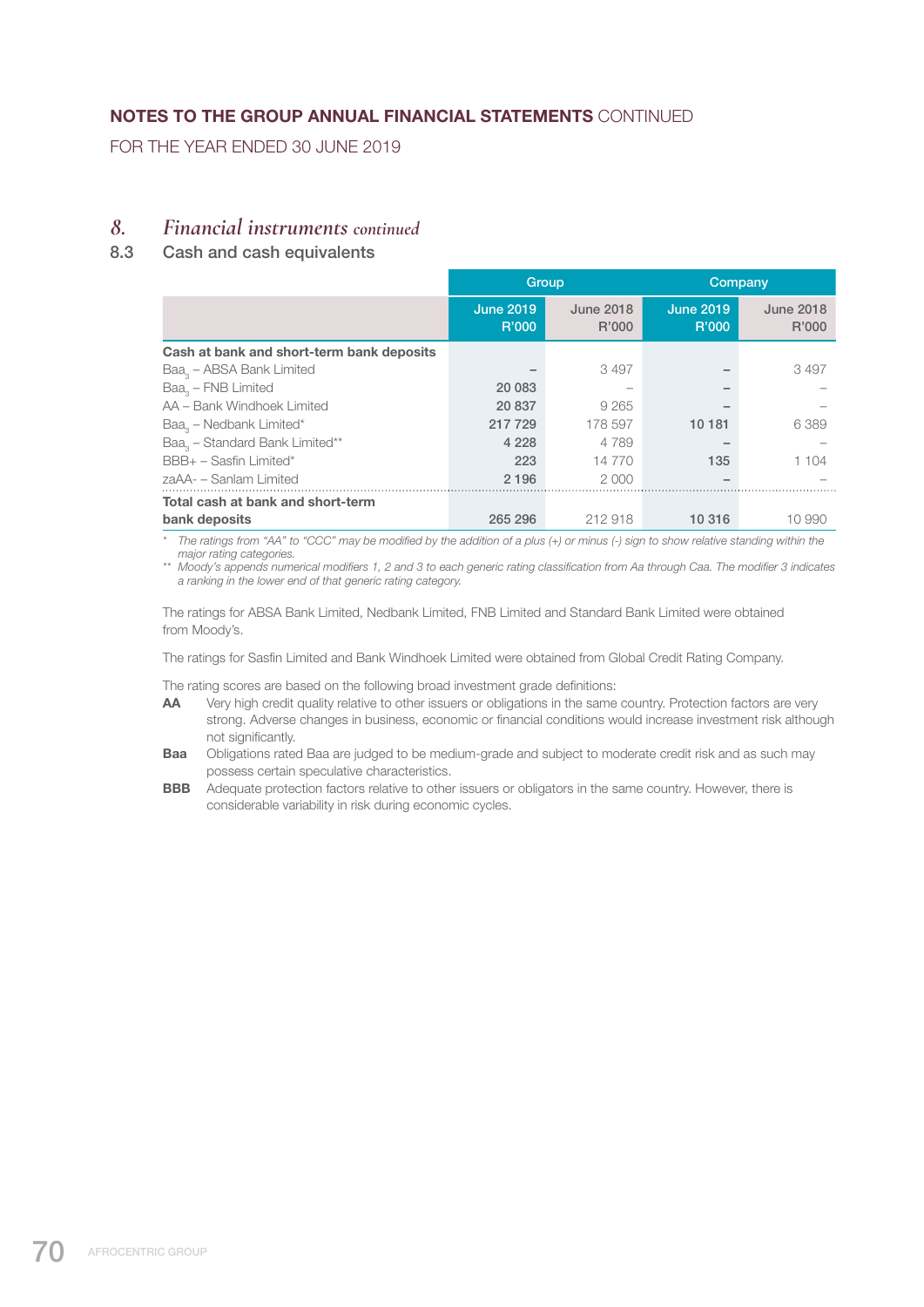# *8. Financial instruments continued*

### 8.3 Cash and cash equivalents continued

|                      | Group                     |                           | Company                   |                           |
|----------------------|---------------------------|---------------------------|---------------------------|---------------------------|
|                      | <b>June 2019</b><br>R'000 | <b>June 2018</b><br>R'000 | <b>June 2019</b><br>R'000 | <b>June 2018</b><br>R'000 |
| Cash                 | 193 852                   | 157855                    | 10 181                    | 9886                      |
| Short-term deposits* | 71 444                    | 55 063                    | 135                       | 1 104                     |
|                      | 265 296                   | 212918                    | 10 316                    |                           |

*\* Short-term deposits relate to cash at the year-end deposited into specific bank accounts.*

 While cash and cash equivalents are also subject to the impairment requirements of IFRS 9, the identified impairment loss was immaterial.

For purposes of the statement of cash flows, the year-end cash and cash equivalents comprise the following:

|                        |                           | Group                     | Company                   |                           |  |
|------------------------|---------------------------|---------------------------|---------------------------|---------------------------|--|
|                        | <b>June 2019</b><br>R'000 | <b>June 2018</b><br>R'000 | <b>June 2019</b><br>R'000 | <b>June 2018</b><br>R'000 |  |
| Cash and bank balances | 265 296                   | 212918                    | 10 316                    | 10 990                    |  |

### 8.4 Trade and other payables

|                            |                           | Group                     | Company                   |                           |  |
|----------------------------|---------------------------|---------------------------|---------------------------|---------------------------|--|
|                            | <b>June 2019</b><br>R'000 | <b>June 2018</b><br>R'000 | <b>June 2019</b><br>R'000 | <b>June 2018</b><br>R'000 |  |
| Trade payables*            | 278 163                   | 139 207                   | 22                        | 711                       |  |
| Accruals                   | 57 897                    | 57 474                    | (20)                      | 337                       |  |
| Payroll creditors          | 34 786                    | 41 422                    |                           |                           |  |
| Shareholders for dividends | 5483                      | 5466                      | 3 3 5 9                   | 3445                      |  |
| Other payables*            | 29 901                    | 49 057                    | 4 3 2 9                   |                           |  |
| <b>Provisions</b>          | 9 6 0 6                   | -                         | 785                       |                           |  |
|                            | 415836                    | 292 626                   | 8475                      | 4 4 9 3                   |  |

*\* All trade and other payables are current and are expected to be settled within the next 12 months. The carrying values at the year-end approximate their fair values due to the short-term nature of the payables, hence the impact of discounting is immaterial.*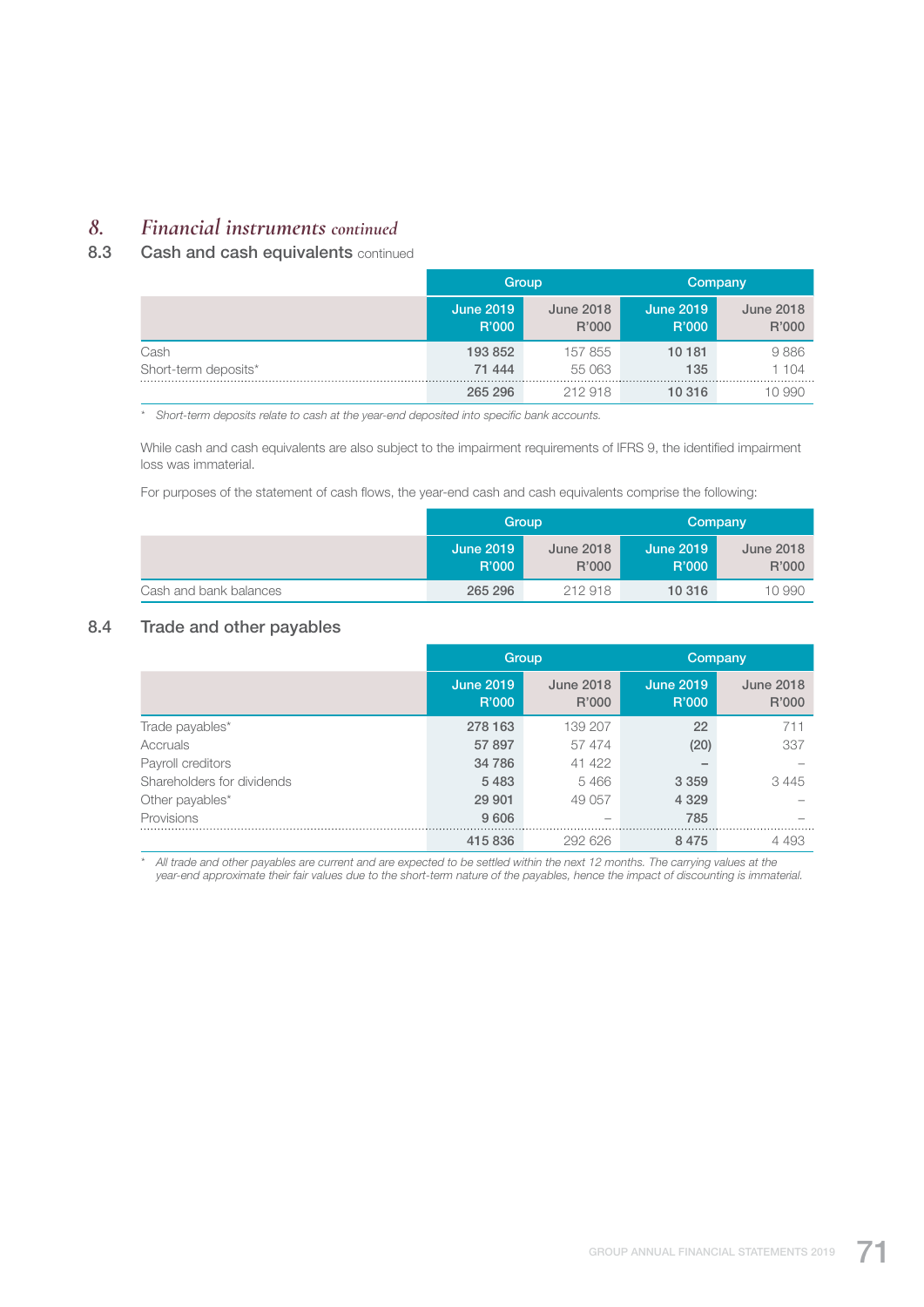FOR THE YEAR ENDED 30 JUNE 2019

### *8. Financial instruments continued*

### 8.5 Borrowings

|                                       | Group                     |                           |                           | Company                   |
|---------------------------------------|---------------------------|---------------------------|---------------------------|---------------------------|
|                                       | <b>June 2019</b><br>R'000 | <b>June 2018</b><br>R'000 | <b>June 2019</b><br>R'000 | <b>June 2018</b><br>R'000 |
| Nedbank facility $(0 - 1$ year)       | 120 000                   |                           |                           |                           |
| Nedbank facility $(1 \text{ year} +)$ | 371 566                   | -                         | $\overline{\phantom{a}}$  | -                         |

Movement in borrowings are as follows:

|                                       | <b>June 2019</b><br>R'000 |
|---------------------------------------|---------------------------|
| At the beginning of the period        |                           |
| Borrowings acquired during the period | 550 000                   |
| Interest accrued                      | 12813                     |
| Borrowings payments made              | (71 247)                  |
| Balance at the end of the year        | 491 566                   |

#### Compliance with loan covenants

 During the period, Nedbank issued a revolving loan facility totalling R900 million to the Group of which amounts shall be applied to funding the working capital and general corporate requirements of the Group. The rate of interest on the loan for each interest period is the percentage rate per annum which is the aggregate of the applicable: Margin and JIBAR.

 The financial condition to the Nedbank facility is for the Group to ensure that net debt to EBITDA in respect of any relevant period shall not exceed 2.5:1 times and interest cover in respect of any relevant period shall not be less than 4:19 (refer to Note 3(v)).

### 8.6 Lease liability

|                             | Group                     |                           |                           | Company                   |
|-----------------------------|---------------------------|---------------------------|---------------------------|---------------------------|
|                             | <b>June 2019</b><br>R'000 | <b>June 2018</b><br>R'000 | <b>June 2019</b><br>R'000 | <b>June 2018</b><br>R'000 |
| Non-current lease liability | 261 104                   | -                         | $\overline{\phantom{a}}$  |                           |
| Current lease liability     | 61 551                    | -                         | $\overline{\phantom{a}}$  | $\overline{\phantom{a}}$  |

Movement in lease liability are as follows:

|                                        | <b>June 2019</b><br>R'000 |
|----------------------------------------|---------------------------|
| At the beginning of the period         |                           |
| Lease liability recognised per IFRS 16 | 385 307                   |
| Interest accrued                       | 31 822                    |
| Rental payments made                   | (94 474)                  |
| Balance at the end of the year         | 322 655                   |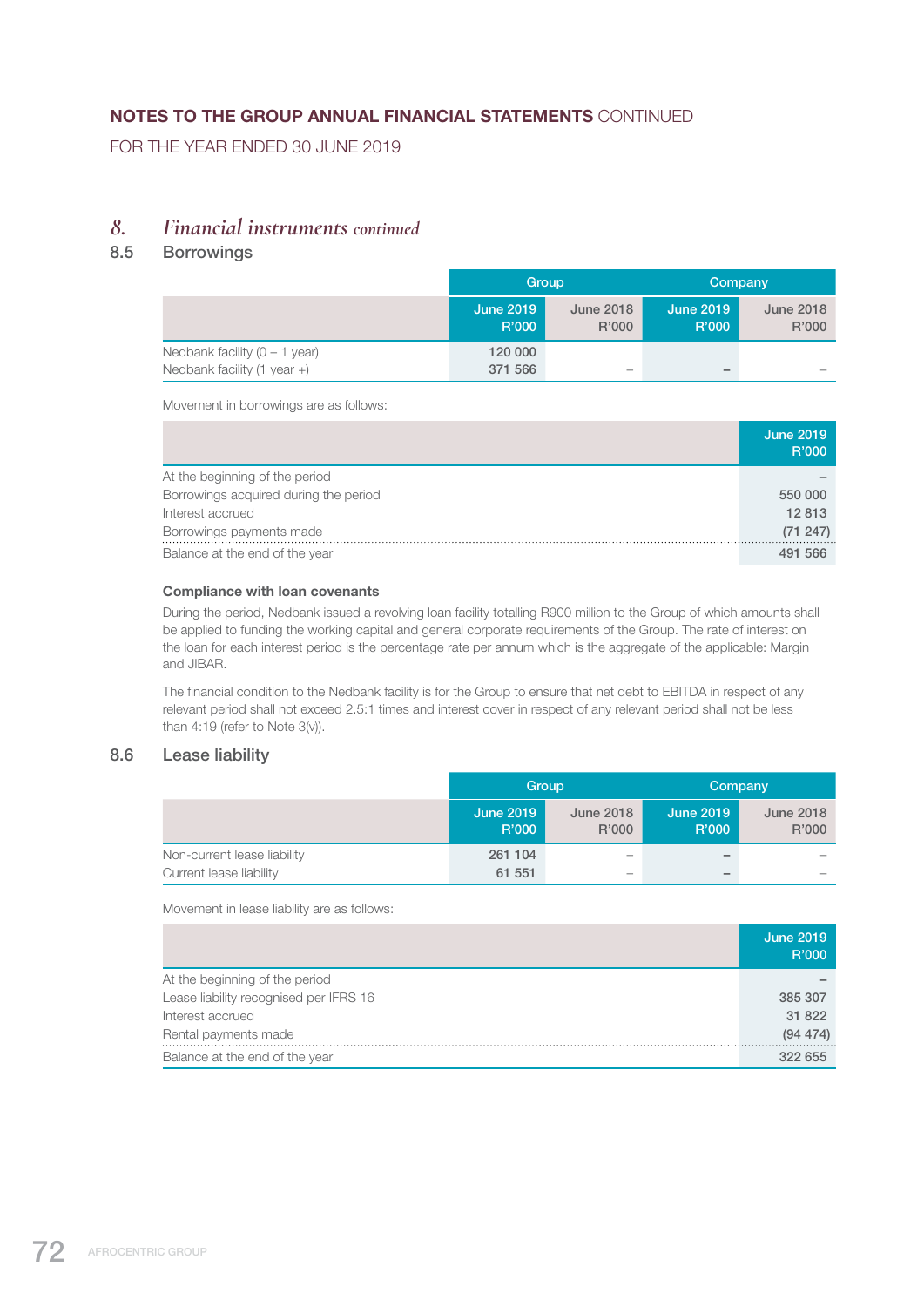## *8. Financial instruments continued*

### 8.7 Recognised fair value measurements

#### Fair value hierarchy

The following hierarchy is used to classify financial and non-financial instruments for fair value measurement purposes:

Level 1 – Quoted prices (unadjusted) in active markets for identical assets or liabilities.

Level 2 – Inputs other than quoted prices included within level that are observable for the asset or liability either directly (that is, as prices) or indirectly (that is, derived from prices).

Level 3 – Inputs for the asset or liability that are not based on observable market data (unobservable inputs).

 The level in the fair value hierarchy within which the fair value measurement is categorised in its entirety is determined on the basis of the lowest level input that is significant to the fair value measurement in its entirety. The significance of an input is assessed against the fair value measurement in its entirety. If a fair value measurement uses observable inputs that require significant adjustment based on unobservable inputs, that measurement is a level 3 measurement. Assessing the significance of a particular input to the fair value measurement in its entirety requires judgement, considering factors specific to the asset or liability.

The following table presents the Group's assets and liabilities that are measured at fair value at 30 June 2019:

|                                          | Group   |                          |         | Company |                    |         |
|------------------------------------------|---------|--------------------------|---------|---------|--------------------|---------|
|                                          | Level 1 | Level 2                  | Level 3 | Level 1 | Level <sub>2</sub> | Level 3 |
| 2019                                     |         |                          |         |         |                    |         |
| Investment property (Note 6)             |         |                          | 15 4 18 |         |                    |         |
|                                          |         | $\overline{\phantom{0}}$ | 15 4 18 |         |                    |         |
| 2018                                     |         |                          |         |         |                    |         |
| Collective investment schemes (Note 8.7) |         | 217 278                  |         |         | 217 278            |         |
| Investment in AAR (Note 8.3)             |         |                          | 9000    |         |                    |         |
| Investment property (Note 6)             |         |                          | 15418   |         |                    |         |
|                                          |         | 217 278                  | 24 418  |         | 217 278            |         |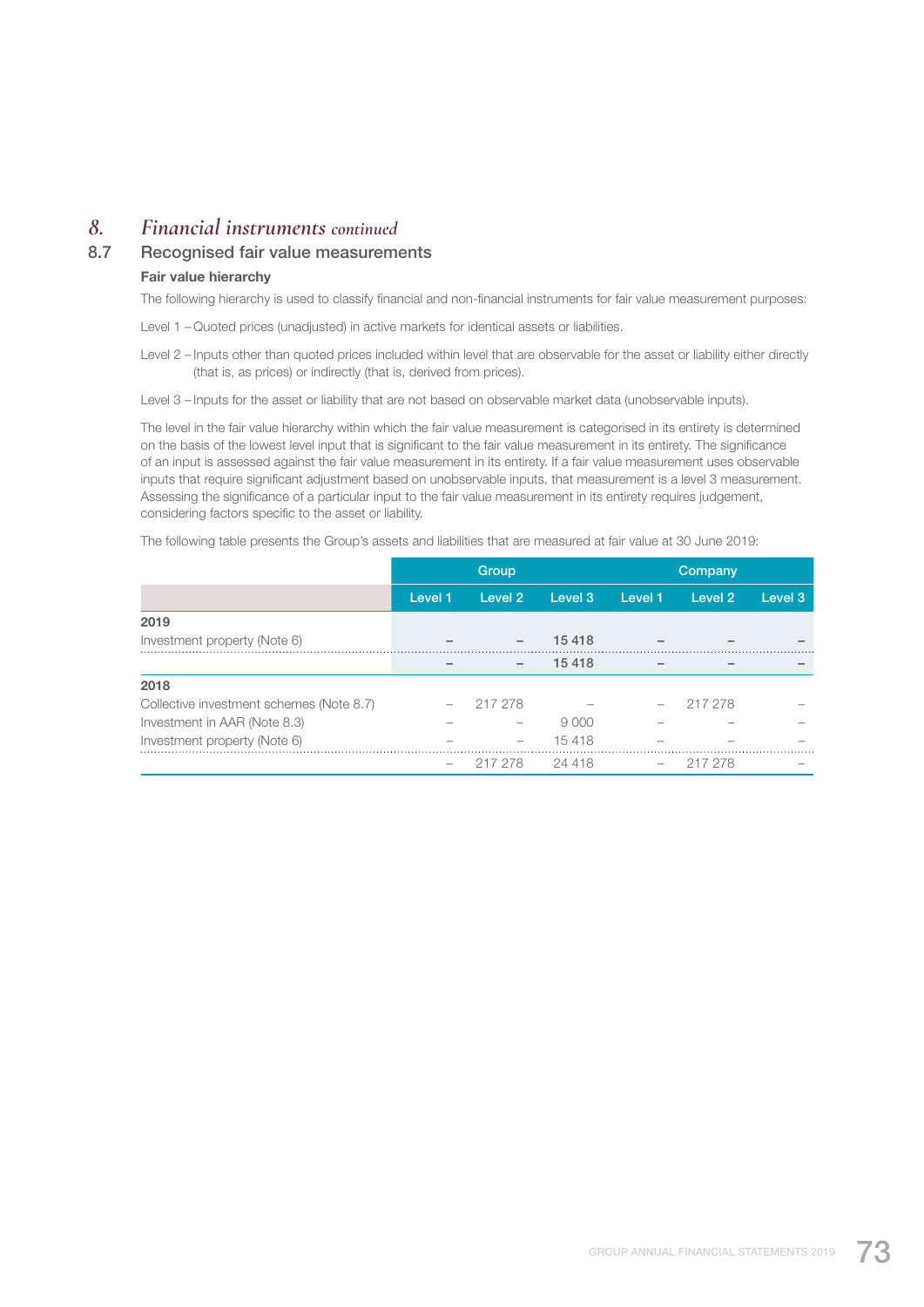FOR THE YEAR ENDED 30 JUNE 2019

### *8. Financial instruments continued*

### 8.7 Recognised fair value measurements continued

#### Fair value hierarchy continued

Specific valuation techniques used to value financial and non-financial instruments include:

- The fair value of the collective investment schemes is determined using the current unit price of underlying unitised asset, multiplied by the number of units held;
- The fair value of the remaining financial instruments is determined using discounted cash flow analysis and PE ratios; and
- The fair value of the investment property is determined by using the comparable sales method.

 The assets disclosed above that have been classified as a level 3 financial and non-financial instruments, i.e. the inputs are not based on observable market data. The carrying amount of all assets in the table above approximates the fair value of the assets.

Group fair value measurements using significant unobservable inputs (level 3):

|                        | Investment<br>in AAR<br>R'000 | Investment<br>property<br>R'000 |
|------------------------|-------------------------------|---------------------------------|
| Opening balance        | 9000                          | 15418                           |
| Impairments            | (9 000)                       |                                 |
| <b>Closing balance</b> |                               | 15418                           |

#### Valuation inputs and relationships to fair value

#### Investment in AAR

 The fair value of the investment in AAR Insurance Holdings is derived by price earnings ratio using the most recent financial information available to AfroCentric Investment Corporation Limited. During the year the AAR investment was fully impaired as management believes future cash inflows will not be probable. Management is satisfied that valuation of the investment in the AAR represents an amount equal to the fair value.

#### Investment property

 The fair value of the investment property is derived by an external property valuer using the comparable sales method. In applying this approach the valuer has selected other properties that have similar risk, growth and cash-generating profiles. Management reviews the valuation performed by the external valuer and is satisfied that the inputs used by the external property valuer are reasonable. The investment property is valued on an annual basis.

 The following table summarises the quantitative information about the significant unobservable inputs used in level 3 fair value measurements.

| <b>Description</b>  | Fair value at<br>30 June 2019 | Unobservable<br>inputs    | Input value Sensitivity of unobservable inputs<br>used on profit and loss                                                                                                                                                                                                                   |
|---------------------|-------------------------------|---------------------------|---------------------------------------------------------------------------------------------------------------------------------------------------------------------------------------------------------------------------------------------------------------------------------------------|
| Investment Property | 15418:                        | Price per square<br>meter | R1 500 If the fair value per square metre<br>increased by 1% then the value<br>of the property would increase<br>by R154 179 in profit or loss.<br>If the fair value per square metre<br>decreased by 1% then the value<br>of the property would decrease<br>by R154 719 in profit or loss. |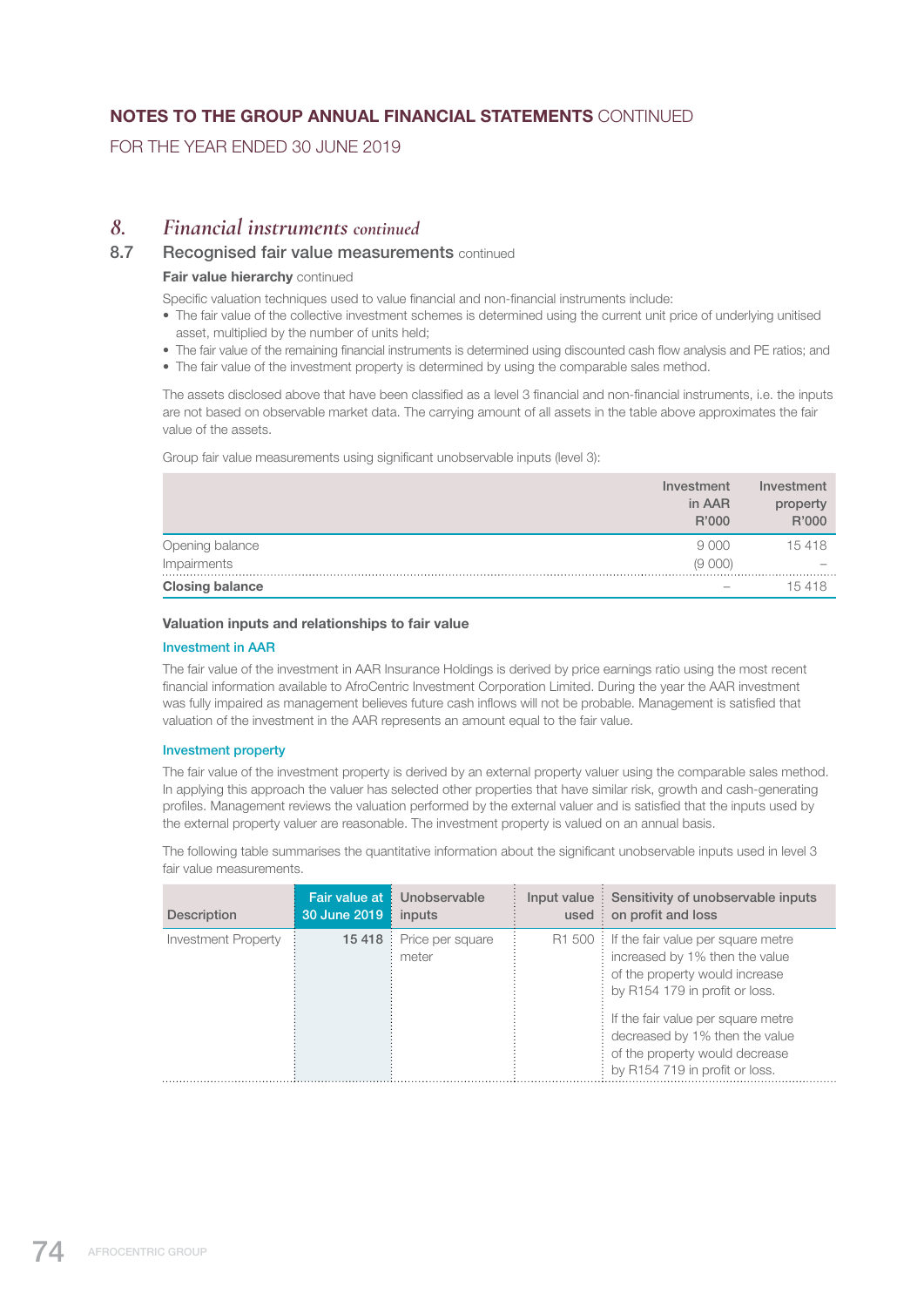### *8. Financial instruments continued*

### 8.7 Recognised fair value measurements continued

Valuation inputs and relationships to fair value continued

#### Valuation process

 The finance department of the Group performs the valuations of the investments for financial reporting purposes, including level 3 fair values (excluding the investment property). The team reports directly to the Chief Financial Officer (CFO). Discussions of the valuation processes and results are held between the CFO and the Group Finance at year-end to determine the fair value of investments unless there is an indication of impairment which will result in a write off of the investment in that point in time.

#### 8.8 Financial assets

#### Financial assets at fair value through profit and loss

In the current financial year the Company and Group had funds in the following investments, namely:

- STANLIB Extra Income Fund
- NedGroup Core Income Fund
- Coronation Strategic Income fund
- Prescient Income Proper Fund

During the prior financial year the Company and Group had funds in the following investments, namely:

- STANLIB Extra Income Fund
- NedGroup Core Income Fund
- Coronation Strategic Income fund
- Prescient Income Proper Fund
- Sanlam Sim Inflation plus fund B4
- Sanlam Sim inflation plus fund B5

#### (i) Classification to FVTPL

 Investment in AAR was reclassified from available for sale to financial assets at fair value through profit and loss. No related fair value gains to transfer from the available for sale financial assets reserve to retained earnings on 1 July 2018.

|                                   | <b>Group and Company</b>       |                           |                                                          |                                                  |                                       |  |  |
|-----------------------------------|--------------------------------|---------------------------|----------------------------------------------------------|--------------------------------------------------|---------------------------------------|--|--|
|                                   | Opening<br>fair value<br>R'000 | <b>Additions</b><br>R'000 | <b>Fair value</b><br>gains and<br><b>losses</b><br>R'000 | Disposals/<br>transfer to<br>short term<br>R'000 | <b>Closing</b><br>fair value<br>R'000 |  |  |
| 2019                              |                                |                           |                                                          |                                                  |                                       |  |  |
| Non-current assets                |                                |                           |                                                          |                                                  |                                       |  |  |
| Collective investment scheme      | 65 0 28                        |                           |                                                          | (65028)                                          |                                       |  |  |
| Investment in AAR                 | 9 0 0 0                        |                           | (9 000)                                                  |                                                  |                                       |  |  |
|                                   | 74 028                         |                           | (9 000)                                                  | (65028)                                          |                                       |  |  |
| <b>Current assets</b>             |                                |                           |                                                          |                                                  |                                       |  |  |
| Collective investment scheme      | 152 250                        |                           |                                                          | (152 250)                                        |                                       |  |  |
|                                   | 152 250                        |                           |                                                          | (152 250)                                        |                                       |  |  |
| 2018                              |                                |                           |                                                          |                                                  |                                       |  |  |
| <b>Non-current assets</b>         |                                |                           |                                                          |                                                  |                                       |  |  |
| Collective investment scheme      | 59 976                         |                           | 5 0 5 2                                                  |                                                  | 65 028                                |  |  |
| Jasco Electronic Holdings Limited | 36 296                         |                           | (9738)                                                   | (26 558)                                         |                                       |  |  |
|                                   | 96 27 2                        |                           | (4686)                                                   | (26 558)                                         | 65 0 28                               |  |  |
| <b>Current assets</b>             |                                |                           |                                                          |                                                  |                                       |  |  |
| Collective investment scheme      | 267 743                        | 46 291                    | 13 298                                                   | (175082)                                         | 152 250                               |  |  |
|                                   | 267 743                        | 46 291                    | 13 298                                                   | (175082)                                         | 152 250                               |  |  |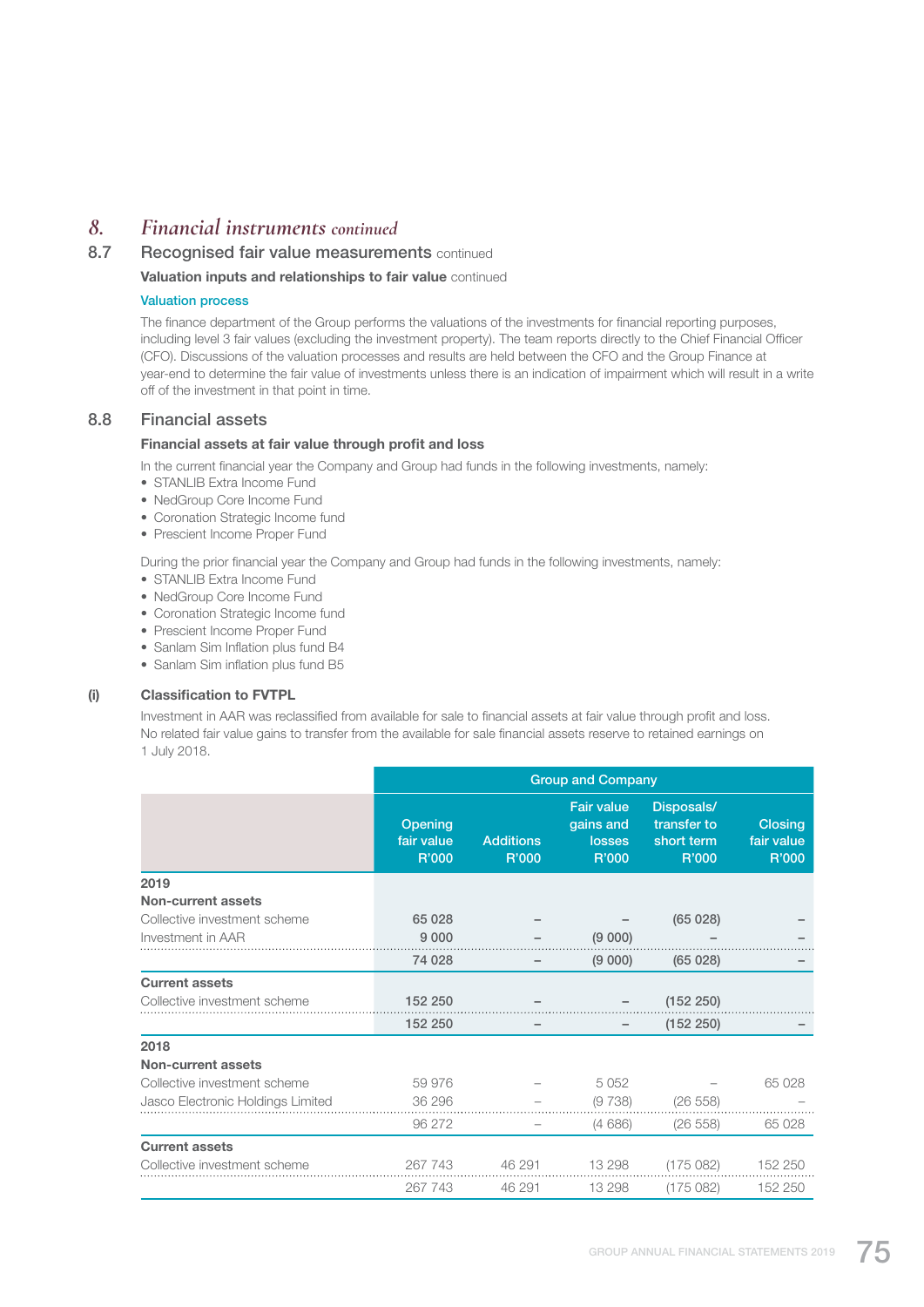FOR THE YEAR ENDED 30 JUNE 2019

### *9. Investment in associates*

 The Associated Fund Administrators Botswana Proprietary Limited is incorporated in Botswana. During the year an additional 25% was purchased to increase the Group's shareholding from 24% to 49%. At the end of the year the only investment in associates was Associated Fund Administrators Botswana Proprietary Limited as Activo Health Proprietary Limited and The Cheese Has Moved Proprietary Limited are now subsidiaries (refer to Note 4).

 Due to the Group's non-controlling interest in Associated Fund Administrators Botswana Proprietary Limited, it has no influence in aligning their reporting dates with the Group's. Management accounts were used to equity account this investment. In the current financial year, Activo Health Proprietary Limited has aligned its reporting date with the Group, 30 June 2019.

|                                            |                           | Group                     |                          | Company                   |
|--------------------------------------------|---------------------------|---------------------------|--------------------------|---------------------------|
|                                            | <b>June 2019</b><br>R'000 | <b>June 2018</b><br>R'000 | June 2019<br>R'000       | <b>June 2018</b><br>R'000 |
| Carrying value of investment in associates | 29 943                    | 56935                     | $\overline{\phantom{a}}$ | $\overline{\phantom{a}}$  |

|                                                                  | Group                     |                     |  |
|------------------------------------------------------------------|---------------------------|---------------------|--|
|                                                                  | <b>June 2019</b><br>R'000 | June 2018*<br>R'000 |  |
| Non-current assets (excluding intangible assets)                 | 13 3 6 2                  | 835                 |  |
| Intangible assets                                                |                           | 22 750              |  |
| Current assets                                                   | 27 495                    | 161 156             |  |
| <b>Total assets</b>                                              | 40 857                    | 184 741             |  |
| Non-current liabilities                                          |                           | 10 163              |  |
| Current liabilities                                              | 7988                      | 60 003              |  |
| <b>Total liabilities</b>                                         | 7988                      | 70 166              |  |
| Net assets                                                       | 32 869                    | 114 575             |  |
| Revenue                                                          | 66 093                    | 590 920             |  |
| Total comprehensive income attributable to ordinary shareholders | 10 970                    | 68 679              |  |
| Net profit for the year                                          | 10 970                    | 68 679              |  |

*\* In the prior year Activo Health Proprietary Limited was the most material associate and in the current due to the change in shareholding of Activo Health Proprietary Limited (Note 4), the 2019 column represents the only associate being Associated Fund Administrators Botswana Proprietary Limited.*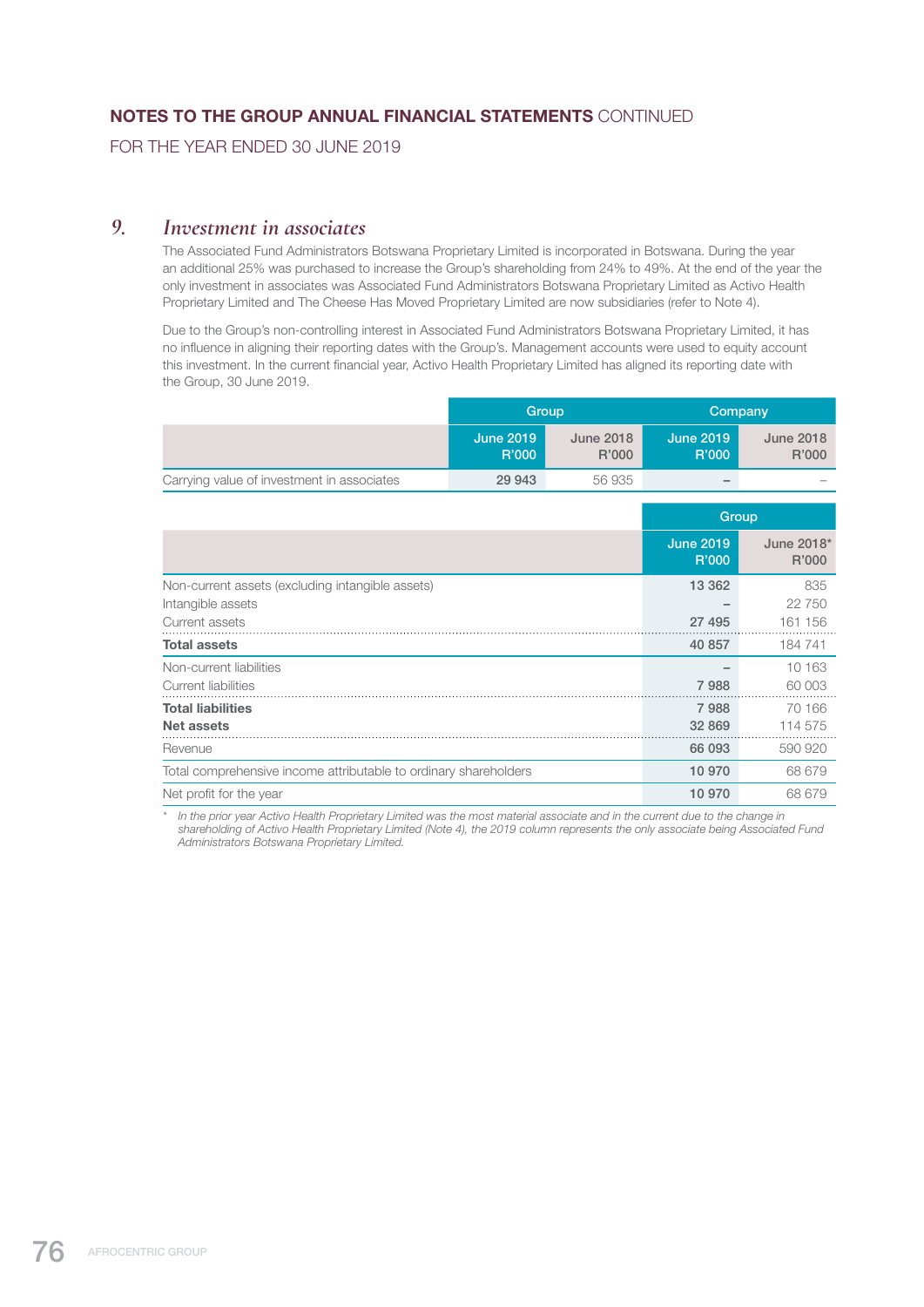# *9. Investment in associates continued*

|                                                                                         |                   |                             | 1 July 2018            |                                        |                                                       |                                                |                                    | 30 June 2019                           |
|-----------------------------------------------------------------------------------------|-------------------|-----------------------------|------------------------|----------------------------------------|-------------------------------------------------------|------------------------------------------------|------------------------------------|----------------------------------------|
|                                                                                         | Reporting<br>date | Number<br>of shares<br>held | Percentage<br>holdings | Opening<br>carrying<br>amount<br>R'000 | Share of<br>after tax<br>profit/<br>(losses)<br>R'000 | <b>Dividends</b><br>received/<br>paid<br>R'000 | Additions/<br>(disposals)<br>R'000 | Closing<br>carrying<br>amount<br>R'000 |
| <b>Unlisted</b>                                                                         |                   |                             |                        |                                        |                                                       |                                                |                                    |                                        |
| <b>Activo Health</b><br>Proprietary Limited<br><b>Associated Fund</b><br>Administrators | 30 June           | 100                         | 100                    | 43 950                                 | 13 205                                                |                                                | (57155)                            |                                        |
| Botswana Proprietary                                                                    |                   |                             |                        |                                        |                                                       |                                                |                                    |                                        |
| Limited<br>Invisible Card<br>Company Proprietary                                        | 30 September      | 24 000                      | 49                     | 8 3 3 7                                | 5 2 7 4                                               | (4168)                                         | 20 500                             | 29 943                                 |
| Limited<br>The Cheese Has                                                               | 30 June           | 30                          | 40                     |                                        |                                                       |                                                |                                    |                                        |
| Moved Proprietary<br>Limited<br>AfroCentric Health<br>Solutions Limited                 | 30 June           | 51                          | 51                     | 4648                                   |                                                       |                                                | (4648)                             |                                        |
| (Kenya Investments)                                                                     | 31 December       | 26                          | 26                     |                                        |                                                       |                                                |                                    |                                        |
|                                                                                         |                   |                             |                        | 56 935                                 | 18 479                                                | (4168)                                         | (41303)                            | 29 943                                 |

# *10. Investment in subsidiaries*

|                              | Company       |               |
|------------------------------|---------------|---------------|
|                              | 2019<br>R'000 | 2018<br>R'000 |
| Unlisted investments at cost | 428 144       | 428 144       |

| <b>Name</b>                              | <b>Main business</b>                   | Country of<br>incorporation | Interest held<br>(voting rights)<br>$\frac{0}{0}$ | Non-<br>controlling<br>interest<br>(voting rights)<br>$\%$ |
|------------------------------------------|----------------------------------------|-----------------------------|---------------------------------------------------|------------------------------------------------------------|
| 2019 and 2018                            |                                        |                             |                                                   |                                                            |
| Directly held                            |                                        |                             |                                                   |                                                            |
| AfroCentric Resources Proprietary        |                                        |                             |                                                   |                                                            |
| Limited                                  | Dormant                                | South Africa                | 100                                               |                                                            |
| AfroCentric Capital Proprietary          |                                        |                             |                                                   |                                                            |
| Limited                                  | Dormant                                | South Africa                | 100                                               |                                                            |
| <b>ACT Healthcare Assets Proprietary</b> |                                        |                             |                                                   |                                                            |
| Limited                                  | Investment holding                     | South Africa                | 71.3                                              | 28.7                                                       |
| <b>ACT Funding Proprietary Limited</b>   | Dormant                                | South Africa                | 100                                               |                                                            |
| Indirectly held                          |                                        |                             |                                                   |                                                            |
| AfroCentric Health Proprietary           |                                        |                             |                                                   |                                                            |
| Limited                                  | Healthcare administration South Africa |                             | 71.3                                              | 28.7                                                       |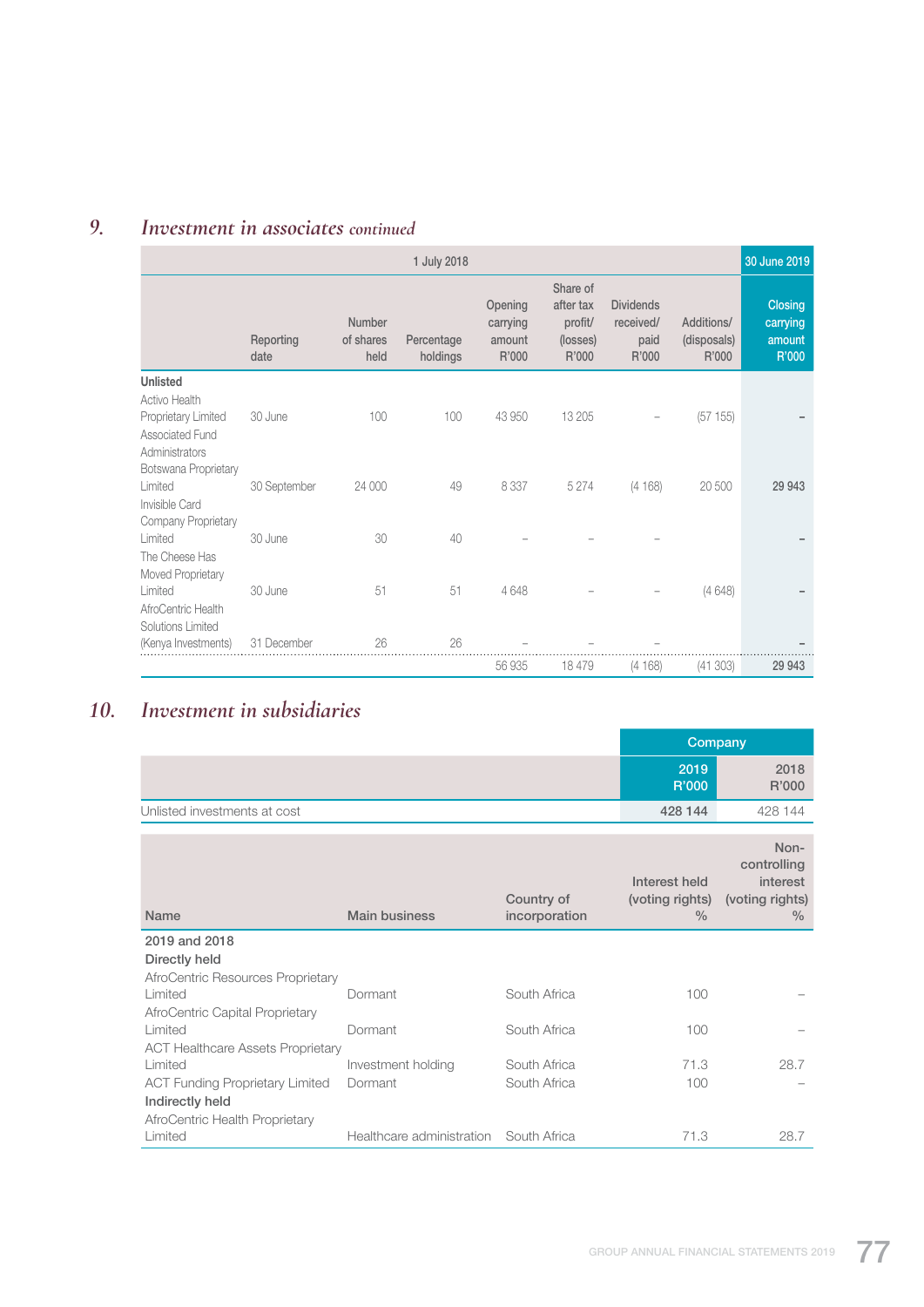FOR THE YEAR ENDED 30 JUNE 2019

### *10. Investment in subsidiaries continued*

 The indirectly held subsidiary, Medscheme Holdings Proprietary Limited owned by AfroCentric Health Proprietary Limited, operates in the healthcare administration industry and is a subsidiary that has non-controlling interests that are material to the Group. The total aggregate assets, liabilities and results of Medscheme Holdings Proprietary Limited operations are summarised as follows:

#### Summarised statement of financial position of Medscheme Holdings Proprietary Limited

|                                                  | Group                     |                           |  |
|--------------------------------------------------|---------------------------|---------------------------|--|
|                                                  | <b>June 2019</b><br>R'000 | <b>June 2018</b><br>R'000 |  |
| Non-current assets (excluding intangible assets) | 540 718                   | 152 017                   |  |
| Intangible assets                                |                           | 4 9 5 2                   |  |
| Current assets                                   | 375 732                   | 913469                    |  |
| <b>Total assets</b>                              | 916 450                   | 1 070 438                 |  |
| Non-current liabilities                          | 448 087                   | 25644                     |  |
| Current liabilities                              | 291 832                   | 205896                    |  |
| <b>Total liabilities</b>                         | 739 919                   | 231 540                   |  |

#### Summarised statement of comprehensive income of Medscheme Holdings Proprietary Limited

|                                   | Group                     |                           |  |
|-----------------------------------|---------------------------|---------------------------|--|
|                                   | <b>June 2019</b><br>R'000 | <b>June 2018</b><br>R'000 |  |
| Revenue                           | 2 208 648                 | 2 159 120                 |  |
| Profit for the period             | 103 791                   | 143 130                   |  |
| Other comprehensive income/(loss) | (185)                     | (128)                     |  |
| Total comprehensive income        | 103 606                   | 143 002                   |  |

#### Summarised statement of cash flows of Medscheme Holdings Proprietary Limited

|                                                      | Group                     |                           |
|------------------------------------------------------|---------------------------|---------------------------|
|                                                      | <b>June 2019</b><br>R'000 | <b>June 2018</b><br>R'000 |
| Net cash outflow from operating activities           | (736 467)                 | (2835)                    |
| Net cash outflow from investing activities           | (54 460)                  | (2013)                    |
| Net cash inflow from financing activities            | 788 009                   | (157 453)                 |
| Net increase/(decrease) in cash and cash equivalents | (2918)                    | (162 301)                 |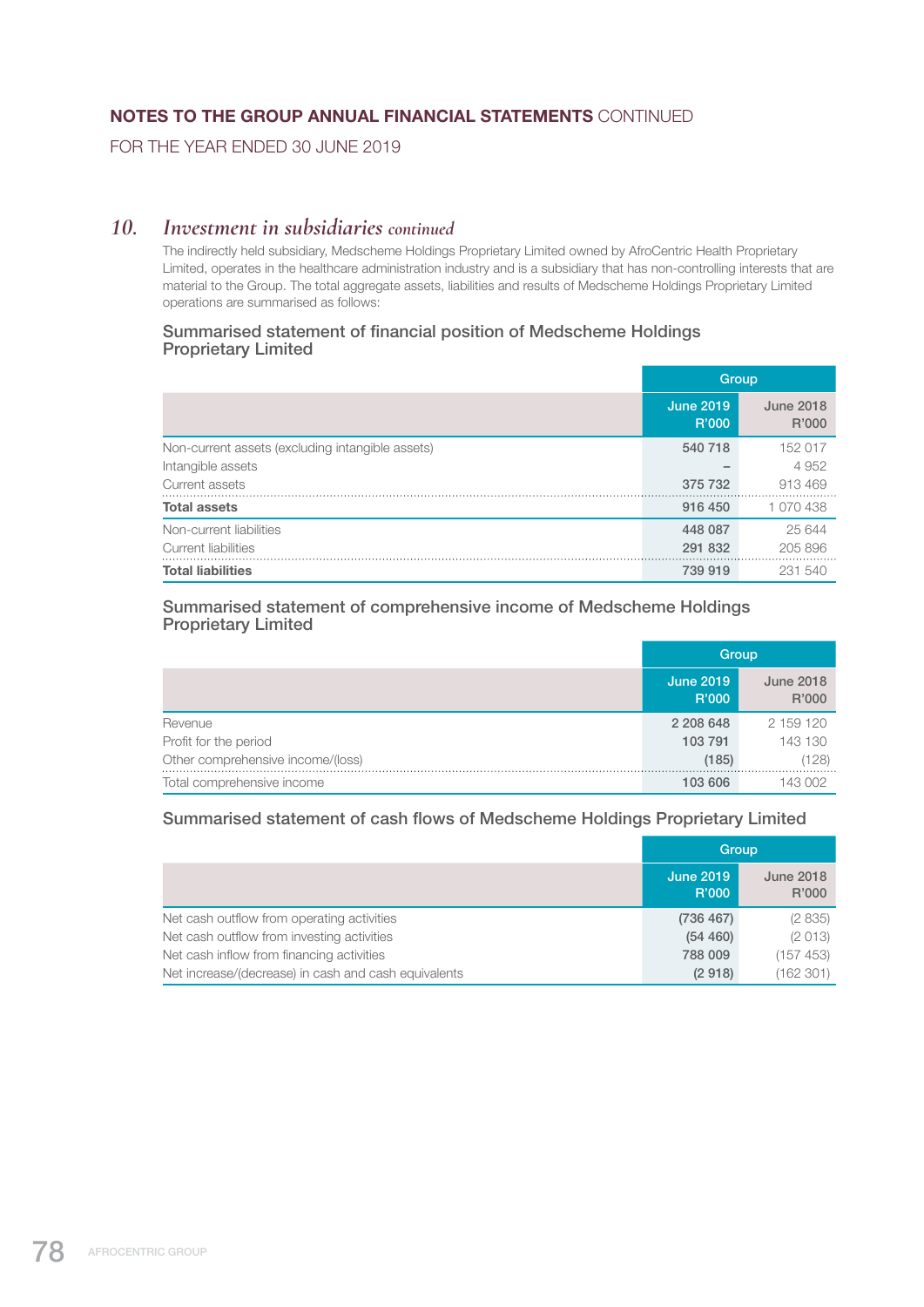# *11. Deferred income tax*

Analysed in the statement of financial position, after offset of balances within companies, as follows:

|                          | Group                     |                           |
|--------------------------|---------------------------|---------------------------|
|                          | <b>June 2019</b><br>R'000 | <b>June 2018</b><br>R'000 |
| Deferred tax assets      | 56 548                    | 45 210                    |
| Deferred tax liabilities | (230 228)                 | (121667)                  |
|                          | (173680)                  | 76 457                    |

 Gross deferred tax assets and liabilities, before offset of balances within companies, are as follows:

|                                                            | Group                          |                          |                     |                           |                              |                                               |                |                |
|------------------------------------------------------------|--------------------------------|--------------------------|---------------------|---------------------------|------------------------------|-----------------------------------------------|----------------|----------------|
|                                                            | Capital<br>allowances<br>R'000 | Invest-<br>ment<br>R'000 | Provisions<br>R'000 | Prepay-<br>ments<br>R'000 | Assessed<br>$loss*$<br>R'000 | <b>Business</b><br>combina-<br>tions<br>R'000 | Other<br>R'000 | Total<br>R'000 |
| <b>Deferred income</b><br>tax assets                       |                                |                          |                     |                           |                              |                                               |                |                |
| <b>Balance as at</b><br>30 June 2017<br>(Charge)/credit to |                                | 12815                    | 33 682              |                           | 36 368                       |                                               |                | 82 865         |
| profit for the year                                        |                                | (592)                    | (6735)              |                           | (19199)                      |                                               | 340            | (26 186)       |
| <b>Balance as at</b><br>30 June 2018<br>(Charge)/credit to |                                | 12 2 2 3                 | 26 947              |                           | 17 169                       |                                               | 340            | 56 679         |
| profit for the year                                        |                                | 38                       | 11 380              |                           | (4253)                       |                                               | 100 630        | 107 795        |
| Balance as at<br>30 June 2019                              |                                | 12 261                   | 38 327              |                           | 12916                        |                                               | 100 970        | 164 474        |
| <b>Deferred income</b><br>tax liabilities                  |                                |                          |                     |                           |                              |                                               |                |                |
| <b>Balance as at</b><br>30 June 2017<br>(Charge)/credit to | (69072)                        | (1, 540)                 | (444)               | (1955)                    |                              | (27616)                                       |                | (100627)       |
| profit for the year                                        | (27629)                        | 1540                     | 444                 | (1338)                    |                              | (3986)                                        | (1540)         | (32 509)       |
| <b>Balance as at</b><br>30 June 2018<br>(Charge)/credit to | (96 701)                       |                          |                     | (3 293)                   |                              | (31602)                                       | (1540)         | (133 136)      |
| profit for the year                                        | (33 493)                       |                          |                     | (509)                     |                              | (76383)                                       | (94635)        | (205 020)      |
| <b>Balance as at</b><br>30 June 2019                       | (130194)                       |                          |                     | (3802)                    |                              | (107985)                                      | (96 175)       | (338156)       |

*\* As a result of the increase in operations, the companies will generate sufficient income which will be utilised against the assessed loss going forward.*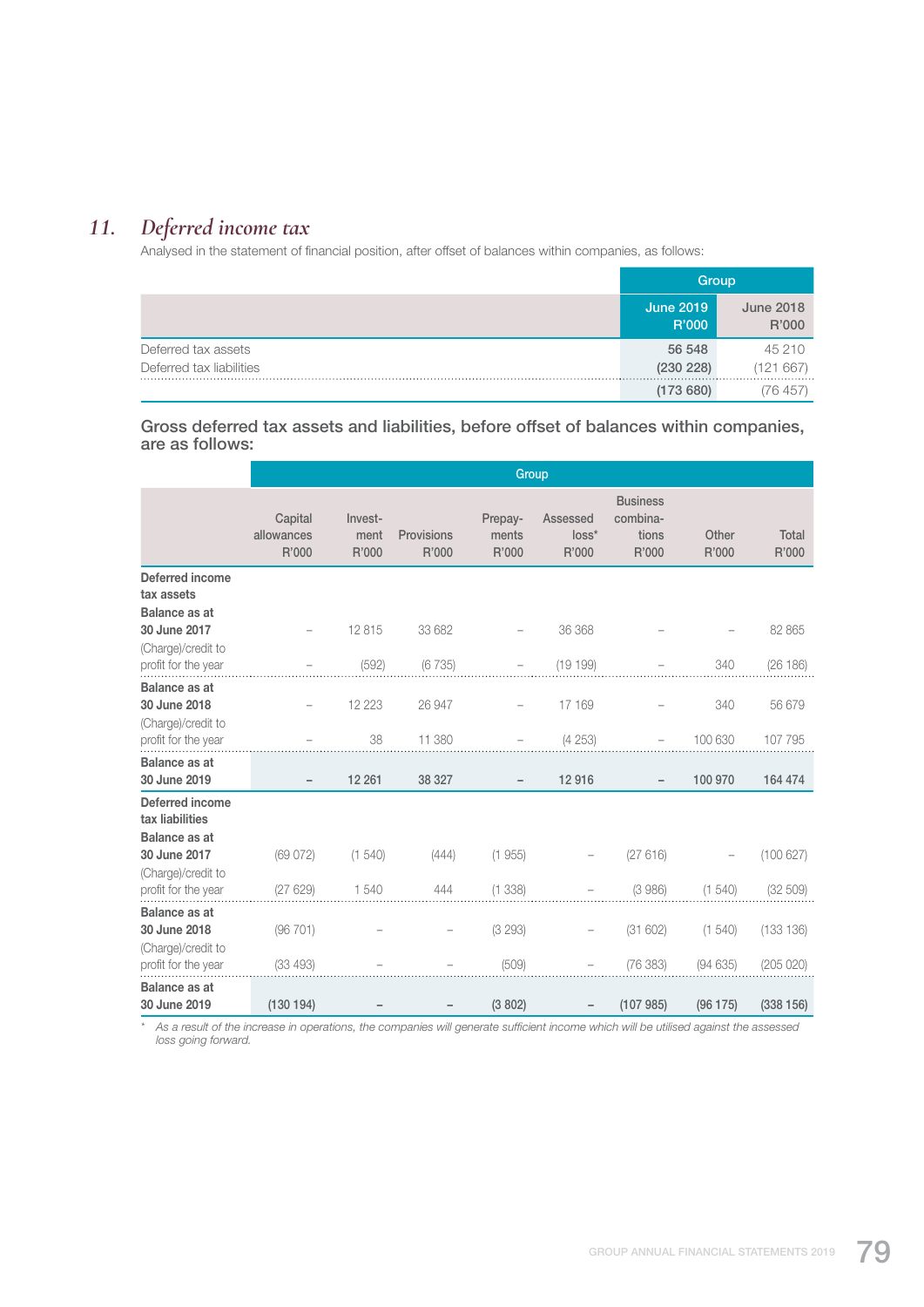FOR THE YEAR ENDED 30 JUNE 2019

# *11. Deferred income tax continued*

|                                      |                                | Company             |                     |                           |                               |                                               |                |                |
|--------------------------------------|--------------------------------|---------------------|---------------------|---------------------------|-------------------------------|-----------------------------------------------|----------------|----------------|
|                                      | Capital<br>allowances<br>R'000 | Investment<br>R'000 | Provisions<br>R'000 | Prepay-<br>ments<br>R'000 | Assessed<br>$loss^*$<br>R'000 | <b>Business</b><br>combina-<br>tions<br>R'000 | Other<br>R'000 | Total<br>R'000 |
| Deferred income                      |                                |                     |                     |                           |                               |                                               |                |                |
| tax assets                           |                                |                     |                     |                           |                               |                                               |                |                |
| <b>Balance as at</b>                 |                                |                     |                     |                           |                               |                                               |                |                |
| 1 July 2017                          |                                | 12815               | 2660                |                           |                               |                                               |                | 15 475         |
| (Charge)/credit to                   |                                |                     |                     |                           |                               |                                               |                |                |
| profit for the year                  |                                | (592)               | (2660)              |                           |                               |                                               |                | (3252)         |
| <b>Balance as at</b>                 |                                |                     |                     |                           |                               |                                               |                |                |
| 30 June 2018                         |                                | 12 2 2 3            |                     |                           |                               |                                               |                | 12 223         |
| (Charge)/credit to                   |                                |                     |                     |                           |                               |                                               |                |                |
| profit for the year                  |                                | 594                 | 526                 |                           | 76                            |                                               |                | 1196           |
| <b>Balance as at</b><br>30 June 2019 |                                | 12817               | 526                 |                           | 76                            |                                               |                | 13419          |

*\* As a result of the increase in operations, the companies will generate sufficient income which will be utilised against the assessed loss going forward.*

# *12. Inventory*

|                               |                           | Group                     | Company                   |                           |  |
|-------------------------------|---------------------------|---------------------------|---------------------------|---------------------------|--|
|                               | <b>June 2019</b><br>R'000 | <b>June 2018</b><br>R'000 | <b>June 2019</b><br>R'000 | <b>June 2018</b><br>R'000 |  |
| Merchandise                   | 98 348                    | 74 366                    |                           |                           |  |
| Merchandise provision         | (48849)                   |                           |                           |                           |  |
| Finished goods                | 234 233                   | 9166                      |                           |                           |  |
| Inventory on hand at year-end | 283 732                   | 83 532                    |                           |                           |  |

Merchandise refers to pharmaceutical products that are on hand at year-end.

The finished goods on hand at year-end relates to specialised equipment that will be sold in the next financial period.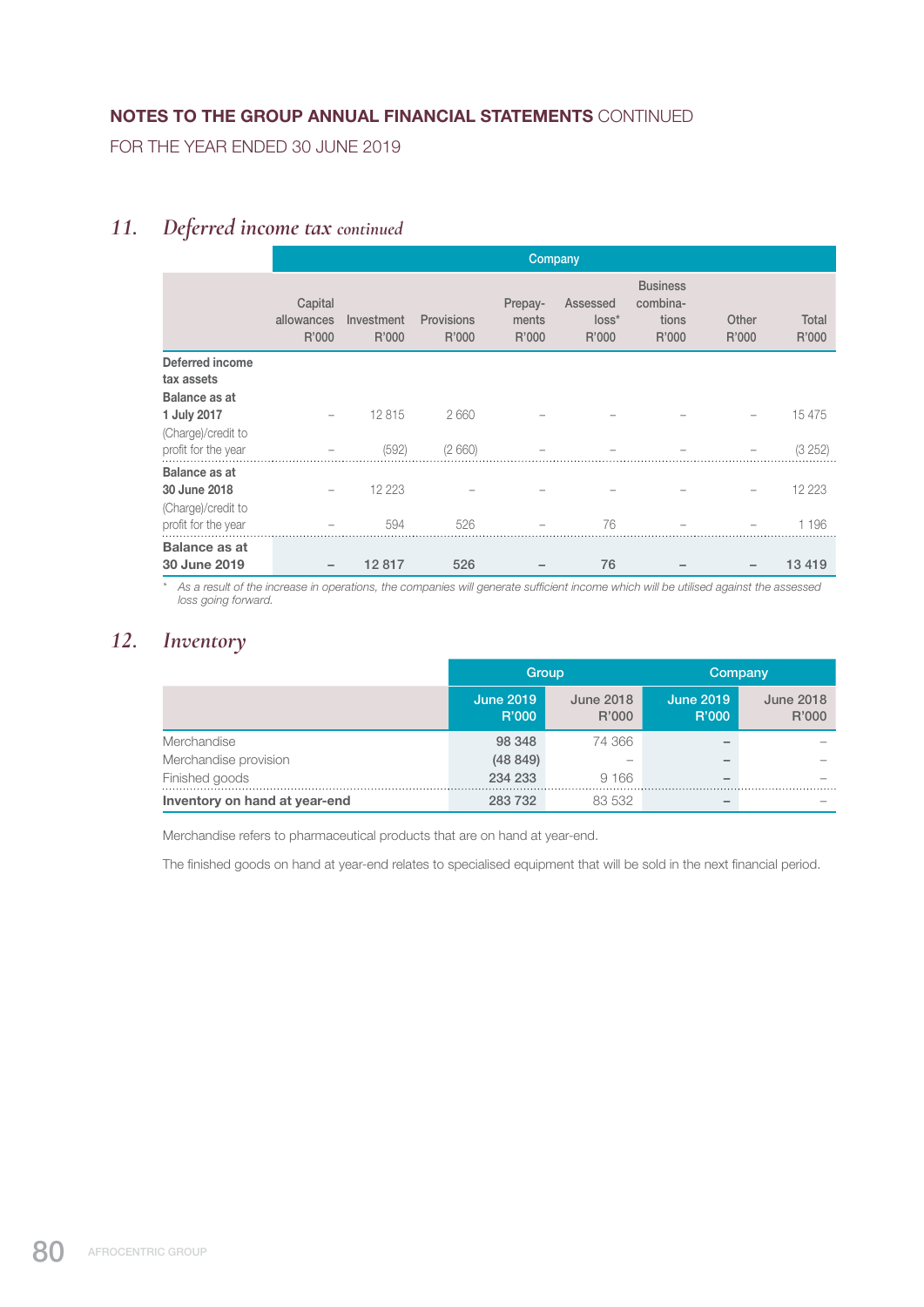# *13.1 Issued share capital*

|                                                                                              |                           | Group                     | Company                   |                           |  |
|----------------------------------------------------------------------------------------------|---------------------------|---------------------------|---------------------------|---------------------------|--|
|                                                                                              | <b>June 2019</b><br>R'000 | <b>June 2018</b><br>R'000 | <b>June 2019</b><br>R'000 | <b>June 2018</b><br>R'000 |  |
| Authorised:                                                                                  |                           |                           |                           |                           |  |
| 1 billion ordinary shares at no par value<br>60 million redeemable preference shares of      | 10 000                    | 10 000                    | 10 000                    | 10 000                    |  |
| 1 cent each                                                                                  | 600                       | 600                       | 600                       | 600                       |  |
| Issued:<br>Issued ordinary shares at 30 June 2018:<br><b>554 377 328</b> made up as follows: |                           |                           |                           |                           |  |
| Issued ordinary share capital<br>574 241 248 (June 2018: 554 377 328) ordinary               |                           |                           |                           |                           |  |
| shares of 1 cent each                                                                        | 18 8 85                   | 18 686                    | 18885                     | 18 686                    |  |
| - Opening balance                                                                            | 18 686                    | 18 686                    | 18 686                    | 18 686                    |  |
| - Issue of share capital                                                                     | 199                       |                           | 199                       |                           |  |
| Share premium (Note 13.2)                                                                    | 1 080 301                 | 999 058                   | 1 080 301                 | 999 058                   |  |
|                                                                                              | 1 099 186                 | 1 017 744                 | 1 099 186                 | 1 017 744                 |  |

 The directors are authorised, by resolution of the members and until the forthcoming AGM, to issue the unissued shares in accordance with the limitation set by members. All issued shares have been fully paid.

# *13.2 Share premium*

|                                         | Group                     |                           | Company                   |                           |  |
|-----------------------------------------|---------------------------|---------------------------|---------------------------|---------------------------|--|
|                                         | <b>June 2019</b><br>R'000 | <b>June 2018</b><br>R'000 | <b>June 2019</b><br>R'000 | <b>June 2018</b><br>R'000 |  |
| Opening balance                         | 999 058                   | 999 058                   | 999 058                   | 999 058                   |  |
| Reversal of share-based payment reserve | 81 243                    |                           | 81 243                    |                           |  |
| <b>Closing balance</b>                  | 1 080 301                 | 999 058                   | 080 301                   | 999 058                   |  |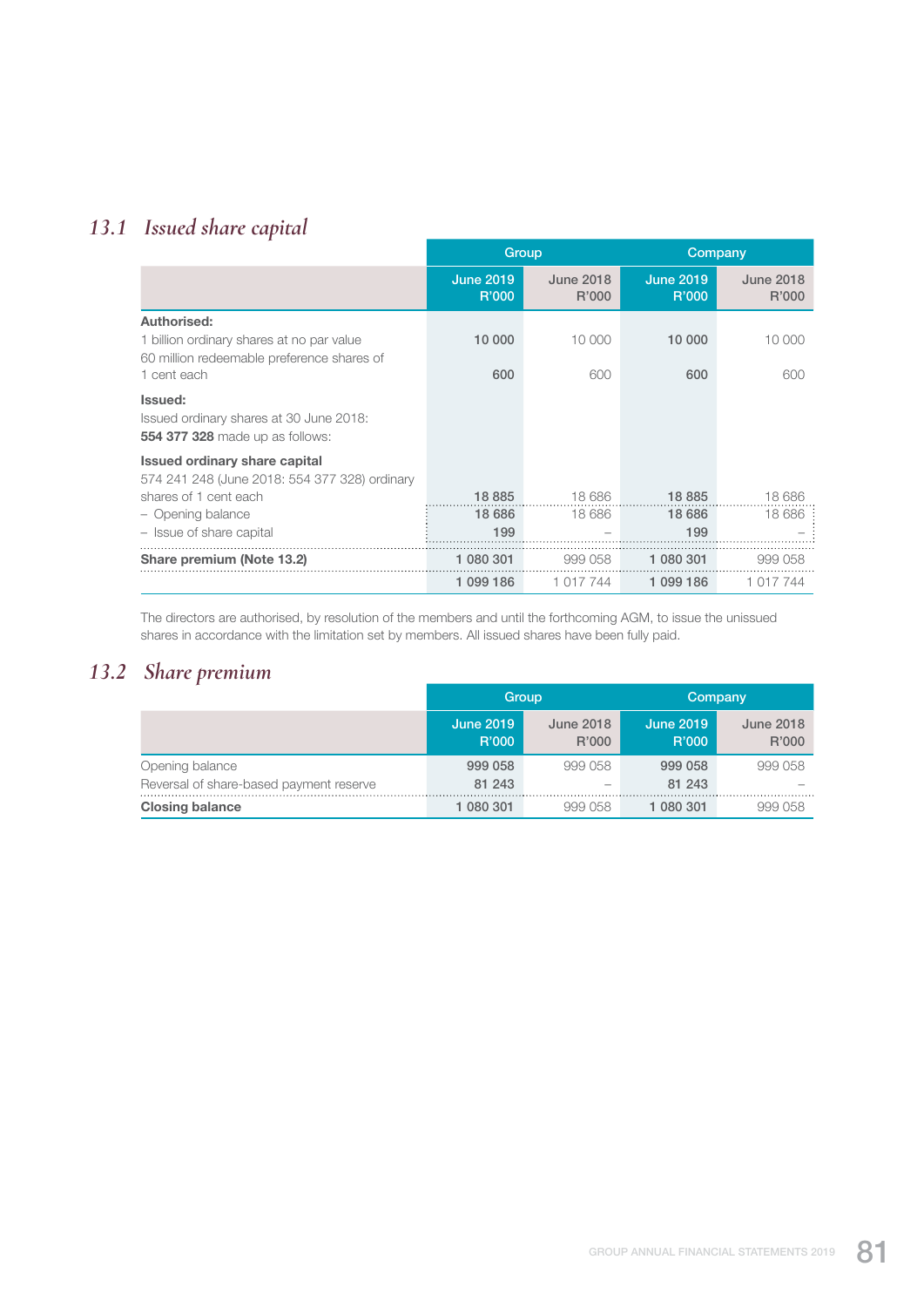FOR THE YEAR ENDED 30 JUNE 2019

# *14. Other reserves*

|                             | Group                                          |                                                        |                                    |                            |  |
|-----------------------------|------------------------------------------------|--------------------------------------------------------|------------------------------------|----------------------------|--|
|                             | Share-<br>based<br>payment<br>reserve<br>R'000 | Foreign<br>currency<br>translation<br>reserve<br>R'000 | <b>Treasury</b><br>shares<br>R'000 | Total<br>reserves<br>R'000 |  |
| Balance as at 30 June 2017  |                                                | 3 4 5 4                                                | (2324)                             | 1 1 3 0                    |  |
| Share-based payment expense | 3 5 0 1                                        |                                                        |                                    | 3 5 0 1                    |  |
| Other comprehensive income  |                                                | (2661)                                                 |                                    | (2661)                     |  |
| Balance as at 30 June 2018  | 3501                                           | 793                                                    | (2324)                             | 1970                       |  |
| Share-based payment expense | 7 7 8 5                                        |                                                        |                                    | 7 7 8 5                    |  |
| Other comprehensive income  |                                                | (3907)                                                 |                                    | (3907)                     |  |
| Balance as at 30 June 2019  | 11 286                                         | (3114)                                                 | (2324)                             | 5848                       |  |

|                             | Company                                        |                            |
|-----------------------------|------------------------------------------------|----------------------------|
|                             | Share-<br>based<br>payment<br>reserve<br>R'000 | Total<br>reserves<br>R'000 |
| Balance as at 30 June 2017  |                                                |                            |
| Share-based payment expense | 3501                                           | 3501                       |
| Balance as at 30 June 2018  | 3501                                           | 3501                       |
| Share-based payment expense | 7 7 8 5                                        | 7785                       |
| Balance as at 30 June 2019  | 11 286                                         | 286                        |

# *15. Non-controlling interest*

|                                            | Group                     |                           | Company                   |                           |  |
|--------------------------------------------|---------------------------|---------------------------|---------------------------|---------------------------|--|
|                                            | <b>June 2019</b><br>R'000 | <b>June 2018</b><br>R'000 | <b>June 2019</b><br>R'000 | <b>June 2018</b><br>R'000 |  |
| Balance at the beginning of the year       | 679 277                   | 585 359                   |                           |                           |  |
| Dividend distributions (Note 26)           | (10341)                   | (51 544)                  |                           |                           |  |
| Non-controlling interest on acquisition of |                           |                           |                           |                           |  |
| subsidiaries                               | 3645                      | 17 171                    |                           |                           |  |
| Share of net profit of subsidiaries        | 115 132                   | 128 291                   |                           |                           |  |
|                                            | 787 713                   | 679 277                   |                           |                           |  |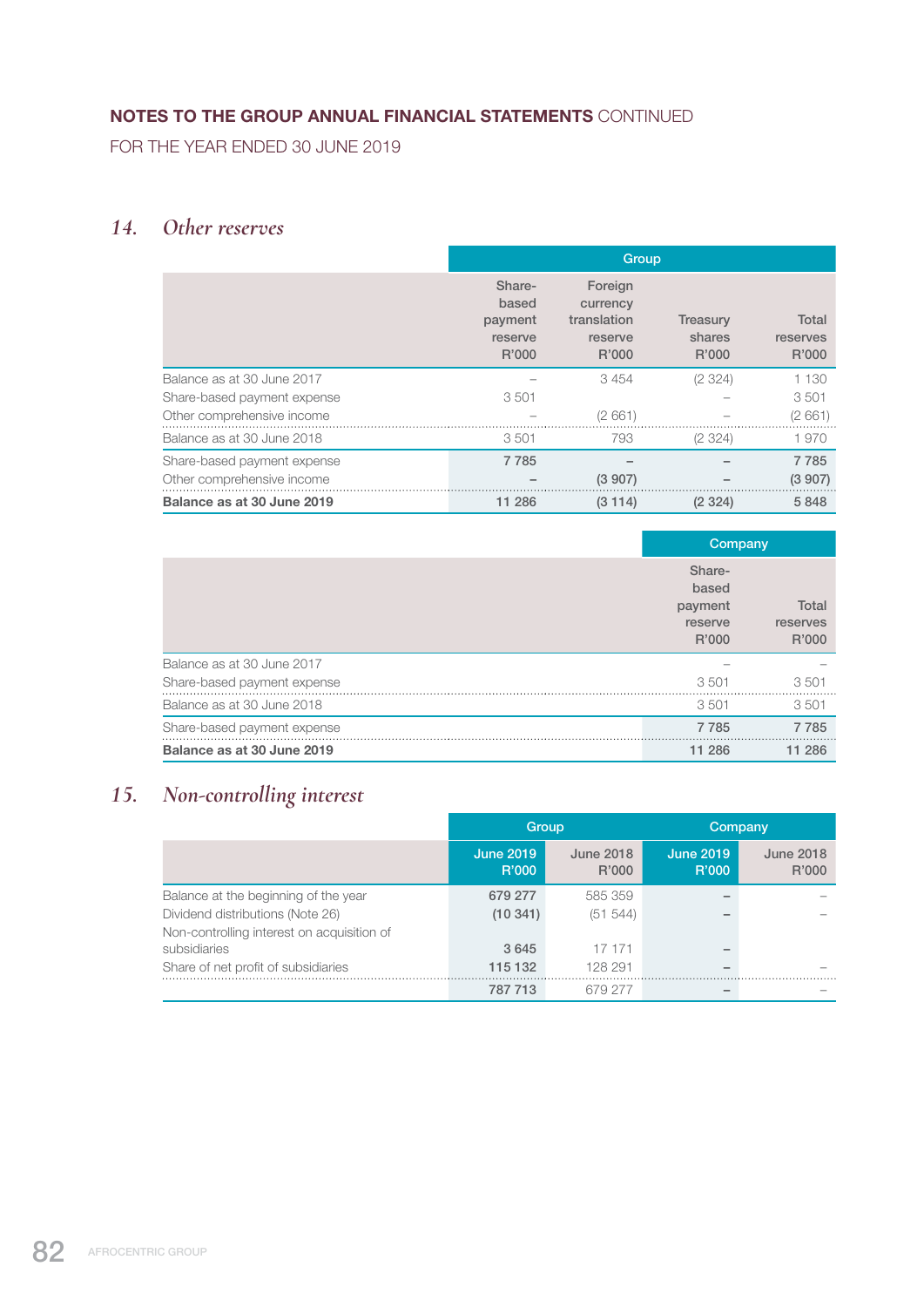# *16. Leases*

|      |                                                                      |                           | Group                     |                           | Company                   |
|------|----------------------------------------------------------------------|---------------------------|---------------------------|---------------------------|---------------------------|
|      |                                                                      | <b>June 2019</b><br>R'000 | <b>June 2018</b><br>R'000 | <b>June 2019</b><br>R'000 | <b>June 2018</b><br>R'000 |
| (i)  | Amounts recognised in the balance sheet                              |                           |                           |                           |                           |
|      | The balance sheet shows the following amounts<br>relating to leases: |                           |                           |                           |                           |
|      | Non-current asset                                                    |                           |                           |                           |                           |
|      | Right of use asset                                                   | 290 136                   |                           |                           |                           |
|      | <b>Non-current liabilities</b>                                       |                           |                           |                           |                           |
|      | Lease liabilities                                                    | 261 104                   |                           |                           |                           |
|      | <b>Current liabilities</b>                                           |                           |                           |                           |                           |
|      | Lease liabilities                                                    | 61 551                    |                           |                           |                           |
| (ii) | Amounts recognised in statement of profit<br>or loss                 |                           |                           |                           |                           |
|      | Depreciation                                                         | 82 666                    |                           |                           |                           |
|      | Interest expense                                                     |                           |                           |                           |                           |
|      | Expense relating to short-term leases                                | 10 544                    |                           |                           |                           |
|      | Building rentals (payments)                                          | 94 474                    |                           |                           |                           |

## 16.1 Accrual for straight-lining of leases

 All leased assets in the Group relate to operating leases of property. Below is a summary of the most significant leasing arrangements:

| <b>Property location</b>                           | Start date      | End date         | Rental<br>per month      | Escalation<br>rate |
|----------------------------------------------------|-----------------|------------------|--------------------------|--------------------|
| The Boulevard, Woodstock, Cape Town                | 1 December 2018 | 31 November 2024 | R <sub>3.0</sub> million | $8.0\%$            |
| Florida North, Roodepoort                          | 1 June 2019     | 31 May 2026      | R <sub>1.8</sub> million | 7.0%               |
|                                                    |                 |                  |                          |                    |
|                                                    |                 |                  |                          | Group              |
|                                                    |                 |                  |                          | R'000              |
| Balance as at 30 June 2017                         |                 |                  |                          | 15872              |
| Credited to the statement of comprehensive income: |                 |                  |                          |                    |
| - movements in provision                           |                 |                  |                          | (2, 486)           |
| Balance as at 30 June 2018                         |                 |                  |                          | 13 386             |
| Credited to the statement of comprehensive income: |                 |                  |                          | (15915)            |
| - movements in provision                           |                 |                  |                          | 2529               |
| Balance as at 30 June 2019                         |                 |                  |                          |                    |

|                     | Group                     |                           |
|---------------------|---------------------------|---------------------------|
|                     | <b>June 2019</b><br>R'000 | <b>June 2018</b><br>R'000 |
| Non-current portion |                           | 15 915                    |
| Current portion     |                           | (2 529)                   |
|                     |                           | 13.386                    |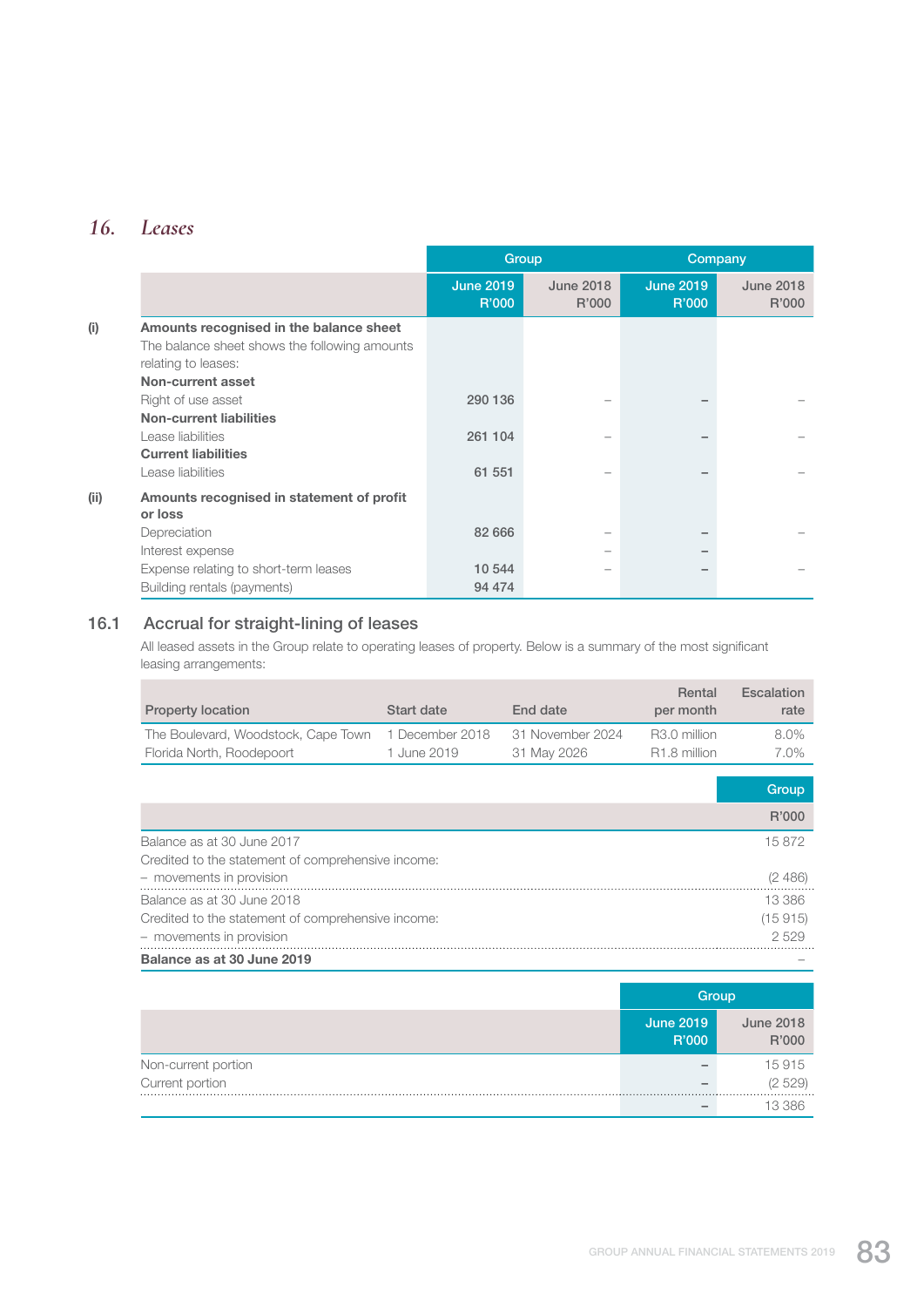FOR THE YEAR ENDED 30 JUNE 2019

# *17. Employment benefit liability*

|                                                                                         | Group                   |                    |                |  |
|-----------------------------------------------------------------------------------------|-------------------------|--------------------|----------------|--|
|                                                                                         | <b>Bonuses</b><br>R'000 | Leave pay<br>R'000 | Total<br>R'000 |  |
| Balance as at 30 June 2017                                                              | 46 499                  | 39 734             | 86 233         |  |
| - additional provisions                                                                 | 69 695                  | 8812               | 78 507         |  |
| Utilised during the year                                                                | (110 058)               | (4727)             | (114 785)      |  |
| Balance as at 30 June 2018                                                              | 6 136                   | 43819              | 49 955         |  |
| Charged/(credited) to the statement of comprehensive income:<br>- additional provisions | 111 786                 | 4 706              | 116 492        |  |
| Utilised during the year                                                                | (75, 559)               | (2 229)            | (77 788)       |  |
| Balance as at 30 June 2019                                                              | 42 363                  | 46 296             | 88 659         |  |

|                                                              |                         | Company            |                |
|--------------------------------------------------------------|-------------------------|--------------------|----------------|
|                                                              | <b>Bonuses</b><br>R'000 | Leave pay<br>R'000 | Total<br>R'000 |
| Balance as at 30 June 2018                                   |                         |                    |                |
| Charged/(credited) to the statement of comprehensive income: | 1 877                   |                    | 1 877          |
| Balance as at 30 June 2019                                   | 1.877                   |                    |                |

 The provision for management incentive bonuses is payable at the end of October 2019 and May 2020. The leave pay provisions are primarily in respect of leave pay to be settled in the next financial year.

# *18. Revenue*

|                                             | Group                     |                           | Company                   |                           |
|---------------------------------------------|---------------------------|---------------------------|---------------------------|---------------------------|
|                                             | <b>June 2019</b><br>R'000 | <b>June 2018</b><br>R'000 | <b>June 2019</b><br>R'000 | <b>June 2018</b><br>R'000 |
| Revenue from sale of goods                  | 1 722 521                 | 1 241 769                 |                           |                           |
| Administration fees                         | 1 507 340                 | 1411297                   |                           |                           |
| Health risk management fees                 | 1 509 637                 | 1 117 970                 |                           |                           |
| Management fees                             | 33 740                    | 2 5 5 0                   |                           |                           |
| IT revenue and other                        | 494 635                   | 428 921                   |                           | 50                        |
| Healthcare insurance                        | 28 919                    | 10 198                    |                           |                           |
| Revenue from performance of services        | 3 574 271                 | 2970936                   |                           | 50                        |
| Total revenue from contracts with customers | 5 296 792                 | 4 212 705                 |                           | 50                        |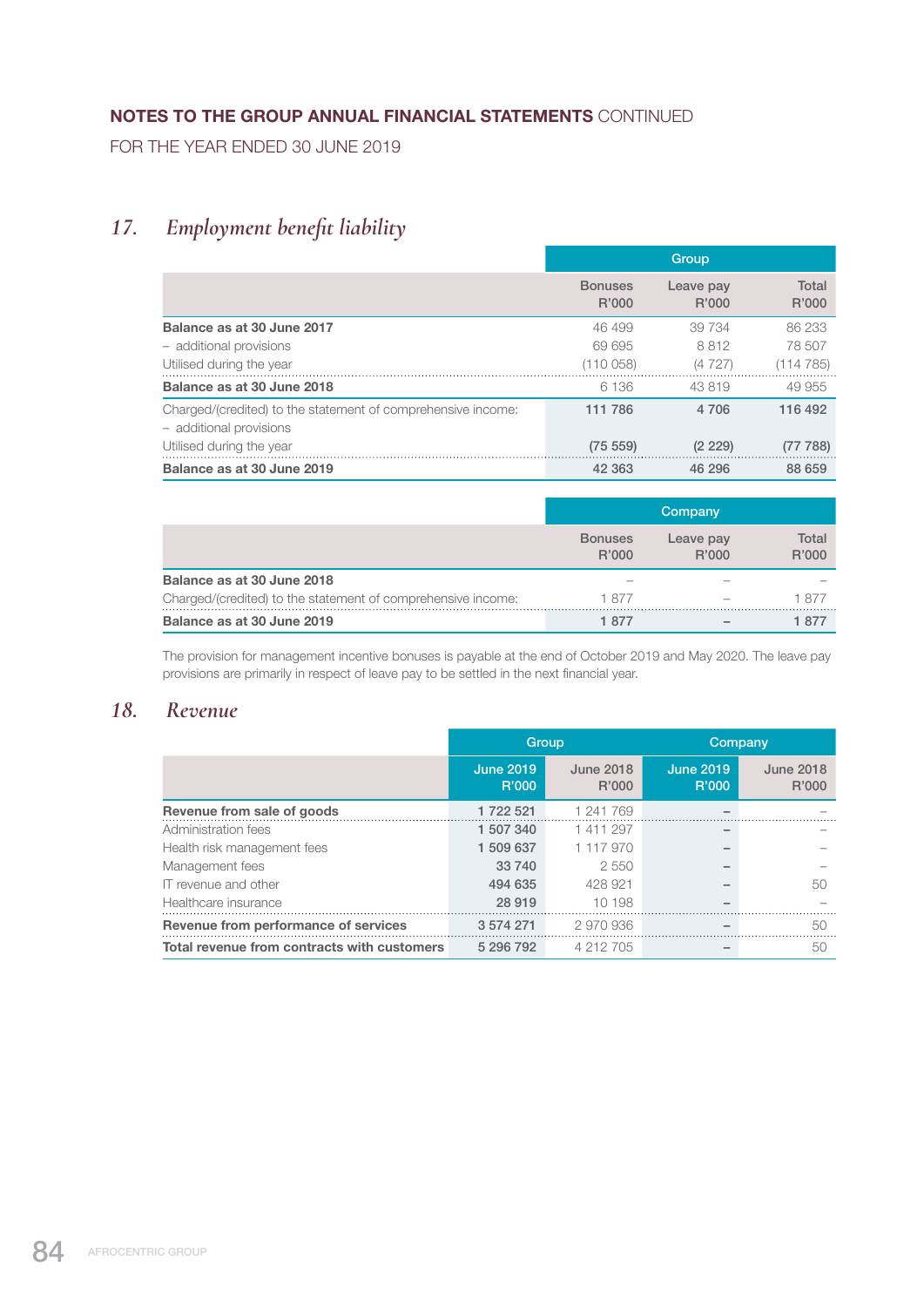### *18. Revenue continued*

### (A) Disaggregation of revenue from contracts with customers

 In the following table, revenue from contracts with customers (including revenue related to a discontinued operation) is disaggregated by primary geographical market, major products and service lines and timing of revenue recognition.

 The table also includes a reconciliation of the disaggregated revenue with the Group/Company's reportable segments (see Note 5).

| 2019                                    | <b>Admin</b><br>fees<br>R'000 | <b>Health</b><br>risk<br>manage-<br>ment fees<br>R'000 | Manage-<br>ment fees<br>R'000 | Healthcare<br>insurance<br>R'000 | IT<br>R'000 | Retail<br>R'000             | Group<br>total<br>R'000 |
|-----------------------------------------|-------------------------------|--------------------------------------------------------|-------------------------------|----------------------------------|-------------|-----------------------------|-------------------------|
| Primary geographical                    |                               |                                                        |                               |                                  |             |                             |                         |
| markets                                 |                               |                                                        |                               |                                  |             |                             |                         |
| <b>SA</b>                               | 1 507 340                     | 1 509 637                                              | 33 740                        |                                  |             | 494 635 1 722 521           | 5 267 873               |
| Africa                                  |                               |                                                        |                               | 28 919                           |             |                             | 28 919                  |
|                                         |                               | 1 507 340 1 509 637                                    |                               | 33 740 28 919                    |             | 494 635 1 722 521 5 296 792 |                         |
| Major product/service line              |                               |                                                        |                               |                                  |             |                             |                         |
| Admin health                            | 1 507 340                     |                                                        |                               |                                  | 494 635     |                             | $-2001975$              |
| Retail (Pharma)                         |                               |                                                        |                               |                                  |             | $-1722521$                  | 1 722 521               |
| Managed healthcare                      |                               | 1 509 637                                              | 33 740                        | 28 919                           |             |                             | 1 572 296               |
|                                         | 1 507 340                     | 1 509 637                                              | 33 740                        | 28 919                           |             | 494 635 1 722 521 5 296 792 |                         |
| <b>Timing of revenue</b><br>recognition |                               |                                                        |                               |                                  |             |                             |                         |
| Products transferred at a point         |                               |                                                        |                               |                                  |             |                             |                         |
| in time                                 |                               |                                                        |                               |                                  |             | 1 722 521 1 722 521         |                         |
| Products and services transferred       |                               |                                                        |                               |                                  |             |                             |                         |
| over time                               | 1 507 340                     | 1 509 637                                              | 33 740                        | 28 919                           | 494 635     |                             | $-3574271$              |
|                                         | 1 507 340                     | 1 509 637                                              | 33 740                        | 28 919                           |             | 494 635 1 722 521 5 296 792 |                         |
| Other revenue                           |                               |                                                        |                               |                                  |             |                             |                         |
| External revenue as reported            | 1 507 340                     | 1 509 637                                              | 33 740                        | 28 919                           |             | 494 635 1 722 521           | 5 296 792               |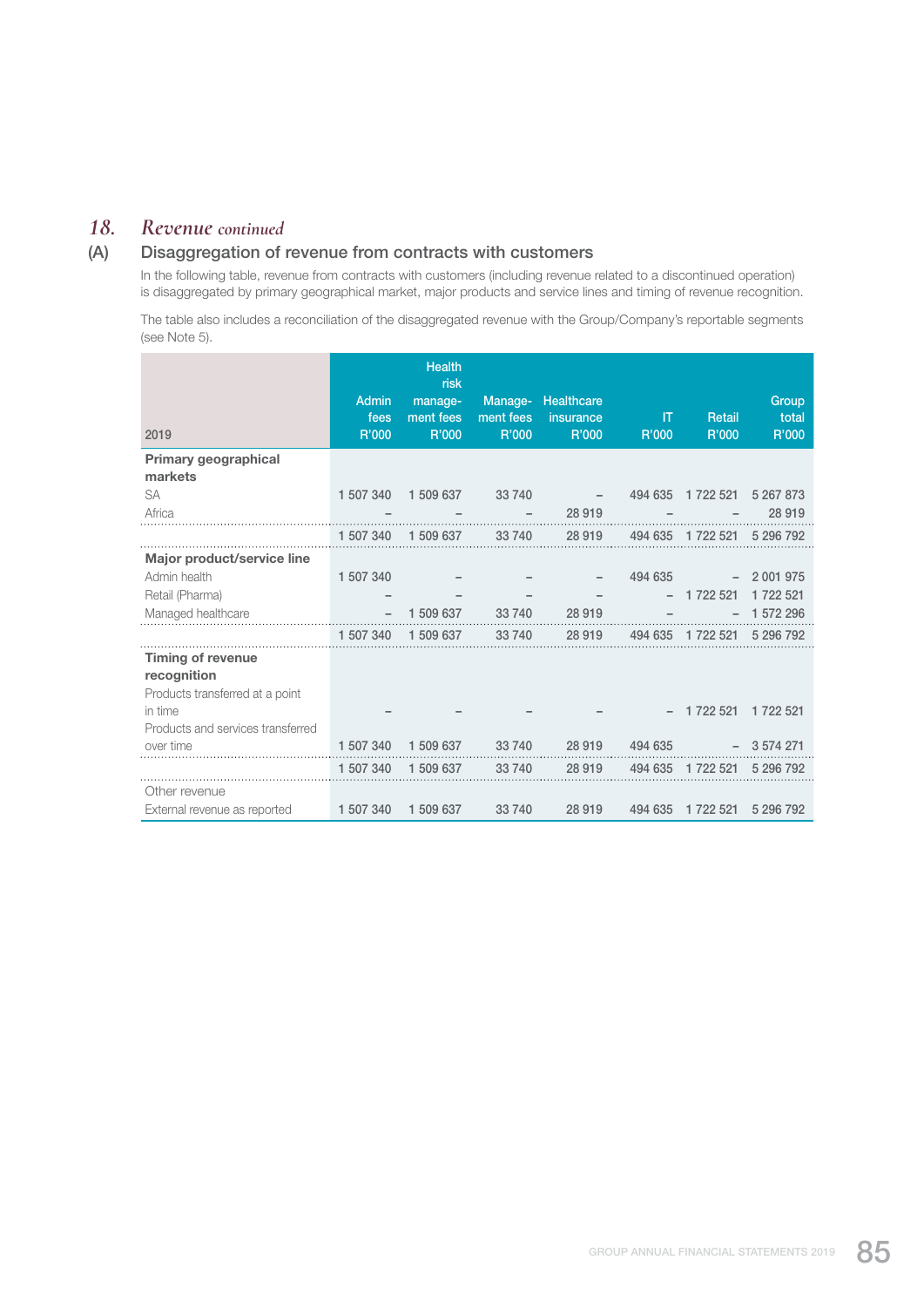FOR THE YEAR ENDED 30 JUNE 2019

### *18. Revenue continued*

#### (B) Contract balances

 The following table provides information about receivables, contract assets and contract liabilities from contracts with customers.

|                                                                  | 30 June<br>2019<br>R'000 | 1 July<br>2018<br>R'000 |
|------------------------------------------------------------------|--------------------------|-------------------------|
| Receivables, which are included in "trade and other receivables" | 391 912                  | 284 799                 |
| Contract assets                                                  | 282                      |                         |

 Variable consideration: There are sliding scales applicable depending on member numbers – this does not impact the revenue to be recognised in a given month, as that month's services would result in revenue for that month based on the number of members during that month multiplied by the applicable rate.

#### (C) Performance obligations and revenue recognition policies

 Revenue is measured based on the consideration specified in a contract with a customer. The Group recognises revenue when it transfers control over a good or service to a customer.

 The table in Note 1(m)(i) provides information about the nature and timing of the satisfaction of performance obligations in contracts with customers, including significant payment terms, and the related revenue recognition policies.

 All contracts within the Group have a single performance obligation hence the allocation of transaction price is not required.

# *19. Cost of pharmaceutical products and finished goods*

|                   | Group                     |                           | Company                   |                           |
|-------------------|---------------------------|---------------------------|---------------------------|---------------------------|
|                   | <b>June 2019</b><br>R'000 | <b>June 2018</b><br>R'000 | <b>June 2019</b><br>R'000 | <b>June 2018</b><br>R'000 |
| Opening inventory | 83 532                    | 73 376                    |                           |                           |
| Purchases         | 1 494 080                 | 934 790                   |                           |                           |
| Closing inventory | (268 282)                 | (83532)                   |                           |                           |
|                   | 309 330                   | 924 634                   |                           |                           |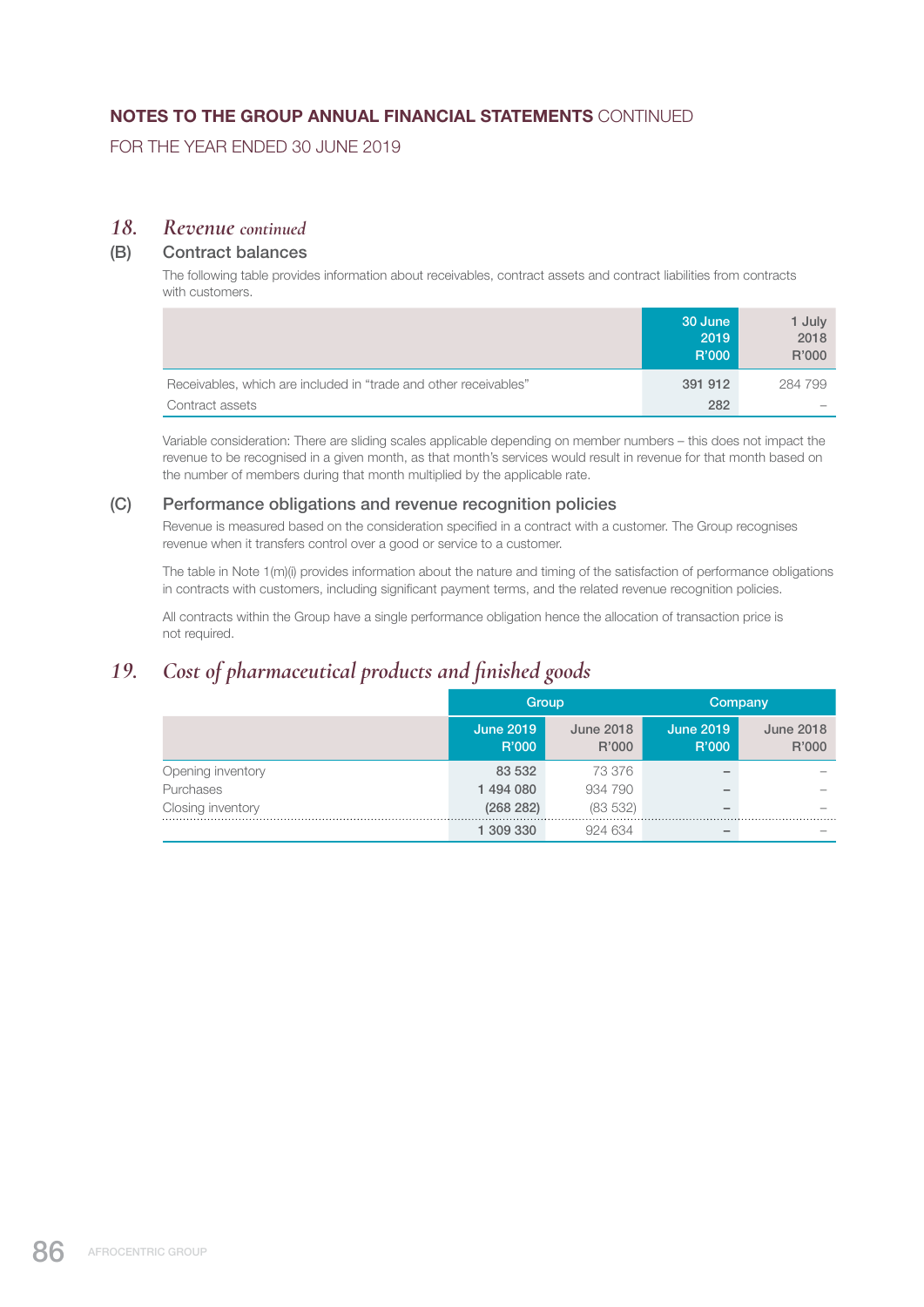# *20. Profit before taxation*

Profit before taxation is stated after charging/(crediting) the following items:

|                                            | <b>Group</b>              |                           | Company                   |                           |
|--------------------------------------------|---------------------------|---------------------------|---------------------------|---------------------------|
|                                            | <b>June 2019</b><br>R'000 | <b>June 2018</b><br>R'000 | <b>June 2019</b><br>R'000 | <b>June 2018</b><br>R'000 |
| Auditors' remuneration                     |                           |                           |                           |                           |
| (included in "other expenses")             | 11 119                    | 12 661                    | 1685                      | 1 3 6 3                   |
| Audit fees                                 | 11 119                    | 11 204                    | 1 685                     | 1 358                     |
| Prior period (over)/under provision        |                           | 1 457                     |                           | 5                         |
| Amortisation of development costs and      |                           |                           |                           |                           |
| other intangible assets                    | 110 941                   | 89 603                    |                           |                           |
| Depreciation of property, plant and        |                           |                           |                           |                           |
| equipment                                  | 55 909                    | 51 109                    |                           |                           |
| Motor vehicles                             | 2 3 8 8                   | 1942                      |                           |                           |
| Computer equipment                         | 30 187                    | 30 140                    |                           |                           |
| <b>Buildings</b>                           | 3 3 8 6                   | 1 701                     |                           |                           |
| Furniture and fittings                     | 12 058                    | 10857                     |                           |                           |
| Property and equipment                     | 7890                      | 6469                      |                           |                           |
| Share-based payment expense                | (7785)                    | (3501)                    |                           |                           |
| Fair value of contingent consideration     | (407)                     |                           |                           |                           |
| <b>Right of use asset depreciation</b>     | 82 666                    |                           |                           |                           |
| <b>Bad debt write-off</b>                  | 3 602                     | 3673                      |                           |                           |
| Provision for doubtful debts*              | (326)                     | 11 690                    |                           |                           |
| <b>Operating lease rentals</b>             |                           |                           |                           |                           |
| (included in "rentals and property costs") | 97 624                    | 163 299                   |                           |                           |
| <b>Buildings</b>                           | 11 372                    | 151 453                   |                           |                           |
| Motor vehicles                             | 273                       | 194                       |                           |                           |
| Office equipment and furniture             | 85 979                    | 11 652                    |                           |                           |
| <b>Repairs and maintenance</b>             |                           |                           |                           |                           |
| (included in "rentals and property costs") | 6 0 4 8                   | 4 6 6 8                   |                           |                           |

*\* This relates to doubtful debts in Medscheme Administrator Eswatini.*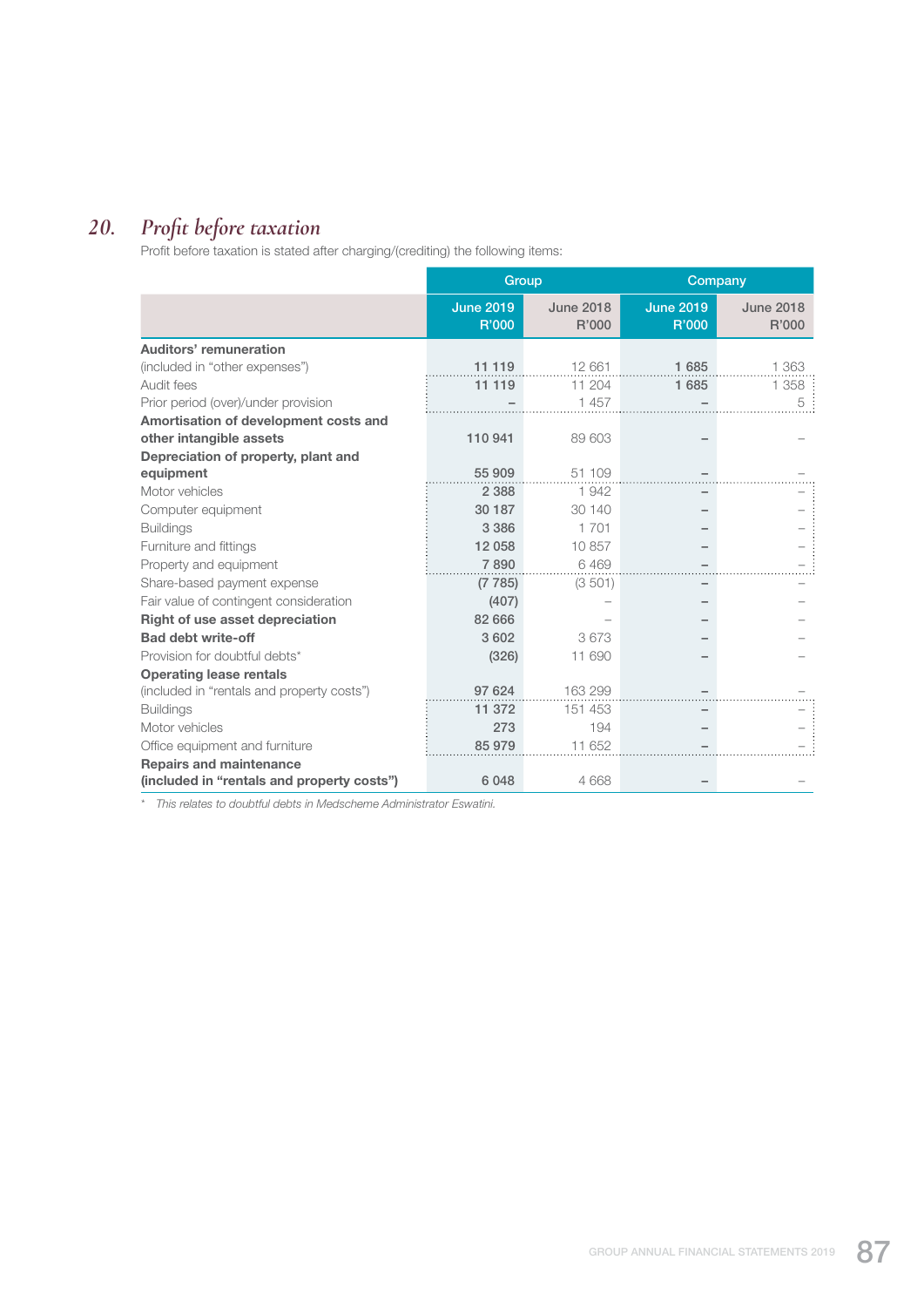FOR THE YEAR ENDED 30 JUNE 2019

# *20. Profit before taxation continued*

Profit before taxation is stated after charging/(crediting) the following items:

|                                          | Group                     |                           | Company                          |                           |
|------------------------------------------|---------------------------|---------------------------|----------------------------------|---------------------------|
|                                          | <b>June 2019</b><br>R'000 | <b>June 2018</b><br>R'000 | <b>June 2019</b><br><b>R'000</b> | <b>June 2018</b><br>R'000 |
| <b>Directors' emoluments</b>             |                           |                           |                                  |                           |
| (included in "employee benefit costs")   |                           |                           |                                  |                           |
| <b>Executive</b>                         |                           |                           |                                  |                           |
| <b>JW Boonzaaier</b>                     | 3 2 0 4                   | 4 5 5 7                   |                                  |                           |
| - Basic salary                           | 2970                      | 2824                      |                                  |                           |
| - Bonus                                  |                           | 1509                      |                                  |                           |
| - Company contributions                  | 234                       | 224                       |                                  |                           |
| <b>WH Britz</b>                          | 4 1 9 0                   | 6677                      |                                  |                           |
| - Basic salary                           | 3829                      | 3647                      |                                  |                           |
| - Bonus                                  |                           | 2689                      |                                  |                           |
| - Company contributions                  | 361                       | 341                       |                                  |                           |
| AV van Buuren                            | 3 1 4 3                   | 6677                      |                                  |                           |
| - Basic salary                           | 2964                      | 3740                      |                                  |                           |
| - Bonus                                  |                           | 2689                      |                                  |                           |
| - Company contributions                  | 179                       | 248                       |                                  |                           |
| A Banderker                              | 2450                      |                           |                                  |                           |
| - Basic salary                           | 1 1 4 9                   |                           |                                  |                           |
| - Bonus                                  | 1 200                     |                           |                                  |                           |
| - Company contributions                  | 101                       |                           |                                  |                           |
| <b>SE Mmakau</b>                         | 3903                      |                           |                                  |                           |
| - Basic salary                           | 2 107                     |                           |                                  |                           |
| - Bonus                                  | 1 600                     |                           |                                  |                           |
| - Company contributions                  | 196                       |                           |                                  |                           |
| Non-executive                            |                           |                           |                                  |                           |
| For services as directors (basic salary) | 5 2 8 2                   | 4 3 3 3                   | 5 2 8 2                          | 3592                      |
| ATM Mokgokong                            | 1 463*                    | $1060*$                   | 1 463*                           | 735                       |
| MJ Mandungandaba                         | 1 337*                    | $1024*$                   | 1 337*                           | 816                       |
| Dr ND Munisi                             | 356*                      | 291                       | $356*$                           | 291                       |
| A Banderker                              | $303*$                    | 584*                      | $303*$                           | 376                       |
| <b>IM Kirk</b>                           | $265*$                    | 216                       | $265*$                           | 216                       |
| <b>SE Mmakau</b>                         | $222*$                    | 433                       | $222*$                           | 433                       |
| LL Dhlamini                              | 456*                      | 427                       | 456*                             | 427                       |
| <b>HG Motau</b>                          | 434*                      | 298                       | 434*                             | 298                       |
| <b>SA Zinn</b>                           | $213*$                    |                           | $213*$                           |                           |
| <b>JB Fernandes</b>                      | $233*$                    |                           | $233*$                           |                           |
| <b>Employee benefit costs</b>            | 2 146 121                 | 1875264                   | 3 2 4 1                          | (1 440)                   |
| Salaries and wages                       | 1844049                   | 1 651 381                 | 3 1 7 5                          | 2983                      |
| <b>Termination benefits</b>              | 7778                      | 12 372                    |                                  |                           |
| Incentive bonus                          | 112 289                   | 69 825                    |                                  | (4500)                    |
| Staff welfare                            | 53 785                    | 47 700                    | 66                               | 77                        |
| Movement in post-employment              |                           |                           |                                  |                           |
| medical obligation                       | (53)                      | (107)                     |                                  |                           |
| Other employee benefit cost              | 128 273                   | 94 093                    |                                  |                           |

*\* The directors' remuneration highlighted above reflects their total directors' fees received across various subsidiaries within the Group.*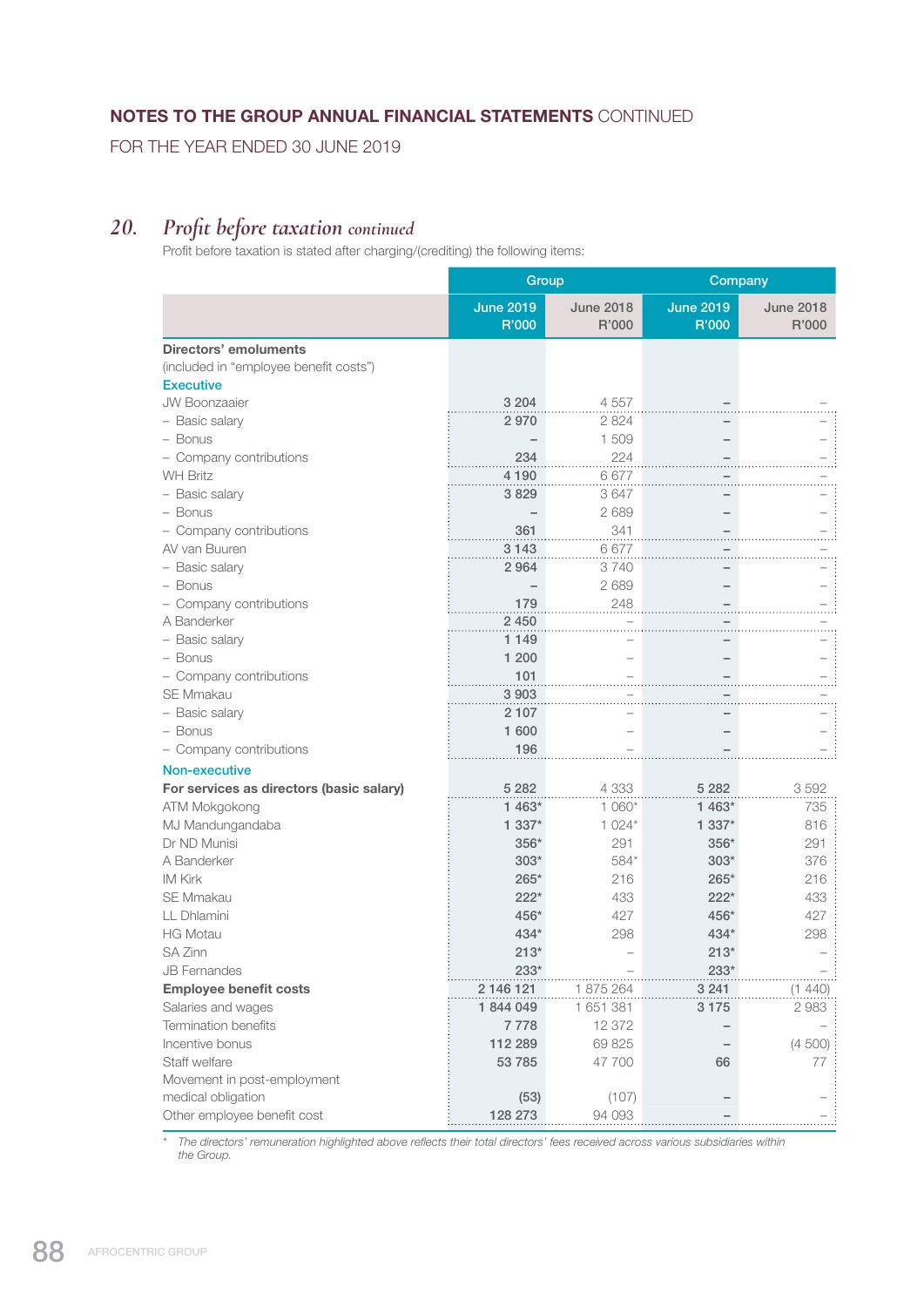# *20. Profit before taxation continued*

Average number of persons employed by the Group during the period:

|                                                                          | Group                     |                           | Company                   |                           |
|--------------------------------------------------------------------------|---------------------------|---------------------------|---------------------------|---------------------------|
|                                                                          | <b>June 2019</b><br>R'000 | <b>June 2018</b><br>R'000 | <b>June 2019</b><br>R'000 | <b>June 2018</b><br>R'000 |
| <b>South Africa</b>                                                      | 5923                      | 5 2 8 1                   |                           |                           |
| Full time                                                                | 5 1 6 8                   | 4808                      |                           |                           |
| Part time                                                                | 755                       | 473                       |                           |                           |
| <b>Outside of South Africa</b>                                           | 358                       | 321                       |                           |                           |
| Full time                                                                | 326                       | 289                       |                           |                           |
| Part time                                                                | 32                        | 32                        |                           |                           |
| <b>Dividends received</b>                                                |                           |                           |                           |                           |
| Other                                                                    |                           |                           |                           | 119784                    |
| Loss on disposal of tangible assets                                      | (44694)                   | (711)                     |                           |                           |
| Profit/(loss) on disposal of investments                                 |                           | (2717)                    |                           | 5442                      |
| <b>Fair value adjustments</b>                                            | 12867                     | 8612                      | 10 156                    | 8612                      |
| Fair value gains on financial assets                                     | 12 867                    | 8612                      | 10 156                    | 8612                      |
| <b>Research and development costs</b>                                    |                           | 30 107                    |                           |                           |
| Impairments                                                              | (68261)                   | (1667)                    |                           |                           |
| Impairment of goodwill                                                   | (5262)                    |                           |                           |                           |
| Impairment of software                                                   | (6253)                    |                           |                           |                           |
| Impairment of internally generated software                              | (47000)                   |                           |                           |                           |
| Impairment of investments                                                | (9 000)                   | (1 285)                   |                           |                           |
| Impairment of loans                                                      | (746)                     | (382)                     |                           |                           |
| <b>Other expenses</b><br>Included in "other expenses" are the following: |                           |                           |                           |                           |
| <b>Donations</b>                                                         | 1 2 4 3                   | 350                       |                           | 10                        |
| Legal and consulting fees                                                | 198 443                   | 159819                    | 612                       | 1 627                     |
| Management costs*                                                        | 299 622                   | 235 647                   |                           | 8618                      |
| Marketing and recruitment                                                | 65 504                    | 52 471                    |                           | 3909                      |
| VAT expenses                                                             | 3 9 4 7                   |                           | 3845                      |                           |
| Straight-lining of leases                                                |                           | (2780)                    |                           |                           |
| Capitation costs <sup>#</sup>                                            | 302 655                   | 57 121                    |                           |                           |

*\* This relates mainly to motor vehicle, telephone, travel, postage and subscription costs.*

*# This relates to pharmacy claims paid by Scriptpharm.*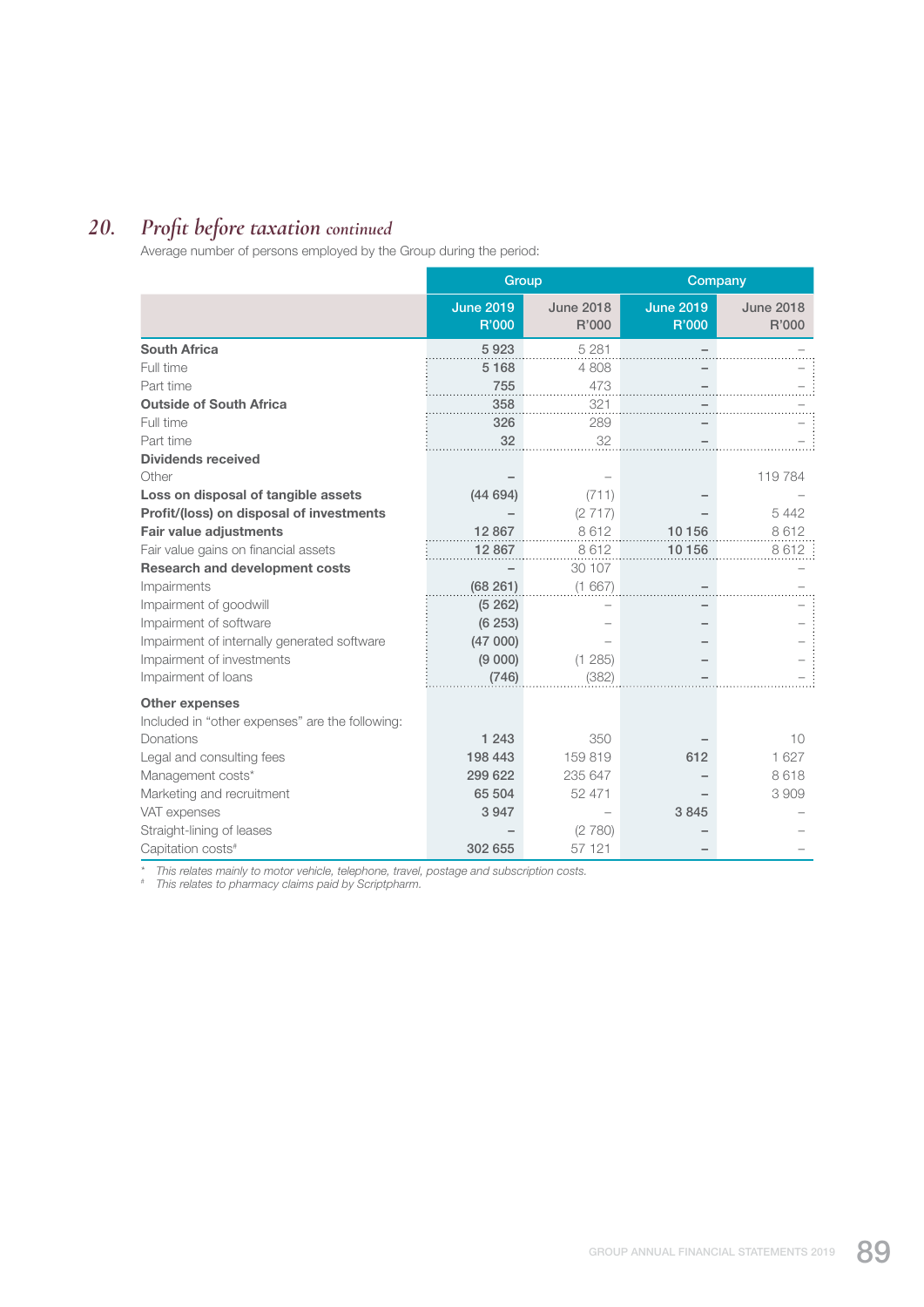FOR THE YEAR ENDED 30 JUNE 2019

# *21. Net finance costs*

|                           |                           | Group                     |                           | Company                   |
|---------------------------|---------------------------|---------------------------|---------------------------|---------------------------|
|                           | <b>June 2019</b><br>R'000 | <b>June 2018</b><br>R'000 | <b>June 2019</b><br>R'000 | <b>June 2018</b><br>R'000 |
| <b>Finance costs</b>      | (52008)                   | (1862)                    | (61)                      | (1490)                    |
| <b>Borrowings</b>         | (13698)                   | (595)                     |                           |                           |
| Inter-Company loans       |                           |                           | (60)                      | (1490)                    |
| Lease liability           | (31 822)                  |                           |                           |                           |
| Other                     | (6488)                    | (1267)                    | (1)                       |                           |
| <b>Finance income</b>     | 24 657                    | 36731                     | 5 0 5 7                   | 3492                      |
| Cash and cash equivalents | 20 068                    | 32 963                    | 631                       | 3395:                     |
| Other                     | 4 5 8 9                   | 3768                      | 4426                      | 97                        |
|                           |                           |                           |                           |                           |

The effective interest approximates the interest on the cash flows for the period.

# *22. Income tax expense*

|                          | Group                     |                           | Company                   |                           |
|--------------------------|---------------------------|---------------------------|---------------------------|---------------------------|
|                          | <b>June 2019</b><br>R'000 | <b>June 2018</b><br>R'000 | <b>June 2019</b><br>R'000 | <b>June 2018</b><br>R'000 |
| <b>Current taxation</b>  |                           |                           |                           |                           |
| Current year             | 115 811                   | 105 189                   | 10                        | 4924                      |
| Prior year               | 4 3 6 1                   | (2565)                    | 1658                      |                           |
| <b>Deferred taxation</b> |                           |                           |                           |                           |
| Current year             | 22 136                    | 49 4 84                   | (355)                     | 1852                      |
| Prior year               | (709)                     | 1400                      | (841)                     | 1400                      |
| Securities transfer tax  | 1824                      | $\overline{\phantom{a}}$  | $\overline{\phantom{a}}$  |                           |
|                          | 143 423                   | 153 508                   | 472                       | 8 1 7 6                   |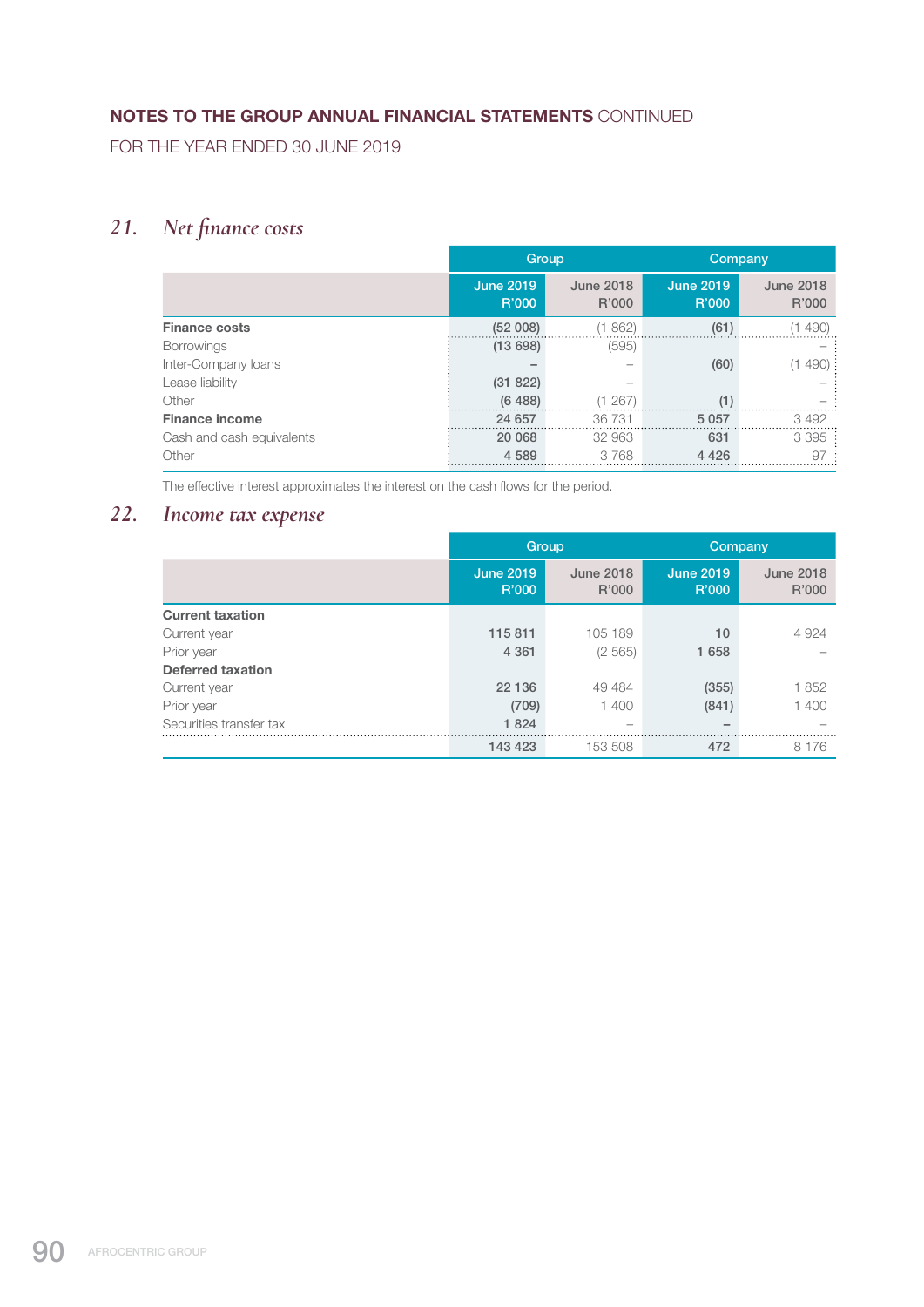## *22. Income tax expense continued*

|                                     | Group                             |                                   | Company                  |                                   |
|-------------------------------------|-----------------------------------|-----------------------------------|--------------------------|-----------------------------------|
|                                     | <b>June 2019</b><br>$\frac{0}{0}$ | <b>June 2018</b><br>$\frac{0}{0}$ | <b>June 2019</b><br>$\%$ | <b>June 2018</b><br>$\frac{0}{0}$ |
| Reconciliation of the tax rate      |                                   |                                   |                          |                                   |
| South African normal tax rate       | 28.0                              | 28.0                              | 28.0                     | 28.0                              |
| Adjusted for:                       |                                   |                                   |                          |                                   |
| Disallowable expenses*              | 6.71                              | 1.84                              | (27.17)                  | 6.43                              |
| Non-taxable income**                | (7.51)                            |                                   | 8.20                     |                                   |
| Exempt income                       | (0.67)                            | (1.97)                            | 1.34                     | (32.52)                           |
| Other taxable income                | 0.66                              | 0.36                              | (28.97)                  | 1.71                              |
| Other deductible expenses           | (0.54)                            | (0.29)                            |                          |                                   |
| Realised fair value gain and losses | (0.27)                            |                                   | 24.71                    |                                   |
| Rate differences                    | (0.25)                            |                                   |                          |                                   |
| Prior year adjustment               |                                   |                                   |                          |                                   |
| - current tax                       | (0.02)                            | (0.48)                            | (14.24)                  |                                   |
| - deferred tax                      |                                   | 0.26                              |                          | 1.25                              |
| Withholding tax                     | 0.31                              | 0.79                              |                          |                                   |
| Utilisation of assessed losses      | 0.70                              | 0.01                              |                          |                                   |
| Effective rate of tax $(\%)$        | 27.15                             | 28.52                             | (8.13)                   | 4.87                              |

*\* The non-deductible expenditure reflected on the tax rate reconciliation relates to expenses relating to the remeasurement of contingent consideration and indemnity expense.*

*\* The disallowable expenses reflected on the tax rate reconciliation mainly relates to impairment of intangible assets, derecognition loss and impairment of investment.*

*\*\* The non-taxable income reflected on the tax rate reconciliation mainly relates to share of profit of associates and the fair value gain on investments.*

# *23. Earnings per share*

 The calculation of basic earnings per share for the Group is based on profit and loss attributable to the parent for the year of R270 million (June 2018: net profit of R256.6 million), and a weighted average number of shares of 574.2 million (June 2018: 554.4 million) shares in issue. The calculation of headline earnings per share for the Group is calculated on adjusted headline earnings of R265.3 million (June 2018: R260.9 million), and a weighted average number of shares of 560.8 million (June 2018: 554.4 million) shares in issue.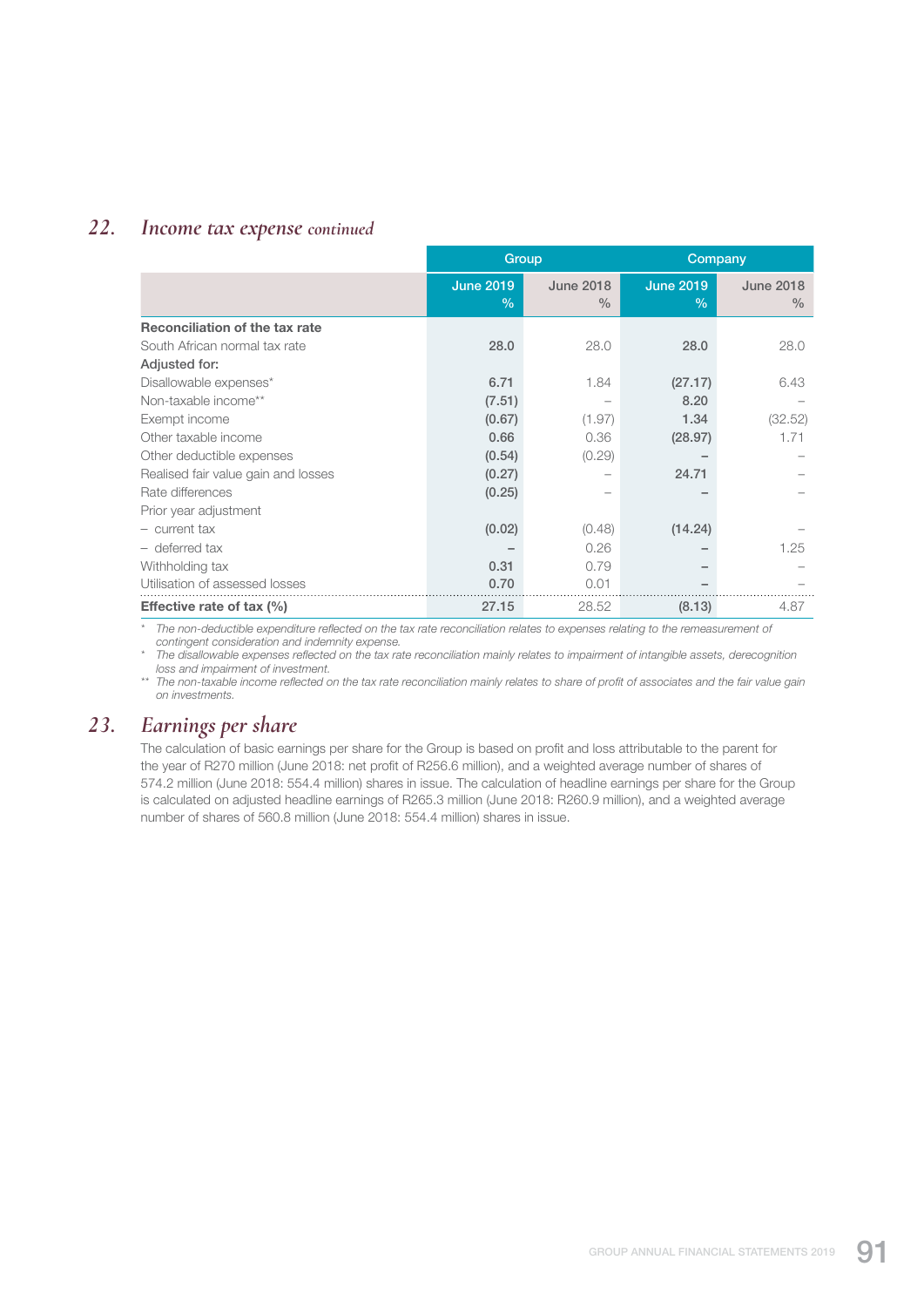FOR THE YEAR ENDED 30 JUNE 2019

# *23. Earnings per share continued*

|                                                                  | Group                     |                           |
|------------------------------------------------------------------|---------------------------|---------------------------|
|                                                                  | <b>June 2019</b><br>R'000 | <b>June 2018</b><br>R'000 |
| <b>Reconciliation of headline earnings</b>                       |                           |                           |
| Total profit and loss attributable to the parent                 | 269 880                   | 256 611                   |
| <b>Basic earnings</b>                                            | 269 880                   | 256 611                   |
| Adjusted for:                                                    |                           |                           |
| Impairment/(reversal of impairment)*                             | 67 515                    | 1 2 8 5                   |
| Reversal of fair value gains                                     | (118715)                  |                           |
| Loss on disposal of assets                                       | 44 694                    | 3428                      |
| Tax effect of loss on disposal of asset                          |                           | 1 3 2 5                   |
| Total non-controlling interest effect of adjustments             | 1867                      | (1733)                    |
| <b>Headline earnings</b>                                         | 265 241                   | 260 916                   |
| Earnings per share (cents)                                       |                           |                           |
| <b>Basic</b>                                                     | 48.14                     | 46.29                     |
| <b>Diluted</b>                                                   | 47.40                     | 45.93                     |
| Headline earnings per share (cents)                              |                           |                           |
| Basic                                                            | 47.29                     | 47.06                     |
| <b>Diluted</b>                                                   | 46.58                     | 46.70                     |
| Cash earnings per share (cents)**                                |                           |                           |
| <b>Basic</b>                                                     | 101.47                    | 99.70                     |
| <b>Diluted</b>                                                   | 99.94                     | 98.93                     |
| Weighted average number of shares                                | 560 826 280               | 554 377 328               |
| Adjusted for:                                                    |                           |                           |
| - dilutionary impact of contingent shares                        | 8 570 000                 | 4 290 000                 |
| Weighted average number of shares for diluted earnings per share | 569 396 280               | 558 667 328               |
| Normalised earnings (non-IFRS information) <sup>1</sup>          |                           |                           |
| <b>Headline earnings</b>                                         | 265 241                   | 260 916                   |
| Adjusted by:                                                     | 10 303                    | 3 1 5 0                   |
| Less: Rental reversal (IFRS 16 early adoption)                   | (94, 418)                 |                           |
| Add: Depreciation (IFRS 16 early adoption)                       | 82 666                    |                           |
| Add: Interest (IFRS 16 early adoption)                           | 31 822                    |                           |
| Total tax effects of adjustments (IFRS 16 early adoption)        | (5620)                    |                           |
| Total NCI effects of adjustments (IFRS 16 early adoption)        | (4147)                    |                           |
| - Sanlam indemnity expense                                       |                           | 3 1 5 0                   |
| Normalised headline earnings                                     | 275 544                   | 264 066                   |
| Normalised headline earnings per share (cents)                   |                           |                           |
| Basic                                                            | 49.13                     | 47.63                     |
| <b>Diluted</b>                                                   | 48.39                     | 47.27                     |

*\* This relates to impairment of goodwill relating to IE Business which is currently dormant as it ceased operations.*

*\*\* The cash generated from operations was used to arrive at this figure.*

*¹ Given the material non-cash, non-trading and non-recurring deductions which have a significant adverse impact on the earnings, management has adopted a non-IFRS earnings measure model.*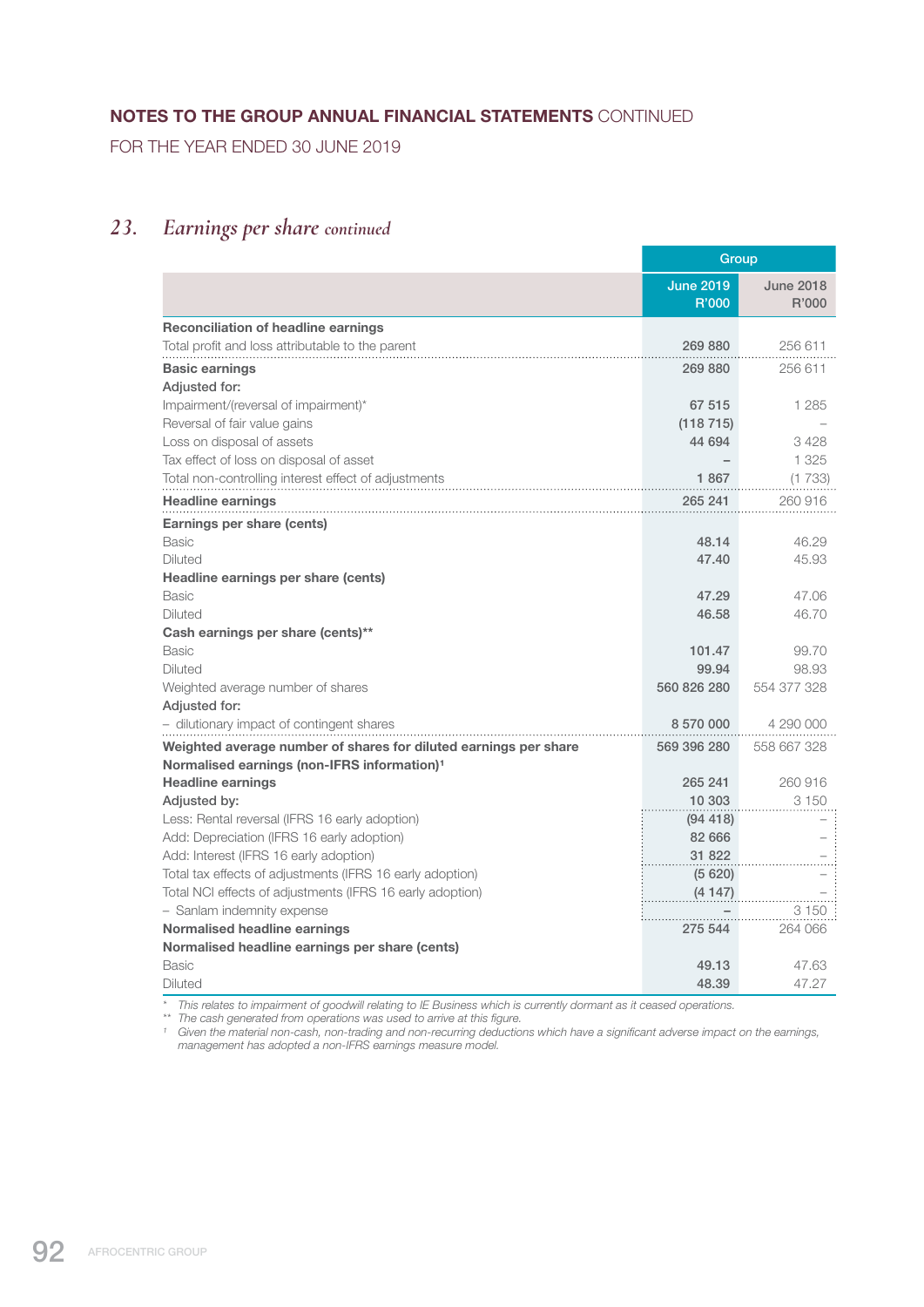# *24. Cash generated from operations*

|                                                |                           | Group                     | Company                   |                           |
|------------------------------------------------|---------------------------|---------------------------|---------------------------|---------------------------|
|                                                | <b>June 2019</b><br>R'000 | <b>June 2018</b><br>R'000 | <b>June 2019</b><br>R'000 | <b>June 2018</b><br>R'000 |
| Profit/(loss) before tax                       | 528 487                   | 538 446                   | (5808)                    | 168 018                   |
| Adjustments for:                               |                           |                           |                           |                           |
| Dividends received                             |                           |                           |                           | (119784)                  |
| Fair value gain on disposal                    | (118715)                  |                           |                           |                           |
| ROU lease adjustments on profits               | (94 474)                  |                           |                           |                           |
| Right of use assets depreciation               | 82 666                    |                           |                           |                           |
| Interest on lease                              | 31 822                    |                           |                           |                           |
| Finance income                                 | (24657)                   | (36731)                   | (5057)                    | (3 492)                   |
| Finance cost                                   | 20 186                    | 1862                      | 61                        | 1490                      |
| Bad debts written off                          | 3 6 0 2                   | 3673                      |                           |                           |
| Increase/(decrease) in provision for bad debts | 326                       | 11 690                    |                           |                           |
| Net actuarial (gains)/losses                   | (53)                      | (107)                     |                           |                           |
| Depreciation                                   | 55 909                    | 51 109                    |                           |                           |
| Fair value gains                               | (12867)                   | (8612)                    | (10156)                   | (8612)                    |
| Fair value of contingent consideration         | 407                       |                           |                           |                           |
| Amortisation of intangible assets              | 110 941                   | 89 603                    |                           |                           |
| Impairment of intangibles                      | 58 515                    |                           |                           |                           |
| Deferred payment reduction                     | (5263)                    |                           |                           |                           |
| Impairment provision on investments and loans  | 9746                      | 1667                      |                           |                           |
| Straight-lining of leases                      |                           | (3069)                    |                           |                           |
| (Profit)/loss on disposal of investment        | 4 6 9 4                   | 3428                      |                           | (5, 442)                  |
| Loss on disposal of intangible assets          | 40 000                    |                           |                           |                           |
| Interest relating to deferred payment balance  | 1 697                     | 518                       |                           |                           |
| Share-based payment expense                    | 7785                      | 3501                      |                           |                           |
| Share of profit from associates                | (18479)                   | (23626)                   |                           |                           |
| Cash flow before working capital changes       | 682 275                   | 633 352                   | (20960)                   | 32 178                    |
| <b>Working capital changes</b>                 | (113 213)                 | (80657)                   | 6083                      | (25198)                   |
| Trade and other receivables                    | (104 274)                 | (40105)                   | 221                       | (129)                     |
| Provisions                                     | 28 380                    | (38695)                   | 1 587                     | (9314)                    |
| Inventory                                      | (86 359)                  | (10156)                   |                           |                           |
| Trade and other payables                       | 49 040                    | 8 2 9 9                   | 4 2 7 5                   | (15755)                   |
| Cash generated from operations                 | 569 062                   | 552 695                   | (14877)                   | 6980                      |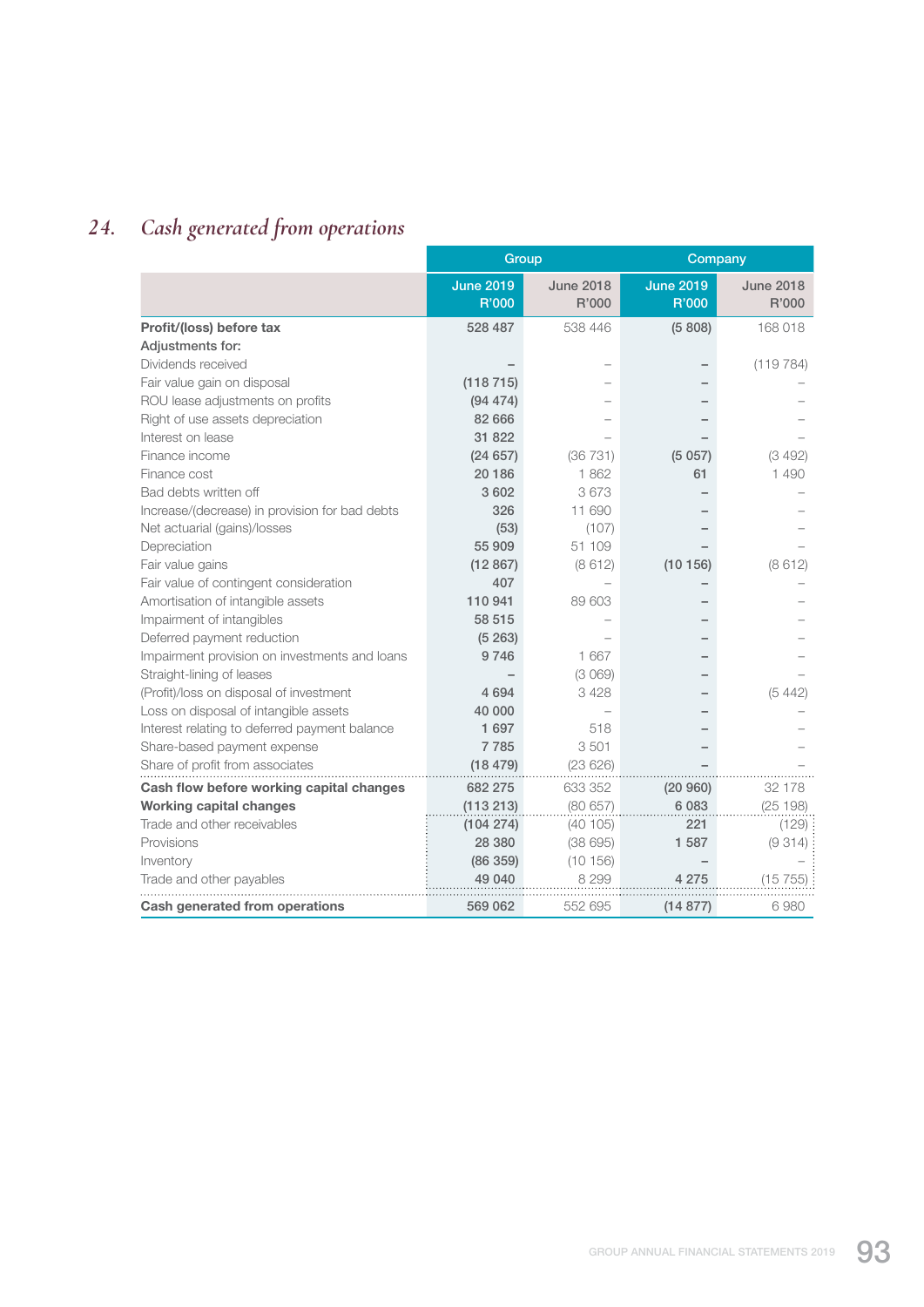FOR THE YEAR ENDED 30 JUNE 2019

# *25. Taxation paid*

|                                                                                   |                           | Group                     |                           | Company                   |
|-----------------------------------------------------------------------------------|---------------------------|---------------------------|---------------------------|---------------------------|
|                                                                                   | <b>June 2019</b><br>R'000 | <b>June 2018</b><br>R'000 | <b>June 2019</b><br>R'000 | <b>June 2018</b><br>R'000 |
| Balance at the beginning of the year asset<br>(Charge)/credit to the statement of | 7 0 3 9                   | 25 235                    | 1 0 1 8                   | 1833                      |
| comprehensive income                                                              | (120172)                  | (153 508)                 | 1 1 8 6                   | (8176)                    |
| Deferred tax charge/(credit)                                                      |                           | 50 884                    | (1196)                    | 3 2 5 2                   |
| Securities transfer tax                                                           | (1824)                    | -                         |                           |                           |
| Take on balance                                                                   | (16 869)                  | 31                        |                           |                           |
| Balance at the end of the year (asset)/liability                                  | (5098)                    | (7039)                    | (3 211)                   | (1018)                    |
|                                                                                   | (136924)                  | (84 397)                  | (2 203)                   | (4 109)                   |

# *26. Dividends*

 AfroCentric Investment Corporation Limited passed two resolutions whereby dividends were declared in the 2019 financial year. The first dividend was declared in September 2018 of 16 cents per share and the second dividend was declared in March 2019 of 17 cents per share, being the interim dividend. The Rand value of R88.7 million was paid in November 2018 for the first dividend and R94.2 million was paid in May 2019 for the second dividend. These dividends were debited to retained earnings in 2019.

|                                                                                                                                       | Group                     |                           | Company                   |                           |
|---------------------------------------------------------------------------------------------------------------------------------------|---------------------------|---------------------------|---------------------------|---------------------------|
|                                                                                                                                       | <b>June 2019</b><br>R'000 | <b>June 2018</b><br>R'000 | <b>June 2019</b><br>R'000 | <b>June 2018</b><br>R'000 |
| Dividend declared by AfroCentric Investment<br>Corporation Limited in September 2017<br>Dividend declared by AfroCentric Investment   | 88 700                    | 77 613                    | 88700                     | 77 613                    |
| Corporation Limited in March 2019                                                                                                     | 97 621                    | 88 700                    | 97 621                    | 88700                     |
| <b>Other dividends in the Group:</b><br>Dividend declared and paid by ACT Healthcare<br>Assets Proprietary Limited to non-controlling |                           |                           |                           |                           |
| interests                                                                                                                             |                           | 48 216                    |                           |                           |
| Dividend declared and paid by Medscheme<br>(Namibia) Proprietary Limited to non-controlling                                           |                           |                           |                           |                           |
| <i>interests</i>                                                                                                                      | 7891                      | 3 3 2 8                   |                           |                           |
| Dividend declared and paid by Allegra                                                                                                 |                           |                           |                           |                           |
| Proprietary Limited to non-controlling interests                                                                                      | 2450                      |                           |                           |                           |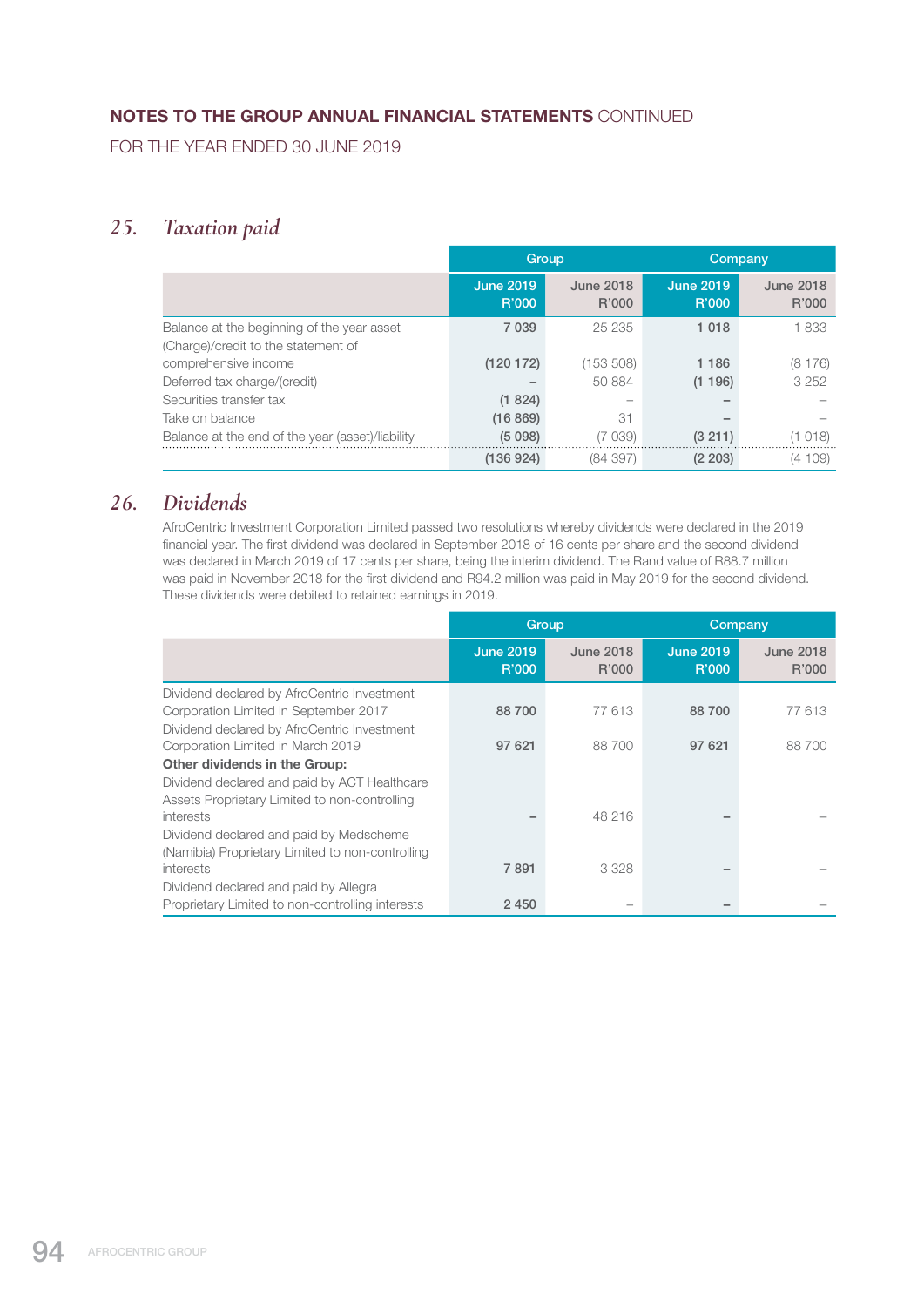# *27. Share-based payments*

#### New scheme

In the 2018 financial year a new share award plan was implemented. The purpose of the plan is to retain, motivate and reward eligible employees who are able to influence the performance and growth strategies of the Company, on a basis which aligns their interests with those of the Group's shareholders.

 Share awards will be issued to identified participants by the Remuneration Committee and Board. The number of share awards to be allocated to an eligible employee will primarily be based on the identified employee's annual salary, grade, performance, retention and attraction requirements and market benchmarks. The number of share awards will be recommended by the Remuneration Committee at the time that share awards are granted per an award letter.

 Eligibility for participation to the plan will be considered on an annual basis. Share awards will constitute conditional shares in AfroCentric Investment Corporation Limited and on vesting date this will be issued to the identified participant in equity shares at no cost. The maximum annual allocation is 5 543 773 share awards (1% of current issued share capital of 554 377 328) and the maximum dilution limit is 27 718 866 (5% of current issued share capital of 554 377 328).

 The share price on 18 December 2018 of R5.20 which is grant date, was used to determine the IFRS 2 charge for 2019. AfroCentric expects that 90% of awards will vest to participants at the end of the plan. The share awards are subject to staggered vesting, i.e. vesting of the share awards following the three-year retention period in three equal tranches. The charge for the year is R7 million.

|                                            | Group                     |                           | Company                   |                           |
|--------------------------------------------|---------------------------|---------------------------|---------------------------|---------------------------|
|                                            | <b>June 2019</b><br>R'000 | <b>June 2018</b><br>R'000 | <b>June 2019</b><br>R'000 | <b>June 2018</b><br>R'000 |
| <b>Executive awards</b>                    | 8870                      | 4440                      |                           |                           |
| <b>Movements in number of instruments:</b> |                           |                           |                           |                           |
| Outstanding at the beginning of the year   | 565                       |                           |                           |                           |
| <b>Vested</b>                              | 565                       | 565                       |                           |                           |
| Active employees                           | 565                       | 565                       |                           |                           |
| Outstanding at the end of the year         | 130                       | 565                       |                           |                           |

#### Old scheme

 In the prior financial years, the Boards of AfroCentric and AfroCentric Health had approved an allocation of 7 million additional shares that was not originally stipulated in the 2008 Acquisition Agreement. The AfroCentric Investment Corporation Limited Group, of which the AHL Group is a subsidiary, had allocated share-based awards to certain Executive Directors of the AHL Group as part of their remuneration package. The share awards are at an AfroCentric Investment Corporation Limited Group level. The Group measured the fair value of the share awards or equity instruments granted, in line with the Group's accounting policy. The share price on 1 November 2013, which was grant date, was used to determine the IFRS 2 charge for 2017. AfroCentric had fully settled its obligation of the 7 million additional shares and the share-based payment reserve has been released in the June 2017 financial year.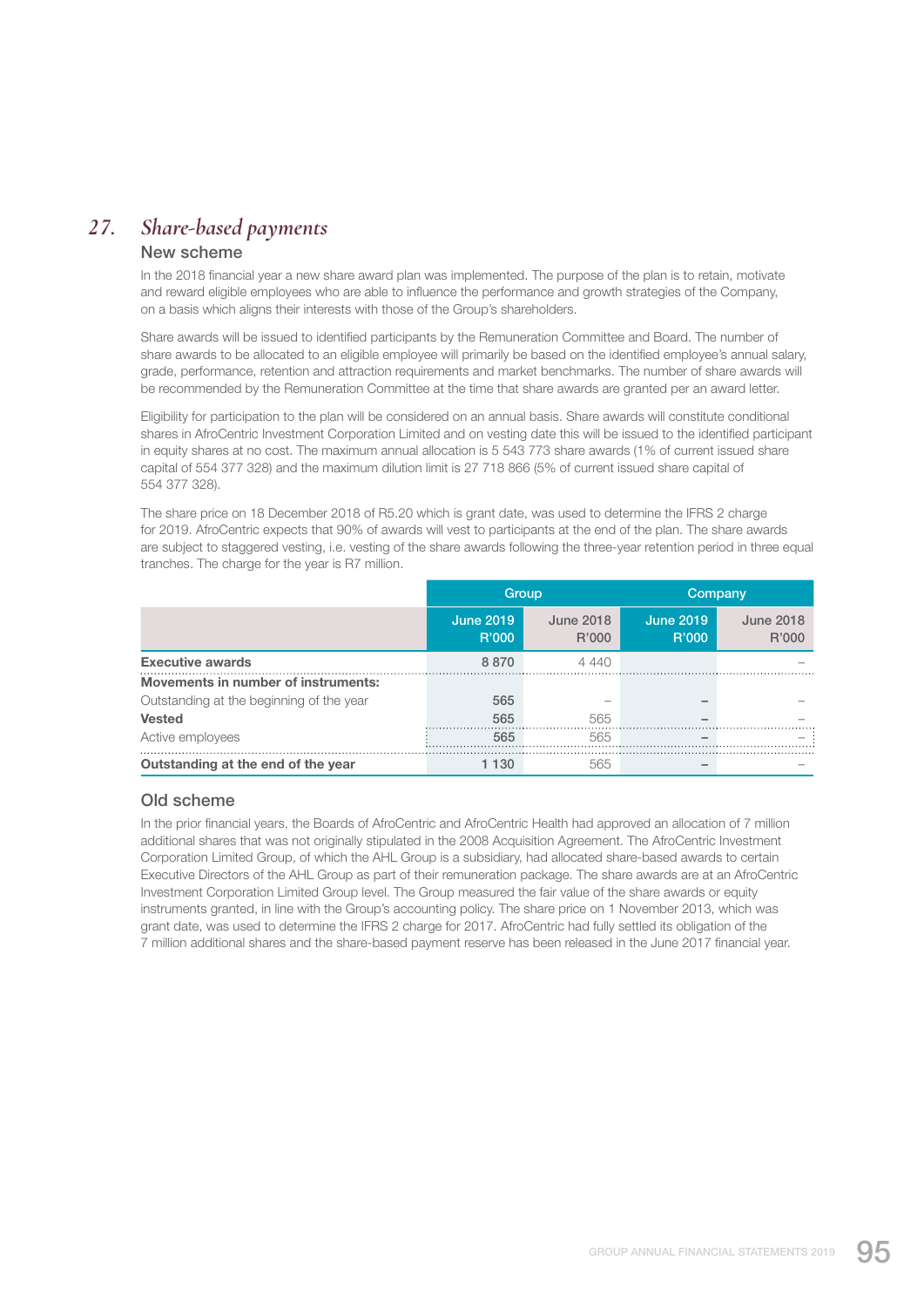FOR THE YEAR ENDED 30 JUNE 2019

## *28. Contingencies, commitments and guarantees*

#### 28.1 Contingencies

#### Exposure to errors and omissions in ordinary course of business

 As for any business with similar operations, the Group is exposed to various potential claims relating to alleged errors and omissions or non-compliance with laws and regulations in the conduct of its ordinary course of business. At the date of these Annual Financial Statements, the Group is unaware of any material claims, actual or contemplated, by any of the Group's stakeholders or customers, except for those listed below.

#### Neil Harvey & Associates Proprietary Limited

 Neil Harvey & Associates has instituted a claim against Medscheme Holdings Proprietary Limited and three of its employees in 2007. The allegations concern alleged copyright infringement and a breach of the Medware licence agreement. The maximum capital amount of the claim as presently pleaded is R390.4 million. An amendment sought by the plaintiff was the cause of this. The increased sum has no impact on the merits of the claim which remain the same as before. The parties are still engaged in private arbitration; however, it is unlikely that the matter will be finalised during the current financial year. Medscheme Holdings Proprietary Limited will continue to vigorously defend the claim and is confident that there will still be no liability in this matter and; the arbitration hearing has been scheduled for October 2019. We constantly monitor the merits of the case with our legal team. We remain confident that there will be no liability.

#### Legal claim against Allegra Proprietary Limited

 Allegra entered into a supply agreement with Medirite in 2015 to install its pharmacy software at each Medirite branch in South Africa. The project was nearing completion by the end of 2017 upon which Medirite terminated the services during July 2017. As part of terminating the service, Medirite is claiming all previous fees paid to Allegra based on non-performance to the agreement.

 Management is confident that the claims against Allegra are not seen to be valid and no proof exists to claim the fees paid to date of R18.2 million.

 As at year-end, no legal summons have issued yet regarding this matter; there has however been an exchange of letters between the parties.

### 28.2 Commitments

|                                                       | Group                     |                           |
|-------------------------------------------------------|---------------------------|---------------------------|
|                                                       | <b>June 2019</b><br>R'000 | <b>June 2018</b><br>R'000 |
| <b>Building rentals</b>                               |                           |                           |
| Rental obligations with respect to land and buildings |                           |                           |
| Not later than 1 year                                 | 72 001                    | 84 453                    |
| Later than 1 year but not later than 5 years          | 185 065                   | 46 494                    |
|                                                       | 257 066                   | 130.947                   |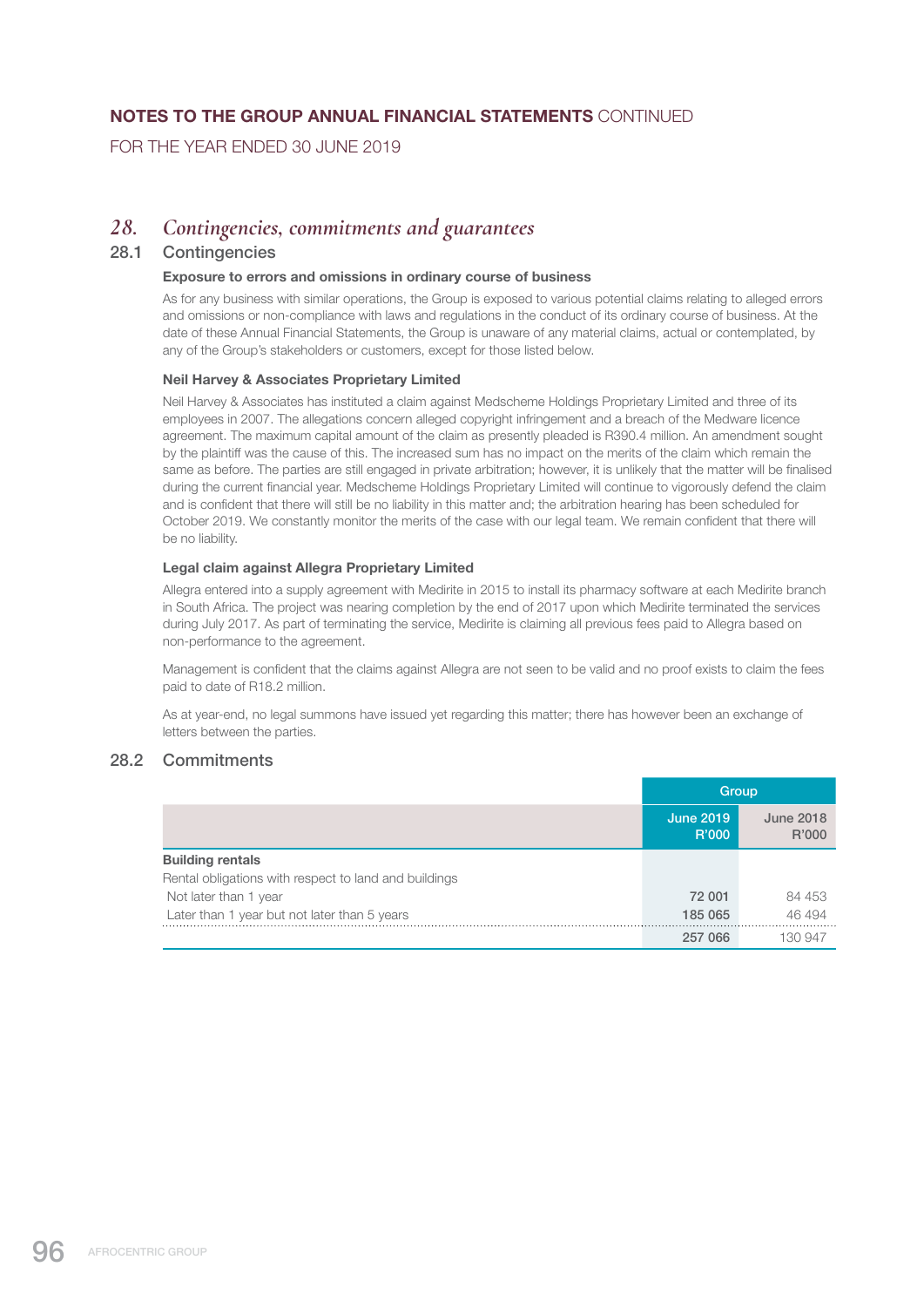# *28. Contingencies, commitments and guarantees continued*

### 28.3 Guarantees

|                                                   | Group                            |                           | Company                   |                           |
|---------------------------------------------------|----------------------------------|---------------------------|---------------------------|---------------------------|
|                                                   | <b>June 2019</b><br><b>R'000</b> | <b>June 2018</b><br>R'000 | <b>June 2019</b><br>R'000 | <b>June 2018</b><br>R'000 |
| Guarantees issued in respect of office rental for |                                  |                           |                           |                           |
| premises occupied by the Group                    | 5 5 0 3                          | 5503                      |                           |                           |
| Medical aid schemes                               | 1 0 0 0                          | 1 000                     |                           |                           |
| South African Post Office                         | 3800                             | 3800                      |                           |                           |
| City Power Johannesburg                           | 500                              | 500                       |                           |                           |
| MMed guarantees to suppliers                      | 850                              | 850                       |                           |                           |
|                                                   | 11 653                           | 11 653                    |                           |                           |

# *29. Related party transactions*

### 29.1 Directors

Details relating to directors' emoluments are disclosed in Note 20. There are no loans to directors.

 The directors' shareholdings are disclosed on page 7 of the Annual Financial Statements. Transactions within the Group are listed below.

#### Relationships with directors in the Group

 WAD Holdings Proprietary Limited – Mr AV van Buuren (Group Chief Executive Officer) and WH Britz (Executive Director) each hold 50% of WAD Holdings Proprietary Limited.

 WAD Holdings Proprietary Limited holds A class shares in the Glen Eden Trading 58 Proprietary Limited. The Glen Eden A class shares will be entitled to 10% of the votes at any meeting attended by WAD Holdings Proprietary Limited or its proxy. The Glen Eden A class shares will not be entitled to any dividends or profit before 1 January 2017 and will rank pari passu with ordinary shares in terms of voting rights and distribution rights from 1 January 2017. AfroCentric purchased the A class shares in the current financial year for an amount of R194.5 million.

 WAD Holdings Proprietary Limited holds A class shares in Pharmacy Direct Proprietary Limited and Curasana Wholesaler Proprietary Limited. The A class shares shall have no voting rights but shall have right to 100% of the distribution of the after tax profits attributable to the Department of Health contract from 1 July 2018. In the 2019 financial year, AfroCentric has a right to purchase the A class shares by 1 September 2018. The minimum threshold per the stipulated formula was not achieved for the purchase of the shares. The shares will now be transferred to ACT Healthcare Assets Proprietary Limited.

 WAD Holdings Proprietary Limited is the 100% shareholder of Northern Lights Trading 172 Proprietary Limited. Curasana Wholesaler entered into an agreement with Northern Lights Trading 172 Proprietary Limited on 29 February 2016 whereby Curasana Wholesaler has purchased Portion 3 of Erf 1903, Zwartkop X15, which is the premises of the main business operations and was leased from Northern Lights Trading 172 Proprietary Limited, for the amount of R32 000 000. This was completed in the 2017 financial year.

 WAD Holdings Proprietary Limited was the 51% shareholder of Activo Health Proprietary Limited. ACT Healthcare Assets Proprietary Limited concluded the commercial terms of agreement to acquire the remaining 74% on 1 March 2019. Shareholders will be aware that AfroCentric acquired a 26% interest in Activo Health and a call option for a further 74% interest in Activo Health as a component of the acquisition of the WAD assets in 2015.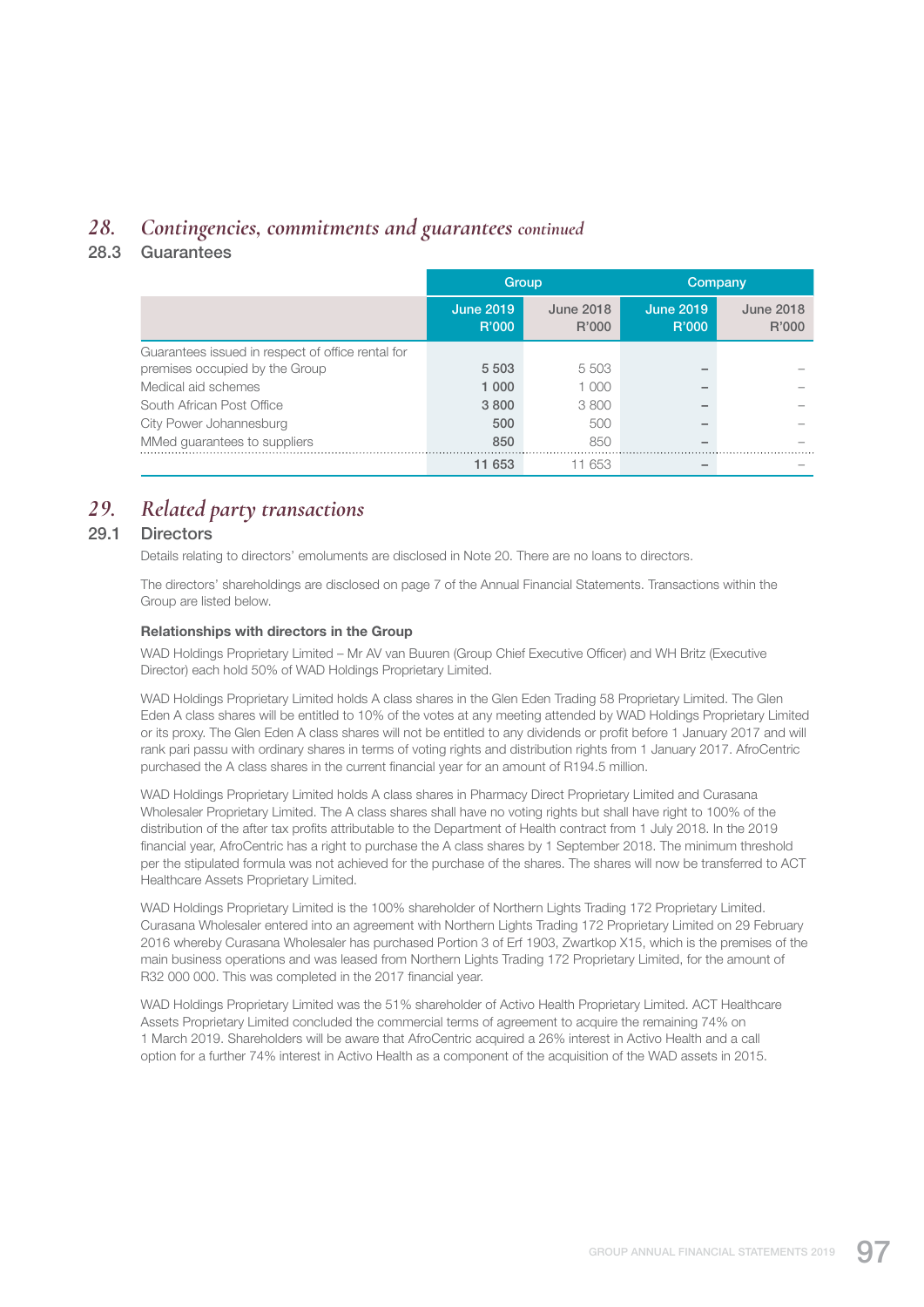FOR THE YEAR ENDED 30 JUNE 2019

# *29. Related party transactions continued*

# 29.2 Transactions with entities in the Group

During the period the Group entered into the following related party transactions:

|                                                                                                                                                                | <b>Group</b>              |                           |
|----------------------------------------------------------------------------------------------------------------------------------------------------------------|---------------------------|---------------------------|
|                                                                                                                                                                | <b>June 2019</b><br>R'000 | <b>June 2018</b><br>R'000 |
| <b>Directors</b>                                                                                                                                               |                           |                           |
| Medical aid contributions paid by directors – to schemes administered by                                                                                       |                           |                           |
| Medscheme Holdings Proprietary Limited                                                                                                                         | 507                       | 164                       |
| Mr MJ Madungandaba (70%) and Dr ATM Mokgokong (30%) control                                                                                                    |                           |                           |
| Namane Financial Services – consulting and marketing fees paid to                                                                                              |                           |                           |
| Namane Financial Services                                                                                                                                      | 334                       |                           |
| Mr SM Rothbart has a controlling interest in Rothbart Inc. – consulting fees                                                                                   |                           |                           |
| paid by Medscheme Holdings Proprietary Limited                                                                                                                 | 1 207                     |                           |
| Mr MJ Madungandaba (42%) and Dr ATM Mokgokong (30%) control Mesure                                                                                             |                           |                           |
| Facilities Management Proprietary Limited – management fees and other expenses<br>paid to Mesure Facilities Management Proprietary Limited. The fees represent |                           |                           |
| outsourced facilities management for the AfroCentric Group that represent the                                                                                  |                           |                           |
| following categories:                                                                                                                                          | 74 338                    | 71 526                    |
| - Salaries                                                                                                                                                     | 13 4 58                   | 14 4 14                   |
| - Cleaning and security                                                                                                                                        | 24 273                    | 23 117                    |
| - Refurbishments, projects and capex                                                                                                                           | 8747                      | 10785                     |
| - Utilities                                                                                                                                                    | 25 730                    | 20 541                    |
| $-$ Other                                                                                                                                                      | 2 1 3 0                   | 2669                      |
| Mr MJ Madungandaba (41.91%) and Dr ATM Mokgokong (17.96%) collectively                                                                                         |                           |                           |
| control Skynet South Africa Proprietary Limited – courier fees paid to Skynet                                                                                  |                           |                           |
| South Africa                                                                                                                                                   | 417                       | 1 552                     |
| Mr MJ Madungandaba (8.29%) and Dr ATM Mokgokong (3.55%) have an interest                                                                                       |                           |                           |
| in Jasco Electronics Holdings Limited – IT service fees paid to Jasco Electronics                                                                              |                           |                           |
| <b>Holdings Limited</b>                                                                                                                                        | 20 975                    | 17 921                    |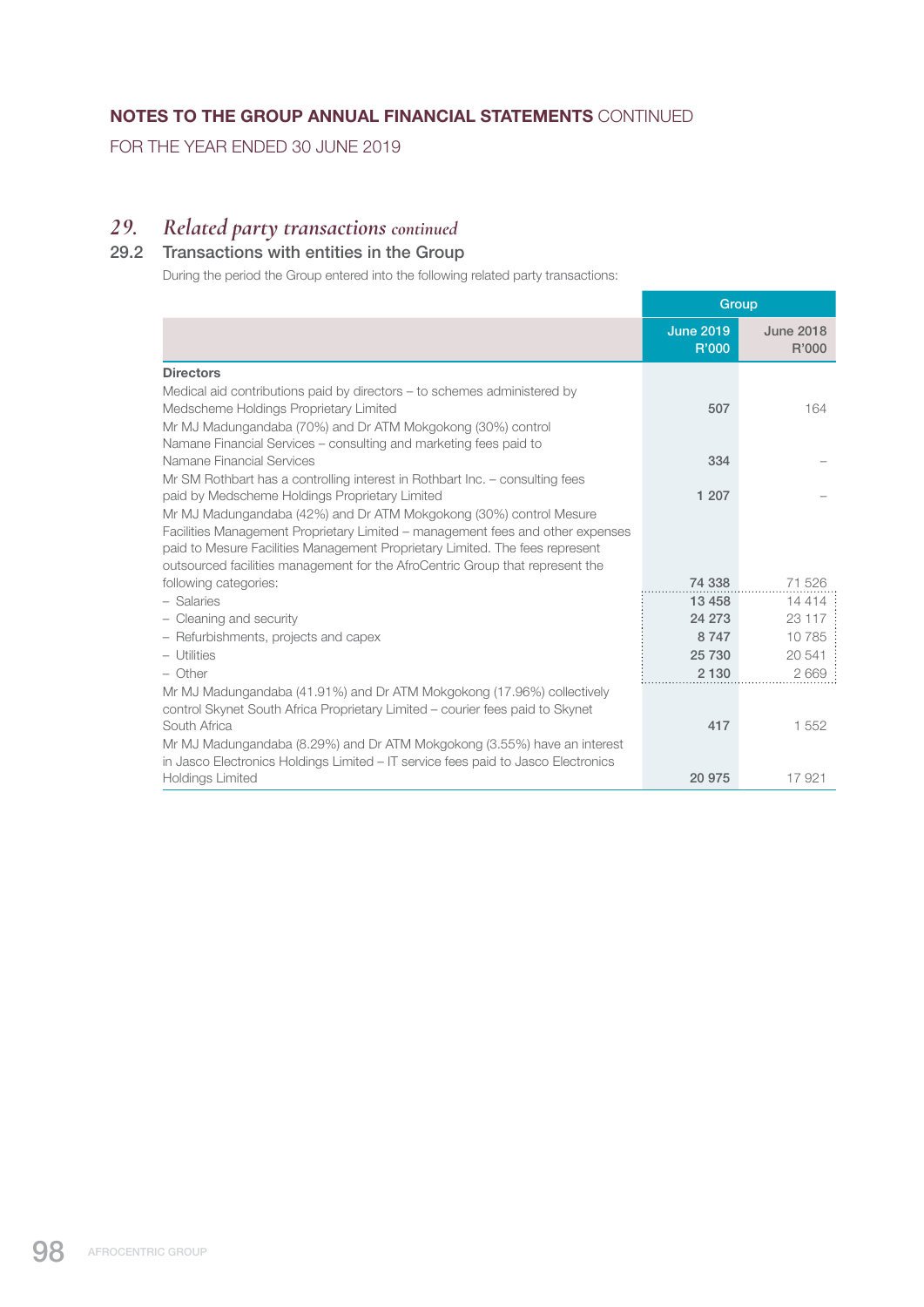# *29. Related party transactions continued*

#### 29.2 Transactions with entities in the Group continued

|                                                                                                                              | Group                     |                           |
|------------------------------------------------------------------------------------------------------------------------------|---------------------------|---------------------------|
|                                                                                                                              | <b>June 2019</b><br>R'000 | <b>June 2018</b><br>R'000 |
| <b>Subsidiaries</b>                                                                                                          |                           |                           |
| The Cheese Has Moved Proprietary Limited - interest charged on loan from                                                     |                           |                           |
| AfroCentric Health Proprietary Limited                                                                                       | 735                       | 289                       |
| AfroCentric Health Proprietary Limited - management fees paid to Medscheme                                                   |                           |                           |
| Holdings Proprietary Limited                                                                                                 |                           | 13 051                    |
| AfroCentric Management Services Proprietary Limited - profile fees paid to Helios<br><b>IT Solutions Proprietary Limited</b> | 59                        | 62                        |
| AfroCentric Management Services Proprietary Limited - Telkom, TMS and printer                                                |                           |                           |
| fees paid to Helios IT Solutions Proprietary Limited                                                                         | 13                        | 36                        |
| AfroCentric Management Services Proprietary Limited - IT support services paid                                               |                           |                           |
| to Helios IT Solutions Proprietary Limited                                                                                   | 4                         | $\mathbf{2}$              |
| Aid for AIDS Management Proprietary Limited - management fees paid to                                                        |                           |                           |
| AfroCentric Health Proprietary Limited                                                                                       | 8 2 5 9                   | 7792                      |
| Aid for AIDS Management Proprietary Limited - Telkom, TMS and printer fees paid                                              |                           |                           |
| to Helios IT Solutions Proprietary Limited<br>Aid for AIDS Management Proprietary Limited - profile fees paid to Helios IT   | 330                       | 596                       |
| Solutions Proprietary Limited                                                                                                | 2 1 9 3                   | 2 3 4 8                   |
| Allegra Proprietary Limited - switching fees paid to Helios IT Solutions                                                     |                           |                           |
| Proprietary Limited                                                                                                          | 6 2 2 1                   | 5 2 0 1                   |
| Allegra Proprietary Limited - TMS and Telkom fees paid to Helios IT Solutions                                                |                           |                           |
| Proprietary Limited                                                                                                          | 11                        | 17                        |
| Allegra Proprietary Limited - licence and support fee paid to Helios IT Solutions                                            |                           |                           |
| Proprietary Limited                                                                                                          | 1 701                     | 1 4 3 4                   |
| ACT Healthcare Assets Proprietary Limited - dividends paid to AfroCentric<br>Investment Corporation Limited                  |                           | 119 784                   |
| Medscheme Namibia Proprietary Limited - dividends paid to Medscheme                                                          |                           |                           |
| Holdings Proprietary Limited                                                                                                 | 22 459                    | 9473                      |
| Pharmacy Direct Proprietary Limited - inventory purchases from Curasana                                                      |                           |                           |
| Wholesalers Proprietary Limited                                                                                              | 816 690                   | 867 827                   |
| Curasana Wholesalers Proprietary Limited - logistic sales from Activo Health                                                 |                           |                           |
| Proprietary Limited                                                                                                          | 30 185                    |                           |
| Helios IT Solutions Proprietary Limited - consulting fees paid to Glen Eden                                                  |                           |                           |
| Trading 58 Proprietary Limited<br>Medscheme Holdings Proprietary Limited - consulting fees paid to Glen Eden                 |                           | 36 843                    |
| Trading 58 Proprietary Limited                                                                                               | 33 384                    |                           |
| Pharmacy Direct Proprietary Limited - rental costs, electricity and security costs                                           |                           |                           |
| paid to Curasana Wholesalers Proprietary Limited                                                                             | 4 3 9 3                   | 3571                      |
| Medscheme International - management fees paid to AfroCentric Health                                                         |                           |                           |
| Proprietary Limited                                                                                                          | 30                        | 30                        |
| Medscheme Mauritius - management fees paid to AfroCentric Health                                                             |                           |                           |
| Proprietary Limited                                                                                                          | 282                       | 267                       |
| Medscheme Zimbabwe - management fees paid to AfroCentric Health                                                              |                           |                           |
| Proprietary Limited                                                                                                          | 251                       | 238                       |
| AfroCentric Health Proprietary Limited - IT support services paid to Helios IT<br>Solutions Proprietary Limited              | 493                       | 595                       |
|                                                                                                                              |                           |                           |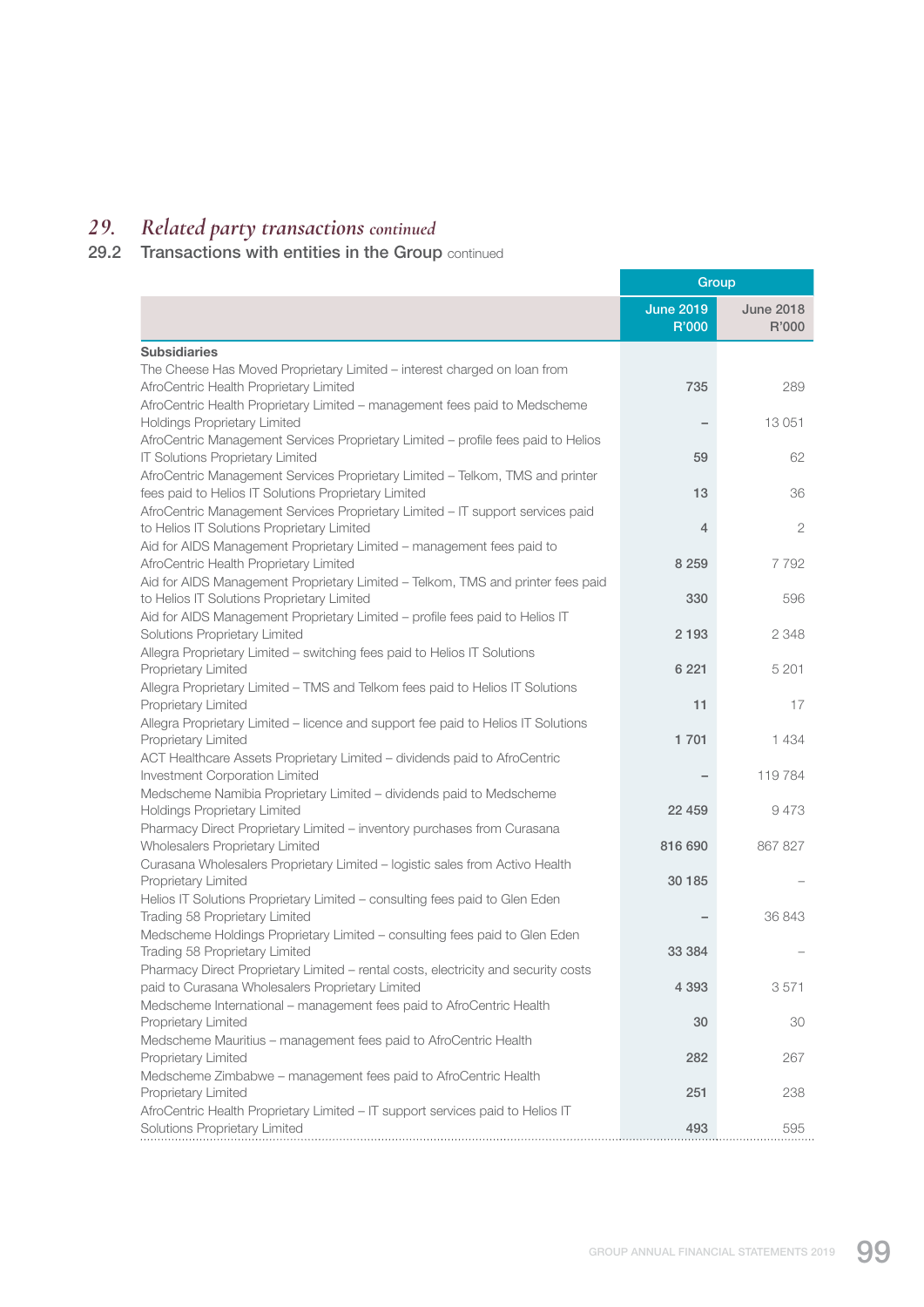FOR THE YEAR ENDED 30 JUNE 2019

## *29. Related party transactions continued*

#### 29.2 Transactions with entities in the Group continued

|                                                                                                                             | Group                     |                           |
|-----------------------------------------------------------------------------------------------------------------------------|---------------------------|---------------------------|
|                                                                                                                             | <b>June 2019</b><br>R'000 | <b>June 2018</b><br>R'000 |
| <b>Subsidiaries</b> continued                                                                                               |                           |                           |
| AfroCentric Health Proprietary Limited - TMS and Telkom fees paid to Helios IT                                              |                           |                           |
| Solutions Proprietary Limited                                                                                               | 157                       | 119                       |
| AfroCentric Health Proprietary Limited - profile fees paid to Helios IT Solutions                                           |                           |                           |
| Proprietary Limited                                                                                                         | 6771                      | 4884                      |
| Aid for AIDS Management Proprietary Limited - dividends paid to AfroCentric<br>Health Proprietary Limited                   |                           | 70 400                    |
| AfroCentric Health Proprietary Limited - dividends paid to ACT Healthcare Assets                                            |                           |                           |
| Proprietary Limited                                                                                                         |                           | 168 000                   |
| Glen Eden Proprietary Limited - dividends paid to ACT Healthcare Assets                                                     |                           |                           |
| Proprietary Limited                                                                                                         |                           | 57 234                    |
| Medscheme Limited - dividends paid to AfroCentric Health Proprietary Limited                                                |                           | 43 999                    |
| AfroCentric Distribution Services Proprietary Limited - on site support fees paid                                           |                           |                           |
| to Helios IT Solutions Proprietary Limited                                                                                  | 468                       | 161                       |
| AfroCentric Distribution Services Proprietary Limited - out of scope fees paid                                              | 78                        | 223                       |
| to Helios IT Solutions Proprietary Limited<br>Helios IT Solutions Proprietary Limited - management fees paid to AfroCentric |                           |                           |
| <b>Health Proprietary Limited</b>                                                                                           | 17 340                    | 16 358                    |
| Medscheme Holdings Proprietary Limited - TMS and Telkom fees paid to Helios                                                 |                           |                           |
| <b>IT Solutions Proprietary Limited</b>                                                                                     | 14 4 4 1                  | 15 647                    |
| Medscheme Holdings Proprietary Limited - out of scope and recovery costs paid to                                            |                           |                           |
| Helios IT Solutions Proprietary Limited                                                                                     | 964                       | 1 101                     |
| Medscheme Administrators Swaziland Proprietary Limited - management fees paid                                               |                           |                           |
| to AfroCentric Health Proprietary Limited                                                                                   | 1 658                     | 1 565                     |
| Klinikka Proprietary Limited - corporate service fees paid to Helios                                                        |                           |                           |
| <b>IT Solutions Proprietary Limited</b><br>Medscheme Administrators Swaziland Proprietary Limited - IT support services     | 89                        | 74                        |
| paid to Helios IT Solutions Proprietary Limited                                                                             | 653                       | 463                       |
| Medscheme Administrators Swaziland Proprietary Limited - profile fees paid                                                  |                           |                           |
| to Helios IT Solutions Proprietary Limited                                                                                  | 132                       | 125                       |
| Medscheme Holdings Proprietary Limited - management fees paid to AfroCentric                                                |                           |                           |
| Management Services Proprietary Limited                                                                                     | 21 7 26                   | 20 400                    |
| MMed Proprietary Limited - IT Support service fees paid to Helios IT Solutions                                              |                           |                           |
| Proprietary Limited                                                                                                         | 5                         | 8                         |
| Medscheme Holdings Proprietary Limited - IT support services paid to Helios<br>IT Solutions Proprietary Limited             |                           | 69                        |
| Medscheme Holdings Proprietary Limited - management fees paid to AfroCentric                                                |                           |                           |
| Health Proprietary Limited                                                                                                  | 142 836                   | 147 836                   |
| Medscheme Holdings Proprietary Limited - switching fees paid to Allegra                                                     |                           |                           |
| Proprietary Limited                                                                                                         | 44 352                    | 33 439                    |
| Curasana Wholesaler Proprietary Limited - management fees paid to AfroCentric                                               |                           |                           |
| Management Services Proprietary Limited                                                                                     | 2 0 2 0                   | 2 3 7 2                   |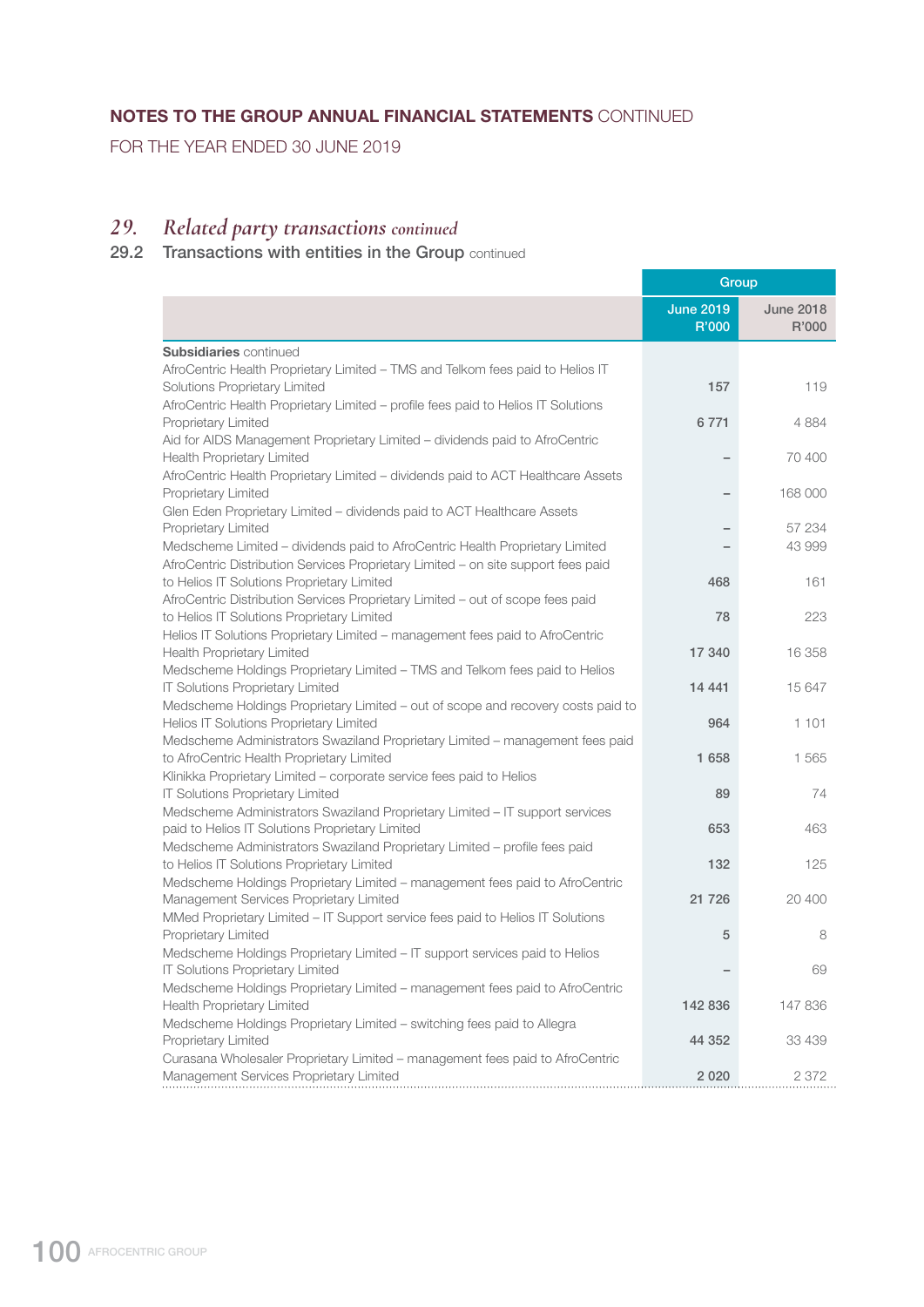# *29. Related party transactions continued*

#### 29.2 Transactions with entities in the Group continued

|                                                                                                                                                                                        | Group                            |                           |
|----------------------------------------------------------------------------------------------------------------------------------------------------------------------------------------|----------------------------------|---------------------------|
|                                                                                                                                                                                        | <b>June 2019</b><br><b>R'000</b> | <b>June 2018</b><br>R'000 |
| <b>Subsidiaries</b> continued                                                                                                                                                          |                                  |                           |
| Medscheme Holdings Proprietary Limited – IT admin fees paid to Helios IT Solutions<br>Proprietary Limited<br>Helios IT Solutions Proprietary Limited – commission payable to Medscheme | 158 861                          | 148 271                   |
| Holdings Proprietary Limited for services rendered (CIMAS and First Mutual Life)<br>Helios IT Solutions Proprietary Limited – commission payable to Medscheme                          | 2857                             | 2 3 9 5                   |
| Holdings Proprietar) Limited for services rendered (Premier Service Medical Aid)<br>Medscheme Holdings Proprietary Limited - profile fees paid to Helios IT Solutions                  | 1 3 8 6                          |                           |
| Proprietary Limited<br>Medscheme Holdings Proprietary Limited – dividend paid to AfroCentric Health                                                                                    | 103 992                          | 95 535                    |
| Proprietary Limited<br>Medscheme Namibia Proprietary Limited – licence and support fees paid to Helios                                                                                 |                                  | 168 000                   |
| <b>IT Solutions Proprietary Limited</b><br>Medscheme Namibia Proprietary Limited - profile fees paid to Helios IT Solutions                                                            | 5884                             | 5869                      |
| Proprietary Limited<br>Medscheme Namibia Proprietary Limited - management fees paid to Medscheme                                                                                       | 1 3 3 2                          | 1 188                     |
| <b>Holdings Proprietary Limited</b><br>Klinikka Proprietary Limited - interest charged on loan from AfroCentric Health                                                                 | 1 0 7 1                          | 1011                      |
| Proprietary Limited                                                                                                                                                                    |                                  | 211                       |
| AfroCentric Distribution Services Proprietary Limited - management fees paid to<br>AfroCentric Health Proprietary Limited                                                              | 1873                             |                           |
|                                                                                                                                                                                        | Company                          |                           |
|                                                                                                                                                                                        | <b>June 2019</b><br>R'000        | <b>June 2018</b><br>R'000 |
| AfroCentric Health Proprietary Limited Ioan account                                                                                                                                    | 126 754                          | 9519                      |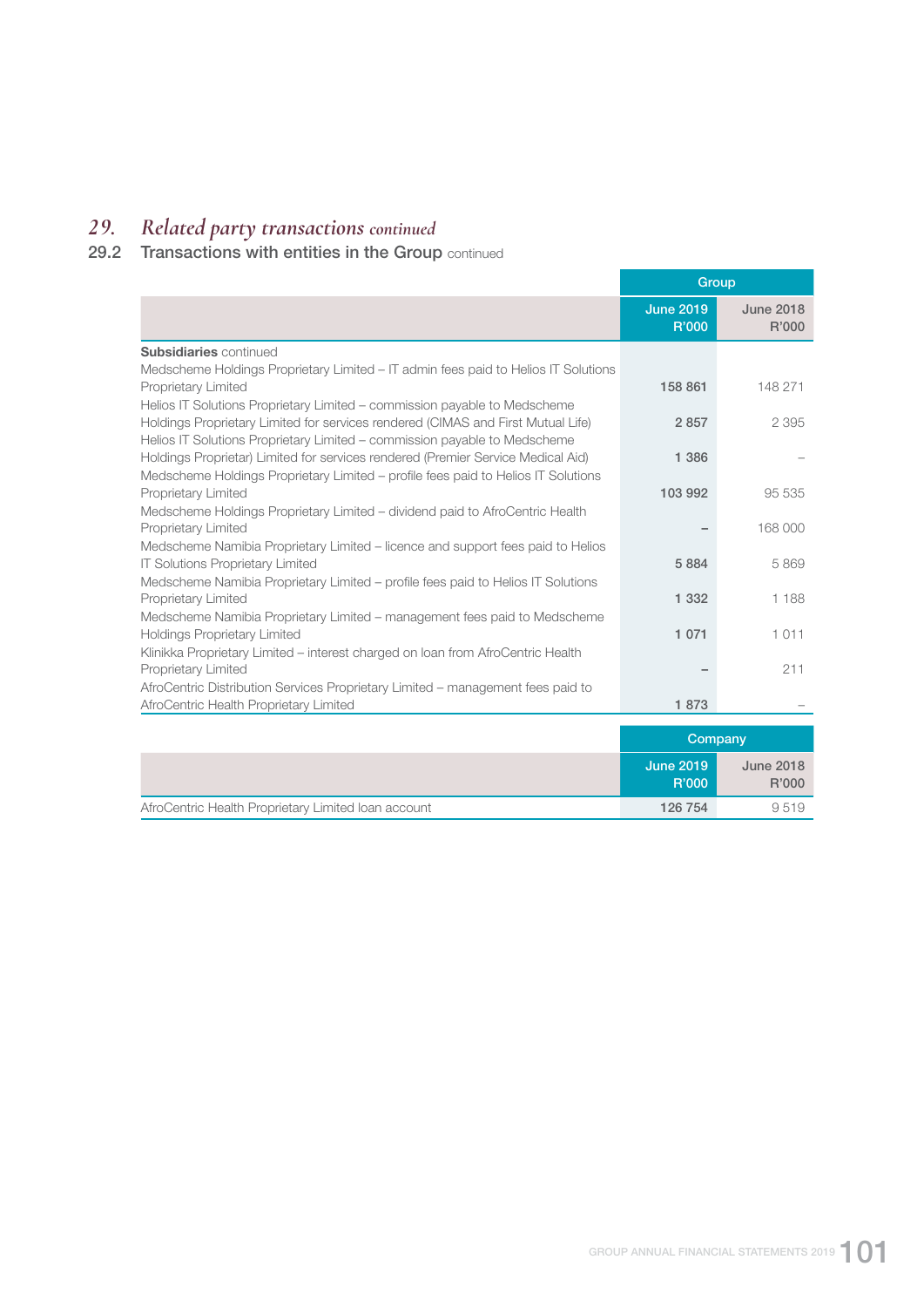FOR THE YEAR ENDED 30 JUNE 2019

## *29. Related party transactions continued*

### 29.3 Key management personnel compensation

|                                | Group                     |                           | Company                   |                           |
|--------------------------------|---------------------------|---------------------------|---------------------------|---------------------------|
|                                | <b>June 2019</b><br>R'000 | <b>June 2018</b><br>R'000 | <b>June 2019</b><br>R'000 | <b>June 2018</b><br>R'000 |
| Short-term employee benefits   | $\overline{\phantom{a}}$  | 7687                      | $\overline{\phantom{a}}$  |                           |
| Share-based payments (Note 27) | 13 456                    | 3501                      | $\overline{\phantom{a}}$  |                           |

Key management personnel comprise Executive Directors within the AfroCentric Health Proprietary Limited Group.

#### 29.4 Inter-Group guarantees

 The following Group companies have provided cross guarantees to the AfroCentric Health Proprietary Limited bankers, for facilities offered to that Company:

- Medscheme Holdings Proprietary Limited
- Aids for AIDS Management Proprietary Limited
- Helios IT Solutions Proprietary Limited
- Klinikka Proprietary Limited

## *30. Pensions and other retirement obligations*

 The Group has made provision for pension and provident schemes covering substantially all employees. All eligible employees are members of defined contribution schemes administered by third parties. The assets of the schemes are held in administered trust funds separated from the Group's assets. Scheme assets primarily consist of listed shares, bonds and cash. The South African funds are governed by the Pensions Fund Act of 1956.

### Medscheme Provident Fund and Medscheme Employees Provident Fund

These funds are defined contribution plans. Contributions are fully expensed during the year in which they are funded.

 Contributions of 7.6% of retirement funding remuneration are paid by the employer and contributions paid by the employee range between 0% and 12% of retirement funding remuneration. In the interest of the employee members of these funds, the trustees are encouraged to obtain an independent actuarial assessment of the performance of the funds.

# *31. Deferred payment*

|                  | Group                     |                           | Company                   |                           |
|------------------|---------------------------|---------------------------|---------------------------|---------------------------|
|                  | <b>June 2019</b><br>R'000 | <b>June 2018</b><br>R'000 | <b>June 2019</b><br>R'000 | <b>June 2018</b><br>R'000 |
| Deferred payment | 7 335                     | 5 2 6 3                   | $\overline{\phantom{a}}$  | $\overline{\phantom{a}}$  |

 On 1 October 2018 (effective date and acquisition date) AfroCentric concluded agreements governing the acquisition of 82.8% of the iThrive Business Solutions Group of companies. The Group is determined to pursue partnerships, acquisitions and mergers in order to drive toward value chain optimisation and this acquisition bears testament to this. The purchase consideration for iThrive Business Solutions Group is R38 million in cash consideration.

## *32. Subsequent events*

No subsequent events have been identified after the financial year-end.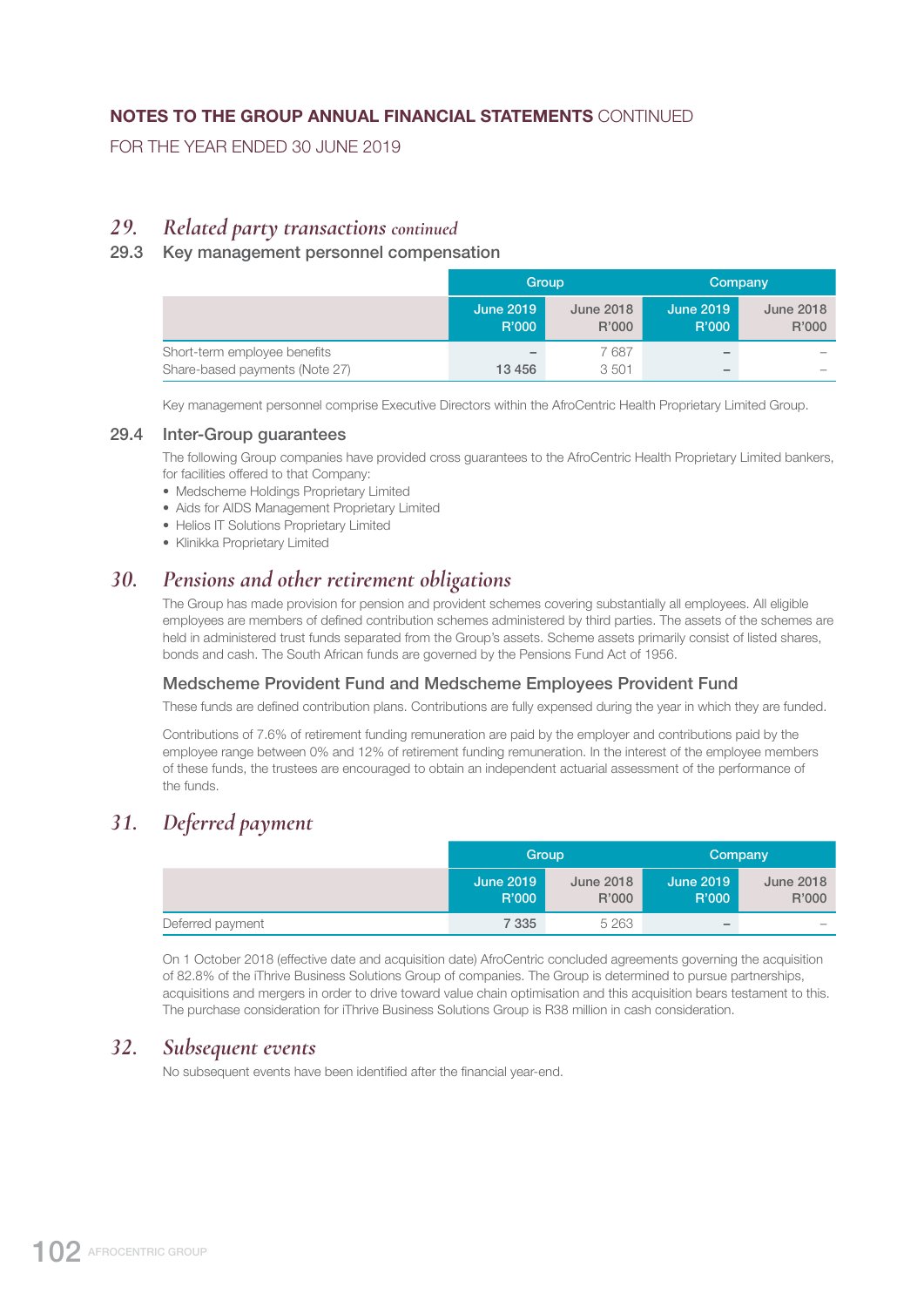# **NOTES**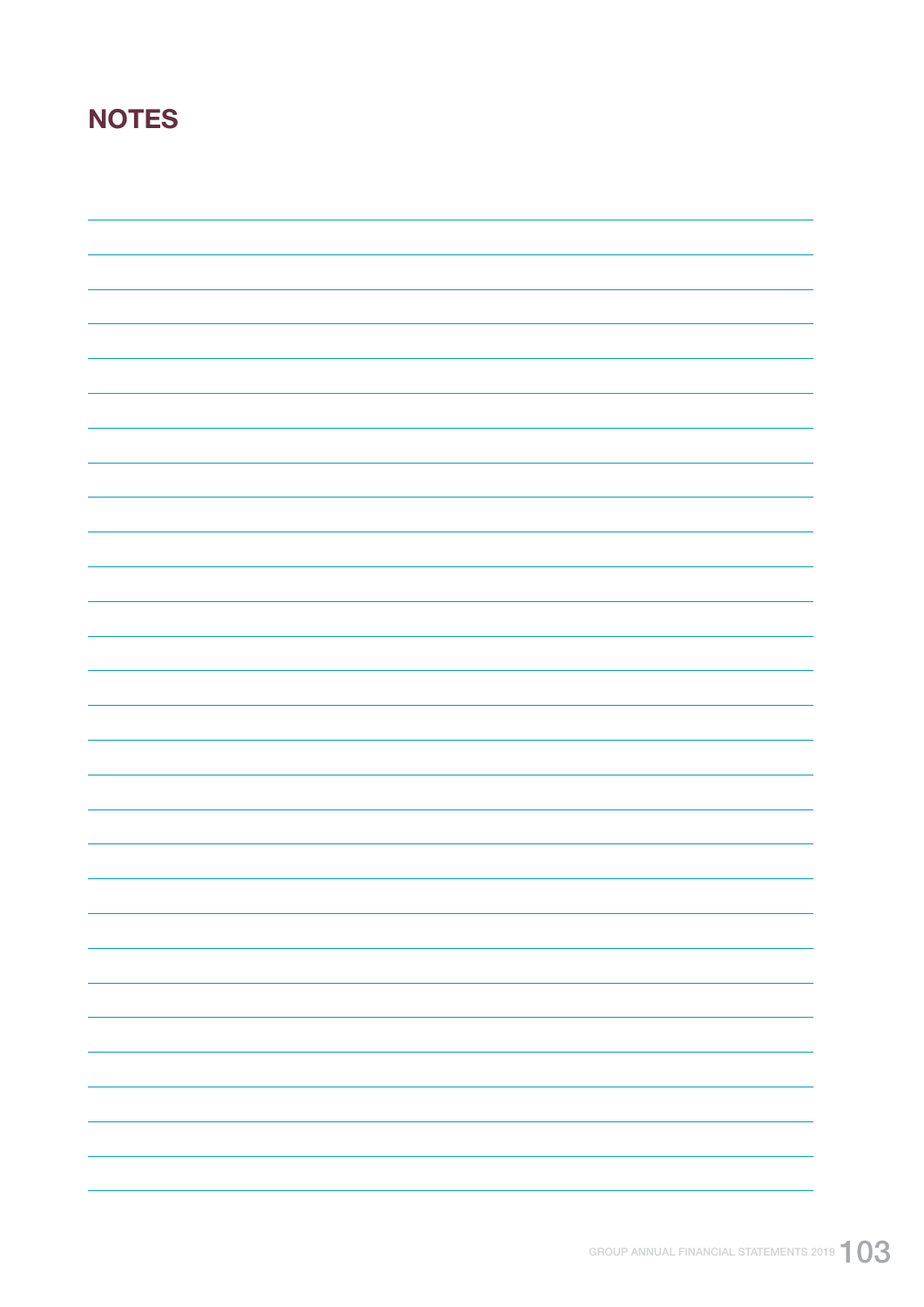# **NOTES**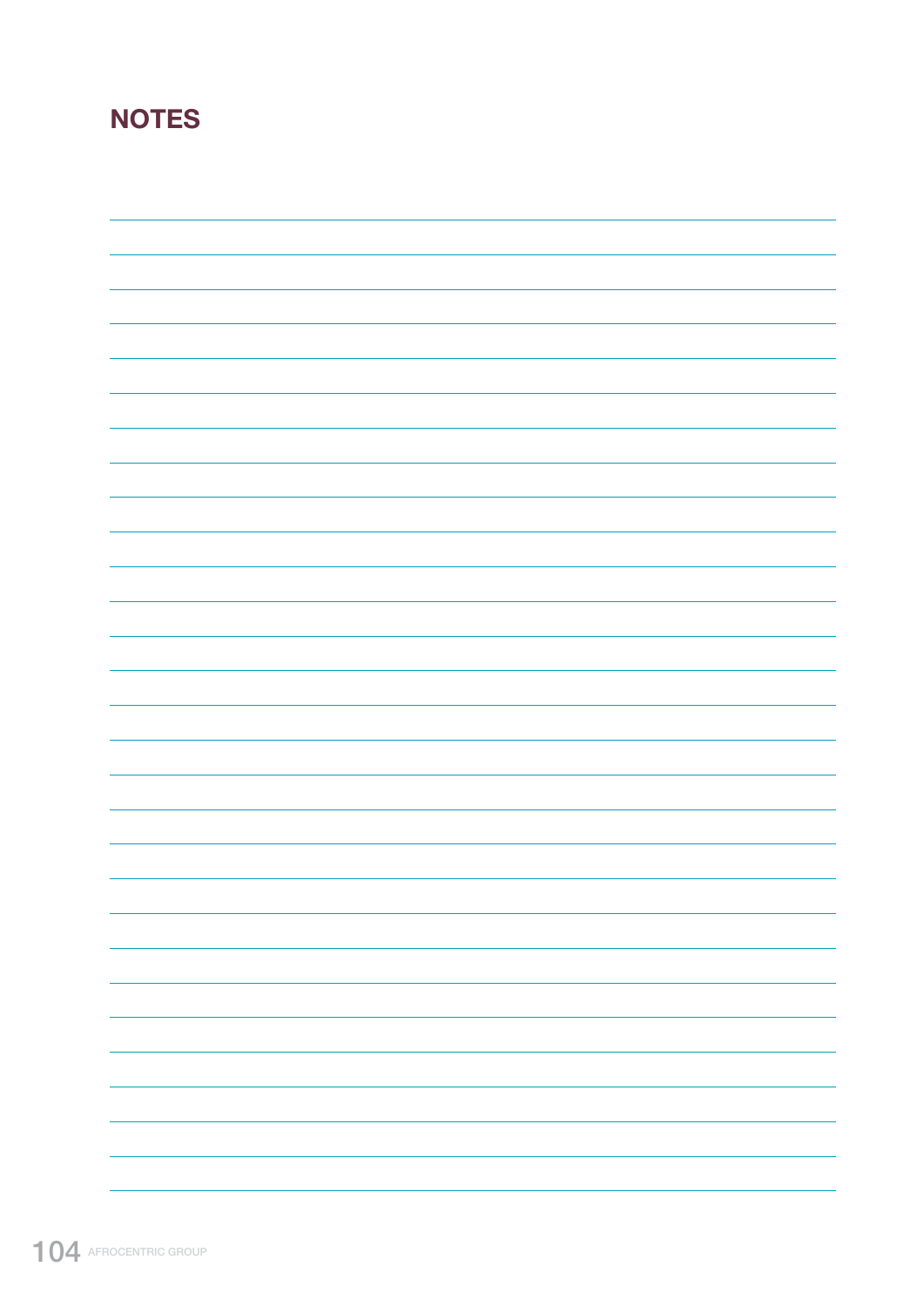# COMPANY INFORMATION

### *Registration number*

1988/000570/06

# *Registered address*

37 Conrad Road Florida North Roodepoort 1709

# *Postal address*

PO Box 1101 Florida Glen Roodepoort 1708

# *Auditor*

PricewaterhouseCoopers Inc. Johannesburg

# *Group investor relations*

Nosipho Phewa Tel: +27 11 671 2475 investor-relations@afrocentric.za.com

## *Sponsor*

Sasfin Capital (A member of the Sasfin Group)

# *Transfer secretaries*

Computershare Investor Services Proprietary Limited Rosebank Towers 15 Biermann Avenue Rosebank 2169 Tel: +27 861 100933

# *Postal address*

PO Box 61051 Marshalltown 2107

# *Group Company Secretary*

Billy Mokale Tel: +27 11 671 4725